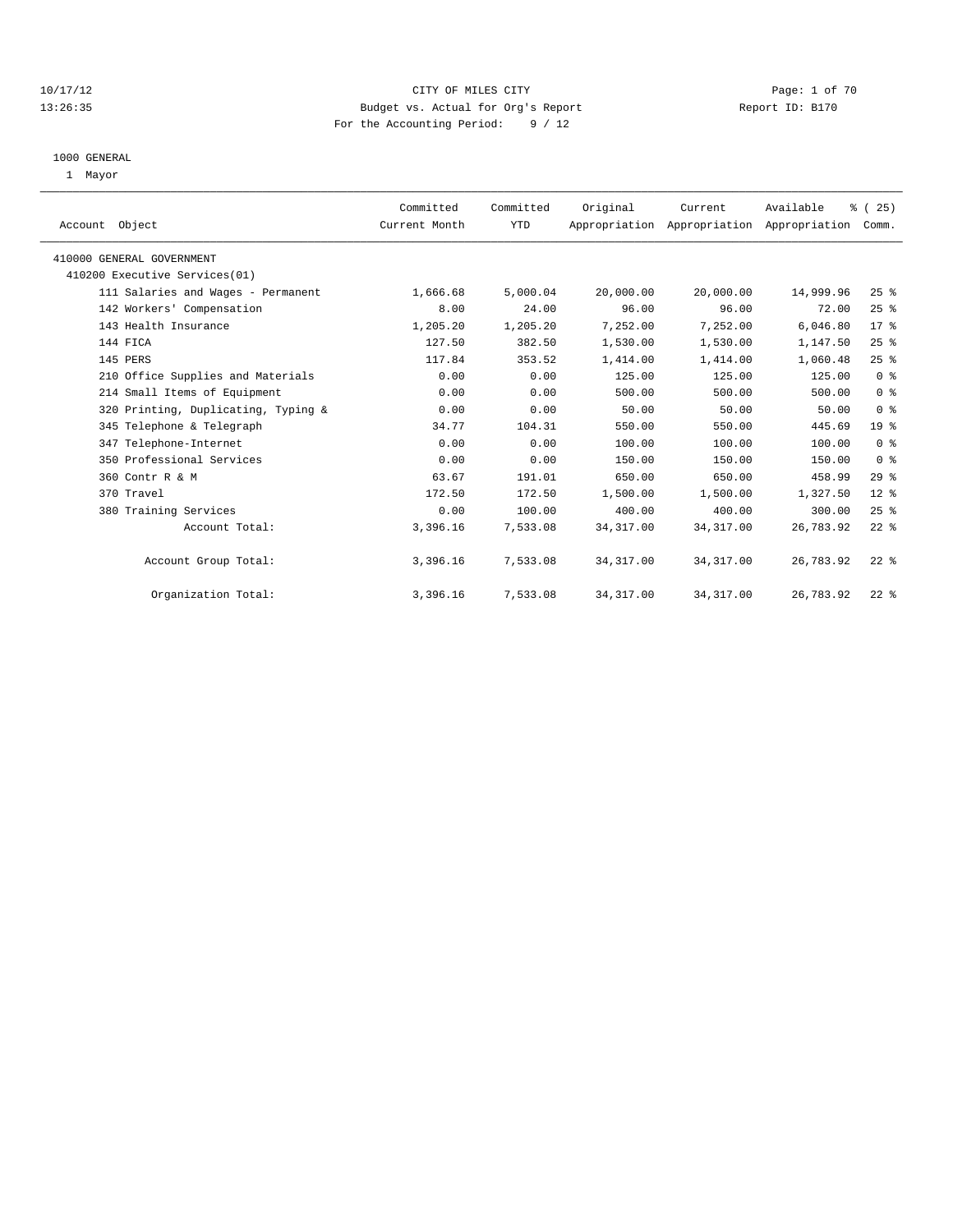### 10/17/12 CITY OF MILES CITY Page: 2 of 70 13:26:35 Budget vs. Actual for Org's Report Report ID: B170 For the Accounting Period: 9 / 12

#### 1000 GENERAL

2 City Council

| Account Object                           | Committed<br>Current Month | Committed<br><b>YTD</b> | Original  | Current<br>Appropriation Appropriation Appropriation | Available | % (25)<br>Comm. |
|------------------------------------------|----------------------------|-------------------------|-----------|------------------------------------------------------|-----------|-----------------|
| 410000 GENERAL GOVERNMENT                |                            |                         |           |                                                      |           |                 |
| 410100 Legislative Services(02)          |                            |                         |           |                                                      |           |                 |
| 111 Salaries and Wages - Permanent       | 2,000.00                   | 6,000.00                | 24,000.00 | 24,000.00                                            | 18,000.00 | 25%             |
| 142 Workers' Compensation                | 9.60                       | 28.80                   | 115.00    | 115.00                                               | 86.20     | 25%             |
| 144 FICA                                 | 152.96                     | 458.88                  | 1,836.00  | 1,836.00                                             | 1,377.12  | 25%             |
| 145 PERS                                 | 53.04                      | 159.12                  | 636.00    | 636.00                                               | 476.88    | 25%             |
| 220 Operating Expenses                   | 0.00                       | 256.88                  | 0.00      | 0.00                                                 | $-256.88$ | $***$ $_{8}$    |
| 370 Travel                               | 0.00                       | 0.00                    | 500.00    | 500.00                                               | 500.00    | 0 <sup>8</sup>  |
| 380 Training Services                    | 0.00                       | 0.00                    | 500.00    | 500.00                                               | 500.00    | 0 <sup>8</sup>  |
| Account Total:                           | 2,215.60                   | 6,903.68                | 27,587.00 | 27,587.00                                            | 20,683.32 | 25%             |
| 410105 Safety Culture-Supplies           |                            |                         |           |                                                      |           |                 |
| 230 Repair and Maintenance Supplies      | 0.00                       | 0.00                    | 1,000.00  | 1,000.00                                             | 1,000.00  | 0 <sup>8</sup>  |
| Account Total:                           | 0.00                       | 0.00                    | 1,000.00  | 1,000.00                                             | 1,000.00  | 0 <sup>8</sup>  |
| Account Group Total:                     | 2,215.60                   | 6,903.68                | 28,587.00 | 28,587.00                                            | 21,683.32 | $24$ $%$        |
| 470000 Housing and Community Development |                            |                         |           |                                                      |           |                 |
| 470300 Ecomonic Development              |                            |                         |           |                                                      |           |                 |
| 350 Professional Services                | 0.00                       | 8,438.00                | 13,438.00 | 13,438.00                                            | 5,000.00  | 63%             |
| Account Total:                           | 0.00                       | 8,438.00                | 13,438.00 | 13,438.00                                            | 5,000.00  | 63%             |
| Account Group Total:                     | 0.00                       | 8,438.00                | 13,438.00 | 13,438.00                                            | 5,000.00  | 63 %            |
| Organization Total:                      | 2,215.60                   | 15, 341.68              | 42,025.00 | 42,025.00                                            | 26,683.32 | 37 <sup>8</sup> |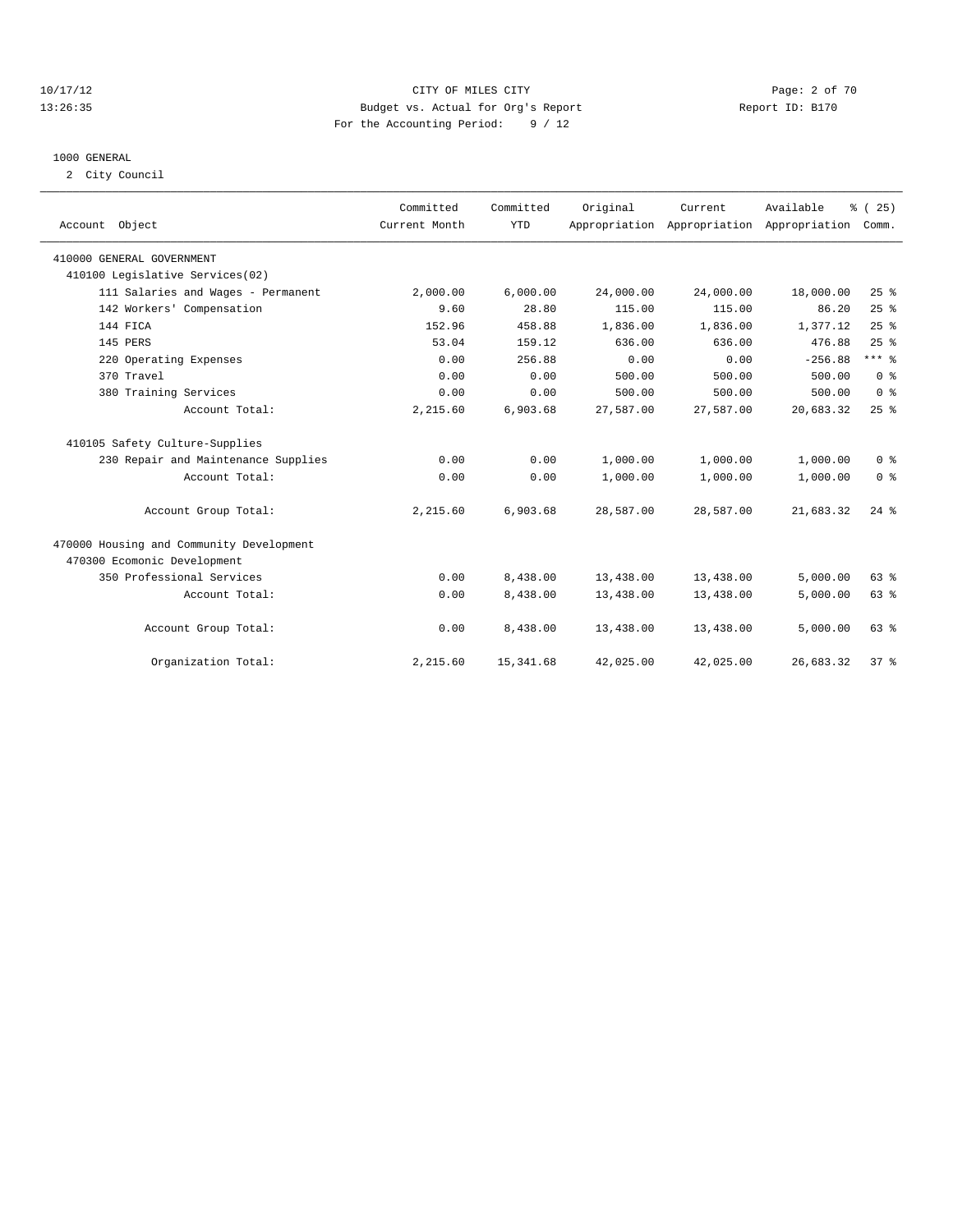### 10/17/12 CITY OF MILES CITY Page: 3 of 70 13:26:35 Budget vs. Actual for Org's Report Report ID: B170 For the Accounting Period: 9 / 12

————————————————————————————————————————————————————————————————————————————————————————————————————————————————————————————————————

#### 1000 GENERAL

3 City Clerk

|                                            | Committed     | Committed   | Original    | Current     | Available                                       | $*(25)$         |
|--------------------------------------------|---------------|-------------|-------------|-------------|-------------------------------------------------|-----------------|
| Account Object                             | Current Month | <b>YTD</b>  |             |             | Appropriation Appropriation Appropriation Comm. |                 |
| 410000 GENERAL GOVERNMENT                  |               |             |             |             |                                                 |                 |
| 410500 Financial Services(03)              |               |             |             |             |                                                 |                 |
| 111 Salaries and Wages - Permanent         | 9,512.24      | 29,089.00   | 124,074.00  | 124,074.00  | 94,985.00                                       | $23$ $%$        |
| 121 OVERTIME-PERMANENT                     | 71.88         | 233.61      | 3,573.00    | 3,573.00    | 3,339.39                                        | 7 %             |
| 131 VACATION                               | 0.00          | 1,187.91    | 6, 173.00   | 6, 173.00   | 4,985.09                                        | 19 <sup>°</sup> |
| 132 SICK LEAVE                             | 271.19        | 575.96      | 2,692.00    | 2,692.00    | 2,116.04                                        | $21$ %          |
| 133 OTHER LEAVE PAY                        | 0.00          | 178.01      | 7,212.00    | 7,212.00    | 7,033.99                                        | 2 <sup>8</sup>  |
| 141 Unemployment Insurance                 | 34.48         | 110.79      | 503.00      | 503.00      | 392.21                                          | $22$ $%$        |
| 142 Workers' Compensation                  | 82.31         | 264.94      | 1,322.00    | 1,322.00    | 1,057.06                                        | $20*$           |
| 143 Health Insurance                       | 1,390.33      | 4,223.58    | 23,931.00   | 23,931.00   | 19,707.42                                       | 18 %            |
| 144 FICA                                   | 750.19        | 2,410.25    | 10,995.00   | 10,995.00   | 8,584.75                                        | $22$ $%$        |
| 145 PERS                                   | 555.34        | 1,701.42    | 10,079.00   | 10,079.00   | 8,377.58                                        | 17 <sup>8</sup> |
| 196 CLOTHING ALLOTMENT                     | 0.00          | 495.00      | 450.00      | 450.00      | $-45.00$                                        | 110 %           |
| 210 Office Supplies and Materials          | 478.45        | 721.66      | 1,000.00    | 1,000.00    | 278.34                                          | 72 %            |
| 214 Small Items of Equipment               | 0.00          | 95.32       | 4,000.00    | 4,000.00    | 3,904.68                                        | 2 <sup>°</sup>  |
| 220 Operating Expenses                     | 44.89         | 1,695.35    | 2,000.00    | 2,000.00    | 304.65                                          | 85%             |
| 230 Repair and Maintenance Supplies        | 0.00          | 0.00        | 200.00      | 200.00      | 200.00                                          | 0 <sup>8</sup>  |
| 311 Postage, Box Rent, Etc.                | 2,996.68      | 2,499.34    | 1,000.00    | 1,000.00    | $-1,499.34$                                     | 250%            |
| 320 Printing, Duplicating, Typing &        | 0.00          | 88.83       | 2,000.00    | 2,000.00    | 1,911.17                                        | 4%              |
| 330 Publicity, Subscriptions & Dues        | 284.27        | 284.27      | 1,700.00    | 1,700.00    | 1,415.73                                        | 17 <sup>8</sup> |
| 334 Memberships, Registrations & Dues      | 150.00        | 2,673.00    | 2,700.00    | 2,700.00    | 27.00                                           | 99 <sup>8</sup> |
| 345 Telephone & Telegraph                  | 54.51         | 159.67      | 1,200.00    | 1,200.00    | 1,040.33                                        | 13 <sup>8</sup> |
| 347 Telephone-Internet                     | 19.52         | 58.56       | 250.00      | 250.00      | 191.44                                          | $23$ $%$        |
| 350 Professional Services                  | 14,250.00     | 16, 263. 33 | 30,000.00   | 30,000.00   | 13,736.67                                       | 54%             |
| 360 Contr R & M                            | 286.47        | 5,197.74    | 8,000.00    | 8,000.00    | 2,802.26                                        | 65 %            |
| 370 Travel                                 | 0.00          | 0.00        | 1,200.00    | 1,200.00    | 1,200.00                                        | 0 <sup>8</sup>  |
| 380 Training Services                      | 0.00          | 0.00        | 1,000.00    | 1,000.00    | 1,000.00                                        | 0 <sup>8</sup>  |
| 382 Books                                  | 305.99        | 305.99      | 100.00      | 100.00      | $-205.99$                                       | $306$ $%$       |
| 521 Surety Bonds for Officials & Employees | 0.00          | 923.00      | 923.00      | 923.00      | 0.00                                            | 100 %           |
| Account Total:                             | 31,538.74     | 71,436.53   | 248, 277.00 | 248, 277.00 | 176,840.47                                      | 29%             |
|                                            |               |             |             |             |                                                 |                 |
| 411101 Labor Negotiations                  |               |             |             |             |                                                 |                 |
| 350 Professional Services                  | 0.00          | 0.00        | 15,000.00   | 15,000.00   | 15,000.00                                       | 0 <sup>8</sup>  |
| Account Total:                             | 0.00          | 0.00        | 15,000.00   | 15,000.00   | 15,000.00                                       | 0 <sup>8</sup>  |
| Account Group Total:                       | 31,538.74     | 71,436.53   | 263, 277.00 | 263, 277.00 | 191,840.47                                      | $27$ $%$        |
| 510000 MISCELLANEOUS                       |               |             |             |             |                                                 |                 |
| 510330 Comprehensive Liability Insurance   |               |             |             |             |                                                 |                 |
| 513 Liability                              | 0.00          | 67,923.15   | 67,952.00   | 67,952.00   |                                                 | 28.85 100 %     |
| Account Total:                             | 0.00          | 67,923.15   | 67,952.00   | 67,952.00   | 28.85                                           | $100*$          |
|                                            |               |             |             |             |                                                 |                 |
| Account Group Total:                       | 0.00          | 67,923.15   | 67,952.00   | 67,952.00   |                                                 | 28.85 100 %     |
| Organization Total:                        | 31,538.74     | 139, 359.68 | 331,229.00  | 331,229.00  | 191,869.32                                      | 42 %            |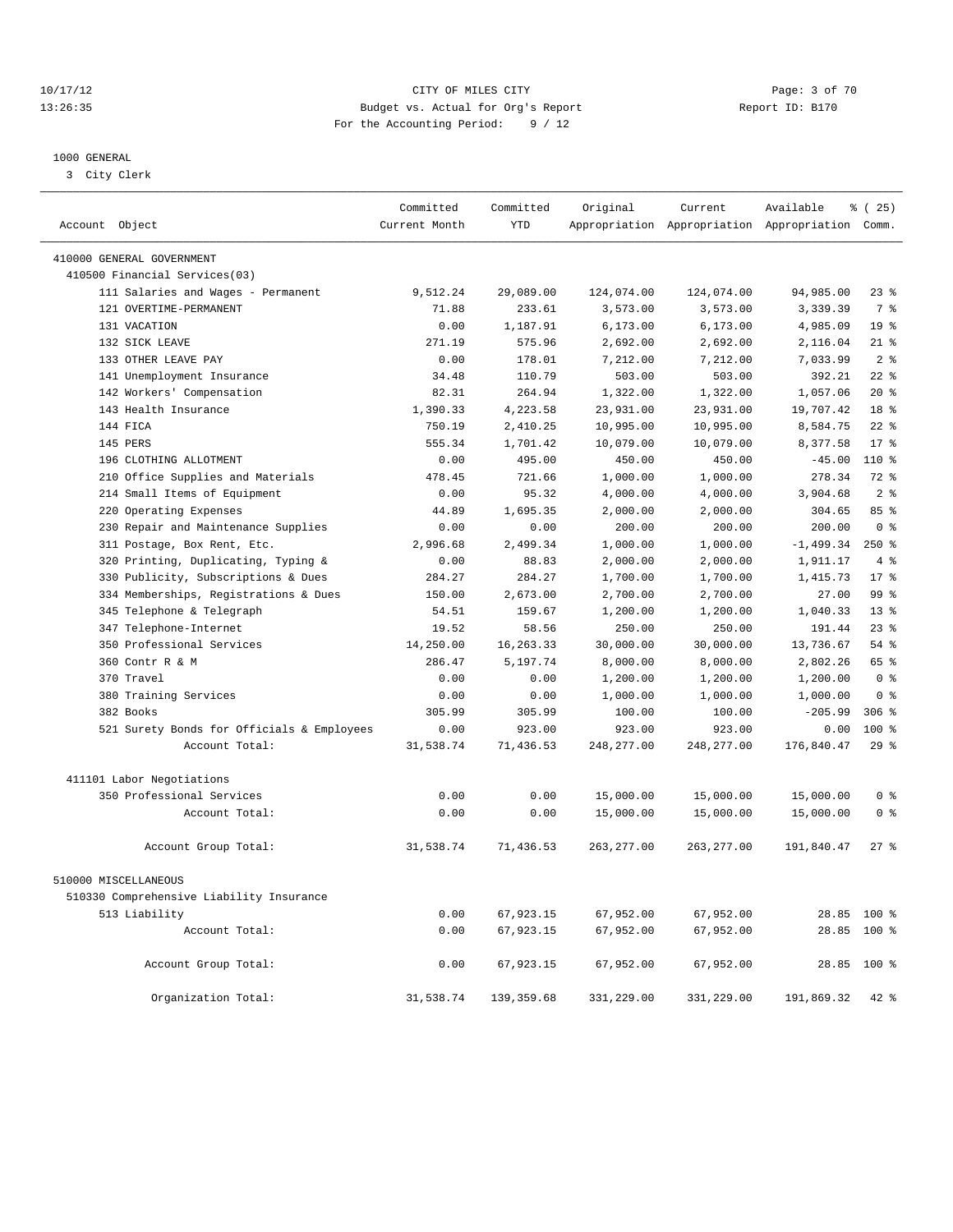#### 10/17/12 CITY OF MILES CITY Page: 4 of 70 13:26:35 Budget vs. Actual for Org's Report Report ID: B170 For the Accounting Period: 9 / 12

## 1000 GENERAL

4 Attorney

| Account Object                     | Committed<br>Current Month | Committed<br>YTD | Original  | Current   | Available<br>Appropriation Appropriation Appropriation | $\frac{3}{2}$ ( 25 )<br>Comm. |  |
|------------------------------------|----------------------------|------------------|-----------|-----------|--------------------------------------------------------|-------------------------------|--|
| 410000 GENERAL GOVERNMENT          |                            |                  |           |           |                                                        |                               |  |
| 411100 Legal Services (04)         |                            |                  |           |           |                                                        |                               |  |
| 111 Salaries and Wages - Permanent | 8,090.92                   | 20,818.10        | 72,942.00 | 72,942.00 | 52,123.90                                              | 29%                           |  |
| 141 Unemployment Insurance         | 28.33                      | 73.01            | 256.00    | 256.00    | 182.99                                                 | 29%                           |  |
| 142 Workers' Compensation          | 78.41                      | 164.20           | 375.00    | 375.00    | 210.80                                                 | 44 %                          |  |
| 144 FICA                           | 618.96                     | 1,595.45         | 5,580.00  | 5,580.00  | 3,984.55                                               | 29%                           |  |
| 145 PERS                           | 530.25                     | 1,359.57         | 5,157.00  | 5,157.00  | 3,797.43                                               | $26*$                         |  |
| 196 CLOTHING ALLOTMENT             | 0.00                       | 37.50            | 0.00      | 0.00      | $-37.50$                                               | $***$ $-$                     |  |
| 210 Office Supplies and Materials  | 29.93                      | 156.44           | 0.00      | 0.00      | $-156.44$                                              | $***$ $%$                     |  |
| 220 Operating Expenses             | 32.95                      | 87.10            | 300.00    | 300.00    | 212.90                                                 | 29%                           |  |
| 311 Postage, Box Rent, Etc.        | 0.00                       | 82.95            | 300.00    | 300.00    | 217.05                                                 | 28 <sup>8</sup>               |  |
| 345 Telephone & Telegraph          | 8.38                       | 25.13            | 120.00    | 120.00    | 94.87                                                  | $21$ %                        |  |
| 347 Telephone-Internet             | 0.00                       | 0.00             | 120.00    | 120.00    | 120.00                                                 | 0 <sup>8</sup>                |  |
| 350 Professional Services          | 525.00                     | 933.12           | 1,200.00  | 1,200.00  | 266.88                                                 | 78 %                          |  |
| 360 Contr R & M                    | 0.00                       | 100.00           | 200.00    | 200.00    | 100.00                                                 | 50%                           |  |
| 370 Travel                         | 0.00                       | 0.00             | 550.00    | 550.00    | 550.00                                                 | 0 <sup>8</sup>                |  |
| Account Total:                     | 9,943.13                   | 25, 432.57       | 87,100.00 | 87,100.00 | 61,667.43                                              | 29%                           |  |
| Account Group Total:               | 9,943.13                   | 25, 432.57       | 87,100.00 | 87,100.00 | 61,667.43                                              | $29*$                         |  |
| Organization Total:                | 9,943.13                   | 25, 432.57       | 87,100.00 | 87,100.00 | 61,667.43                                              | $29*$                         |  |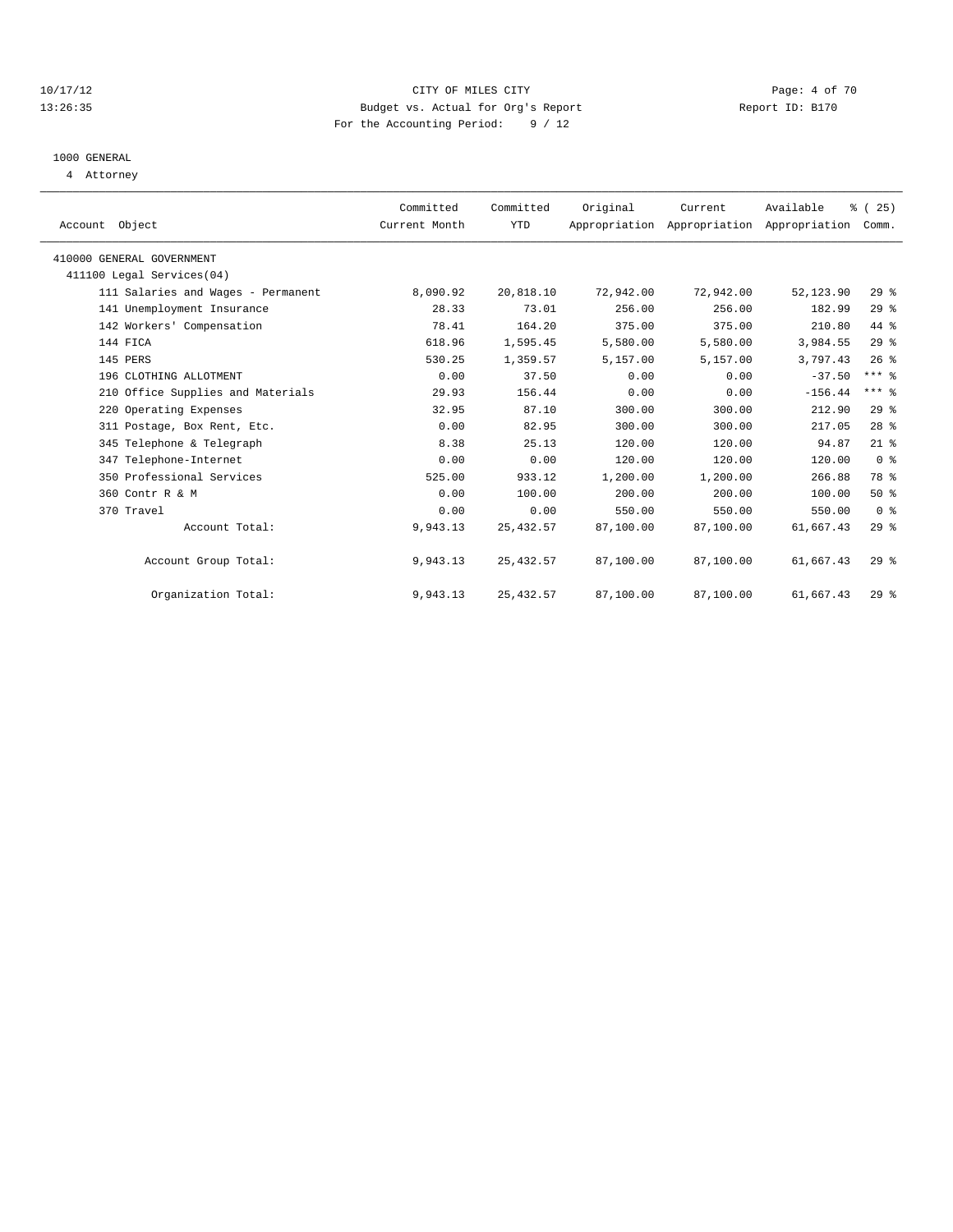#### 10/17/12 CITY OF MILES CITY Page: 5 of 70 13:26:35 Budget vs. Actual for Org's Report Report ID: B170 For the Accounting Period: 9 / 12

————————————————————————————————————————————————————————————————————————————————————————————————————————————————————————————————————

## 1000 GENERAL

5 Police

|                                                                    | Committed          | Committed          | Original                | Current                 | Available                                       | % (25)          |
|--------------------------------------------------------------------|--------------------|--------------------|-------------------------|-------------------------|-------------------------------------------------|-----------------|
| Account Object                                                     | Current Month      | YTD                |                         |                         | Appropriation Appropriation Appropriation Comm. |                 |
|                                                                    |                    |                    |                         |                         |                                                 |                 |
| 420000 PUBLIC SAFETY<br>420140 Crime Control and Investigation(05) |                    |                    |                         |                         |                                                 |                 |
| 111 Salaries and Wages - Permanent                                 | 54, 415.04         | 146,989.99         |                         |                         |                                                 | $22$ %          |
| 121 OVERTIME-PERMANENT                                             | 3,243.71           | 9,282.06           | 674,824.00<br>21,500.00 | 674,824.00<br>21,500.00 | 527,834.01                                      | $43$ %          |
| 131 VACATION                                                       | 45.90              | 11,875.59          | 30,000.00               | 30,000.00               | 12,217.94                                       | 40 %            |
|                                                                    |                    |                    |                         |                         | 18, 124. 41                                     |                 |
| 132 SICK LEAVE<br>133 OTHER LEAVE PAY                              | 1,119.20<br>393.00 | 1,571.84<br>987.00 | 7,500.00                | 7,500.00<br>8,000.00    | 5,928.16                                        | $21$ %<br>$12*$ |
| 134 HOLIDAY PAY                                                    |                    |                    | 8,000.00                | 21,500.00               | 7,013.00<br>15, 475. 46                         | $28$ %          |
|                                                                    | 3,158.90           | 6,024.54           | 21,500.00               |                         |                                                 |                 |
| 141 Unemployment Insurance                                         | 217.61             | 637.74             | 2,762.00                | 2,762.00                | 2,124.26                                        | $23$ $%$        |
| 142 Workers' Compensation                                          | 2,568.83           | 7,611.11           | 34, 412.00              | 34, 412.00              | 26,800.89                                       | $22$ %          |
| 143 Health Insurance                                               | 10,934.86          | 26, 153.66         | 116,154.00              | 116,154.00              | 90,000.34                                       | $23$ $%$        |
| 144 FICA                                                           | 937.18             | 2,781.58           | 15,554.00               | 15,554.00               | 12,772.42                                       | 18 <sup>°</sup> |
| 146 Police Pension                                                 | 7,451.31           | 21,910.18          | 104,372.00              | 104,372.00              | 82,461.82                                       | $21$ %          |
| 196 CLOTHING ALLOTMENT                                             | 0.00               | 5,666.00           | 12,960.00               | 12,960.00               | 7,294.00                                        | 44 %            |
| 210 Office Supplies and Materials                                  | 1,127.41           | 1,222.29           | 4,000.00                | 4,000.00                | 2,777.71                                        | $31$ %          |
| 214 Small Items of Equipment                                       | 2,547.76           | 3,632.78           | 30,000.00               | 30,000.00               | 26, 367. 22                                     | $12*$           |
| 220 Operating Expenses                                             | 3,580.79           | 5,779.41           | 6,500.00                | 6,500.00                | 720.59                                          | 89 %            |
| 226 Clothing and Uniforms                                          | 0.00               | 225.73             | 1,000.00                | 1,000.00                | 774.27                                          | $23$ $%$        |
| 227 Firearm Supplies                                               | 23.96              | 2,322.96           | 4,800.00                | 4,800.00                | 2,477.04                                        | 48 %            |
| 230 Repair and Maintenance Supplies                                | 1,959.45           | 2,461.63           | 6,000.00                | 6,000.00                | 3,538.37                                        | 41 %            |
| 231 Gas, Oil, Diesel Fuel, Grease, etc.                            | 2,993.65           | 6,004.41           | 32,000.00               | 32,000.00               | 25,995.59                                       | 19 <sup>°</sup> |
| 311 Postage, Box Rent, Etc.                                        | 122.36             | 334.72             | 600.00                  | 600.00                  | 265.28                                          | 56%             |
| 330 Publicity, Subscriptions & Dues                                | 0.00               | 0.00               | 300.00                  | 300.00                  | 300.00                                          | 0 <sup>8</sup>  |
| 334 Memberships, Registrations & Dues                              | 0.00               | 100.00             | 1,800.00                | 1,800.00                | 1,700.00                                        | 6 %             |
| 345 Telephone & Telegraph                                          | 316.85             | 950.55             | 6,000.00                | 6,000.00                | 5,049.45                                        | 16 <sup>8</sup> |
| 346 Garbage Service                                                | 43.00              | 129.00             | 500.00                  | 500.00                  | 371.00                                          | $26$ %          |
| 347 Telephone-Internet                                             | 65.60              | 196.80             | 800.00                  | 800.00                  | 603.20                                          | $25$ $%$        |
| 350 Professional Services                                          | 575.00             | 2,624.00           | 12,000.00               | 12,000.00               | 9,376.00                                        | $22$ %          |
| 360 Contr R & M                                                    | 64.00              | 80.21              | 1,000.00                | 1,000.00                | 919.79                                          | 8 %             |
| 366 R&M Vehicles - Police/Animal Control                           | 3,375.00           | 7,448.46           | 20,000.00               | 20,000.00               | 12,551.54                                       | 37%             |
| 370 Travel                                                         | 3,158.10           | 5,459.03           | 6,500.00                | 6,500.00                | 1,040.97                                        | 84 %            |
| 380 Training Services                                              | 2,400.00           | 3,339.00           | 10,000.00               | 10,000.00               | 6,661.00                                        | $33$ $%$        |
| 381 BOOKS(POP&MILES) (correct)                                     | 0.00               | 0.00               | 500.00                  | 500.00                  | 500.00                                          | 0 <sup>8</sup>  |
| 512 Insurance on Vehicles & Equipment                              | 0.00               | 1,031.65           | 1,032.00                | 1,032.00                | 0.35                                            | $100$ %         |
| 700 Grants, Contributions & Indemnities                            | 0.00               | 15,970.00          | 15,970.00               | 15,970.00               | 0.00                                            | 100 %           |
| Account Total:                                                     | 106,838.47         | 300,803.92         | 1,210,840.00            | 1,210,840.00            | 910,036.08                                      | $25$ %          |
|                                                                    |                    |                    |                         |                         |                                                 |                 |
| 420142 Drug Enforcement                                            |                    |                    |                         |                         |                                                 |                 |
| 111 Salaries and Wages - Permanent                                 | 0.00               | 0.00               | 32,280.00               | 32,280.00               | 32,280.00 0 %                                   |                 |
| 121 OVERTIME-PERMANENT                                             | 0.00               | 0.00               | 1,274.00                | 1,274.00                | 1,274.00                                        | 0 <sup>8</sup>  |
| 131 VACATION                                                       | 0.00               | 0.00               | 1,070.00                | 1,070.00                | 1,070.00                                        | 0 <sup>8</sup>  |
| 132 SICK LEAVE                                                     | 0.00               | 0.00               | 700.00                  | 700.00                  | 700.00                                          | 0 <sup>8</sup>  |
| 133 OTHER LEAVE PAY                                                | 0.00               | 0.00               | 530.00                  | 530.00                  | 530.00                                          | $0$ %           |
| 134 HOLIDAY PAY                                                    | 0.00               | 0.00               | 212.00                  | 212.00                  | 212.00                                          | $0$ %           |
| 141 Unemployment Insurance                                         | 0.00               | 0.00               | 65.00                   | 65.00                   | 65.00                                           | $0$ %           |
| 142 Workers' Compensation                                          | 0.00               | 0.00               | 1,803.00                | 1,803.00                | 1,803.00                                        | 0 <sup>8</sup>  |
| 143 Health Insurance                                               | 0.00               | 0.00               | 7,252.00                | 7,252.00                | 7,252.00                                        | 0 %             |
| 144 FICA                                                           | 0.00               | 0.00               | 593.00                  | 593.00                  | 593.00                                          | 0 %             |
| 146 Police Pension                                                 | 0.00               | 0.00               | 5,602.00                | 5,602.00                | 5,602.00                                        | 0 %             |
| 196 CLOTHING ALLOTMENT                                             | 0.00               | 0.00               | 720.00                  | 720.00                  | 720.00                                          | 0 %             |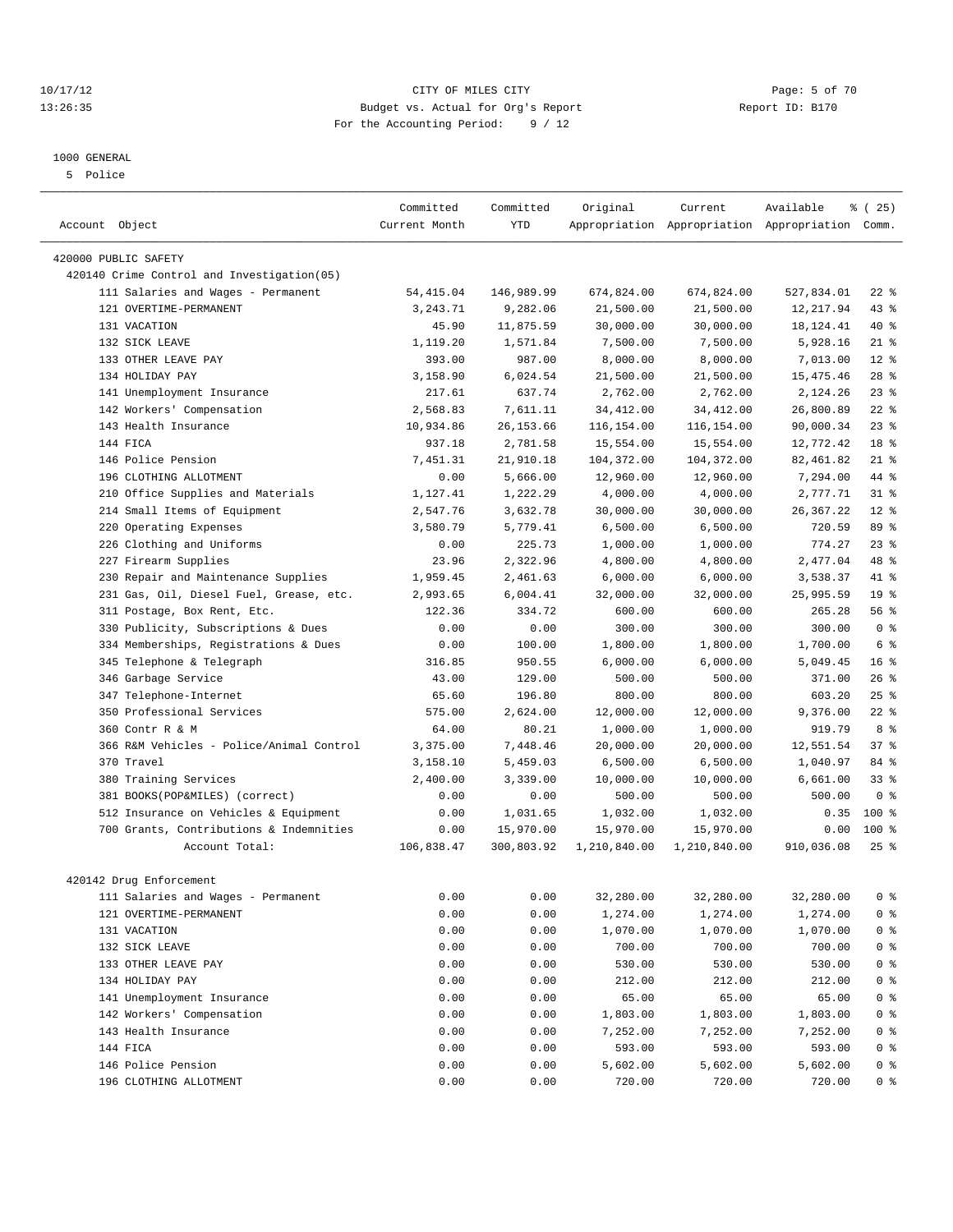#### 10/17/12 CITY OF MILES CITY Page: 6 of 70 13:26:35 Budget vs. Actual for Org's Report Report ID: B170 For the Accounting Period: 9 / 12

#### 1000 GENERAL

5 Police

| Account Object                           | Committed<br>Current Month | Committed<br><b>YTD</b> | Original     | Current      | Available<br>Appropriation Appropriation Appropriation Comm. | % (25)          |
|------------------------------------------|----------------------------|-------------------------|--------------|--------------|--------------------------------------------------------------|-----------------|
| Account Total:                           | 0.00                       | 0.00                    | 52,101.00    | 52,101.00    | 52,101.00                                                    | 0 <sup>8</sup>  |
| 420160 Communications-Dispatch           |                            |                         |              |              |                                                              |                 |
| 111 Salaries and Wages - Permanent       | 14,976.20                  | 45,047.50               | 210,876.00   | 210,876.00   | 165,828.50                                                   | $21$ %          |
| 121 OVERTIME-PERMANENT                   | 363.12                     | 615.98                  | 6,996.00     | 6,996.00     | 6,380.02                                                     | 9%              |
| 131 VACATION                             | 402.58                     | 3,164.93                | 15,000.00    | 15,000.00    | 11,835.07                                                    | $21$ %          |
| 132 SICK LEAVE                           | 215.76                     | 741.47                  | 9,000.00     | 9,000.00     | 8,258.53                                                     | 8 %             |
| 133 OTHER LEAVE PAY                      | 0.00                       | 165.72                  | 3,504.00     | 3,504.00     | 3,338.28                                                     | 5 <sub>8</sub>  |
| 134 HOLIDAY PAY                          | 962.76                     | 1,929.03                | 12,624.00    | 12,624.00    | 10,694.97                                                    | 15 <sup>°</sup> |
| 141 Unemployment Insurance               | 59.21                      | 183.90                  | 903.00       | 903.00       | 719.10                                                       | $20*$           |
| 142 Workers' Compensation                | 715.68                     | 2,255.57                | 11,378.00    | 11,378.00    | 9,122.43                                                     | 20%             |
| 143 Health Insurance                     | 3,022.51                   | 9,067.53                | 36,259.00    | 36,259.00    | 27, 191.47                                                   | 25%             |
| 144 FICA                                 | 1,279.39                   | 3,974.23                | 19,737.00    | 19,737.00    | 15,762.77                                                    | $20*$           |
| 145 PERS                                 | 1,176.06                   | 3,571.15                | 16,465.00    | 16,465.00    | 12,893.85                                                    | $22$ %          |
| 196 CLOTHING ALLOTMENT                   | 0.00                       | 875.00                  | 2,400.00     | 2,400.00     | 1,525.00                                                     | 36%             |
| Office Supplies and Materials<br>210     | 64.17                      | 64.17                   | 3,500.00     | 3,500.00     | 3,435.83                                                     | 2 <sup>8</sup>  |
| 214 Small Items of Equipment             | 0.00                       | 0.00                    | 200.00       | 200.00       | 200.00                                                       | 0 <sup>8</sup>  |
| 220 Operating Expenses                   | 426.80                     | 426.80                  | 1,000.00     | 1,000.00     | 573.20                                                       | 43 %            |
| 226 Clothing and Uniforms                | 0.00                       | 0.00                    | 150.00       | 150.00       | 150.00                                                       | 0 <sup>8</sup>  |
| 231 Gas, Oil, Diesel Fuel, Grease, etc.  | 187.00                     | 187.00                  | 700.00       | 700.00       | 513.00                                                       | 27%             |
| 311 Postage, Box Rent, Etc.              | 0.00                       | 6.80                    | 100.00       | 100.00       | 93.20                                                        | 7 <sup>8</sup>  |
| 320 Printing, Duplicating, Typing &      | 0.00                       | 118.00                  | 100.00       | 100.00       | $-18.00$                                                     | $118*$          |
| 330 Publicity, Subscriptions & Dues      | 0.00                       | 0.00                    | 150.00       | 150.00       | 150.00                                                       | 0 <sup>8</sup>  |
| 334 Memberships, Registrations & Dues    | 0.00                       | 0.00                    | 400.00       | 400.00       | 400.00                                                       | 0 <sup>8</sup>  |
| 341 Electric Utility Services            | $-47.68$                   | 0.00                    | 0.00         | 0.00         | 0.00                                                         | 0 <sup>8</sup>  |
| Telephone & Telegraph<br>345             | 285.56                     | 852.84                  | 4,000.00     | 4,000.00     | 3, 147. 16                                                   | $21$ %          |
| 347 Telephone-Internet                   | 0.00                       | 0.00                    | 100.00       | 100.00       | 100.00                                                       | 0 <sup>8</sup>  |
| 350 Professional Services                | 0.00                       | 0.00                    | 400.00       | 400.00       | 400.00                                                       | 0 <sup>8</sup>  |
| 360 Contr R & M                          | 0.00                       | 0.00                    | 50.00        | 50.00        | 50.00                                                        | 0 <sup>8</sup>  |
| 366 R&M Vehicles - Police/Animal Control | 0.00                       | 0.00                    | 200.00       | 200.00       | 200.00                                                       | 0 <sup>8</sup>  |
| 370 Travel                               | 333.56                     | 506.56                  | 1,000.00     | 1,000.00     | 493.44                                                       | $51$ %          |
| 380 Training Services                    | 0.00                       | 0.00                    | 1,000.00     | 1,000.00     | 1,000.00                                                     | 0 <sup>8</sup>  |
| Account Total:                           | 24, 422.68                 | 73, 754.18              | 358,192.00   | 358,192.00   | 284, 437.82                                                  | $21*$           |
| Account Group Total:                     | 131,261.15                 | 374,558.10              | 1,621,133.00 | 1,621,133.00 | 1,246,574.90                                                 | $23$ $%$        |
| 490000 DEBT SERVICE                      |                            |                         |              |              |                                                              |                 |
| 490500 Other Debt Service Payments       |                            |                         |              |              |                                                              |                 |
| 610 Principal-Police Cars                | 0.00                       | 8,788.97                | 17,659.00    | 17,659.00    | 8,870.03                                                     | 50%             |
| 620 Interest-Police Cars                 | 0.00                       | 278.49                  | 505.00       | 505.00       | 226.51                                                       | 55%             |
| Account Total:                           | 0.00                       | 9,067.46                | 18,164.00    | 18,164.00    | 9,096.54                                                     | $50*$           |
| Account Group Total:                     | 0.00                       | 9,067.46                | 18,164.00    | 18,164.00    | 9,096.54                                                     | $50*$           |
| Organization Total:                      | 131, 261. 15               | 383,625.56              | 1,639,297.00 | 1,639,297.00 | 1,255,671.44                                                 | $23$ %          |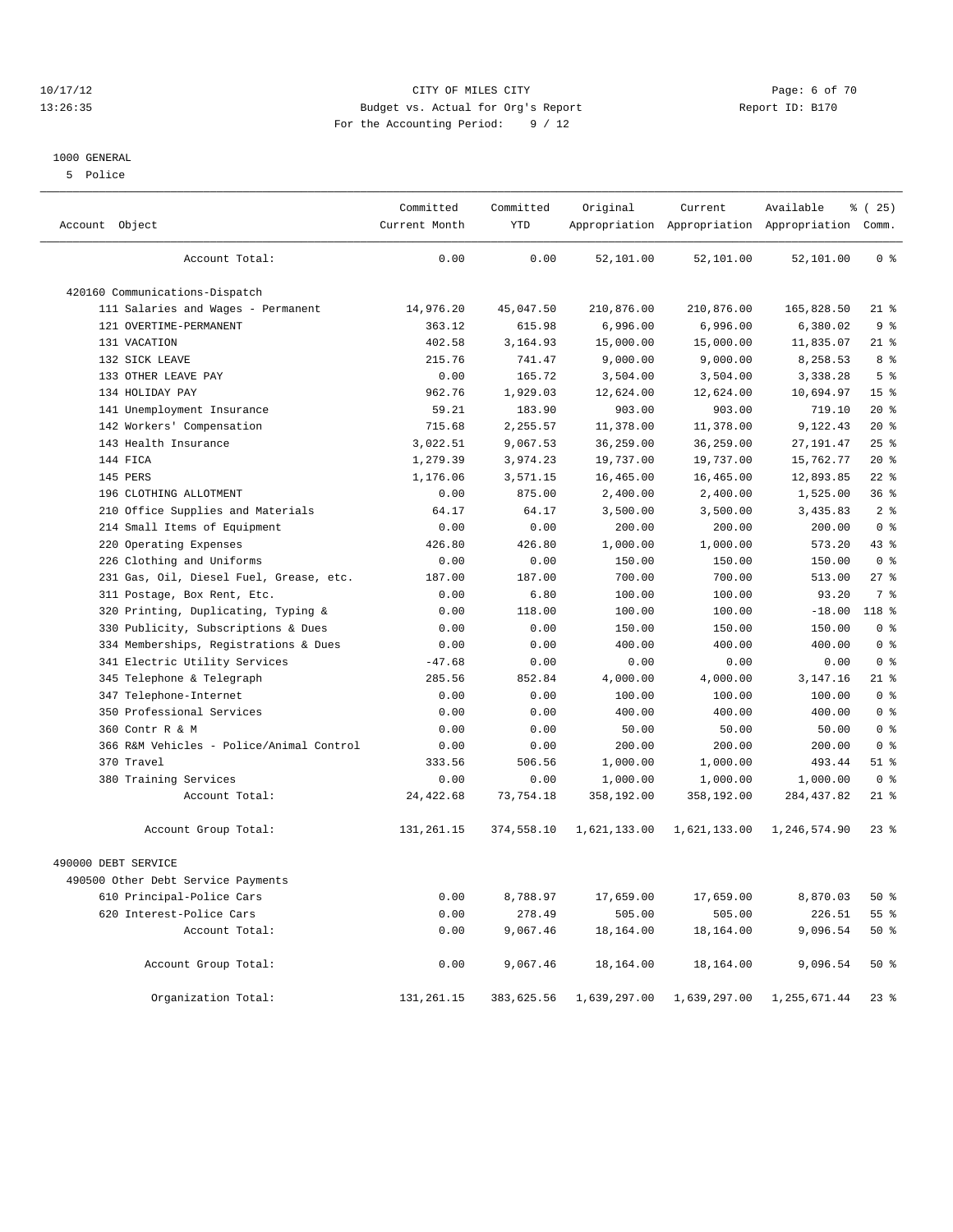#### 10/17/12 CITY OF MILES CITY Page: 7 of 70 13:26:35 Budget vs. Actual for Org's Report Report ID: B170 For the Accounting Period: 9 / 12

#### 1000 GENERAL

6 Police Judge

| Account Object                        | Committed<br>Current Month | Committed<br><b>YTD</b> | Original   | Current    | Available<br>Appropriation Appropriation Appropriation Comm. | % (25)          |
|---------------------------------------|----------------------------|-------------------------|------------|------------|--------------------------------------------------------------|-----------------|
|                                       |                            |                         |            |            |                                                              |                 |
| 410000 GENERAL GOVERNMENT             |                            |                         |            |            |                                                              |                 |
| 410300 Judicial Services(06)          |                            |                         |            |            |                                                              |                 |
| 111 Salaries and Wages - Permanent    | 6,830.96                   | 19,366.30               | 87,827.00  | 87,827.00  | 68,460.70                                                    | $22$ %          |
| 131 VACATION                          | 141.12                     | 776.16                  | 0.00       | 0.00       | $-776.16$                                                    | $***$ $-$       |
| 132 SICK LEAVE                        | 0.00                       | 572.66                  | 0.00       | 0.00       | $-572.66$                                                    | $***$ $-$       |
| 141 Unemployment Insurance            | 19.85                      | 59.91                   | 260.00     | 260.00     | 200.09                                                       | $23$ $%$        |
| 142 Workers' Compensation             | 69.79                      | 210.48                  | 884.00     | 884.00     | 673.52                                                       | $24$ %          |
| 143 Health Insurance                  | 1,208.32                   | 3,624.96                | 14,504.00  | 14,504.00  | 10,879.04                                                    | $25$ $%$        |
| 144 FICA                              | 528.49                     | 1,593.04                | 6,719.00   | 6,719.00   | 5,125.96                                                     | $24$ %          |
| 145 PERS                              | 401.06                     | 1,188.95                | 6, 209.00  | 6, 209.00  | 5,020.05                                                     | 19 <sup>8</sup> |
| 196 CLOTHING ALLOTMENT                | 0.00                       | 300.00                  | 300.00     | 300.00     | 0.00                                                         | $100*$          |
| 210 Office Supplies and Materials     | 199.75                     | 263.23                  | 1,800.00   | 1,800.00   | 1,536.77                                                     | 15 <sup>°</sup> |
| 214 Small Items of Equipment          | 320.00                     | 320.00                  | 1,000.00   | 1,000.00   | 680.00                                                       | $32$ $%$        |
| 220 Operating Expenses                | $-32.95$                   | $-87.10$                | 350.00     | 350.00     | 437.10                                                       | $-25$ %         |
| 230 Repair and Maintenance Supplies   | 0.00                       | 0.00                    | 125.00     | 125.00     | 125.00                                                       | 0 <sup>8</sup>  |
| 311 Postage, Box Rent, Etc.           | 80.20                      | 276.25                  | 1,200.00   | 1,200.00   | 923.75                                                       | 23%             |
| 330 Publicity, Subscriptions & Dues   | 0.00                       | 0.00                    | 1,000.00   | 1,000.00   | 1,000.00                                                     | 0 <sup>8</sup>  |
| 334 Memberships, Registrations & Dues | 0.00                       | 800.00                  | 1,300.00   | 1,300.00   | 500.00                                                       | 62 %            |
| 345 Telephone & Telegraph             | 121.34                     | 305.69                  | 1,300.00   | 1,300.00   | 994.31                                                       | $24$ %          |
| 347 Telephone-Internet                | 0.00                       | 0.00                    | 400.00     | 400.00     | 400.00                                                       | 0 <sup>8</sup>  |
| 350 Professional Services             | 0.00                       | 0.00                    | 500.00     | 500.00     | 500.00                                                       | 0 <sup>8</sup>  |
| 360 Contr R & M                       | 0.00                       | 0.00                    | 1,500.00   | 1,500.00   | 1,500.00                                                     | 0 <sup>8</sup>  |
| 370 Travel                            | 1,098.36                   | 1,098.36                | 3,500.00   | 3,500.00   | 2,401.64                                                     | $31$ %          |
| 380 Training Services                 | 0.00                       | 0.00                    | 500.00     | 500.00     | 500.00                                                       | 0 <sup>8</sup>  |
| 382 Books                             | 0.00                       | 145.00                  | 400.00     | 400.00     | 255.00                                                       | 36%             |
| 394 Jury and Witness Fees             | 0.00                       | $-400.00$               | 0.00       | 0.00       | 400.00                                                       | *** %           |
| 533 Machinery and Equipment Rental    | 0.00                       | 0.00                    | 2,000.00   | 2,000.00   | 2,000.00                                                     | 0 <sup>8</sup>  |
| Account Total:                        | 10,986.29                  | 30,413.89               | 133,578.00 | 133,578.00 | 103,164.11                                                   | $23$ $%$        |
| Account Group Total:                  | 10,986.29                  | 30, 413.89              | 133,578.00 | 133,578.00 | 103,164.11                                                   | $23$ %          |
| Organization Total:                   | 10,986.29                  | 30, 413.89              | 133,578.00 | 133,578.00 | 103, 164. 11                                                 | $23$ $%$        |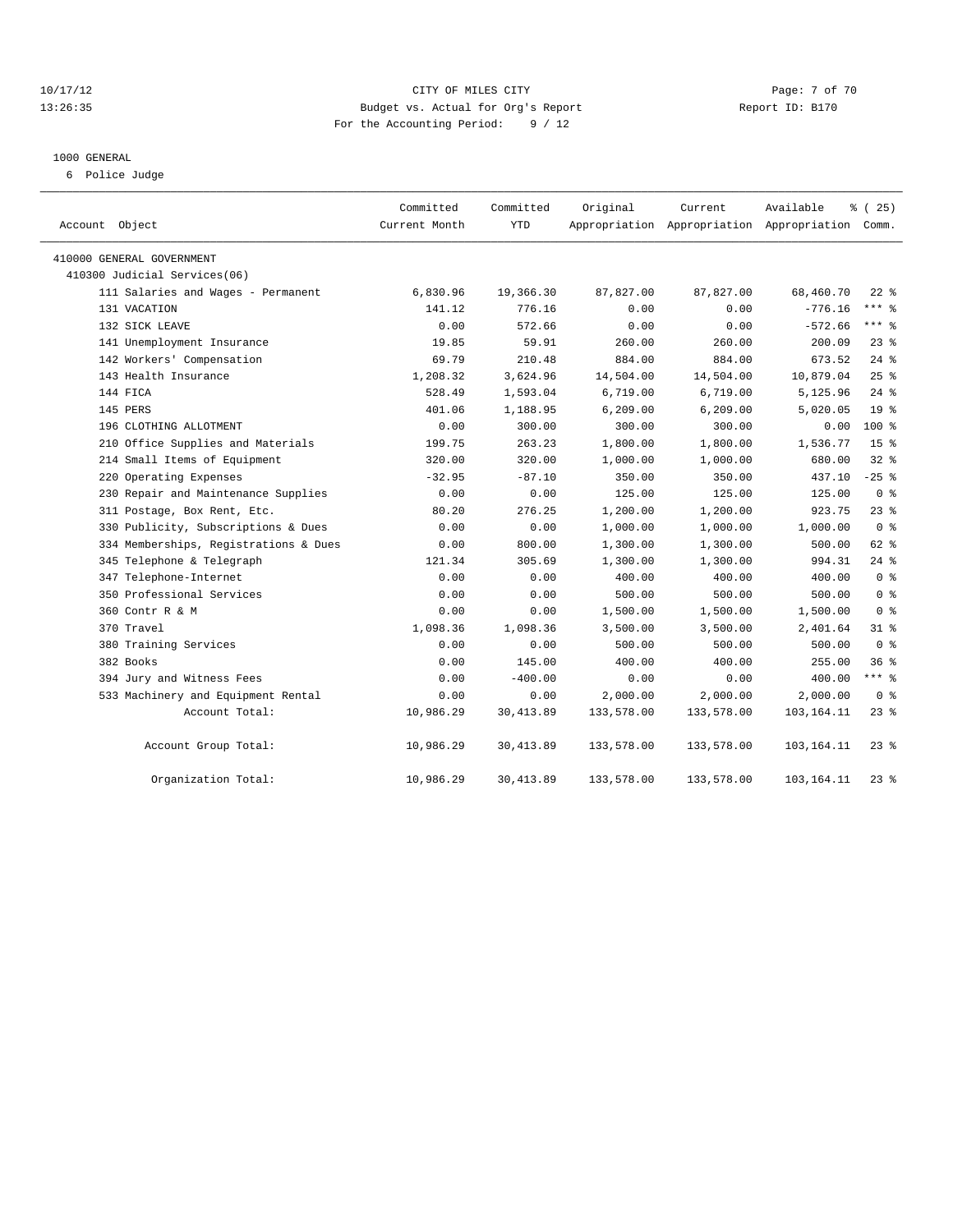#### 10/17/12 CITY OF MILES CITY Page: 8 of 70 13:26:35 Budget vs. Actual for Org's Report Report ID: B170 For the Accounting Period: 9 / 12

————————————————————————————————————————————————————————————————————————————————————————————————————————————————————————————————————

#### 1000 GENERAL

7 Fire

|                                         | Committed     | Committed  | Original   | Current    | Available                                       | ៖ (25)          |
|-----------------------------------------|---------------|------------|------------|------------|-------------------------------------------------|-----------------|
| Account Object                          | Current Month | YTD        |            |            | Appropriation Appropriation Appropriation Comm. |                 |
| 420000 PUBLIC SAFETY                    |               |            |            |            |                                                 |                 |
| 420460 Fire Suppression(07)             |               |            |            |            |                                                 |                 |
| 111 Salaries and Wages - Permanent      | 27,286.61     | 81,016.37  | 347,643.00 | 347,643.00 | 266,626.63                                      | $23$ $%$        |
| 112 SALARIES AND WAGES - PART PAID      | 1,647.02      | 1,647.02   | 5,500.00   | 5,500.00   | 3,852.98                                        | $30*$           |
| 121 OVERTIME-PERMANENT                  | 1,611.60      | 6,684.18   | 21,000.00  | 21,000.00  | 14, 315.82                                      | $32$ $%$        |
| 131 VACATION                            | 286.92        | 4,051.91   | 15,240.00  | 15,240.00  | 11,188.09                                       | $27$ %          |
| 132 SICK LEAVE                          | 705.48        | 2,015.98   | 19,000.00  | 19,000.00  | 16,984.02                                       | $11*$           |
| 133 OTHER LEAVE PAY                     | 0.00          | 0.00       | 2,900.00   | 2,900.00   | 2,900.00                                        | 0 <sup>8</sup>  |
| 134 HOLIDAY PAY                         | 770.27        | 1,407.29   | 8,500.00   | 8,500.00   | 7,092.71                                        | $17*$           |
| 141 Unemployment Insurance              | 113.11        | 344.78     | 556.00     | 556.00     | 211.22                                          | 62 %            |
| 142 Workers' Compensation               | 1,178.96      | 3,475.22   | 12,341.00  | 12,341.00  | 8,865.78                                        | $28$ %          |
| 143 Health Insurance                    | 4,475.84      | 14, 119.64 | 57,870.00  | 57,870.00  | 43,750.36                                       | $24$ %          |
| 144 FICA                                | 565.53        | 1,513.17   | 5,041.00   | 5,041.00   | 3,527.83                                        | $30*$           |
| 147 Firemen's Pension                   | 3,783.60      | 12,215.07  | 49,922.00  | 49,922.00  | 37,706.93                                       | $24$ %          |
| 210 Office Supplies and Materials       | 17.98         | 117.98     | 900.00     | 900.00     | 782.02                                          | $13*$           |
| 211 Clothing Allotment                  | 1,845.00      | 1,845.00   | 7,900.00   | 7,900.00   | 6,055.00                                        | $23$ $%$        |
| 214 Small Items of Equipment            | 369.83        | 859.41     | 4,500.00   | 4,500.00   | 3,640.59                                        | 19 <sup>°</sup> |
| 220 Operating Expenses                  | 1,076.46      | 1,764.02   | 3,000.00   | 3,000.00   | 1,235.98                                        | 59 %            |
| 226 Clothing and Uniforms               | 46.48         | 2,145.48   | 4,500.00   | 4,500.00   | 2,354.52                                        | 48 %            |
| 230 Repair and Maintenance Supplies     | 359.14        | 712.98     | 5,000.00   | 5,000.00   | 4,287.02                                        | $14$ %          |
| 231 Gas, Oil, Diesel Fuel, Grease, etc. | 1,243.41      | 2,067.44   | 6,000.00   | 6,000.00   | 3,932.56                                        | $34$ $%$        |
| 241 Consumable Tools                    | 66.85         | 66.85      | 350.00     | 350.00     | 283.15                                          | 19 <sup>°</sup> |
| 311 Postage, Box Rent, Etc.             | 0.00          | 0.00       | 175.00     | 175.00     | 175.00                                          | 0 <sup>8</sup>  |
| 320 Printing, Duplicating, Typing &     | 28.53         | 70.84      | 200.00     | 200.00     | 129.16                                          | 35%             |
| 330 Publicity, Subscriptions & Dues     | 0.00          | 0.00       | 700.00     | 700.00     | 700.00                                          | 0 <sup>8</sup>  |
| 334 Memberships, Registrations & Dues   | 0.00          | 165.00     | 2,000.00   | 2,000.00   | 1,835.00                                        | 8 %             |
| 341 Electric Utility Services           | 276.51        | 986.56     | 3,300.00   | 3,300.00   | 2,313.44                                        | $30*$           |
| 342 Water Utility Services              | 41.88         | 117.79     | 450.00     | 450.00     | 332.21                                          | 26%             |
| 343 Sewer Utility Services              | 18.41         | 55.23      | 300.00     | 300.00     | 244.77                                          | 18 %            |
| 344 Gas Utility Service                 | 8.98          | 32.59      | 2,000.00   | 2,000.00   | 1,967.41                                        | 2 <sup>°</sup>  |
| 345 Telephone & Telegraph               | 306.80        | 790.95     | 3,000.00   | 3,000.00   | 2,209.05                                        | $26$ %          |
| 346 Garbage Service                     | 47.42         | 547.42     | 800.00     | 800.00     | 252.58                                          | 68 %            |
| 347 Telephone-Internet                  | 42.36         | 127.08     | 400.00     | 400.00     | 272.92                                          | $32$ $%$        |
| 350 Professional Services               | 0.00          | 1,870.80   | 5,000.00   | 5,000.00   | 3,129.20                                        | 37%             |
| 360 Contr R & M                         | 0.00          | 0.00       | 2,000.00   | 2,000.00   | 2,000.00                                        | 0 <sup>8</sup>  |
| 364 R&M Vehicles - Fire/Amb             | 0.00          | 6,596.88   | 4,000.00   | 4,000.00   | $-2,596.88$                                     | $165$ %         |
| 370 Travel                              | 0.00          | 0.00       | 2,500.00   | 2,500.00   | 2,500.00                                        | 0 <sup>8</sup>  |
| 380 Training Services                   | 0.00          | 0.00       | 2,500.00   | 2,500.00   | 2,500.00                                        | 0 <sup>8</sup>  |
| 382 Books                               | 0.00          | 0.00       | 1,600.00   | 1,600.00   | 1,600.00                                        | 0 <sup>8</sup>  |
| 400 BUILDING MATERIALS                  | 31.46         | 639.66     | 1,800.00   | 1,800.00   | $1,160.34$ 36 %                                 |                 |
| 511 Insurance on Buildings              | 0.00          | 2,033.22   | 2,034.00   | 2,034.00   |                                                 | $0.78$ 100 %    |
| 512 Insurance on Vehicles & Equipment   | 0.00          | 5,265.93   | 5,266.00   | 5,266.00   |                                                 | $0.07$ 100 %    |
| Account Total:                          | 48, 252.44    | 157,369.74 | 617,688.00 | 617,688.00 | 460, 318.26                                     | $25$ %          |
| Account Group Total:                    | 48, 252.44    | 157,369.74 | 617,688.00 | 617,688.00 | 460, 318.26                                     | 25%             |
| Organization Total:                     | 48, 252.44    | 157,369.74 | 617,688.00 | 617,688.00 | 460, 318.26                                     | $25$ %          |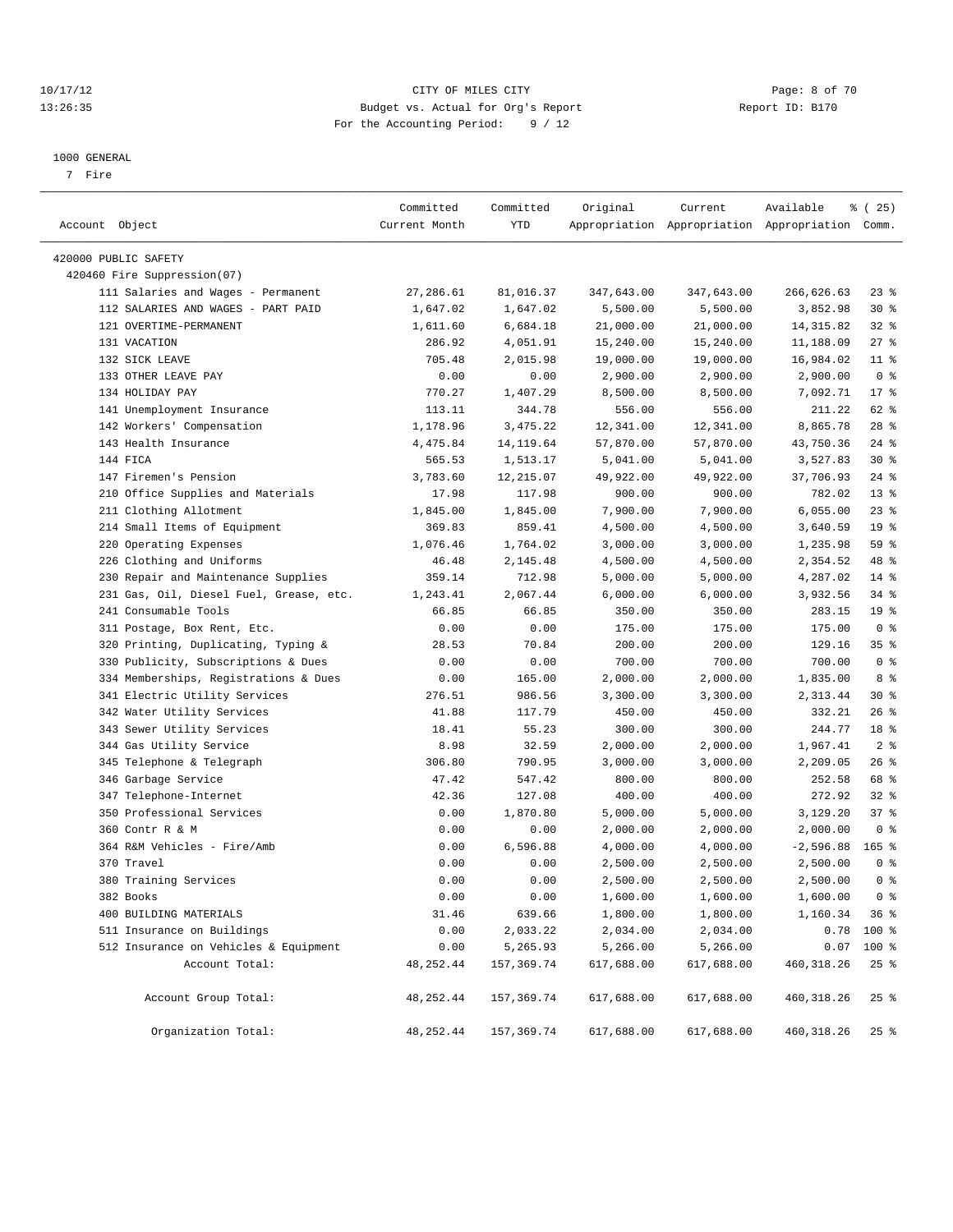#### 10/17/12 CITY OF MILES CITY Page: 9 of 70 13:26:35 Budget vs. Actual for Org's Report Report ID: B170 For the Accounting Period: 9 / 12

#### 1000 GENERAL

8 City Hall Maintenance

| Account Object                      | Committed<br>Current Month | Committed<br>YTD | Original  | Current<br>Appropriation Appropriation Appropriation | Available | % (25)<br>Comm. |  |
|-------------------------------------|----------------------------|------------------|-----------|------------------------------------------------------|-----------|-----------------|--|
| 410000 GENERAL GOVERNMENT           |                            |                  |           |                                                      |           |                 |  |
| 411230 City Hall                    |                            |                  |           |                                                      |           |                 |  |
| 214 Small Items of Equipment        | 0.00                       | 0.00             | 400.00    | 400.00                                               | 400.00    | 0 <sup>8</sup>  |  |
| 220 Operating Expenses              | 183.36                     | 630.84           | 2,500.00  | 2,500.00                                             | 1,869.16  | $25$ $%$        |  |
| 230 Repair and Maintenance Supplies | 0.00                       | 0.00             | 1,000.00  | 1,000.00                                             | 1,000.00  | 0 <sup>8</sup>  |  |
| 341 Electric Utility Services       | 553.84                     | 2,075.86         | 5,500.00  | 5,500.00                                             | 3,424.14  | 38 <sup>8</sup> |  |
| 342 Water Utility Services          | 58.17                      | 174.51           | 750.00    | 750.00                                               | 575.49    | $23$ %          |  |
| 343 Sewer Utility Services          | 29.50                      | 88.50            | 500.00    | 500.00                                               | 411.50    | 18 <sup>8</sup> |  |
| 344 Gas Utility Service             | 24.25                      | 73.41            | 6,000.00  | 6,000.00                                             | 5,926.59  | 1 <sup>8</sup>  |  |
| 346 Garbage Service                 | 47.41                      | 47.41            | 200.00    | 200.00                                               | 152.59    | $24$ $%$        |  |
| 360 Contr R & M                     | 619.50                     | 1,719.50         | 20,000.00 | 20,000.00                                            | 18,280.50 | 9 <sup>°</sup>  |  |
| 400 BUILDING MATERIALS              | 0.00                       | 0.00             | 300.00    | 300.00                                               | 300.00    | 0 <sup>8</sup>  |  |
| 511 Insurance on Buildings          | 0.00                       | 2,648.89         | 2,649.00  | 2,649.00                                             | 0.11      | $100$ %         |  |
| Account Total:                      | 1,516.03                   | 7,458.92         | 39,799.00 | 39,799.00                                            | 32,340.08 | 19 <sup>°</sup> |  |
| Account Group Total:                | 1,516.03                   | 7,458.92         | 39,799.00 | 39,799.00                                            | 32,340.08 | 19 <sup>°</sup> |  |
| Organization Total:                 | 1,516.03                   | 7,458.92         | 39,799.00 | 39,799.00                                            | 32,340.08 | 19 <sup>°</sup> |  |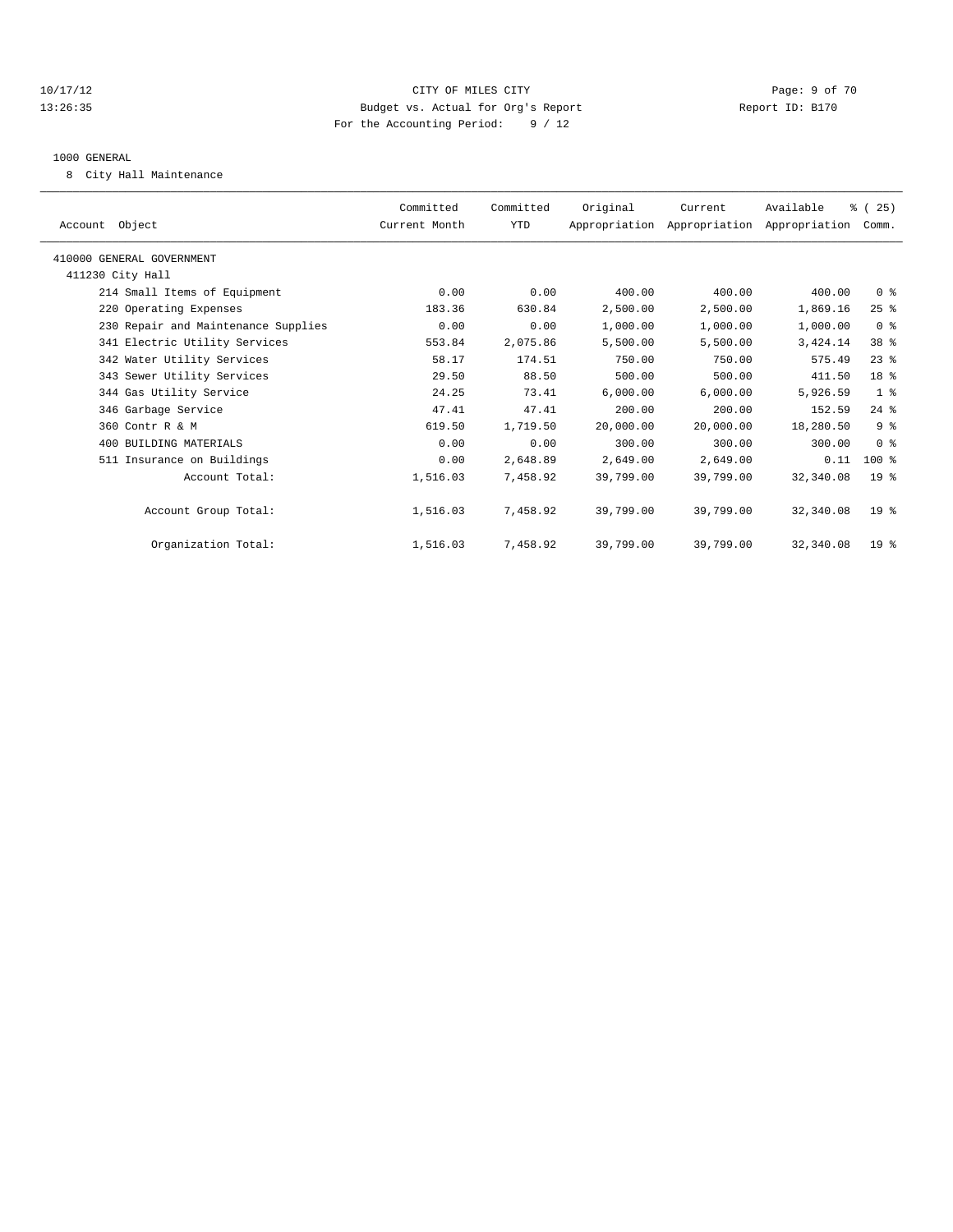#### 10/17/12 **Page: 10 of 70** CITY OF MILES CITY **Page: 10 of 70** 13:26:35 Budget vs. Actual for Org's Report Report ID: B170 For the Accounting Period: 9 / 12

#### 1000 GENERAL

9 Treasurer

| Account Object                                         | Committed<br>Current Month | Committed<br>YTD | Original  | Current<br>Appropriation Appropriation | Available<br>Appropriation | 8 (25)<br>Comm.    |
|--------------------------------------------------------|----------------------------|------------------|-----------|----------------------------------------|----------------------------|--------------------|
| 410000 GENERAL GOVERNMENT<br>410540 City Treasurer(09) |                            |                  |           |                                        |                            |                    |
| 111 Salaries and Wages - Permanent                     | 1,666.66                   | 4,999.98         | 20,000.00 | 20,000.00                              | 15,000.02                  | $25$ %             |
| 142 Workers' Compensation                              | 8.00                       | 24.00            | 96.00     | 96.00                                  | 72.00                      | $25$ %             |
| 144 FICA                                               | 127.50                     | 382.50           | 1,530.00  | 1,530.00                               | 1,147.50                   | $25$ $%$           |
| 145 PERS                                               | 117.84                     | 353.52           | 1,414.00  | 1,414.00                               | 1,060.48                   | $25$ %             |
| 345 Telephone & Telegraph                              | 8.38                       | 25.14            | 100.00    | 100.00                                 | 74.86                      | $25$ $%$           |
| 360 Contr R & M                                        | 71.64                      | 214.92           | 840.00    | 840.00                                 | 625.08                     | $26$ $%$           |
| 369 Other Repair and Maintenance                       | 0.00                       | 0.00             | 450.00    | 450.00                                 | 450.00                     | 0 <sup>8</sup>     |
| Account Total:                                         | 2,000.02                   | 6.000.06         | 24,430.00 | 24,430.00                              | 18,429.94                  | $25$ $%$           |
| Account Group Total:                                   | 2,000.02                   | 6,000.06         | 24,430.00 | 24,430.00                              | 18,429.94                  | $25$ $\frac{6}{5}$ |
| Organization Total:                                    | 2,000.02                   | 6,000.06         | 24,430.00 | 24,430.00                              | 18,429.94                  | $25$ $%$           |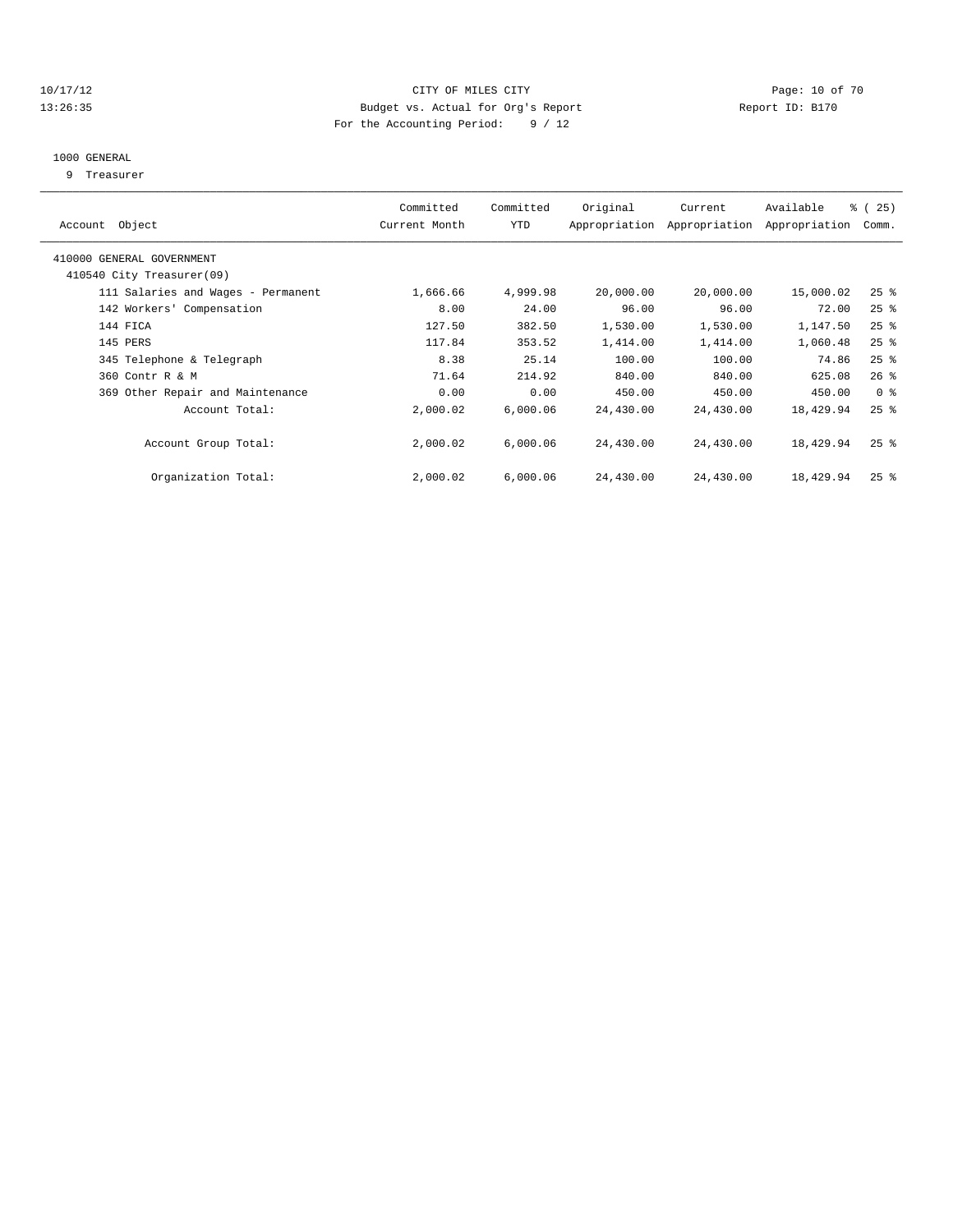#### 10/17/12 Page: 11 of 70 13:26:35 Budget vs. Actual for Org's Report Report ID: B170 For the Accounting Period: 9 / 12

#### 1000 GENERAL

11 Historic Preservation

| Object<br>Account                                                       | Committed<br>Current Month | Committed<br>YTD | Original<br>Appropriation | Current<br>Appropriation | Available<br>Appropriation | 25)<br>ී (<br>Comm. |
|-------------------------------------------------------------------------|----------------------------|------------------|---------------------------|--------------------------|----------------------------|---------------------|
| 520000 OTHER FINANCING USES<br>521000 Interfund Operating Transfers Out |                            |                  |                           |                          |                            |                     |
| 820 Transfers to Other Funds                                            | 0.00                       | 0.00             | 6.000.00                  | 6,000.00                 | 6.000.00                   | 0 <sup>8</sup>      |
| Account Total:                                                          | 0.00                       | 0.00             | 6.000.00                  | 6.000.00                 | 6.000.00                   | 0 <sup>8</sup>      |
| Account Group Total:                                                    | 0.00                       | 0.00             | 6.000.00                  | 6.000.00                 | 6.000.00                   | 0 %                 |
| Organization Total:                                                     | 0.00                       | 0.00             | 6,000.00                  | 6.000.00                 | 6.000.00                   | 0 <sup>8</sup>      |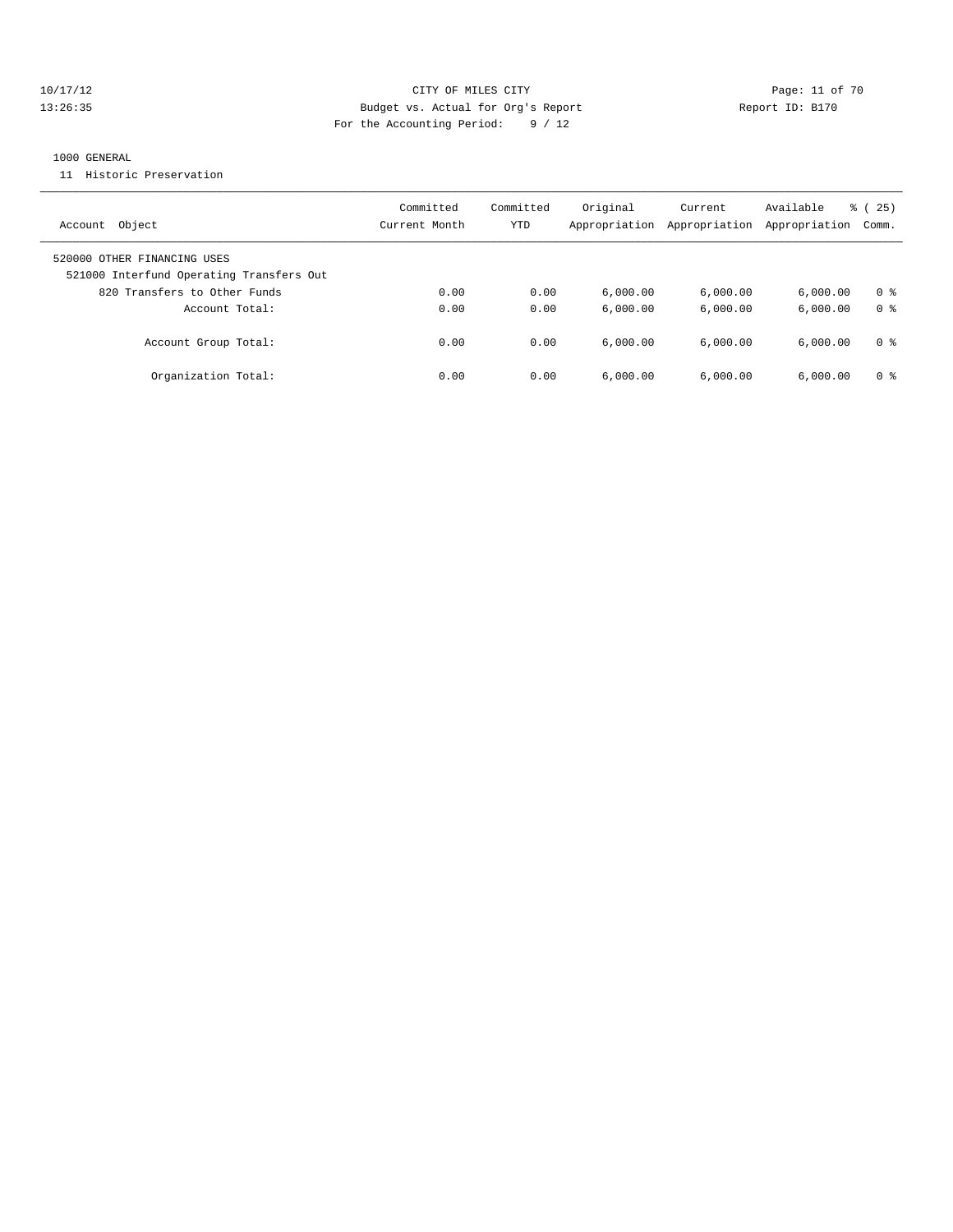#### 10/17/12 Page: 12 of 70 13:26:35 Budget vs. Actual for Org's Report Report ID: B170 For the Accounting Period: 9 / 12

————————————————————————————————————————————————————————————————————————————————————————————————————————————————————————————————————

#### 1000 GENERAL

13 Park

|                                         | Committed     | Committed  | Original   | Current    | Available                                       | % (25)         |
|-----------------------------------------|---------------|------------|------------|------------|-------------------------------------------------|----------------|
| Account Object                          | Current Month | YTD        |            |            | Appropriation Appropriation Appropriation Comm. |                |
| 430000 Public Works                     |               |            |            |            |                                                 |                |
| 430263 STREET LIGHTING                  |               |            |            |            |                                                 |                |
| 341 Electric Utility Services           | 0.00          | 0.00       | 850.00     | 850.00     | 850.00                                          | 0 <sup>8</sup> |
| Account Total:                          | 0.00          | 0.00       | 850.00     | 850.00     | 850.00                                          | 0 <sup>8</sup> |
| Account Group Total:                    | 0.00          | 0.00       | 850.00     | 850.00     | 850.00                                          | 0 <sup>8</sup> |
| 460000 CULTURE AND RECREATION           |               |            |            |            |                                                 |                |
| 460433 Park Operations(13)              |               |            |            |            |                                                 |                |
| 111 Salaries and Wages - Permanent      | 10,290.28     | 32, 227.34 | 118,179.00 | 118,179.00 | 85,951.66                                       | $27$ %         |
| 121 OVERTIME-PERMANENT                  | 447.40        | 4,202.53   | 6,000.00   | 6,000.00   | 1,797.47                                        | 70 %           |
| 131 VACATION                            | 844.67        | 3,846.55   | 10,500.00  | 10,500.00  | 6,653.45                                        | 37%            |
| 132 SICK LEAVE                          | 422.92        | 617.25     | 5,000.00   | 5,000.00   | 4,382.75                                        | $12*$          |
| 134 HOLIDAY PAY                         | 494.84        | 2,801.77   | 3,000.00   | 3,000.00   | 198.23                                          | 93%            |
| 141 Unemployment Insurance              | 43.73         | 154.58     | 500.00     | 500.00     | 345.42                                          | $31$ %         |
| 142 Workers' Compensation               | 659.62        | 2,246.84   | 7,715.00   | 7,715.00   | 5,468.16                                        | 29%            |
| 143 Health Insurance                    | 1,843.33      | 5,545.34   | 22,771.00  | 22,771.00  | 17,225.66                                       | 24 %           |
| 144 FICA                                | 922.86        | 3,279.46   | 10,915.00  | 10,915.00  | 7,635.54                                        | $30*$          |
| 145 PERS                                | 765.39        | 2,546.97   | 9,424.00   | 9,424.00   | 6,877.03                                        | $27$ %         |
| 196 CLOTHING ALLOTMENT                  | 0.00          | 450.00     | 473.00     | 473.00     | 23.00                                           | 95%            |
| 210 Office Supplies and Materials       | 28.48         | 70.50      | 150.00     | 150.00     | 79.50                                           | 47 %           |
| 214 Small Items of Equipment            | 267.98        | 267.98     | 10,300.00  | 10,300.00  | 10,032.02                                       | 3 <sup>8</sup> |
| 220 Operating Expenses                  | 384.77        | 824.59     | 2,500.00   | 2,500.00   | 1,675.41                                        | $33$ $%$       |
| 222 Chemicals, Lab & Med Supplies       | 1,587.50      | 3,732.02   | 8,920.00   | 8,920.00   | 5,187.98                                        | $42$ %         |
| 226 Clothing and Uniforms               | 0.00          | 0.00       | 500.00     | 500.00     | 500.00                                          | 0 <sup>8</sup> |
| 230 Repair and Maintenance Supplies     | 2,043.05      | 3,611.87   | 10,000.00  | 10,000.00  | 6,388.13                                        | 36%            |
| 231 Gas, Oil, Diesel Fuel, Grease, etc. | 1,031.65      | 1,977.52   | 8,000.00   | 8,000.00   | 6,022.48                                        | $25$ %         |
| 334 Memberships, Registrations & Dues   | 0.00          | 0.00       | 650.00     | 650.00     | 650.00                                          | 0 <sup>8</sup> |
| 341 Electric Utility Services           | 686.29        | 2,188.81   | 7,500.00   | 7,500.00   | 5, 311.19                                       | 29%            |
| 342 Water Utility Services              | 5,703.51      | 19,717.88  | 19,000.00  | 19,000.00  | $-717.88$                                       | 104 %          |
| 343 Sewer Utility Services              | 133.19        | 399.57     | 1,000.00   | 1,000.00   | 600.43                                          | 40 %           |
| 344 Gas Utility Service                 | 43.78         | 132.75     | 2,300.00   | 2,300.00   | 2,167.25                                        | 6 %            |
| 345 Telephone & Telegraph               | 41.74         | 125.22     | 900.00     | 900.00     | 774.78                                          | $14*$          |
| 346 Garbage Service                     | 237.06        | 237.06     | 850.00     | 850.00     | 612.94                                          | $28$ %         |
| 347 Telephone-Internet                  | 37.60         | 112.80     | 450.00     | 450.00     | 337.20                                          | $25$ $%$       |
| 350 Professional Services               | 294.00        | 741.00     | 15,000.00  | 15,000.00  | 14,259.00                                       | 5 <sup>°</sup> |
| 360 Contr R & M                         | 0.00          | 0.00       | 6,000.00   | 6,000.00   | 6,000.00                                        | 0 <sup>8</sup> |
| 363 R&M Vehicles/Equip/Labor-PW         | 7,287.21      | 7,939.09   | 17,500.00  | 17,500.00  | 9,560.91                                        | 45 %           |
| 370 Travel                              | 0.00          | 0.00       | 600.00     | 600.00     | 600.00                                          | 0 <sup>8</sup> |
| 380 Training Services                   | 0.00          | 150.00     | 1,200.00   | 1,200.00   | 1,050.00                                        | $13*$          |
| 511 Insurance on Buildings              | 0.00          | 2,799.49   | 2,800.00   | 2,800.00   |                                                 | $0.51$ 100 %   |
| 512 Insurance on Vehicles & Equipment   | 0.00          | 475.51     | 476.00     | 476.00     | 0.49                                            | 100 %          |
| 514 Other Insurance (Boilers)           | 0.00          | 0.00       | 852.00     | 852.00     | 852.00                                          | 0 <sup>8</sup> |
| 533 Machinery and Equipment Rental      | 0.00          | 35.00      | 0.00       | 0.00       | $-35.00$                                        | $***$ $-$      |
| 936 Parks and Recreation Facilities     | 12,989.28     | 20,860.83  | 312,221.00 | 312,221.00 | 291,360.17                                      | 7 %            |
| Account Total:                          | 49,532.13     | 124,318.12 | 624,146.00 | 624,146.00 | 499,827.88                                      | $20*$          |
| 460434 Fish, Wildlife Trailways         |               |            |            |            |                                                 |                |
| 740 Awards and Indemnities              | 0.00          | 14,810.00  | 0.00       | 0.00       | $-14,810.00$ *** %                              |                |
|                                         |               |            |            |            |                                                 |                |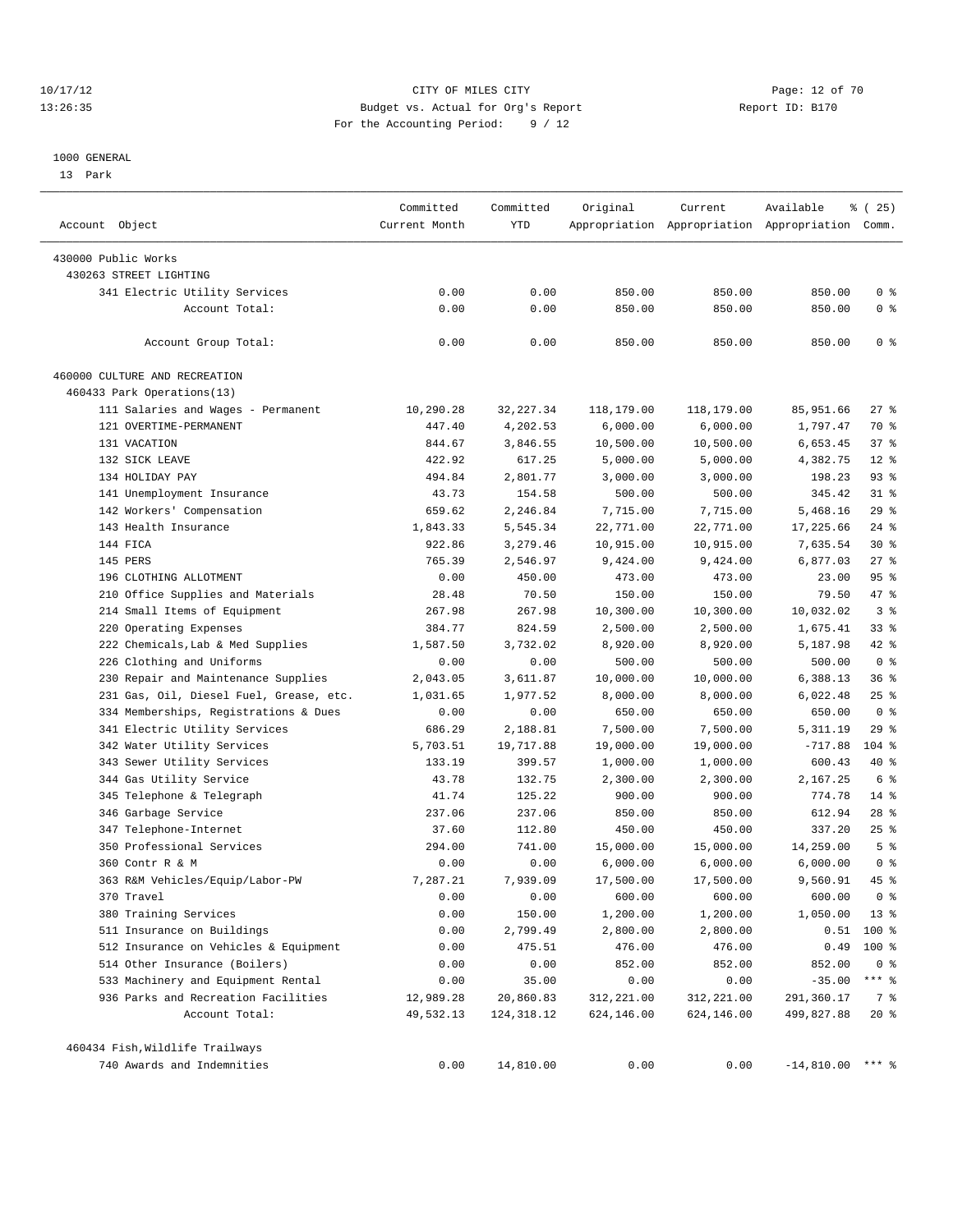#### 10/17/12 Page: 13 of 70 13:26:35 Budget vs. Actual for Org's Report Report ID: B170 For the Accounting Period: 9 / 12

#### 1000 GENERAL

13 Park

| Object<br>Account                          | Committed<br>Current Month | Committed<br>YTD | Original<br>Appropriation | Current<br>Appropriation | Available<br>Appropriation | 25)<br>ී (<br>Comm. |
|--------------------------------------------|----------------------------|------------------|---------------------------|--------------------------|----------------------------|---------------------|
| Account Total:                             | 0.00                       | 14,810.00        | 0.00                      | 0.00                     | $-14,810.00$               | $***$ 2             |
| 460439 Riverside Park Tennis Court Project |                            |                  |                           |                          |                            |                     |
| 350 Professional Services                  | 0.00                       | 0.00             | 1,100.00                  | 1,100.00                 | 1,100.00                   | 0 <sup>8</sup>      |
| Account Total:                             | 0.00                       | 0.00             | 1,100.00                  | 1,100.00                 | 1,100.00                   | 0 <sup>8</sup>      |
| Account Group Total:                       | 49,532.13                  | 139, 128. 12     | 625, 246, 00              | 625, 246, 00             | 486, 117.88                | $22$ $%$            |
| Organization Total:                        | 49,532.13                  | 139, 128. 12     | 626,096.00                | 626,096.00               | 486,967.88                 | $22$ $%$            |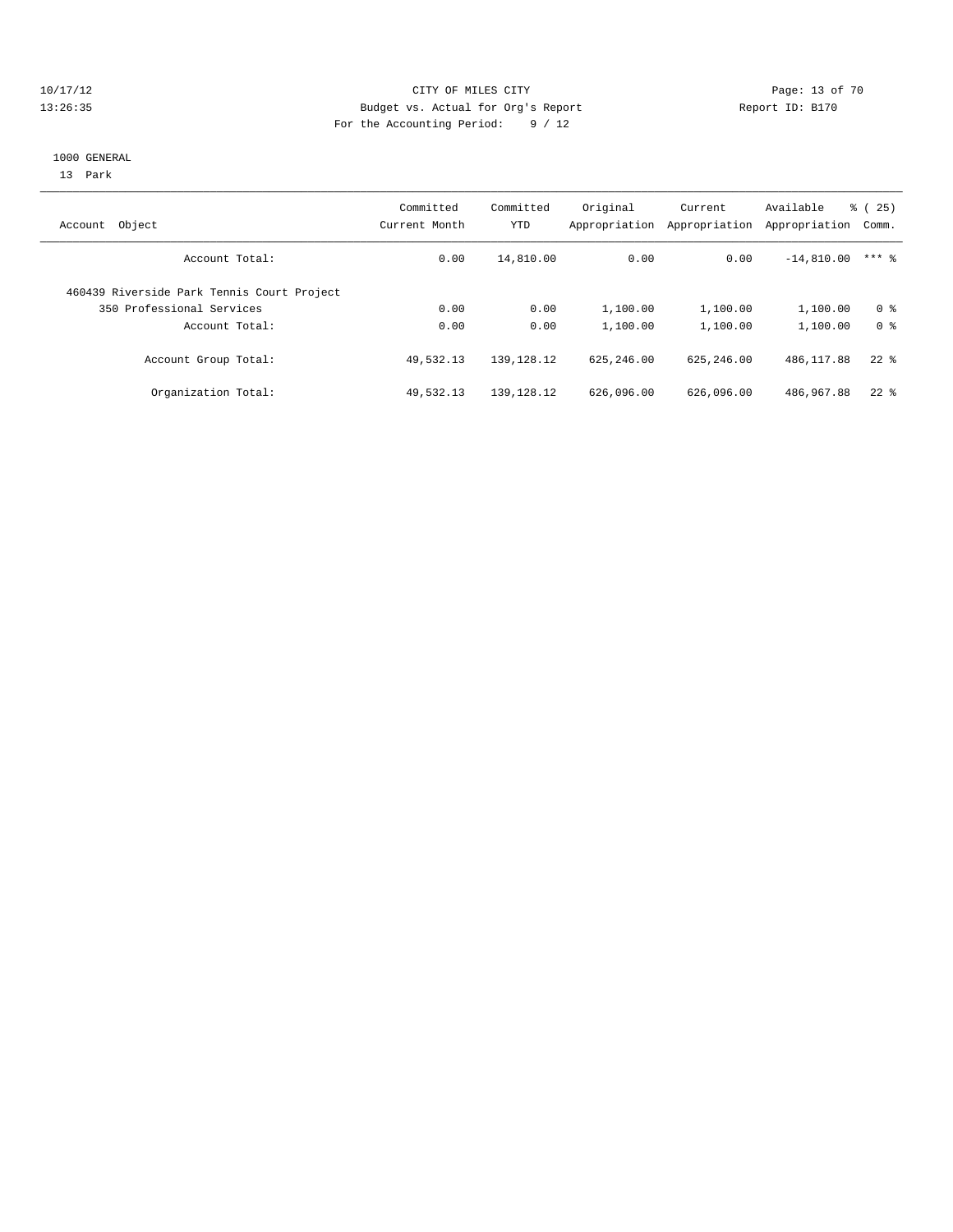#### 10/17/12 Page: 14 of 70 13:26:35 Budget vs. Actual for Org's Report Report ID: B170 For the Accounting Period: 9 / 12

#### 1000 GENERAL

14 Swim Pool

| Account Object                |                                     | Committed<br>Current Month | Committed<br><b>YTD</b> | Original  | Current<br>Appropriation Appropriation Appropriation | Available | % (25)<br>Comm. |  |
|-------------------------------|-------------------------------------|----------------------------|-------------------------|-----------|------------------------------------------------------|-----------|-----------------|--|
| 460000 CULTURE AND RECREATION |                                     |                            |                         |           |                                                      |           |                 |  |
| 460445 Swimming Pool          |                                     |                            |                         |           |                                                      |           |                 |  |
|                               | 111 Salaries and Wages - Permanent  | 1,422.61                   | 25,882.91               | 48,191.00 | 48,191.00                                            | 22,308.09 | $54$ $%$        |  |
|                               | 141 Unemployment Insurance          | 4.98                       | 90.61                   | 77.00     | 77.00                                                | $-13.61$  | 118 %           |  |
|                               | 142 Workers' Compensation           | 77.53                      | 1,410.62                | 2,626.00  | 2.626.00                                             | 1,215.38  | 54%             |  |
| 144 FICA                      |                                     | 108.83                     | 1,980.04                | 3,687.00  | 3,687.00                                             | 1,706.96  | 54%             |  |
| 145 PERS                      |                                     | 64.43                      | 322.15                  | 382.00    | 382.00                                               | 59.85     | 84 %            |  |
|                               | 214 Small Items of Equipment        | 0.00                       | 0.00                    | 200.00    | 200.00                                               | 200.00    | 0 <sup>8</sup>  |  |
|                               | 220 Operating Expenses              | 0.00                       | 98.43                   | 1,200.00  | 1,200.00                                             | 1,101.57  | 8 %             |  |
|                               | 222 Chemicals, Lab & Med Supplies   | 0.00                       | 0.00                    | 3,000.00  | 3,000.00                                             | 3,000.00  | 0 <sup>8</sup>  |  |
|                               | 230 Repair and Maintenance Supplies | 0.00                       | 0.00                    | 1,000.00  | 1,000.00                                             | 1,000.00  | 0 <sup>8</sup>  |  |
|                               | 341 Electric Utility Services       | 211.05                     | 731.40                  | 1,000.00  | 1,000.00                                             | 268.60    | 73.8            |  |
|                               | 342 Water Utility Services          | 117.64                     | 255.53                  | 300.00    | 300.00                                               | 44.47     | 85%             |  |
|                               | 343 Sewer Utility Services          | 18.33                      | 54.99                   | 75.00     | 75.00                                                | 20.01     | 73 %            |  |
|                               | 345 Telephone & Telegraph           | 0.00                       | 121.23                  | 130.00    | 130.00                                               | 8.77      | 93%             |  |
|                               | 350 Professional Services           | 0.00                       | $-100.00$               | 250.00    | 250.00                                               | 350.00    | $-40$ %         |  |
| 360 Contr R & M               |                                     | 0.00                       | 0.00                    | 21,100.00 | 21,100.00                                            | 21,100.00 | 0 <sup>8</sup>  |  |
|                               | 363 R&M Vehicles/Equip/Labor-PW     | 405.00                     | 405.00                  | 1,000.00  | 1,000.00                                             | 595.00    | 41 %            |  |
|                               | 380 Training Services               | 0.00                       | 0.00                    | 1,200.00  | 1,200.00                                             | 1,200.00  | 0 <sup>8</sup>  |  |
|                               | 540 Special Assessments             | 0.00                       | 0.00                    | 588.00    | 588.00                                               | 588.00    | 0 <sup>8</sup>  |  |
|                               | Account Total:                      | 2,430.40                   | 31,252.91               | 86,006.00 | 86,006.00                                            | 54,753.09 | 36 <sup>8</sup> |  |
|                               | Account Group Total:                | 2,430.40                   | 31,252.91               | 86,006.00 | 86,006.00                                            | 54,753.09 | 36%             |  |
|                               | Organization Total:                 | 2,430.40                   | 31,252.91               | 86,006.00 | 86,006.00                                            | 54,753.09 | 36%             |  |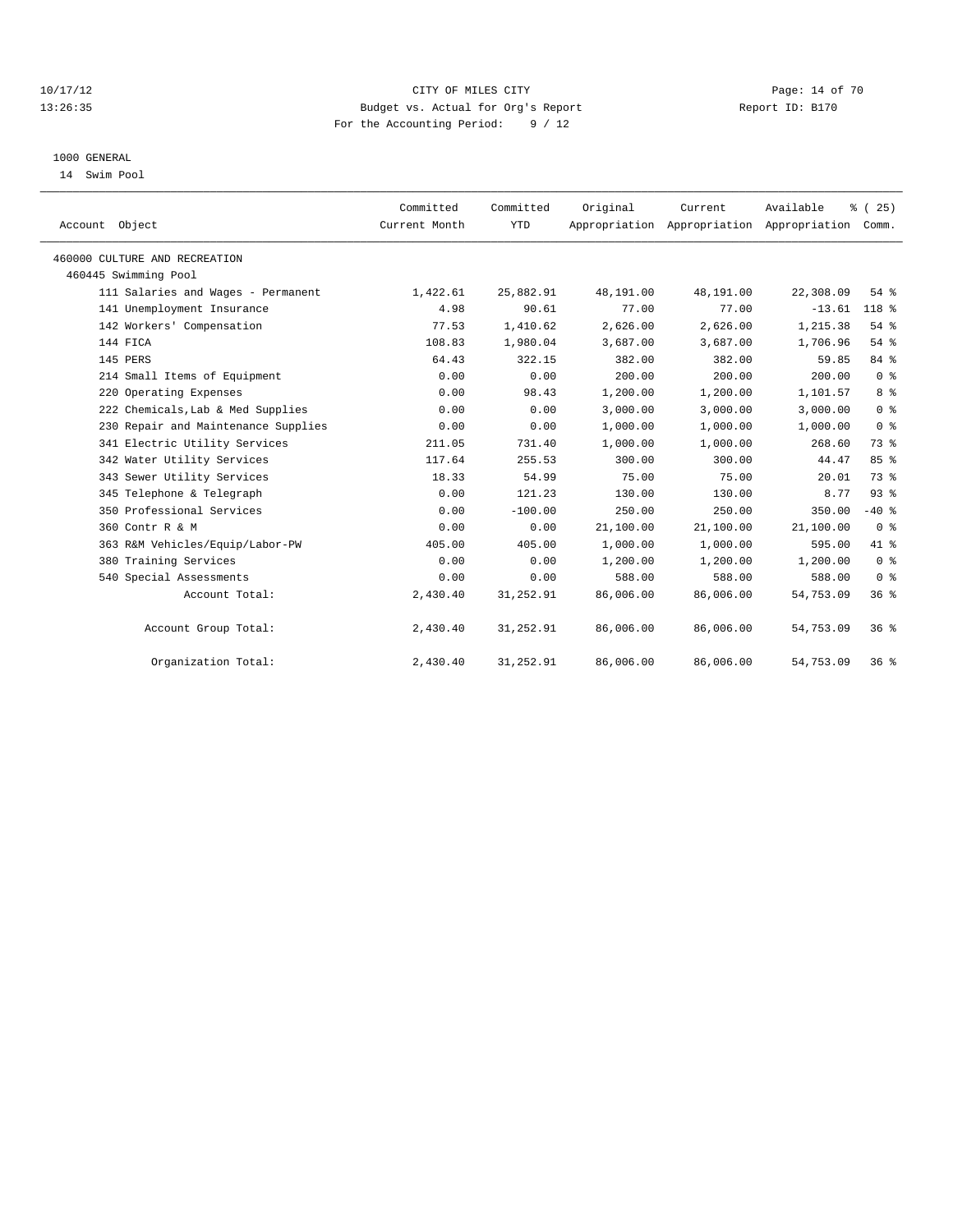### 10/17/12 Page: 15 of 70 13:26:35 Budget vs. Actual for Org's Report Report ID: B170 For the Accounting Period: 9 / 12

#### 1000 GENERAL 16 Library

| Object<br>Account                                                       | Committed<br>Current Month | Committed<br>YTD | Original<br>Appropriation | Current<br>Appropriation | Available<br>Appropriation | 8 (25)<br>Comm. |
|-------------------------------------------------------------------------|----------------------------|------------------|---------------------------|--------------------------|----------------------------|-----------------|
| 520000 OTHER FINANCING USES<br>521000 Interfund Operating Transfers Out |                            |                  |                           |                          |                            |                 |
| 820 Transfers to Other Funds                                            | 23,160.66                  | 69,481.98        | 277,928,00                | 277,928.00               | 208,446.02                 | $25$ $%$        |
| Account Total:                                                          | 23,160.66                  | 69,481.98        | 277,928,00                | 277,928,00               | 208,446.02                 | $25$ $%$        |
| Account Group Total:                                                    | 23,160.66                  | 69,481.98        | 277,928,00                | 277,928,00               | 208,446.02                 | $25$ $%$        |
| Organization Total:                                                     | 23,160.66                  | 69,481.98        | 277,928,00                | 277,928,00               | 208,446.02                 | $25$ %          |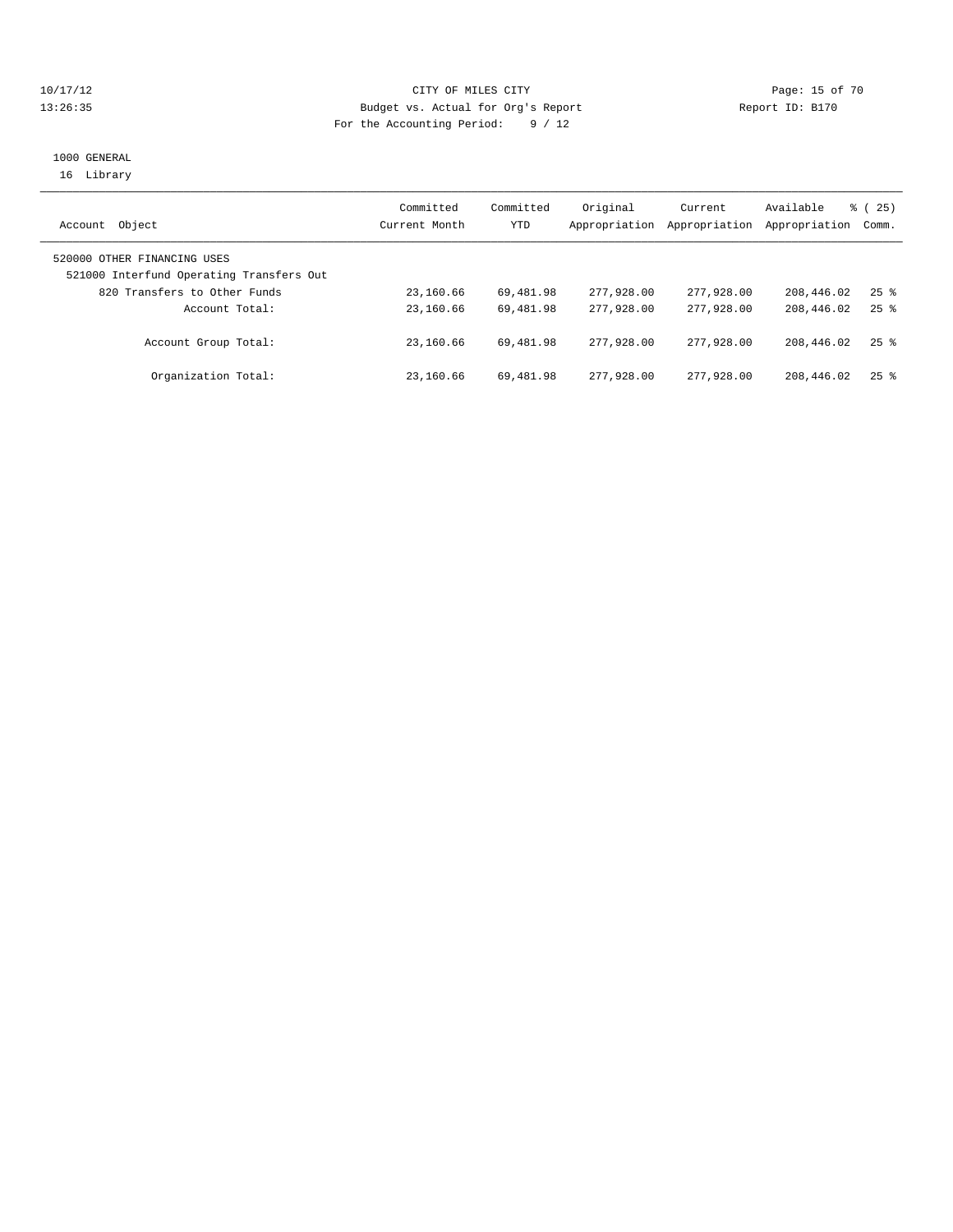### 10/17/12 **Page: 16 of 70** CITY OF MILES CITY **Page: 16 of 70** 13:26:35 Budget vs. Actual for Org's Report Report ID: B170 For the Accounting Period: 9 / 12

#### 1000 GENERAL

21 Animal Control

| Account Object                           | Committed<br>Current Month | Committed<br><b>YTD</b> | Original  | Current   | Available<br>Appropriation Appropriation Appropriation Comm. | % (25)         |
|------------------------------------------|----------------------------|-------------------------|-----------|-----------|--------------------------------------------------------------|----------------|
| 440000 PUBLIC HEALTH                     |                            |                         |           |           |                                                              |                |
| 440600 Animal Control Services (21)      |                            |                         |           |           |                                                              |                |
| 111 Salaries and Wages - Permanent       | 3,229.80                   | 8,901.03                | 41,456.00 | 41,456.00 | 32,554.97                                                    | $21$ %         |
| 131 VACATION                             | 206.14                     | 1,329.07                | 0.00      | 0.00      | $-1, 329.07$                                                 | $***$ $-$      |
| 134 HOLIDAY PAY                          | 38.26                      | 76.52                   | 0.00      | 0.00      | $-76.52$                                                     | $***$ 8        |
| 141 Unemployment Insurance               | 12.16                      | 37.32                   | 145.00    | 145.00    | 107.68                                                       | 26%            |
| 142 Workers' Compensation                | 188.10                     | 578.86                  | 2,259.00  | 2,259.00  | 1,680.14                                                     | 26%            |
| 143 Health Insurance                     | 604.51                     | 1,813.53                | 7,252.00  | 7,252.00  | 5,438.47                                                     | 25%            |
| 144 FICA                                 | 265.78                     | 816.00                  | 3,172.00  | 3,172.00  | 2,356.00                                                     | 26%            |
| 145 PERS                                 | 233.18                     | 687.56                  | 2,784.00  | 2,784.00  | 2,096.44                                                     | $25$ %         |
| 196 CLOTHING ALLOTMENT                   | 0.00                       | 360.00                  | 720.00    | 720.00    | 360.00                                                       | 50%            |
| 210 Office Supplies and Materials        | 0.00                       | 0.00                    | 150.00    | 150.00    | 150.00                                                       | 0 <sup>8</sup> |
| 211 Clothing Allotment                   | 0.00                       | 0.00                    | 250.00    | 250.00    | 250.00                                                       | 0 <sup>8</sup> |
| 214 Small Items of Equipment             | 0.00                       | 0.00                    | 400.00    | 400.00    | 400.00                                                       | 0 <sup>8</sup> |
| 220 Operating Expenses                   | 25.00                      | 121.00                  | 1,200.00  | 1,200.00  | 1,079.00                                                     | $10*$          |
| 230 Repair and Maintenance Supplies      | 3.42                       | 3.42                    | 250.00    | 250.00    | 246.58                                                       | 1 <sup>8</sup> |
| 231 Gas, Oil, Diesel Fuel, Grease, etc.  | 189.38                     | 279.68                  | 1,400.00  | 1,400.00  | 1,120.32                                                     | $20*$          |
| 311 Postage, Box Rent, Etc.              | 0.00                       | 0.00                    | 20.00     | 20.00     | 20.00                                                        | 0 <sup>8</sup> |
| 320 Printing, Duplicating, Typing &      | 0.00                       | 0.00                    | 25.00     | 25.00     | 25.00                                                        | 0 <sup>8</sup> |
| 330 Publicity, Subscriptions & Dues      | 0.00                       | 0.00                    | 25.00     | 25.00     | 25.00                                                        | 0 <sup>8</sup> |
| 341 Electric Utility Services            | 78.26                      | 215.92                  | 350.00    | 350.00    | 134.08                                                       | 62 %           |
| 342 Water Utility Services               | 23.57                      | 70.71                   | 350.00    | 350.00    | 279.29                                                       | $20*$          |
| 343 Sewer Utility Services               | 9.95                       | 29.85                   | 150.00    | 150.00    | 120.15                                                       | $20*$          |
| 344 Gas Utility Service                  | 17.92                      | 53.48                   | 600.00    | 600.00    | 546.52                                                       | 9 <sup>8</sup> |
| 345 Telephone & Telegraph                | 37.32                      | 111.96                  | 500.00    | 500.00    | 388.04                                                       | $22$ %         |
| 347 Telephone-Internet                   | 0.00                       | 0.00                    | 20.00     | 20.00     | 20.00                                                        | 0 <sup>8</sup> |
| 350 Professional Services                | 228.00                     | 921.05                  | 3,000.00  | 3,000.00  | 2,078.95                                                     | $31$ %         |
| 360 Contr R & M                          | 0.00                       | 0.00                    | 100.00    | 100.00    | 100.00                                                       | 0 <sup>8</sup> |
| 366 R&M Vehicles - Police/Animal Control | 0.00                       | 0.00                    | 100.00    | 100.00    | 100.00                                                       | 0 <sup>8</sup> |
| 370 Travel                               | 0.00                       | 0.00                    | 200.00    | 200.00    | 200.00                                                       | 0 <sup>8</sup> |
| 380 Training Services                    | 0.00                       | 0.00                    | 100.00    | 100.00    | 100.00                                                       | 0 <sup>8</sup> |
| 511 Insurance on Buildings               | 0.00                       | 80.67                   | 110.00    | 110.00    | 29.33                                                        | 73 %           |
| Account Total:                           | 5,390.75                   | 16, 487.63              | 67,088.00 | 67,088.00 | 50,600.37                                                    | 25%            |
| Account Group Total:                     | 5,390.75                   | 16,487.63               | 67,088.00 | 67,088.00 | 50,600.37                                                    | $25$ $%$       |
| Organization Total:                      | 5,390.75                   | 16,487.63               | 67,088.00 | 67,088.00 | 50,600.37                                                    | $25$ $%$       |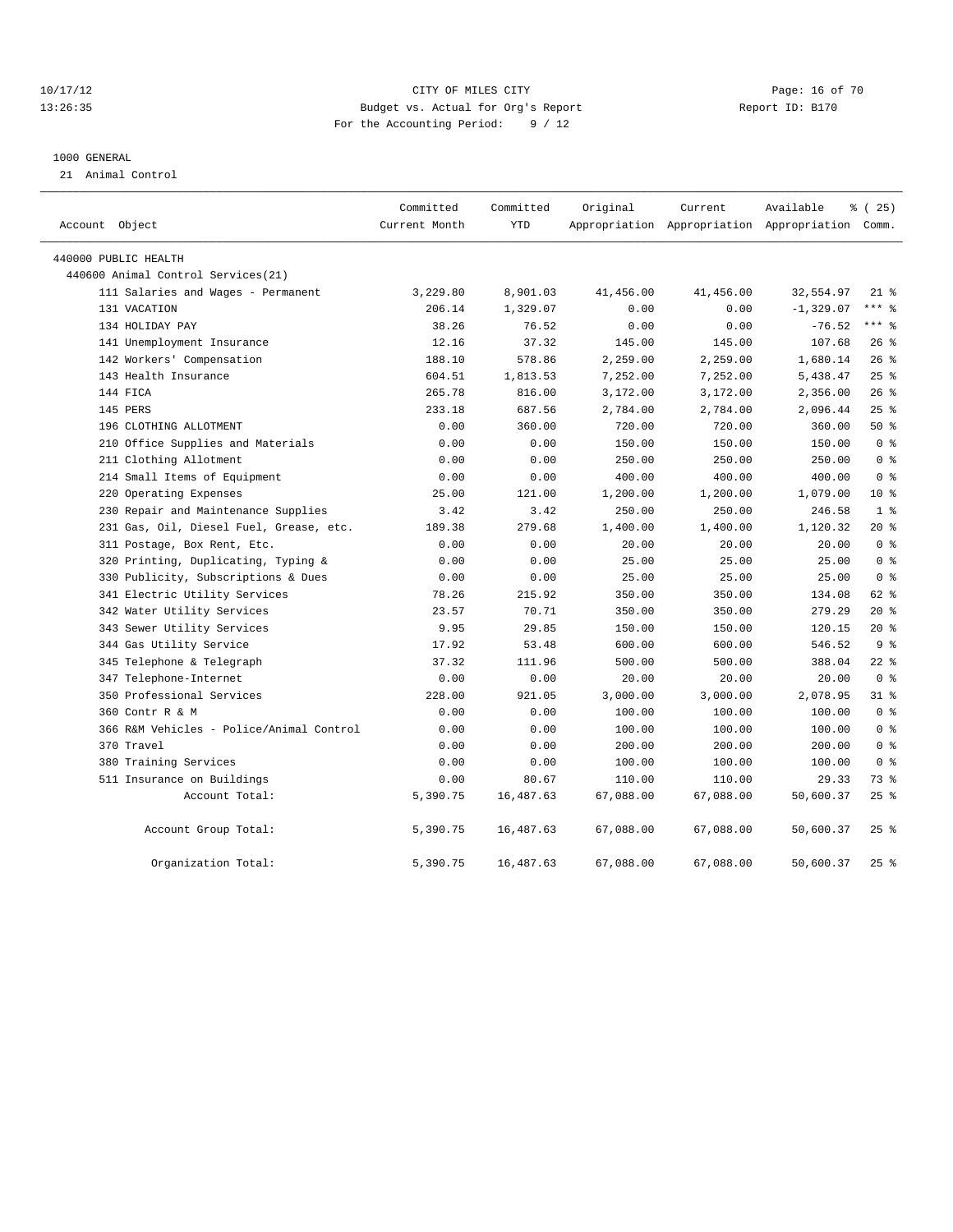#### 10/17/12 **Page: 17 of 70** CITY OF MILES CITY **Page: 17 of 70** 13:26:35 Budget vs. Actual for Org's Report Report ID: B170 For the Accounting Period: 9 / 12

#### 1000 GENERAL

36 Planning & Community Services

| Account Object                            | Committed<br>Current Month | Committed<br>YTD | Original   | Current<br>Appropriation Appropriation Appropriation Comm. | Available | % (25)          |
|-------------------------------------------|----------------------------|------------------|------------|------------------------------------------------------------|-----------|-----------------|
| 410000 GENERAL GOVERNMENT                 |                            |                  |            |                                                            |           |                 |
| 411020 Community Services & Planning      |                            |                  |            |                                                            |           |                 |
| 111 Salaries and Wages - Permanent        | 4,693.12                   | 17,268.71        | 76,363.00  | 76,363.00                                                  | 59,094.29 | $23$ $%$        |
| 121 OVERTIME-PERMANENT                    | 0.00                       | 14.64            | 0.00       | 0.00                                                       | $-14.64$  | $***$ 8         |
| 131 VACATION                              | 1,749.34                   | 2,526.95         | 4,400.00   | 4,400.00                                                   | 1,873.05  | 57 <sub>8</sub> |
| 132 SICK LEAVE                            | 278.24                     | 350.41           | 2,200.00   | 2,200.00                                                   | 1,849.59  | 16 <sup>8</sup> |
| 133 OTHER LEAVE PAY                       | 173.36                     | 519.39           | 4,630.00   | 4,630.00                                                   | 4,110.61  | $11*$           |
| 141 Unemployment Insurance                | 24.10                      | 73.43            | 306.00     | 306.00                                                     | 232.57    | $24$ $%$        |
| 142 Workers' Compensation                 | 34.98                      | 106.41           | 2,327.00   | 2,327.00                                                   | 2,220.59  | 5 <sup>°</sup>  |
| 143 Health Insurance                      | 1,263.10                   | 3,789.32         | 15,156.00  | 15,156.00                                                  | 11,366.68 | $25$ $%$        |
| 144 FICA                                  | 523.45                     | 1,593.49         | 6,701.00   | 6,701.00                                                   | 5,107.51  | $24$ %          |
| 145 PERS                                  | 487.39                     | 1,462.01         | 6, 193.00  | 6, 193.00                                                  | 4,730.99  | $24$ %          |
| 196 CLOTHING ALLOTMENT                    | 0.00                       | 313.50           | 314.00     | 314.00                                                     | 0.50      | $100*$          |
| 210 Office Supplies and Materials         | 61.00                      | 115.92           | 850.00     | 850.00                                                     | 734.08    | $14*$           |
| 214 Small Items of Equipment              | 0.00                       | 1,051.34         | 1,200.00   | 1,200.00                                                   | 148.66    | 88 %            |
| 220 Operating Expenses                    | 52.00                      | 124.41           | 0.00       | 0.00                                                       | $-124.41$ | $***$ 8         |
| 311 Postage, Box Rent, Etc.               | 0.00                       | 65.20            | 200.00     | 200.00                                                     | 134.80    | 33%             |
| 320 Printing, Duplicating, Typing &       | 0.00                       | 0.00             | 600.00     | 600.00                                                     | 600.00    | 0 <sup>8</sup>  |
| 327 Map Printing                          | 0.00                       | 28.31            | 300.00     | 300.00                                                     | 271.69    | 9 <sup>8</sup>  |
| 331 Publication of Formal & Legal Notices | 22.00                      | 22.00            | 250.00     | 250.00                                                     | 228.00    | 9 <sup>8</sup>  |
| 345 Telephone & Telegraph                 | 78.14                      | 230.56           | 900.00     | 900.00                                                     | 669.44    | $26$ %          |
| 347 Telephone-Internet                    | 0.00                       | 0.00             | 100.00     | 100.00                                                     | 100.00    | 0 <sup>8</sup>  |
| 350 Professional Services                 | 0.00                       | 0.00             | 300.00     | 300.00                                                     | 300.00    | 0 <sup>8</sup>  |
| 360 Contr R & M                           | 148.35                     | 445.05           | 2,000.00   | 2,000.00                                                   | 1,554.95  | $22$ %          |
| 370 Travel                                | 0.00                       | 411.13           | 1,100.00   | 1,100.00                                                   | 688.87    | 37 %            |
| 380 Training Services                     | 0.00                       | 280.00           | 1,100.00   | 1,100.00                                                   | 820.00    | $25$ $%$        |
| 382 Books                                 | 0.00                       | 0.00             | 500.00     | 500.00                                                     | 500.00    | 0 <sup>8</sup>  |
| Account Total:                            | 9,588.57                   | 30,792.18        | 127,990.00 | 127,990.00                                                 | 97,197.82 | $24$ %          |
| Account Group Total:                      | 9,588.57                   | 30,792.18        | 127,990.00 | 127,990.00                                                 | 97,197.82 | $24$ %          |
| Organization Total:                       | 9,588.57                   | 30,792.18        | 127,990.00 | 127,990.00                                                 | 97,197.82 | $24$ %          |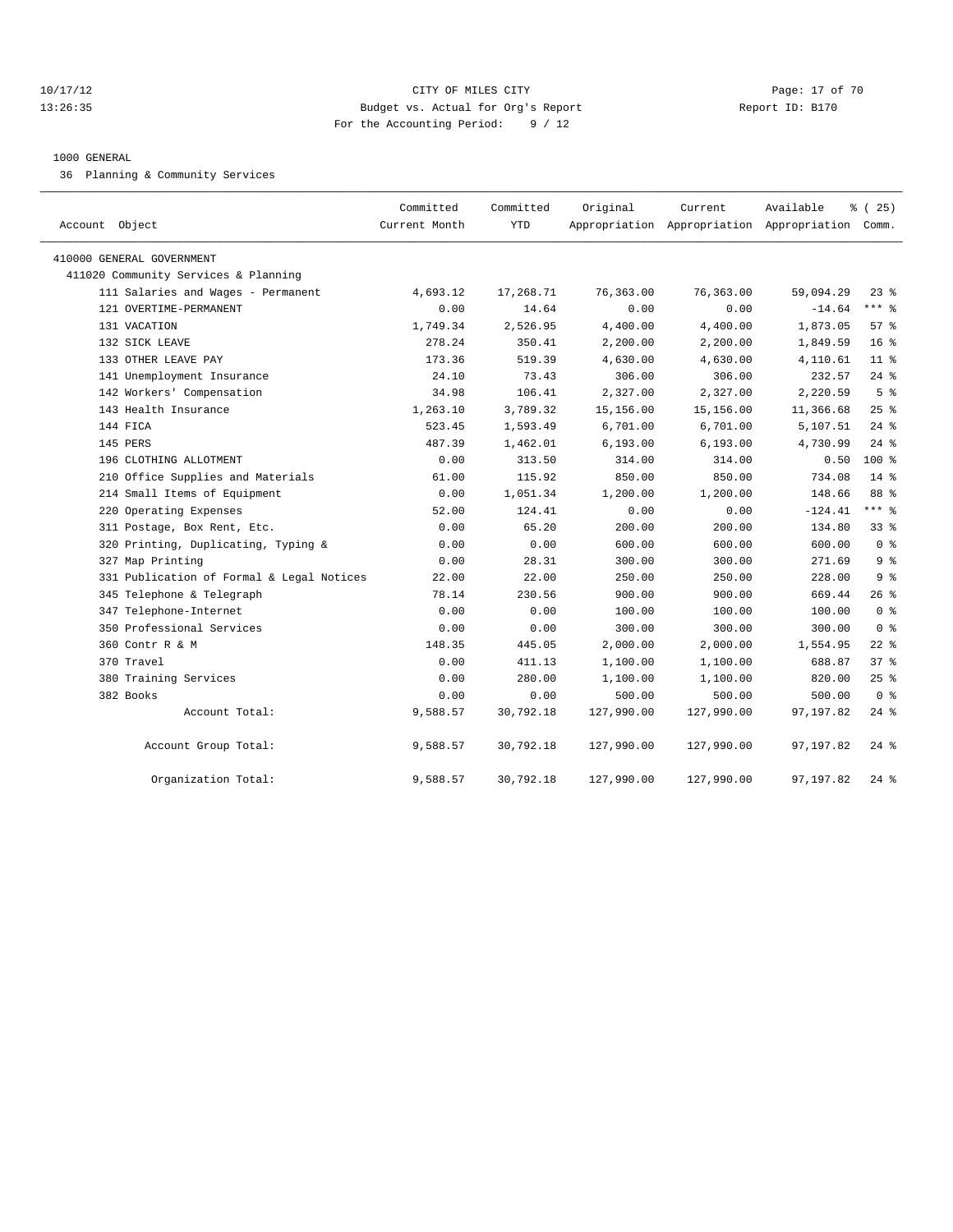### 10/17/12 Page: 18 of 70 13:26:35 Budget vs. Actual for Org's Report Report ID: B170 For the Accounting Period: 9 / 12

### 1000 GENERAL

37 CITY HEALTH

| Object<br>Account                                                       | Committed<br>Current Month | Committed<br>YTD | Original<br>Appropriation | Current<br>Appropriation | Available<br>Appropriation | % (25)<br>Comm. |
|-------------------------------------------------------------------------|----------------------------|------------------|---------------------------|--------------------------|----------------------------|-----------------|
| 520000 OTHER FINANCING USES<br>521000 Interfund Operating Transfers Out |                            |                  |                           |                          |                            |                 |
| 820 Transfers to Other Funds                                            | 0.00                       | 0.00             | 30,000.00                 | 30,000.00                | 30,000.00                  | 0 ક             |
| Account Total:                                                          | 0.00                       | 0.00             | 30,000.00                 | 30,000.00                | 30,000.00                  | 0 <sup>8</sup>  |
| Account Group Total:                                                    | 0.00                       | 0.00             | 30,000.00                 | 30,000.00                | 30,000.00                  | 0 ક             |
| Organization Total:                                                     | 0.00                       | 0.00             | 30,000.00                 | 30,000.00                | 30,000.00                  | 0 ક             |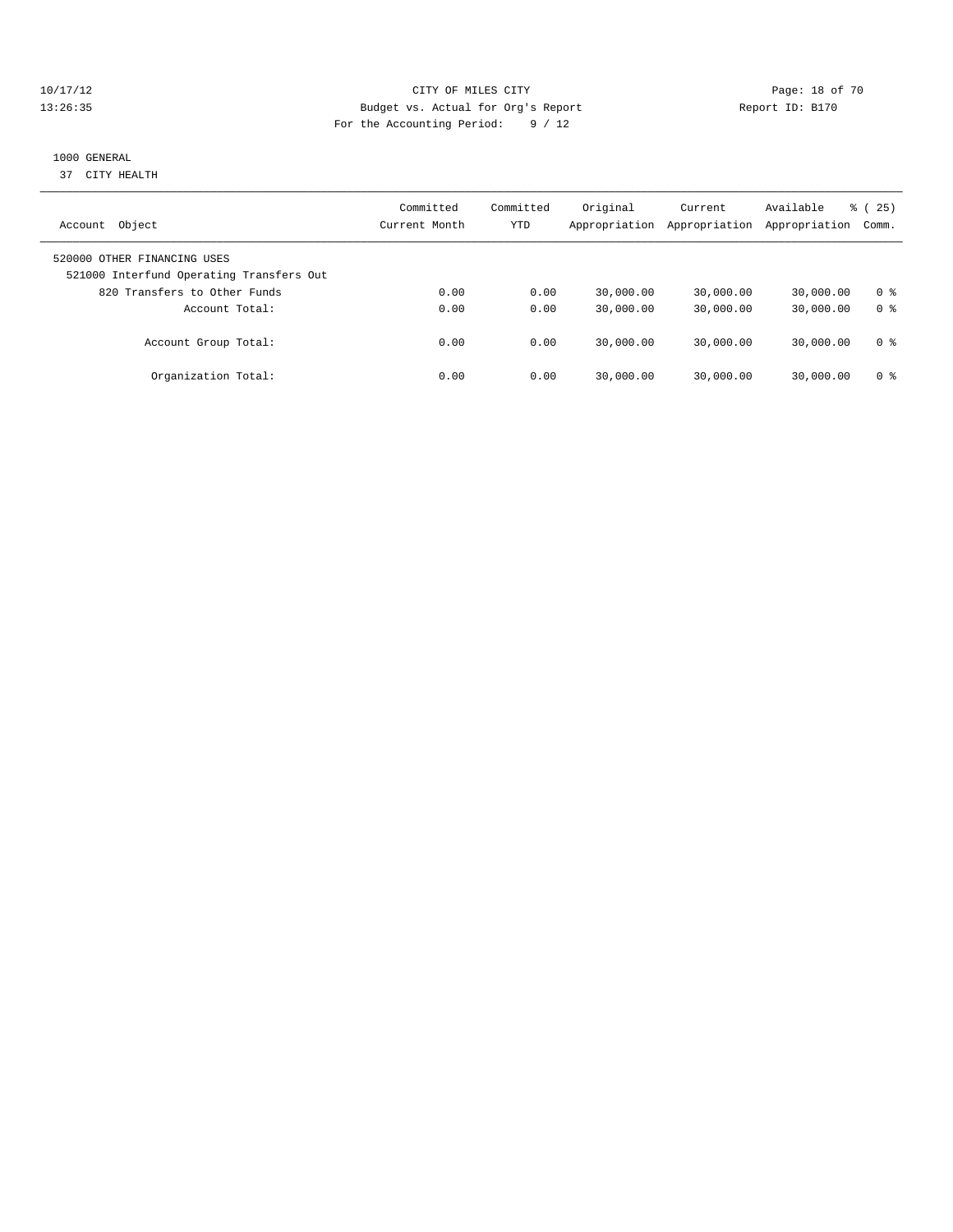#### 10/17/12 Page: 19 of 70 13:26:35 Budget vs. Actual for Org's Report Report ID: B170 For the Accounting Period: 9 / 12

#### 1000 GENERAL

201 Flood Prevention

| Account Object                            | Committed<br>Current Month | Committed<br><b>YTD</b> | Original  | Current   | Available<br>Appropriation Appropriation Appropriation Comm. | ៖ (25)          |
|-------------------------------------------|----------------------------|-------------------------|-----------|-----------|--------------------------------------------------------------|-----------------|
| 430000 Public Works                       |                            |                         |           |           |                                                              |                 |
| 431200 Flood Control                      |                            |                         |           |           |                                                              |                 |
| 111 Salaries and Wages - Permanent        | 1,019.46                   | 2,572.20                | 12,262.00 | 12,262.00 | 9,689.80                                                     | $21*$           |
| 131 VACATION                              | 112.54                     | 291.52                  | 400.00    | 400.00    | 108.48                                                       | 73.8            |
| 132 SICK LEAVE                            | 19.87                      | 19.87                   | 400.00    | 400.00    | 380.13                                                       | 5 <sup>8</sup>  |
| 133 OTHER LEAVE PAY                       | 0.00                       | 0.00                    | 832.00    | 832.00    | 832.00                                                       | 0 <sup>8</sup>  |
| 141 Unemployment Insurance                | 4.03                       | 10.12                   | 22.00     | 22.00     | 11.88                                                        | 46 %            |
| 142 Workers' Compensation                 | 12.86                      | 32.23                   | 757.00    | 757.00    | 724.77                                                       | 4%              |
| 143 Health Insurance                      | 241.76                     | 605.31                  | 2,901.00  | 2,901.00  | 2,295.69                                                     | $21$ %          |
| 144 FICA                                  | 88.16                      | 220.71                  | 1,063.00  | 1,063.00  | 842.29                                                       | $21$ %          |
| 145 PERS                                  | 81.43                      | 203.87                  | 982.00    | 982.00    | 778.13                                                       | $21$ %          |
| 196 CLOTHING ALLOTMENT                    | 0.00                       | 60.00                   | 60.00     | 60.00     | 0.00                                                         | $100$ %         |
| 210 Office Supplies and Materials         | 72.83                      | 72.83                   | 300.00    | 300.00    | 227.17                                                       | $24$ $%$        |
| 214 Small Items of Equipment              | 0.00                       | 0.00                    | 3,700.00  | 3,700.00  | 3,700.00                                                     | 0 <sup>8</sup>  |
| 220 Operating Expenses                    | 0.00                       | 0.00                    | 200.00    | 200.00    | 200.00                                                       | 0 <sup>8</sup>  |
| 311 Postage, Box Rent, Etc.               | 42.50                      | 48.25                   | 200.00    | 200.00    | 151.75                                                       | $24$ %          |
| 327 Map Printing                          | 0.00                       | 0.00                    | 200.00    | 200.00    | 200.00                                                       | 0 <sup>8</sup>  |
| 331 Publication of Formal & Legal Notices | 438.00                     | 438.00                  | 1,000.00  | 1,000.00  | 562.00                                                       | 44 %            |
| 334 Memberships, Registrations & Dues     | 0.00                       | 0.00                    | 250.00    | 250.00    | 250.00                                                       | 0 <sup>8</sup>  |
| 345 Telephone & Telegraph                 | 0.00                       | 0.00                    | 100.00    | 100.00    | 100.00                                                       | 0 <sup>8</sup>  |
| 350 Professional Services                 | 0.00                       | 0.00                    | 770.00    | 770.00    | 770.00                                                       | 0 <sup>8</sup>  |
| 370 Travel                                | 0.00                       | 0.00                    | 1,300.00  | 1,300.00  | 1,300.00                                                     | 0 <sup>°</sup>  |
| 380 Training Services                     | 0.00                       | 0.00                    | 900.00    | 900.00    | 900.00                                                       | 0 <sup>8</sup>  |
| 382 Books                                 | 0.00                       | 0.00                    | 100.00    | 100.00    | 100.00                                                       | 0 <sup>8</sup>  |
| 533 Machinery and Equipment Rental        | 0.00                       | 0.00                    | 500.00    | 500.00    | 500.00                                                       | 0 <sup>8</sup>  |
| 540 Special Assessments                   | 0.00                       | 0.00                    | 250.00    | 250.00    | 250.00                                                       | 0 <sup>8</sup>  |
| Account Total:                            | 2,133.44                   | 4,574.91                | 29,449.00 | 29,449.00 | 24,874.09                                                    | $16*$           |
| Account Group Total:                      | 2,133.44                   | 4,574.91                | 29,449.00 | 29,449.00 | 24,874.09                                                    | 16 <sup>8</sup> |
| Organization Total:                       | 2,133.44                   | 4,574.91                | 29,449.00 | 29,449.00 | 24,874.09                                                    | 16 <sup>8</sup> |

Fund Total: 333,345.51 1,064,252.91 4,200,020.00 4,200,020.00 3,135,767.09 25 %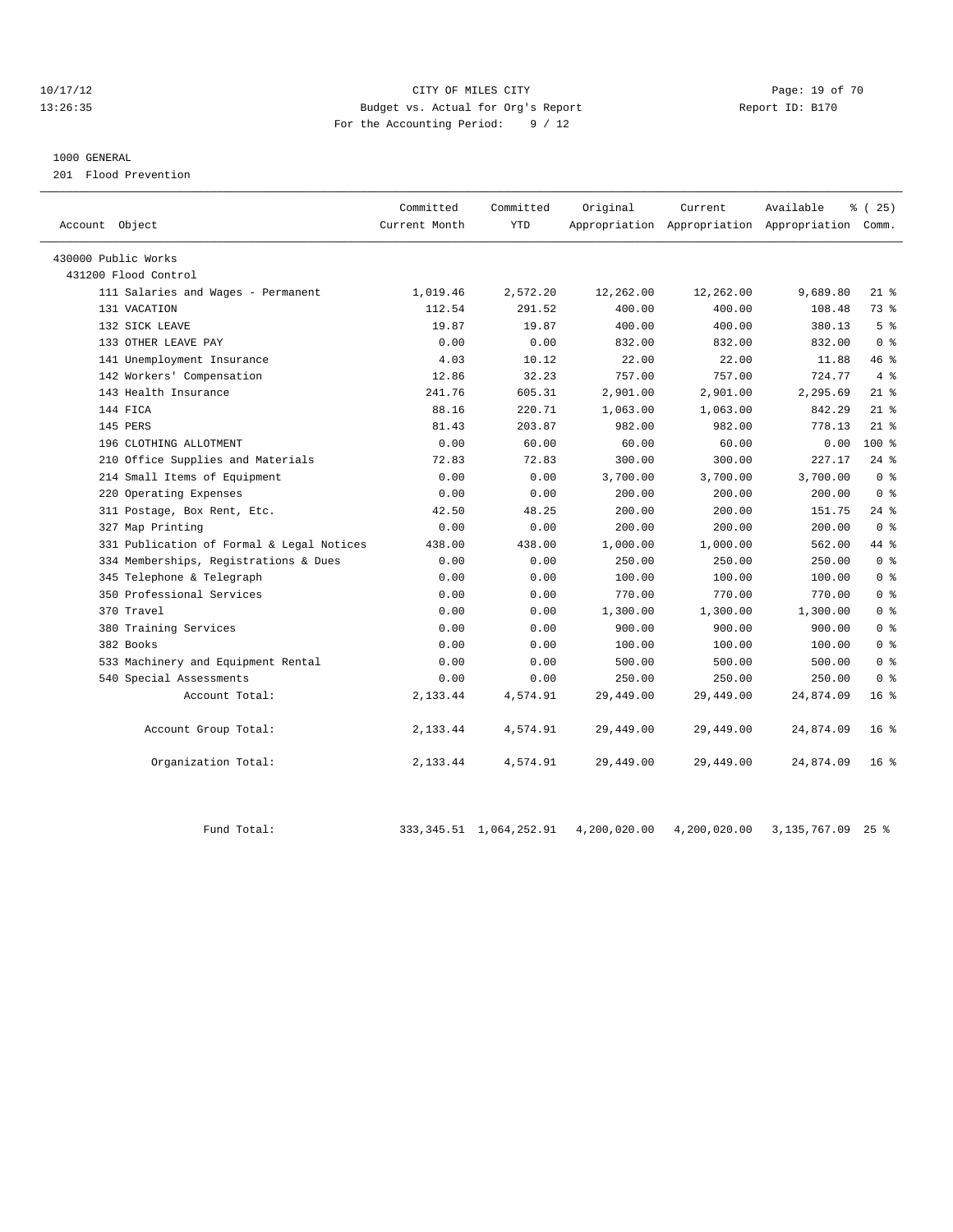#### 10/17/12 Page: 20 of 70 13:26:35 Budget vs. Actual for Org's Report Report ID: B170 For the Accounting Period: 9 / 12

————————————————————————————————————————————————————————————————————————————————————————————————————————————————————————————————————

## 2220 LIBRARY

16 Library

|                                          | Committed     | Committed  | Original   | Current    | Available                                       | % (25)          |
|------------------------------------------|---------------|------------|------------|------------|-------------------------------------------------|-----------------|
| Account Object                           | Current Month | <b>YTD</b> |            |            | Appropriation Appropriation Appropriation Comm. |                 |
| 460000 CULTURE AND RECREATION            |               |            |            |            |                                                 |                 |
| 460100 Library Services(16)              |               |            |            |            |                                                 |                 |
| 111 Salaries and Wages - Permanent       | 14,462.75     | 41,761.66  | 191,430.00 | 191,430.00 | 149,668.34                                      | $22$ %          |
| 131 VACATION                             | 826.40        | 4,521.26   | 0.00       | 0.00       | $-4,521.26$                                     | $***$ $=$       |
| 132 SICK LEAVE                           | 637.93        | 1,006.66   | 0.00       | 0.00       | $-1,006.66$                                     | $***$ 8         |
| 133 OTHER LEAVE PAY                      | 41.76         | 41.76      | 0.00       | 0.00       | $-41.76$                                        | $***$ 8         |
| 141 Unemployment Insurance               | 55.90         | 168.33     | 670.00     | 670.00     | 501.67                                          | 25%             |
| 142 Workers' Compensation                | 76.66         | 230.83     | 919.00     | 919.00     | 688.17                                          | 25%             |
| 143 Health Insurance                     | 3,021.83      | 9,065.32   | 36,270.00  | 36,270.00  | 27, 204.68                                      | 25%             |
| 144 FICA                                 | 1,173.84      | 3,532.99   | 14,644.00  | 14,644.00  | 11, 111.01                                      | $24$ %          |
| 145 PERS                                 | 1,129.00      | 3,346.34   | 13,534.00  | 13,534.00  | 10,187.66                                       | 25%             |
| 196 CLOTHING ALLOTMENT                   | 0.00          | 750.00     | 750.00     | 750.00     | 0.00                                            | $100*$          |
| 210 Office Supplies and Materials        | 343.47        | 343.47     | 1,500.00   | 1,500.00   | 1,156.53                                        | $23$ %          |
| 214 Small Items of Equipment             | 0.00          | 0.00       | 500.00     | 500.00     | 500.00                                          | 0 <sup>8</sup>  |
| 220 Operating Expenses                   | 0.00          | 0.00       | 1,000.00   | 1,000.00   | 1,000.00                                        | 0 <sup>8</sup>  |
| 224 Janitorial Supplies                  | 57.85         | 86.76      | 500.00     | 500.00     | 413.24                                          | $17*$           |
| 311 Postage, Box Rent, Etc.              | 221.40        | 321.97     | 2,000.00   | 2,000.00   | 1,678.03                                        | 16 <sup>°</sup> |
| 320 Printing, Duplicating, Typing &      | 140.44        | 203.98     | 1,445.00   | 1,445.00   | 1,241.02                                        | 14.8            |
| 330 Publicity, Subscriptions & Dues      | 0.00          | 0.00       | 500.00     | 500.00     | 500.00                                          | 0 <sup>8</sup>  |
| 334 Memberships, Registrations & Dues    | 0.00          | 0.00       | 300.00     | 300.00     | 300.00                                          | 0 <sup>8</sup>  |
| 341 Electric Utility Services            | 631.00        | 2,266.59   | 6,000.00   | 6,000.00   | 3,733.41                                        | 38 %            |
| 342 Water Utility Services               | 25.69         | 76.72      | 700.00     | 700.00     | 623.28                                          | $11*$           |
| 343 Sewer Utility Services               | 22.52         | 67.56      | 300.00     | 300.00     | 232.44                                          | $23$ $%$        |
| 344 Gas Utility Service                  | 23.71         | 71.34      | 4,000.00   | 4,000.00   | 3,928.66                                        | 2 <sup>8</sup>  |
| 345 Telephone & Telegraph                | 149.92        | 616.73     | 1,500.00   | 1,500.00   | 883.27                                          | 41 %            |
| 346 Garbage Service                      | 0.00          | 0.00       | 500.00     | 500.00     | 500.00                                          | 0 <sup>8</sup>  |
| 347 Telephone-Internet                   | 120.15        | 240.30     | 1,500.00   | 1,500.00   | 1,259.70                                        | $16*$           |
| 350 Professional Services                | 0.00          | 0.00       | 7,000.00   | 7,000.00   | 7,000.00                                        | 0 <sup>8</sup>  |
| 360 Contr R & M                          | 325.00        | 975.00     | 8,000.00   | 8,000.00   | 7,025.00                                        | $12*$           |
| 370 Travel                               | 466.56        | 466.56     | 2,000.00   | 2,000.00   | 1,533.44                                        | 23%             |
| 380 Training Services                    | 0.00          | 0.00       | 1,500.00   | 1,500.00   | 1,500.00                                        | 0 <sup>8</sup>  |
| 382 Books                                | 798.54        | 1,536.72   | 15,000.00  | 15,000.00  | 13, 463. 28                                     | $10*$           |
| 511 Insurance on Buildings               | 0.00          | 3,605.09   | 3,606.00   | 3,606.00   | 0.91                                            | 100 %           |
| 920 Buildings                            | 0.00          | 0.00       | 55,000.00  | 55,000.00  | 55,000.00                                       | 0 <sup>8</sup>  |
| Account Total:                           | 24,752.32     | 75,303.94  | 372,568.00 | 372,568.00 | 297,264.06                                      | $20*$           |
| Account Group Total:                     | 24,752.32     | 75, 303.94 | 372,568.00 | 372,568.00 | 297,264.06                                      | $20*$           |
| 510000 MISCELLANEOUS                     |               |            |            |            |                                                 |                 |
| 510330 Comprehensive Liability Insurance |               |            |            |            |                                                 |                 |
| 513 Liability                            | 0.00          | 4,754.03   | 4,754.00   | 4,754.00   |                                                 | $-0.03$ 100 %   |
| Account Total:                           | 0.00          | 4,754.03   | 4,754.00   | 4,754.00   |                                                 | $-0.03$ 100 %   |
| Account Group Total:                     | 0.00          | 4,754.03   | 4,754.00   | 4,754.00   |                                                 | $-0.03$ 100 %   |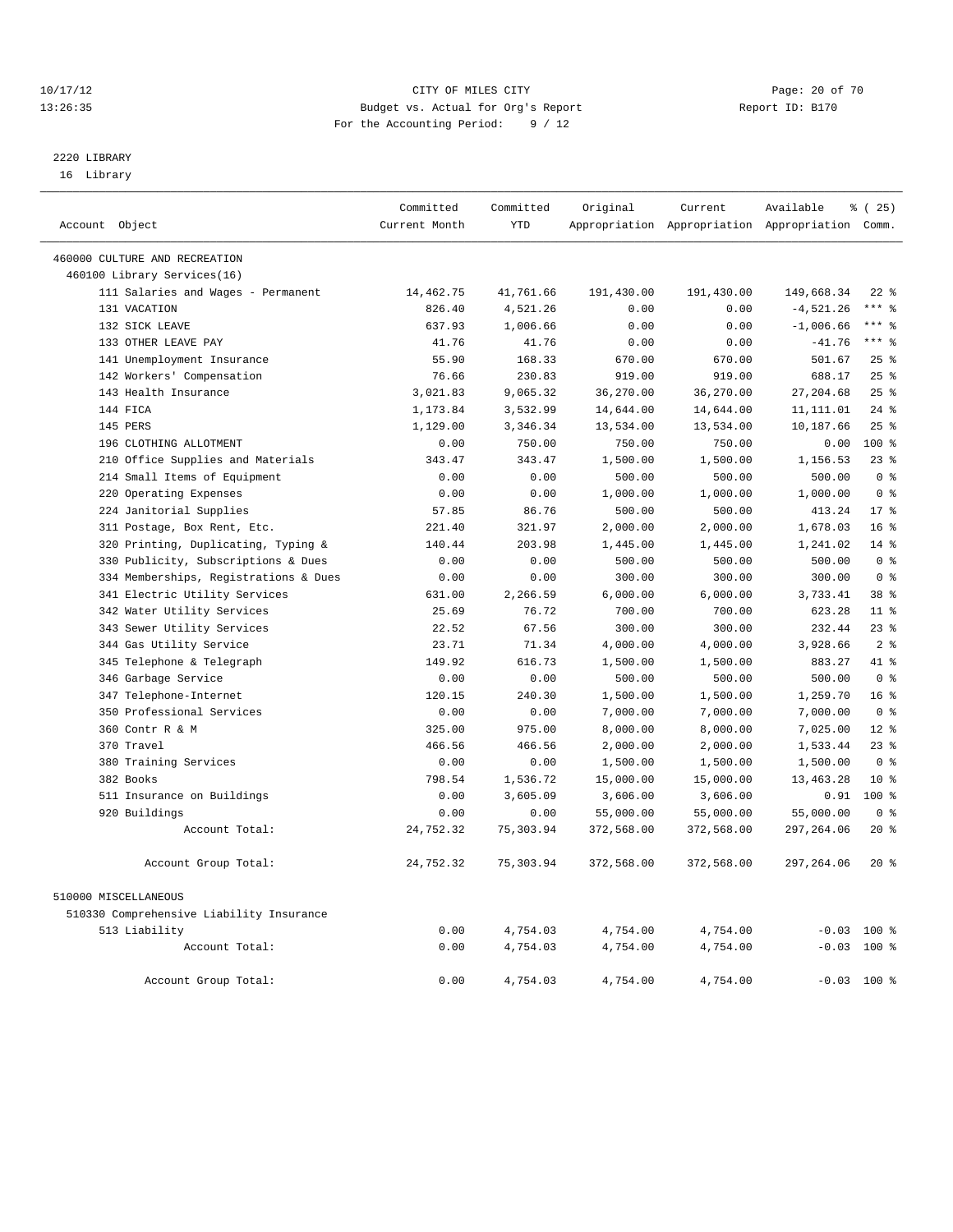#### 10/17/12 Page: 21 of 70 13:26:35 Budget vs. Actual for Org's Report Report ID: B170 For the Accounting Period: 9 / 12

#### 2220 LIBRARY 16 Library

| Account Object                                                          | Committed<br>Current Month | Committed<br>YTD | Original   | Current<br>Appropriation Appropriation | Available<br>Appropriation | % (25)<br>Comm.    |
|-------------------------------------------------------------------------|----------------------------|------------------|------------|----------------------------------------|----------------------------|--------------------|
| 520000 OTHER FINANCING USES<br>521000 Interfund Operating Transfers Out |                            |                  |            |                                        |                            |                    |
| 820 Transfers to Other Funds                                            | 1,512.66                   | 4,537.98         | 18,152.00  | 18,152.00                              | 13,614.02                  | $25$ $\frac{6}{5}$ |
| Account Total:                                                          | 1,512.66                   | 4,537.98         | 18,152.00  | 18,152.00                              | 13,614.02                  | $25$ $%$           |
| Account Group Total:                                                    | 1,512.66                   | 4,537.98         | 18,152.00  | 18,152.00                              | 13,614.02                  | $25$ $\frac{6}{5}$ |
| Organization Total:                                                     | 26, 264.98                 | 84,595.95        | 395,474.00 | 395, 474.00                            | 310,878.05                 | $21$ %             |
|                                                                         |                            |                  |            |                                        |                            |                    |
| Fund Total:                                                             | 26, 264.98                 | 84,595.95        | 395,474.00 | 395, 474, 00                           | 310,878.05                 | 21 %               |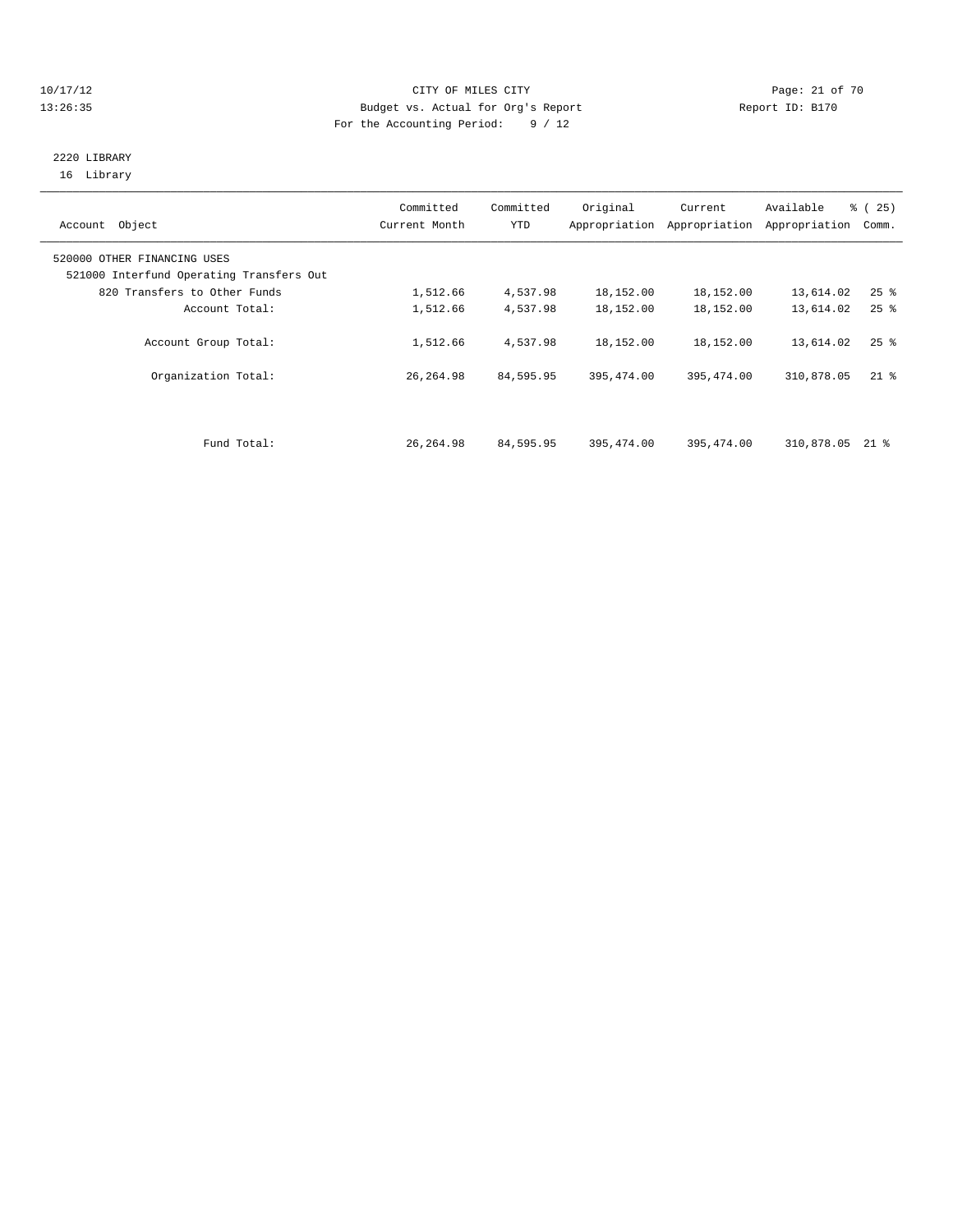### 10/17/12 Page: 22 of 70 13:26:35 Budget vs. Actual for Org's Report Report ID: B170 For the Accounting Period: 9 / 12

## 2260 EMERGENCY DISASTER

202 Flood Disaster

| Account Object            | Committed<br>Current Month | Committed<br><b>YTD</b> | Original  | Current<br>Appropriation Appropriation | Available<br>Appropriation | % (25)<br>Comm.     |
|---------------------------|----------------------------|-------------------------|-----------|----------------------------------------|----------------------------|---------------------|
| 430000 Public Works       |                            |                         |           |                                        |                            |                     |
| 431200 Flood Control      |                            |                         |           |                                        |                            |                     |
| 350 Professional Services | 0.00                       | 0.00                    | 44,000.00 | 44,000.00                              | 44,000.00                  | 0 <sup>8</sup>      |
| 940 Machinery & Equipment | 11,250.00                  | 24,499.48               | 0.00      | 0.00                                   | $-24, 499.48$              | $***$ $\frac{6}{5}$ |
| Account Total:            | 11,250.00                  | 24,499.48               | 44,000.00 | 44,000.00                              | 19,500.52                  | 56%                 |
| Account Group Total:      | 11,250.00                  | 24,499.48               | 44,000.00 | 44,000.00                              | 19,500.52                  | $56$ $\frac{6}{3}$  |
| Organization Total:       | 11,250.00                  | 24,499.48               | 44,000.00 | 44,000.00                              | 19,500.52                  | 56 <sup>8</sup>     |
|                           |                            |                         |           |                                        |                            |                     |
| Fund Total:               | 11,250.00                  | 24,499.48               | 44,000.00 | 44,000.00                              | 19,500.52                  | 56 %                |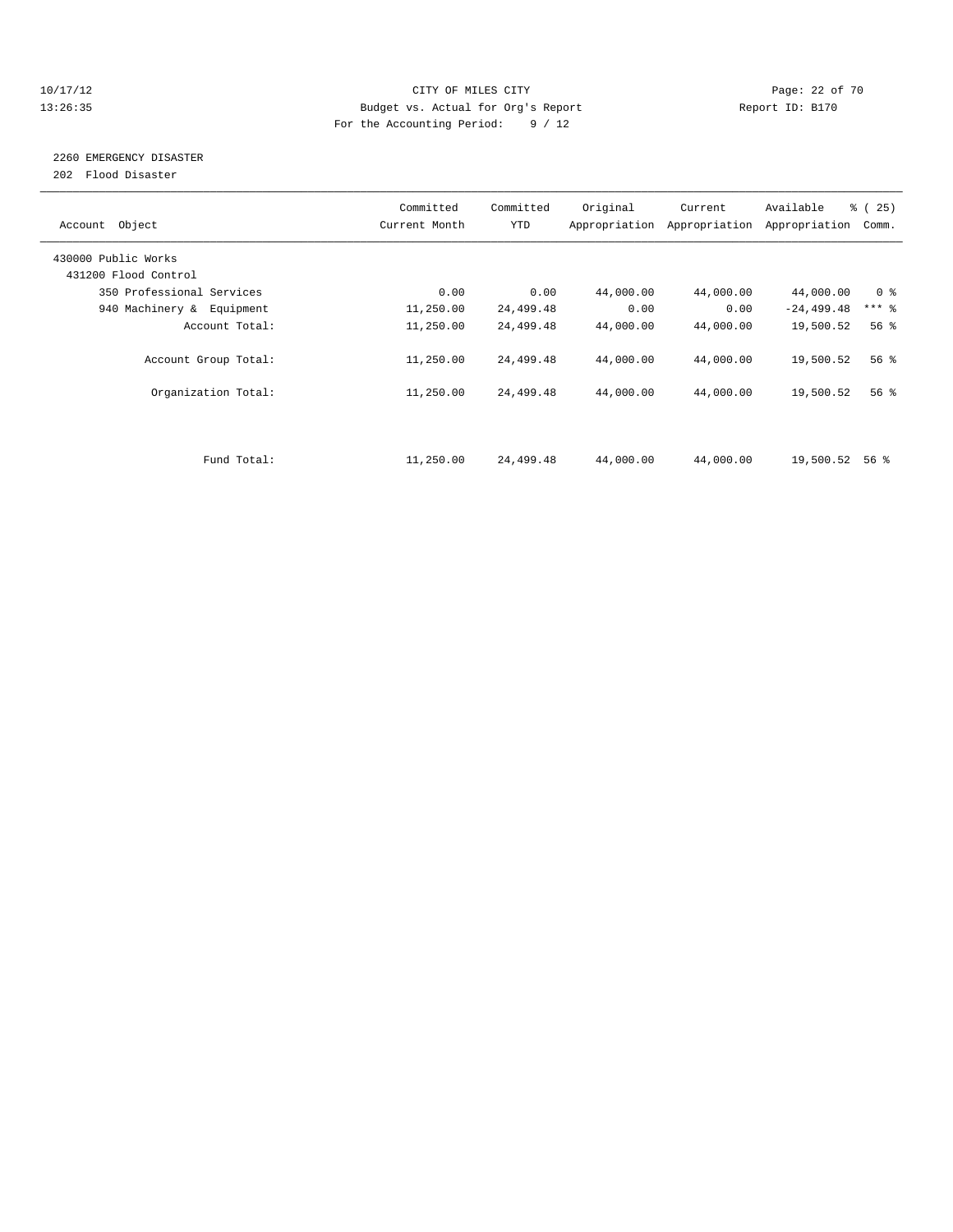#### 10/17/12 Page: 23 of 70 13:26:35 Budget vs. Actual for Org's Report Report ID: B170 For the Accounting Period: 9 / 12

# 2270 Health

37 CITY HEALTH

| Account Object                                             | Committed<br>Current Month | Committed<br>YTD | Original  | Current<br>Appropriation Appropriation | Available<br>Appropriation | % (25)<br>Comm. |
|------------------------------------------------------------|----------------------------|------------------|-----------|----------------------------------------|----------------------------|-----------------|
| 440000 PUBLIC HEALTH<br>440140 Registration and Inspection |                            |                  |           |                                        |                            |                 |
| 210 Office Supplies and Materials                          | 0.00                       | 0.00             | 1,000.00  | 1,000.00                               | 1,000.00                   | 0 <sup>8</sup>  |
| 311 Postage, Box Rent, Etc.                                | 9.10                       | 9.55             | 1,000.00  | 1,000.00                               | 990.45                     | 1 <sup>8</sup>  |
| 350 Professional Services                                  | 2,666.66                   | 7,999.98         | 35,000.00 | 35,000.00                              | 27,000.02                  | $23$ $%$        |
| Account Total:                                             | 2,675.76                   | 8,009.53         | 37,000.00 | 37,000.00                              | 28,990.47                  | $22$ %          |
| Account Group Total:                                       | 2,675.76                   | 8,009.53         | 37,000.00 | 37,000.00                              | 28,990.47                  | $22$ %          |
| Organization Total:                                        | 2,675.76                   | 8,009.53         | 37,000.00 | 37,000.00                              | 28,990.47                  | $22$ $%$        |
|                                                            |                            |                  |           |                                        |                            |                 |
| Fund Total:                                                | 2,675.76                   | 8,009.53         | 37,000.00 | 37,000.00                              | 28,990.47                  | $22$ %          |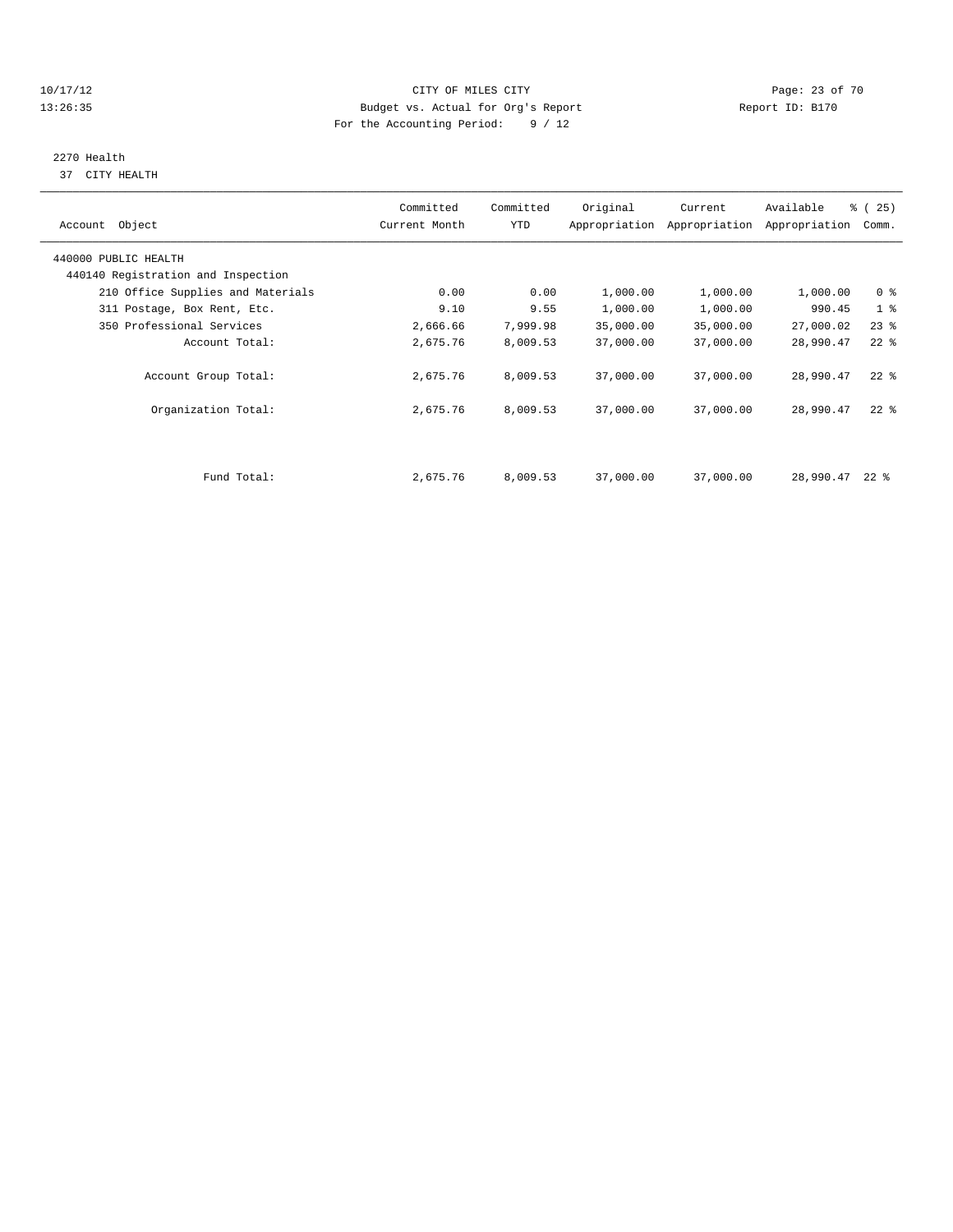#### 10/17/12 Page: 24 of 70 13:26:35 Budget vs. Actual for Org's Report Report ID: B170 For the Accounting Period: 9 / 12

#### 2372 Permissive Medical Levy 20 Permissive Medical Levy

| Account Object                                                          | Committed<br>Current Month | Committed<br>YTD | Original   | Current<br>Appropriation Appropriation | Available<br>Appropriation | % (25)<br>Comm. |
|-------------------------------------------------------------------------|----------------------------|------------------|------------|----------------------------------------|----------------------------|-----------------|
| 520000 OTHER FINANCING USES<br>521000 Interfund Operating Transfers Out |                            |                  |            |                                        |                            |                 |
| 820 Transfers to Other Funds                                            | 0.00                       | 0.00             | 141,468.00 | 141,468.00                             | 141,468.00                 | 0 <sup>8</sup>  |
| Account Total:                                                          | 0.00                       | 0.00             | 141,468.00 | 141,468.00                             | 141,468.00                 | 0 <sup>8</sup>  |
| Account Group Total:                                                    | 0.00                       | 0.00             | 141,468.00 | 141,468.00                             | 141,468.00                 | 0 <sup>8</sup>  |
| Organization Total:                                                     | 0.00                       | 0.00             | 141,468.00 | 141,468.00                             | 141,468.00                 | 0 <sup>8</sup>  |
| Fund Total:                                                             | 0.00                       | 0.00             | 141,468.00 | 141,468.00                             | 141,468.00                 | 0 <sup>8</sup>  |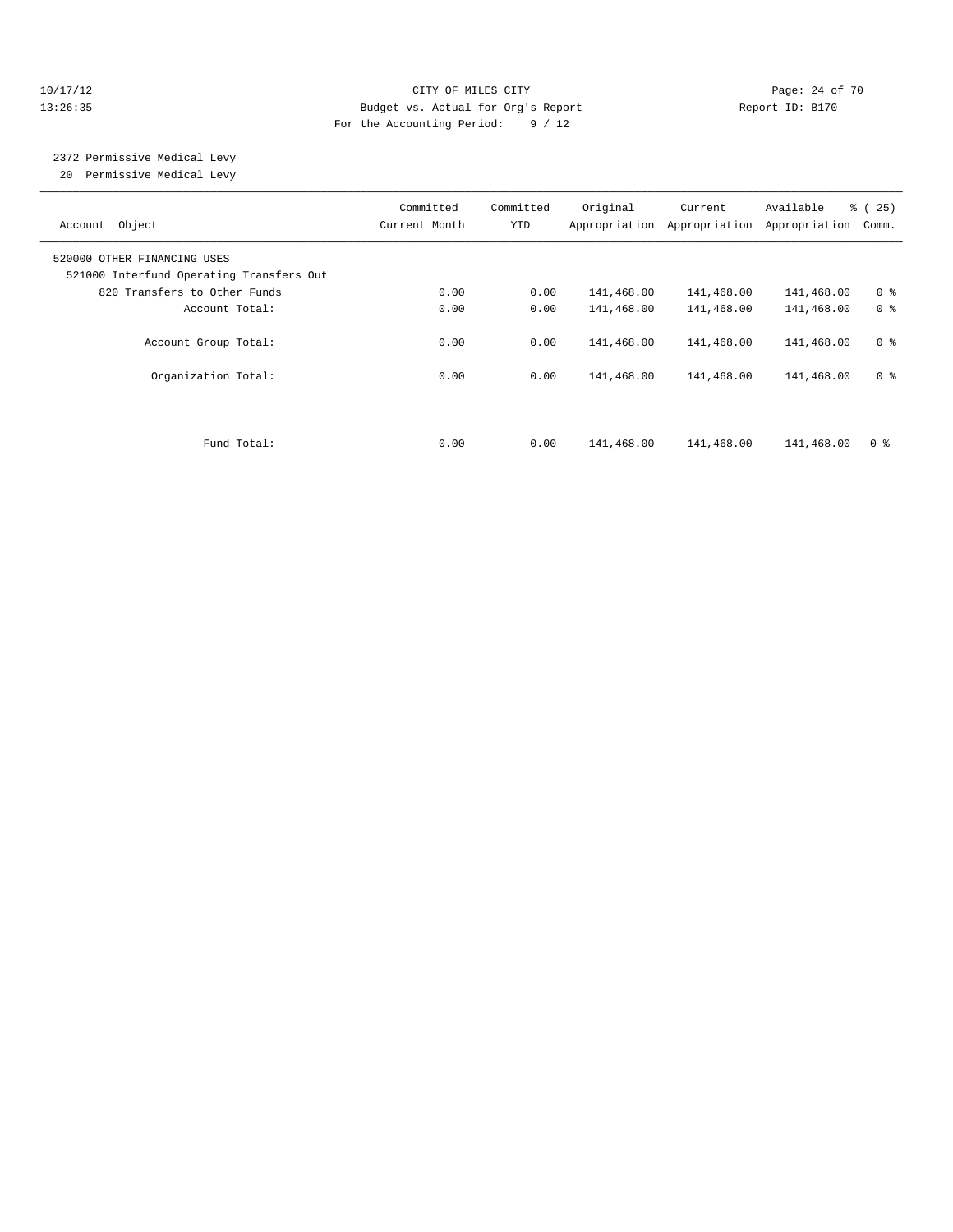### 10/17/12 Page: 25 of 70 13:26:35 Budget vs. Actual for Org's Report Report ID: B170 For the Accounting Period: 9 / 12

————————————————————————————————————————————————————————————————————————————————————————————————————————————————————————————————————

## 2394 BUILDING CODE ENFORCEMENT

18 BUILDING INSPECTION

|                                          | Committed     | Committed | Original  | Current                                         | Available      | % (25)             |
|------------------------------------------|---------------|-----------|-----------|-------------------------------------------------|----------------|--------------------|
| Account Object                           | Current Month | YTD       |           | Appropriation Appropriation Appropriation Comm. |                |                    |
| 420000 PUBLIC SAFETY                     |               |           |           |                                                 |                |                    |
| 420531 Building Inspection               |               |           |           |                                                 |                |                    |
| 111 Salaries and Wages - Permanent       | 524.95        | 1,430.55  | 7,243.00  | 7,243.00                                        | 5,812.45       | $20*$              |
| 121 OVERTIME-PERMANENT                   | 0.00          | 16.26     | 100.00    | 100.00                                          | 83.74          | 16 <sup>8</sup>    |
| 131 VACATION                             | 57.09         | 177.80    | 0.00      | 0.00                                            | $-177.80$      | $***$ $-$          |
| 132 SICK LEAVE                           | 24.32         | 53.26     | 0.00      | 0.00                                            | $-53.26$       | $***$ $-$          |
| 133 OTHER LEAVE PAY                      | 0.00          | 0.00      | 150.00    | 150.00                                          | 150.00         | 0 <sup>8</sup>     |
| 141 Unemployment Insurance               | 2.13          | 5.92      | 26.00     | 26.00                                           | 20.08          | $23$ $%$           |
| 142 Workers' Compensation                | 6.80          | 18.89     | 231.00    | 231.00                                          | 212.11         | 8 %                |
| 143 Health Insurance                     | 120.94        | 332.75    | 1,450.00  | 1,450.00                                        | 1,117.25       | 23%                |
| 144 FICA                                 | 42.35         | 116.75    | 573.00    | 573.00                                          | 456.25         | $20*$              |
| 145 PERS                                 | 42.86         | 118.60    | 530.00    | 530.00                                          | 411.40         | $22$ %             |
| 196 CLOTHING ALLOTMENT                   | 0.00          | 30.00     | 30.00     | 30.00                                           | 0.00           | 100 %              |
| 210 Office Supplies and Materials        | 30.50         | 34.40     | 100.00    | 100.00                                          | 65.60          | $34$ $%$           |
| 311 Postage, Box Rent, Etc.              | 45.00         | 45.00     | 100.00    | 100.00                                          | 55.00          | 45 %               |
| 320 Printing, Duplicating, Typing &      | 0.00          | 27.00     | 250.00    | 250.00                                          | 223.00         | $11$ %             |
| 330 Publicity, Subscriptions & Dues      | 0.00          | 0.00      | 25.00     | 25.00                                           | 25.00          | 0 <sup>8</sup>     |
| 334 Memberships, Registrations & Dues    | 0.00          | 0.00      | 150.00    | 150.00                                          | 150.00         | 0 <sup>8</sup>     |
| 345 Telephone & Telegraph                | 23.65         | 75.56     | 350.00    | 350.00                                          | 274.44         | $22$ %             |
| 347 Telephone-Internet                   | 0.00          | 0.00      | 65.00     | 65.00                                           | 65.00          | 0 <sup>8</sup>     |
| 350 Professional Services                | 8,208.28      | 27,751.53 | 55,000.00 | 55,000.00                                       | 27, 248.47     | 50%                |
| 380 Training Services                    | 0.00          | 0.00      | 150.00    | 150.00                                          | 150.00         | 0 <sup>8</sup>     |
| 382 Books                                | 182.00        | 182.00    | 1,500.00  | 1,500.00                                        | 1,318.00       | $12*$              |
| 540 Special Assessments                  | 0.00          | 558.32    | 450.00    | 450.00                                          | $-108.32$      | $124$ $%$          |
| Account Total:                           | 9,310.87      | 30,974.59 | 68,473.00 | 68,473.00                                       | 37,498.41      | 45 %               |
| Account Group Total:                     | 9,310.87      | 30,974.59 | 68,473.00 | 68,473.00                                       | 37,498.41      | 45 %               |
| 510000 MISCELLANEOUS                     |               |           |           |                                                 |                |                    |
| 510330 Comprehensive Liability Insurance |               |           |           |                                                 |                |                    |
| 513 Liability                            | 0.00          | 96.27     | 96.00     | 96.00                                           |                | $-0.27$ 100 %      |
| Account Total:                           | 0.00          | 96.27     | 96.00     | 96.00                                           | $-0.27$        | $100*$             |
| Account Group Total:                     | 0.00          | 96.27     | 96.00     | 96.00                                           |                | $-0.27$ 100 %      |
| 520000 OTHER FINANCING USES              |               |           |           |                                                 |                |                    |
| 521000 Interfund Operating Transfers Out |               |           |           |                                                 |                |                    |
| 820 Transfers to Other Funds             | 464.25        | 1,392.75  | 5,571.00  | 5,571.00                                        | 4,178.25       | $25$ $\frac{6}{3}$ |
| Account Total:                           | 464.25        | 1,392.75  | 5,571.00  | 5,571.00                                        | 4,178.25       | $25$ $%$           |
| Account Group Total:                     | 464.25        | 1,392.75  | 5,571.00  | 5,571.00                                        | 4,178.25       | $25$ $%$           |
| Organization Total:                      | 9,775.12      | 32,463.61 | 74,140.00 | 74,140.00                                       | 41,676.39      | 44 %               |
|                                          |               |           |           |                                                 |                |                    |
| Fund Total:                              | 9,775.12      | 32,463.61 | 74,140.00 | 74,140.00                                       | 41,676.39 44 % |                    |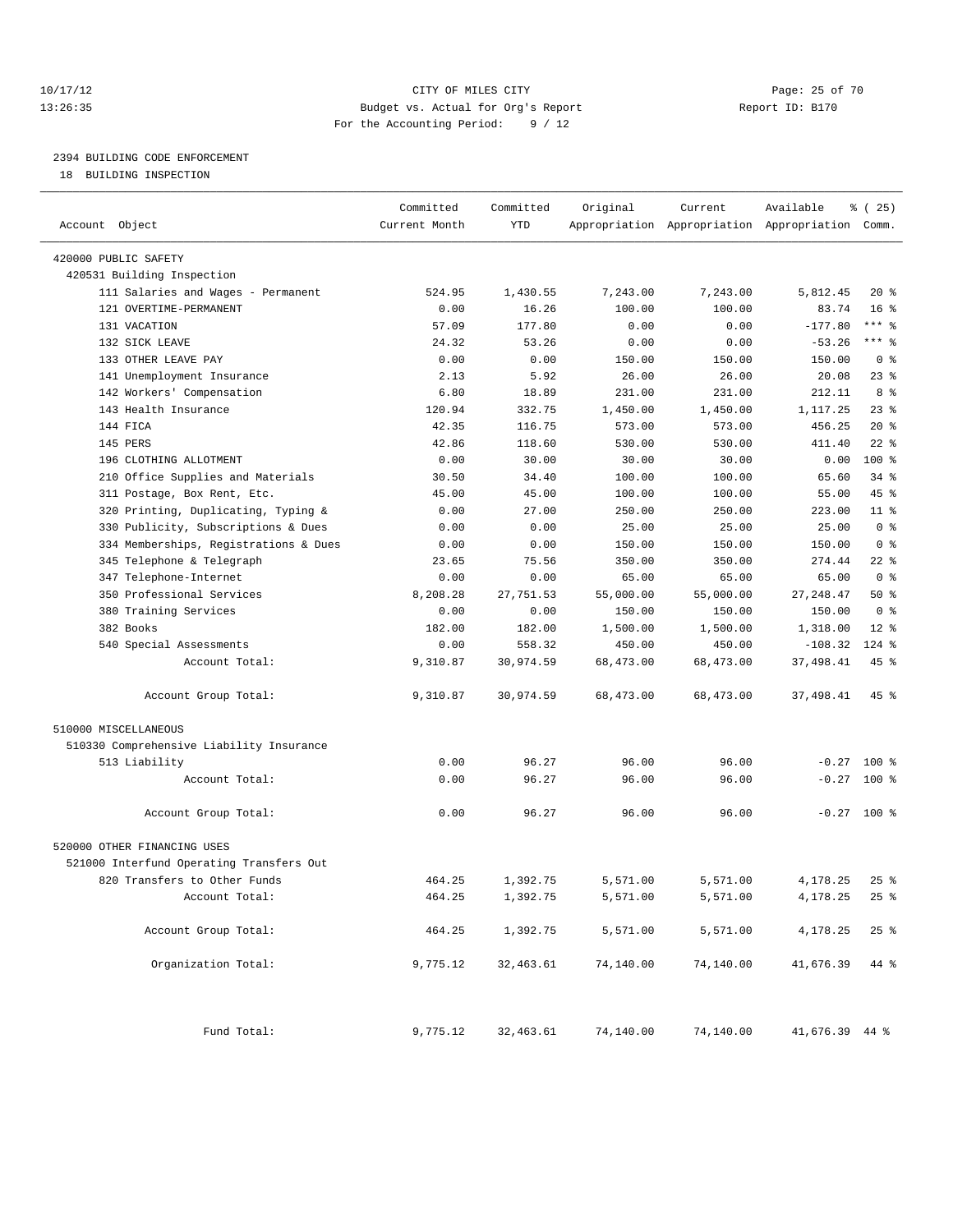#### 10/17/12 Page: 26 of 70 13:26:35 Budget vs. Actual for Org's Report Report ID: B170 For the Accounting Period: 9 / 12

#### 2400 LTG M D#165-(Gen City) 46 SID #165

| Account Object                           | Committed<br>Current Month | Committed<br><b>YTD</b> | Original   | Current<br>Appropriation Appropriation Appropriation | Available   | % (25)<br>Comm. |  |
|------------------------------------------|----------------------------|-------------------------|------------|------------------------------------------------------|-------------|-----------------|--|
| 430000 Public Works                      |                            |                         |            |                                                      |             |                 |  |
| 430263 STREET LIGHTING                   |                            |                         |            |                                                      |             |                 |  |
| 341 Electric Utility Services            | 9,458.21                   | 27,550.47               | 109,000.00 | 109,000.00                                           | 81, 449.53  | 25%             |  |
| 533 Machinery and Equipment Rental       | 4,052.80                   | 12,104.60               | 47,000.00  | 47,000.00                                            | 34,895.40   | 26%             |  |
| Account Total:                           | 13,511.01                  | 39,655.07               | 156,000.00 | 156,000.00                                           | 116, 344.93 | 25%             |  |
| Account Group Total:                     | 13,511.01                  | 39,655.07               | 156,000.00 | 156,000.00                                           | 116, 344.93 | 25%             |  |
| 520000 OTHER FINANCING USES              |                            |                         |            |                                                      |             |                 |  |
| 521000 Interfund Operating Transfers Out |                            |                         |            |                                                      |             |                 |  |
| 820 Transfers to Other Funds             | 0.00                       | 1,000.00                | 1,000.00   | 1,000.00                                             | 0.00        | $100*$          |  |
| Account Total:                           | 0.00                       | 1,000.00                | 1,000.00   | 1,000.00                                             | 0.00        | $100*$          |  |
| Account Group Total:                     | 0.00                       | 1,000.00                | 1,000.00   | 1,000.00                                             |             | $0.00$ 100 %    |  |
| Organization Total:                      | 13,511.01                  | 40,655.07               | 157,000.00 | 157,000.00                                           | 116,344.93  | $26$ $%$        |  |
|                                          |                            |                         |            |                                                      |             |                 |  |
| Fund Total:                              | 13,511.01                  | 40,655.07               | 157,000.00 | 157,000.00                                           | 116,344.93  | $26$ %          |  |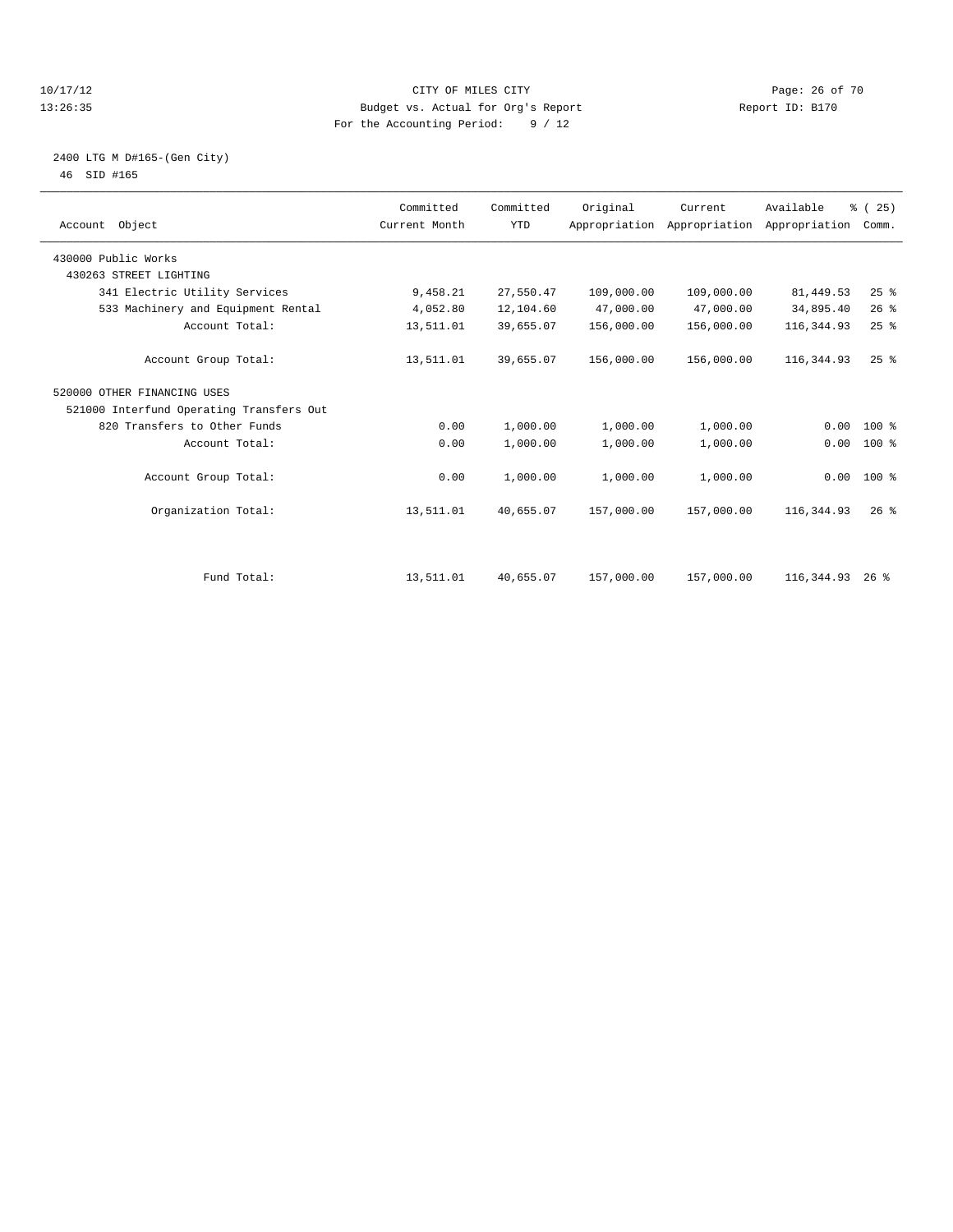#### 10/17/12 Page: 27 of 70 13:26:35 Budget vs. Actual for Org's Report Report ID: B170 For the Accounting Period: 9 / 12

## 2420 LTG M D#167-(MilesAddn Etc)

48 SID #167

| Account Object                           | Committed<br>Current Month | Committed<br><b>YTD</b> | Original  | Current<br>Appropriation Appropriation Appropriation | Available | % (25)<br>Comm. |  |
|------------------------------------------|----------------------------|-------------------------|-----------|------------------------------------------------------|-----------|-----------------|--|
| 430000 Public Works                      |                            |                         |           |                                                      |           |                 |  |
| 430263 STREET LIGHTING                   |                            |                         |           |                                                      |           |                 |  |
| 341 Electric Utility Services            | 1,728.07                   | 5,031.81                | 19,900.00 | 19,900.00                                            | 14,868.19 | 25%             |  |
| 533 Machinery and Equipment Rental       | 664.90                     | 1,994.70                | 9,000.00  | 9,000.00                                             | 7,005.30  | $22$ $%$        |  |
| Account Total:                           | 2,392.97                   | 7,026.51                | 28,900.00 | 28,900.00                                            | 21,873.49 | $24$ %          |  |
| Account Group Total:                     | 2,392.97                   | 7,026.51                | 28,900.00 | 28,900.00                                            | 21,873.49 | $24$ $%$        |  |
| 520000 OTHER FINANCING USES              |                            |                         |           |                                                      |           |                 |  |
| 521000 Interfund Operating Transfers Out |                            |                         |           |                                                      |           |                 |  |
| 820 Transfers to Other Funds             | 0.00                       | 1,000.00                | 1,000.00  | 1,000.00                                             | 0.00      | $100*$          |  |
| Account Total:                           | 0.00                       | 1,000.00                | 1,000.00  | 1,000.00                                             | 0.00      | 100 %           |  |
| Account Group Total:                     | 0.00                       | 1,000.00                | 1,000.00  | 1,000.00                                             |           | $0.00$ 100 %    |  |
| Organization Total:                      | 2,392.97                   | 8,026.51                | 29,900.00 | 29,900.00                                            | 21,873.49 | $27$ $%$        |  |
|                                          |                            |                         |           |                                                      |           |                 |  |
| Fund Total:                              | 2,392.97                   | 8,026.51                | 29,900.00 | 29,900.00                                            | 21,873.49 | $27$ %          |  |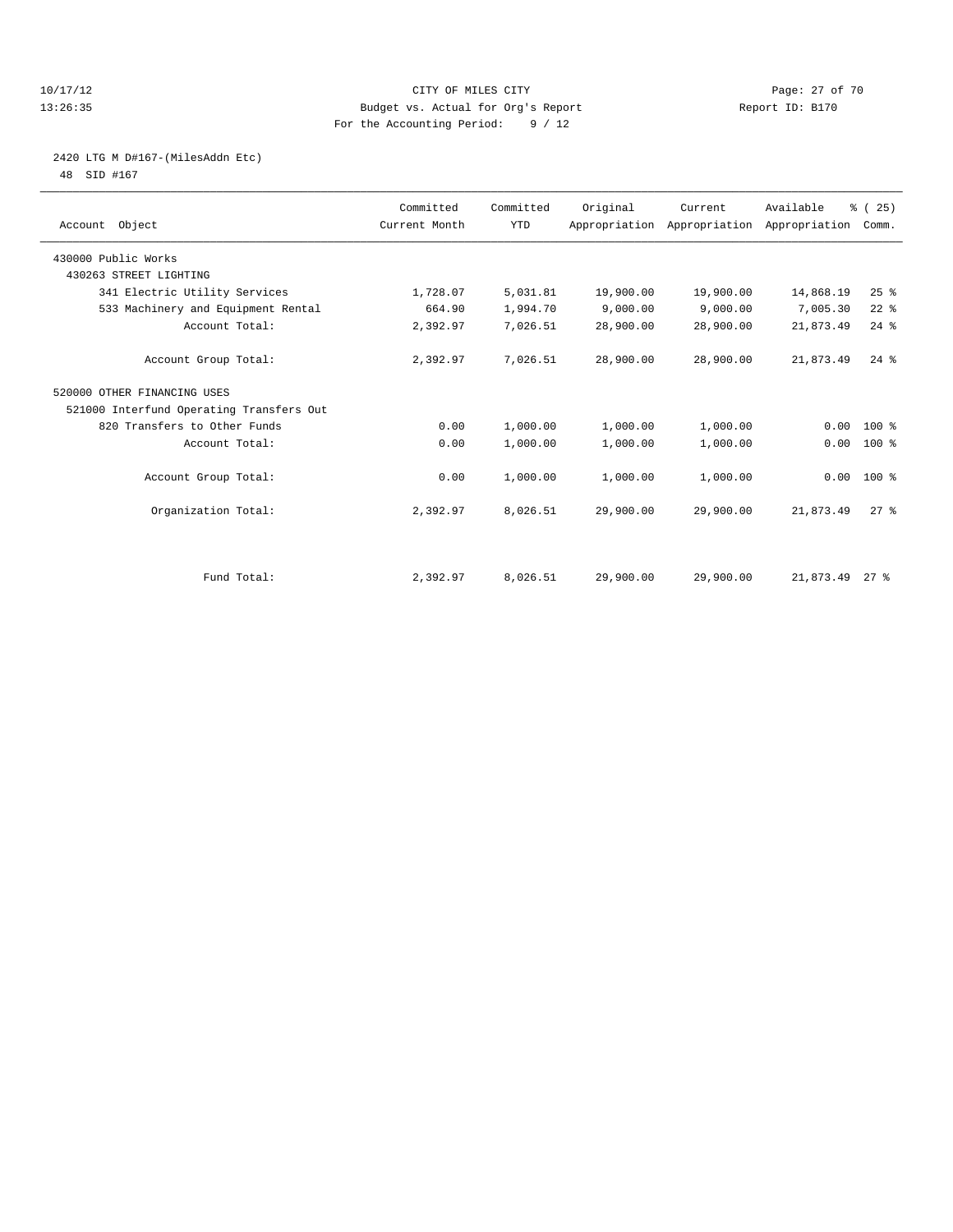#### 10/17/12 Page: 28 of 70 13:26:35 Budget vs. Actual for Org's Report Report ID: B170 For the Accounting Period: 9 / 12

## 2430 LTG M D#171-(Balsam Est) 49 SID #171

| Account Object                           | Committed<br>Current Month | Committed<br><b>YTD</b> | Original | Current<br>Appropriation Appropriation Appropriation | Available | % (25)<br>Comm. |  |
|------------------------------------------|----------------------------|-------------------------|----------|------------------------------------------------------|-----------|-----------------|--|
| 430000 Public Works                      |                            |                         |          |                                                      |           |                 |  |
| 430263 STREET LIGHTING                   |                            |                         |          |                                                      |           |                 |  |
| 230 Repair and Maintenance Supplies      | 0.00                       | 0.00                    | 500.00   | 500.00                                               | 500.00    | 0 <sup>8</sup>  |  |
| 341 Electric Utility Services            | 122.14                     | 354.41                  | 1,400.00 | 1,400.00                                             | 1,045.59  | 25%             |  |
| 360 Contr R & M                          | 0.00                       | 0.00                    | 300.00   | 300.00                                               | 300.00    | 0 <sup>8</sup>  |  |
| Account Total:                           | 122.14                     | 354.41                  | 2,200.00 | 2,200.00                                             | 1,845.59  | 16 <sup>8</sup> |  |
| Account Group Total:                     | 122.14                     | 354.41                  | 2,200.00 | 2,200.00                                             | 1,845.59  | 16 <sup>8</sup> |  |
| 520000 OTHER FINANCING USES              |                            |                         |          |                                                      |           |                 |  |
| 521000 Interfund Operating Transfers Out |                            |                         |          |                                                      |           |                 |  |
| 820 Transfers to Other Funds             | 0.00                       | 1,000.00                | 1,000.00 | 1,000.00                                             | 0.00      | $100*$          |  |
| Account Total:                           | 0.00                       | 1,000.00                | 1,000.00 | 1,000.00                                             | 0.00      | 100 %           |  |
| Account Group Total:                     | 0.00                       | 1,000.00                | 1,000.00 | 1,000.00                                             | 0.00      | 100 %           |  |
| Organization Total:                      | 122.14                     | 1,354.41                | 3,200.00 | 3,200.00                                             | 1,845.59  | $42$ $%$        |  |
|                                          |                            |                         |          |                                                      |           |                 |  |
| Fund Total:                              | 122.14                     | 1,354.41                | 3,200.00 | 3,200.00                                             | 1,845.59  | $42*$           |  |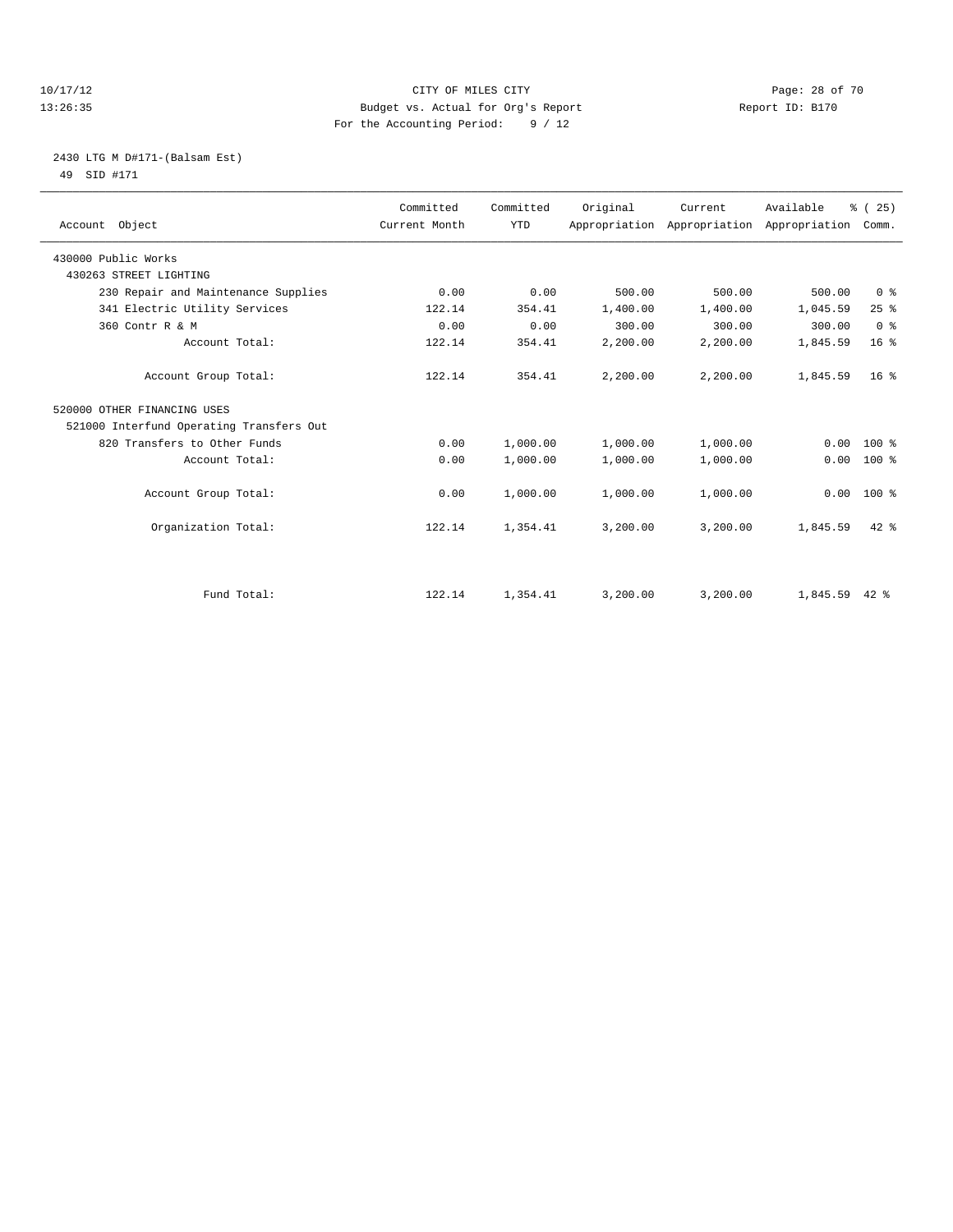#### 10/17/12 Page: 29 of 70 13:26:35 Budget vs. Actual for Org's Report Report ID: B170 For the Accounting Period: 9 / 12

## 2440 LTG M D#172-(Main Str) 50 SID #172

| Account Object                           | Committed<br>Current Month | Committed<br><b>YTD</b> | Original  | Current<br>Appropriation Appropriation | Available<br>Appropriation | % (25)<br>Comm. |
|------------------------------------------|----------------------------|-------------------------|-----------|----------------------------------------|----------------------------|-----------------|
| 430000 Public Works                      |                            |                         |           |                                        |                            |                 |
| 430263 STREET LIGHTING                   |                            |                         |           |                                        |                            |                 |
| 230 Repair and Maintenance Supplies      | 0.00                       | 0.00                    | 5,700.00  | 5,700.00                               | 5,700.00                   | 0 <sup>8</sup>  |
| 341 Electric Utility Services            | 1,055.26                   | 3,073.49                | 13,360.00 | 13,360.00                              | 10,286.51                  | $23$ $%$        |
| 360 Contr R & M                          | 0.00                       | 0.00                    | 1,700.00  | 1,700.00                               | 1,700.00                   | 0 <sup>8</sup>  |
| Account Total:                           | 1,055.26                   | 3,073.49                | 20,760.00 | 20,760.00                              | 17,686.51                  | 15 <sup>°</sup> |
| Account Group Total:                     | 1,055.26                   | 3,073.49                | 20,760.00 | 20,760.00                              | 17,686.51                  | 15 <sup>8</sup> |
| 520000 OTHER FINANCING USES              |                            |                         |           |                                        |                            |                 |
| 521000 Interfund Operating Transfers Out |                            |                         |           |                                        |                            |                 |
| 820 Transfers to Other Funds             | 0.00                       | 1,000.00                | 1,000.00  | 1,000.00                               | 0.00                       | $100*$          |
| Account Total:                           | 0.00                       | 1,000.00                | 1,000.00  | 1,000.00                               | 0.00                       | $100*$          |
| Account Group Total:                     | 0.00                       | 1,000.00                | 1,000.00  | 1,000.00                               | 0.00                       | $100*$          |
| Organization Total:                      | 1,055.26                   | 4,073.49                | 21,760.00 | 21,760.00                              | 17,686.51                  | 19 <sup>°</sup> |
|                                          |                            |                         |           |                                        |                            |                 |
| Fund Total:                              | 1,055.26                   | 4,073.49                | 21,760.00 | 21,760.00                              | 17,686.51 19 %             |                 |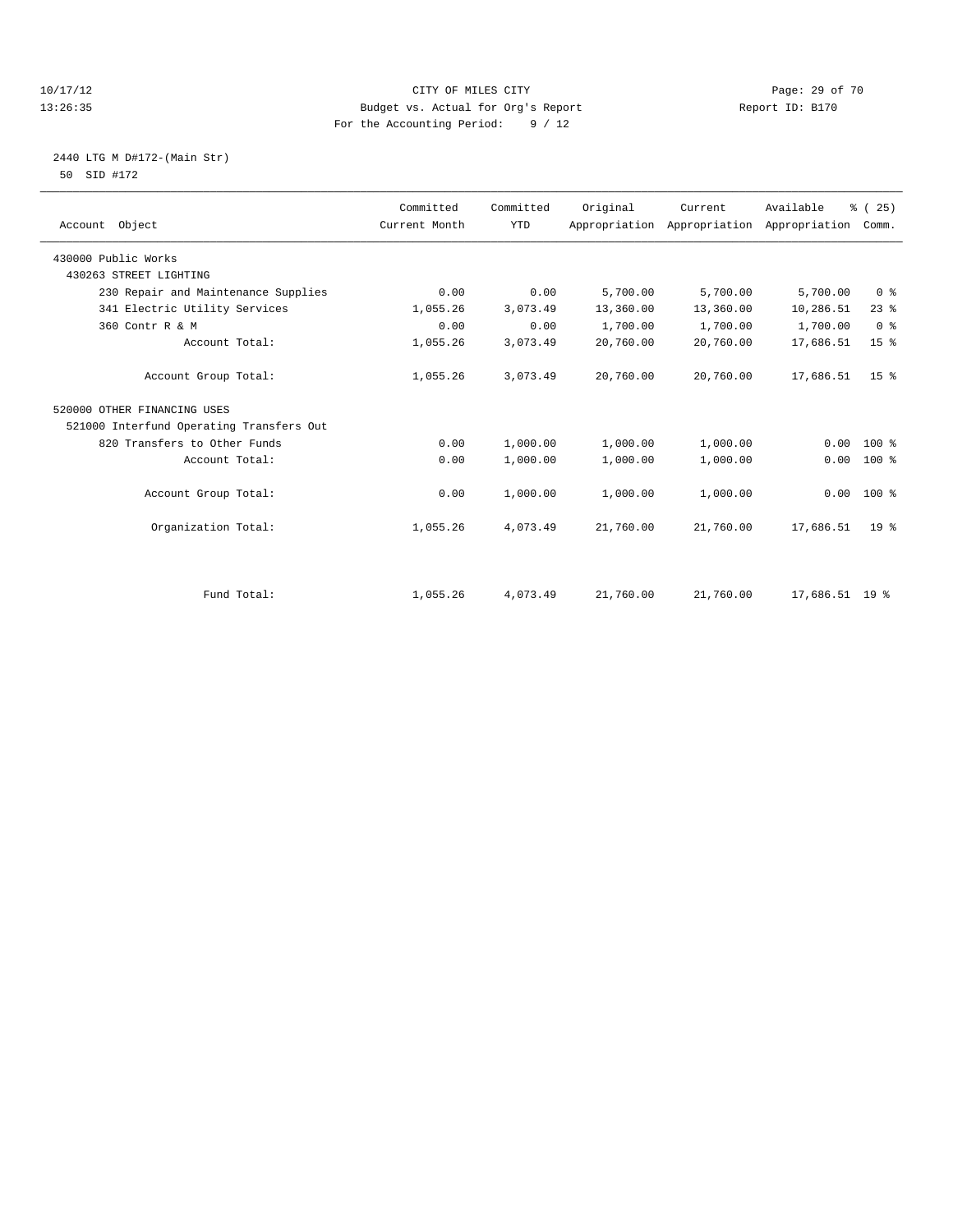#### 10/17/12 Page: 30 of 70 13:26:35 Budget vs. Actual for Org's Report Report ID: B170 For the Accounting Period: 9 / 12

#### 2450 LTG M D#195-(SG-Trico) 51 SID #195

| Account Object                           | Committed<br>Current Month | Committed<br><b>YTD</b> | Original | Current  | Available<br>Appropriation Appropriation Appropriation | % (25)<br>Comm. |  |
|------------------------------------------|----------------------------|-------------------------|----------|----------|--------------------------------------------------------|-----------------|--|
| 430000 Public Works                      |                            |                         |          |          |                                                        |                 |  |
| 430263 STREET LIGHTING                   |                            |                         |          |          |                                                        |                 |  |
| 341 Electric Utility Services            | 401.84                     | 1,205.52                | 5,000.00 | 5,000.00 | 3,794.48                                               | $24$ $%$        |  |
| Account Total:                           | 401.84                     | 1,205.52                | 5,000.00 | 5,000.00 | 3,794.48                                               | $24$ $%$        |  |
| Account Group Total:                     | 401.84                     | 1,205.52                | 5,000.00 | 5,000.00 | 3,794.48                                               | $24$ $%$        |  |
| 520000 OTHER FINANCING USES              |                            |                         |          |          |                                                        |                 |  |
| 521000 Interfund Operating Transfers Out |                            |                         |          |          |                                                        |                 |  |
| 820 Transfers to Other Funds             | 0.00                       | 1,000.00                | 1,000.00 | 1,000.00 |                                                        | $0.00 100$ %    |  |
| Account Total:                           | 0.00                       | 1,000.00                | 1,000.00 | 1,000.00 | 0.00                                                   | 100 %           |  |
| Account Group Total:                     | 0.00                       | 1,000.00                | 1,000.00 | 1,000.00 |                                                        | $0.00$ 100 %    |  |
| Organization Total:                      | 401.84                     | 2,205.52                | 6,000.00 | 6,000.00 | 3,794.48                                               | 37 <sup>8</sup> |  |
| Fund Total:                              | 401.84                     | 2,205.52                | 6,000.00 | 6,000.00 | 3,794.48 37 %                                          |                 |  |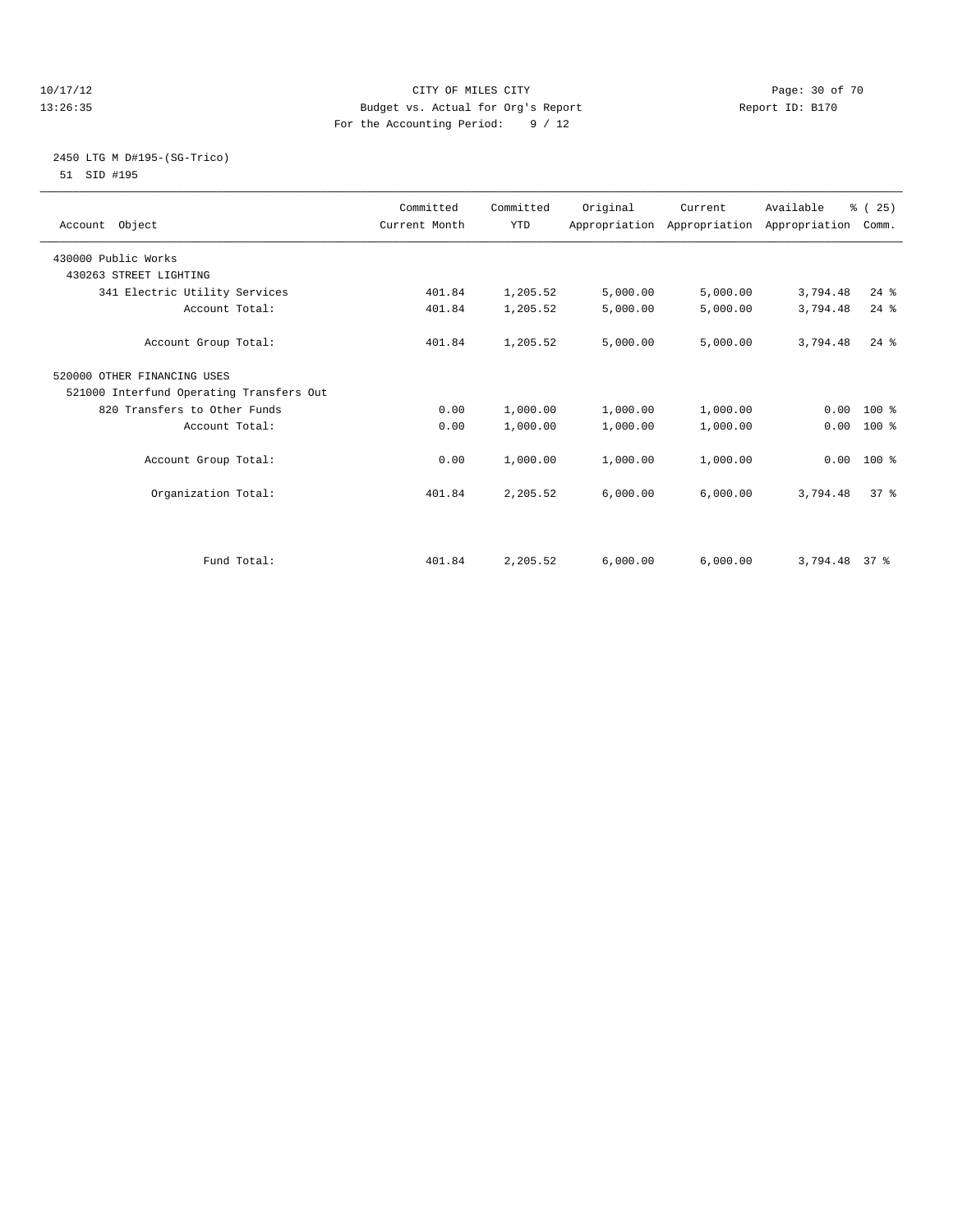#### 10/17/12 Page: 31 of 70 13:26:35 Budget vs. Actual for Org's Report Report ID: B170 For the Accounting Period: 9 / 12

## 2470 LTG M D#202-(SG-MDU&NV) 72 SID #202

| Account Object                           | Committed<br>Current Month | Committed<br><b>YTD</b> | Original | Current<br>Appropriation Appropriation Appropriation | Available       | % (25)<br>Comm. |  |
|------------------------------------------|----------------------------|-------------------------|----------|------------------------------------------------------|-----------------|-----------------|--|
| 430000 Public Works                      |                            |                         |          |                                                      |                 |                 |  |
| 430263 STREET LIGHTING                   |                            |                         |          |                                                      |                 |                 |  |
| 341 Electric Utility Services            | 261.77                     | 762.20                  | 3,200.00 | 3,200.00                                             | 2,437.80        | $24$ %          |  |
| 533 Machinery and Equipment Rental       | 304.12                     | 912.36                  | 3,650.00 | 3,650.00                                             | 2,737.64        | 25%             |  |
| Account Total:                           | 565.89                     | 1,674.56                | 6,850.00 | 6,850.00                                             | 5, 175.44       | $24$ $%$        |  |
| Account Group Total:                     | 565.89                     | 1,674.56                | 6.850.00 | 6,850.00                                             | 5, 175.44       | $24$ $%$        |  |
| 520000 OTHER FINANCING USES              |                            |                         |          |                                                      |                 |                 |  |
| 521000 Interfund Operating Transfers Out |                            |                         |          |                                                      |                 |                 |  |
| 820 Transfers to Other Funds             | 0.00                       | 1,000.00                | 1,000.00 | 1,000.00                                             | 0.00            | 100 %           |  |
| Account Total:                           | 0.00                       | 1,000.00                | 1,000.00 | 1,000.00                                             | 0.00            | 100 %           |  |
| Account Group Total:                     | 0.00                       | 1,000.00                | 1,000.00 | 1,000.00                                             |                 | $0.00$ 100 %    |  |
| Organization Total:                      | 565.89                     | 2,674.56                | 7,850.00 | 7,850.00                                             | 5, 175.44       | $34$ $%$        |  |
|                                          |                            |                         |          |                                                      |                 |                 |  |
| Fund Total:                              | 565.89                     | 2,674.56                | 7,850.00 | 7,850.00                                             | $5,175.44$ 34 % |                 |  |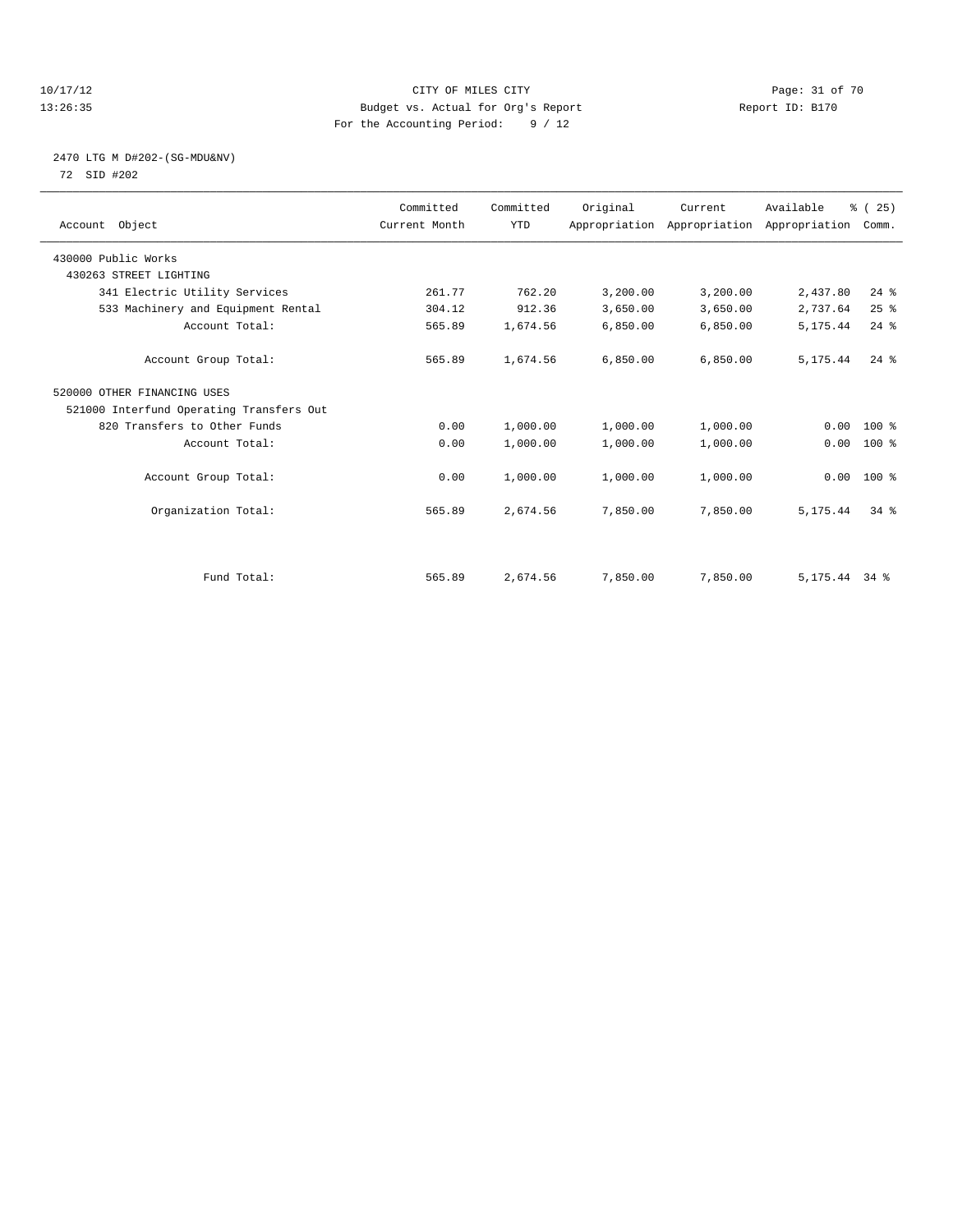#### 10/17/12 Page: 32 of 70 13:26:35 Budget vs. Actual for Org's Report Report ID: B170 For the Accounting Period: 9 / 12

#### 2480 LTG M M#173-(Milestown Estates)

47 SID #173(Ltg-Milestown)

| Account Object                           | Committed<br>Current Month | Committed<br><b>YTD</b> | Original | Current<br>Appropriation Appropriation Appropriation | Available       | % (25)<br>Comm. |  |
|------------------------------------------|----------------------------|-------------------------|----------|------------------------------------------------------|-----------------|-----------------|--|
| 430000 Public Works                      |                            |                         |          |                                                      |                 |                 |  |
| 430263 STREET LIGHTING                   |                            |                         |          |                                                      |                 |                 |  |
| 230 Repair and Maintenance Supplies      | 0.00                       | 0.00                    | 460.00   | 460.00                                               | 460.00          | 0 <sup>8</sup>  |  |
| 341 Electric Utility Services            | 56.85                      | 165.46                  | 700.00   | 700.00                                               | 534.54          | $24$ $%$        |  |
| 360 Contr R & M                          | 0.00                       | 0.00                    | 200.00   | 200.00                                               | 200.00          | 0 <sup>8</sup>  |  |
| Account Total:                           | 56.85                      | 165.46                  | 1,360.00 | 1,360.00                                             | 1,194.54        | $12*$           |  |
| Account Group Total:                     | 56.85                      | 165.46                  | 1,360.00 | 1,360.00                                             | 1,194.54        | $12*$           |  |
| 520000 OTHER FINANCING USES              |                            |                         |          |                                                      |                 |                 |  |
| 521000 Interfund Operating Transfers Out |                            |                         |          |                                                      |                 |                 |  |
| 820 Transfers to Other Funds             | 0.00                       | 250.00                  | 250.00   | 250.00                                               | 0.00            | $100*$          |  |
| Account Total:                           | 0.00                       | 250.00                  | 250.00   | 250.00                                               | 0.00            | $100*$          |  |
| Account Group Total:                     | 0.00                       | 250.00                  | 250.00   | 250.00                                               | 0.00            | $100*$          |  |
| Organization Total:                      | 56.85                      | 415.46                  | 1,610.00 | 1,610.00                                             | 1,194.54        | $26$ $%$        |  |
|                                          |                            |                         |          |                                                      |                 |                 |  |
| Fund Total:                              | 56.85                      | 415.46                  | 1,610.00 | 1,610.00                                             | $1.194.54$ 26 % |                 |  |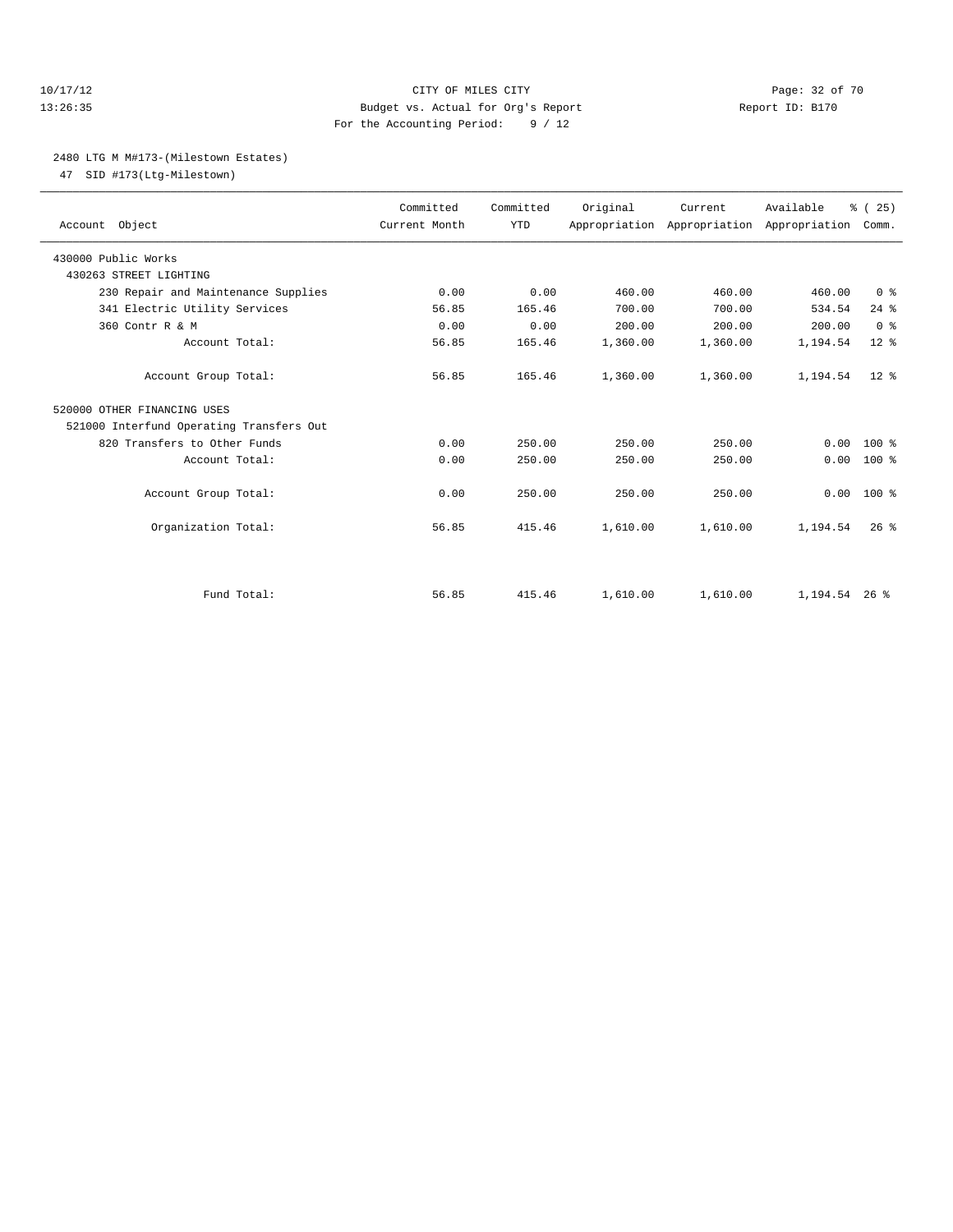#### 10/17/12 Page: 33 of 70 13:26:35 Budget vs. Actual for Org's Report Report ID: B170 For the Accounting Period: 9 / 12

————————————————————————————————————————————————————————————————————————————————————————————————————————————————————————————————————

## 2510 STR MAINT DIST #204

107 Paved St. Maint. Dist.#204

|                                         | Committed     | Committed | Original   | Current     | Available                                       | % (25)             |
|-----------------------------------------|---------------|-----------|------------|-------------|-------------------------------------------------|--------------------|
| Account Object                          | Current Month | YTD       |            |             | Appropriation Appropriation Appropriation Comm. |                    |
| 430000 Public Works                     |               |           |            |             |                                                 |                    |
| 430220 Operations                       |               |           |            |             |                                                 |                    |
| 111 Salaries and Wages - Permanent      | 11,783.44     | 34,389.68 | 170,500.00 | 170,500.00  | 136,110.32                                      | $20*$              |
| 121 OVERTIME-PERMANENT                  | 0.00          | 467.53    | 5,119.00   | 5,119.00    | 4,651.47                                        | 9 <sub>8</sub>     |
| 131 VACATION                            | 697.78        | 2,666.83  | 14,000.00  | 14,000.00   | 11,333.17                                       | 19 <sup>°</sup>    |
| 132 SICK LEAVE                          | 445.95        | 1,003.51  | 11,000.00  | 11,000.00   | 9,996.49                                        | 9%                 |
| 133 OTHER LEAVE PAY                     | 0.00          | 0.00      | 9,480.00   | 9,480.00    | 9,480.00                                        | 0 <sup>8</sup>     |
| 134 HOLIDAY PAY                         | 0.00          | 27.79     | 6,446.00   | 6,446.00    | 6,418.21                                        | 0 <sup>8</sup>     |
| 141 Unemployment Insurance              | 45.25         | 136.69    | 758.00     | 758.00      | 621.31                                          | 18 %               |
| 142 Workers' Compensation               | 680.87        | 2,043.38  | 11,474.00  | 11, 474.00  | 9,430.62                                        | 18 <sup>°</sup>    |
| 143 Health Insurance                    | 2,387.76      | 6,359.94  | 32,851.00  | 32,851.00   | 26,491.06                                       | 19 <sup>°</sup>    |
| 144 FICA                                | 933.65        | 2,812.61  | 16,566.00  | 16,566.00   | 13,753.39                                       | $17*$              |
| 145 PERS                                | 913.95        | 2,461.96  | 14,777.00  | 14,777.00   | 12,315.04                                       | $17*$              |
| 196 CLOTHING ALLOTMENT                  | 0.00          | 540.00    | 602.00     | 602.00      | 62.00                                           | 90%                |
| 210 Office Supplies and Materials       | 22.24         | 50.48     | 500.00     | 500.00      | 449.52                                          | $10*$              |
| 214 Small Items of Equipment            | 0.00          | 191.78    | 9,000.00   | 9,000.00    | 8,808.22                                        | 2 <sup>°</sup>     |
| 220 Operating Expenses                  | 81.77         | 200.88    | 12,000.00  | 12,000.00   | 11,799.12                                       | 2 <sup>°</sup>     |
| 222 Chemicals, Lab & Med Supplies       | 0.00          | 0.00      | 400.00     | 400.00      | 400.00                                          | 0 <sup>8</sup>     |
| 226 Clothing and Uniforms               | 120.00        | 203.99    | 500.00     | 500.00      | 296.01                                          | 41 %               |
| 230 Repair and Maintenance Supplies     | 1,229.60      | 1,710.62  | 23,000.00  | 23,000.00   | 21,289.38                                       | 7 %                |
| 231 Gas, Oil, Diesel Fuel, Grease, etc. | 137.86        | 1,633.71  | 35,000.00  | 35,000.00   | 33, 366.29                                      | 5 <sup>°</sup>     |
| 241 Consumable Tools                    | 0.00          | 0.00      | 50.00      | 50.00       | 50.00                                           | 0 <sup>8</sup>     |
| 242 Sign Parts and Supplies             | 80.04         | 3,044.44  | 6,000.00   | 6,000.00    | 2,955.56                                        | $51$ %             |
| 311 Postage, Box Rent, Etc.             | 2.55          | 12.66     | 75.00      | 75.00       | 62.34                                           | 17.8               |
| 320 Printing, Duplicating, Typing &     | 0.00          | 0.00      | 200.00     | 200.00      | 200.00                                          | 0 <sup>8</sup>     |
| 330 Publicity, Subscriptions & Dues     | 0.00          | 0.00      | 400.00     | 400.00      | 400.00                                          | 0 <sup>8</sup>     |
| 334 Memberships, Registrations & Dues   | 0.00          | 0.00      | 150.00     | 150.00      | 150.00                                          | 0 <sup>8</sup>     |
| 341 Electric Utility Services           | 62.52         | 186.29    | 1,200.00   | 1,200.00    | 1,013.71                                        | 16 <sup>8</sup>    |
| 344 Gas Utility Service                 | 6.36          | 19.32     | 1,200.00   | 1,200.00    | 1,180.68                                        | 2 <sup>8</sup>     |
| 345 Telephone & Telegraph               | 135.41        | 421.65    | 1,500.00   | 1,500.00    | 1,078.35                                        | 28 %               |
| 346 Garbage Service                     | 0.00          | 0.00      | 175.00     | 175.00      | 175.00                                          | 0 <sup>8</sup>     |
| 347 Telephone-Internet                  | 0.00          | 0.00      | 250.00     | 250.00      | 250.00                                          | 0 <sup>8</sup>     |
| 350 Professional Services               | 0.00          | 119.20    | 4,000.00   | 4,000.00    | 3,880.80                                        | 3%                 |
| 360 Contr R & M                         | 61.12         | 183.36    | 7,500.00   | 7,500.00    | 7,316.64                                        | 2 <sup>8</sup>     |
| 363 R&M Vehicles/Equip/Labor-PW         | 12,990.99     | 20,982.44 | 80,000.00  | 80,000.00   | 59,017.56                                       | 26 %               |
| 370 Travel                              | 0.00          | 0.00      | 800.00     | 800.00      | 800.00                                          | 0 <sup>8</sup>     |
| 380 Training Services                   | 0.00          | 120.00    | 700.00     | 700.00      | 580.00                                          | $17*$              |
| 382 Books                               | 0.00          | 0.00      | 200.00     | 200.00      | 200.00                                          | 0 <sup>8</sup>     |
| 511 Insurance on Buildings              | 0.00          | 640.22    | 641.00     | 641.00      |                                                 | $0.78$ 100 %       |
| 512 Insurance on Vehicles & Equipment   | 0.00          | 2,731.60  | 2,732.00   | 2,732.00    | 0.40                                            | 100 %              |
| 531 Building & Office Rental            | 350.00        | 1,050.00  | 4,200.00   | 4,200.00    | 3,150.00                                        | $25$ $%$           |
| 532 Land Rental                         | 0.00          | 4,427.54  | 8,000.00   | 8,000.00    | 3,572.46                                        | $55$ $\frac{6}{3}$ |
| Account Total:                          | 33,169.11     | 90,840.10 | 493,946.00 | 493,946.00  | 403,105.90                                      | 18 %               |
| 430233 Roadway/Re-surfacing             |               |           |            |             |                                                 |                    |
| 350 Professional Services               | 930.11        | 8,948.90  | 681,423.00 | 681, 423.00 | 672,474.10                                      | 1 <sup>°</sup>     |
| Account Total:                          | 930.11        | 8,948.90  | 681,423.00 | 681, 423.00 | 672,474.10                                      | 1 <sup>°</sup>     |
| 430234 CURB AND GUTTER                  |               |           |            |             |                                                 |                    |
| 350 Professional Services               | 0.00          | 0.00      | 72,000.00  | 72,000.00   | 72,000.00                                       | 0 <sup>8</sup>     |
|                                         |               |           |            |             |                                                 |                    |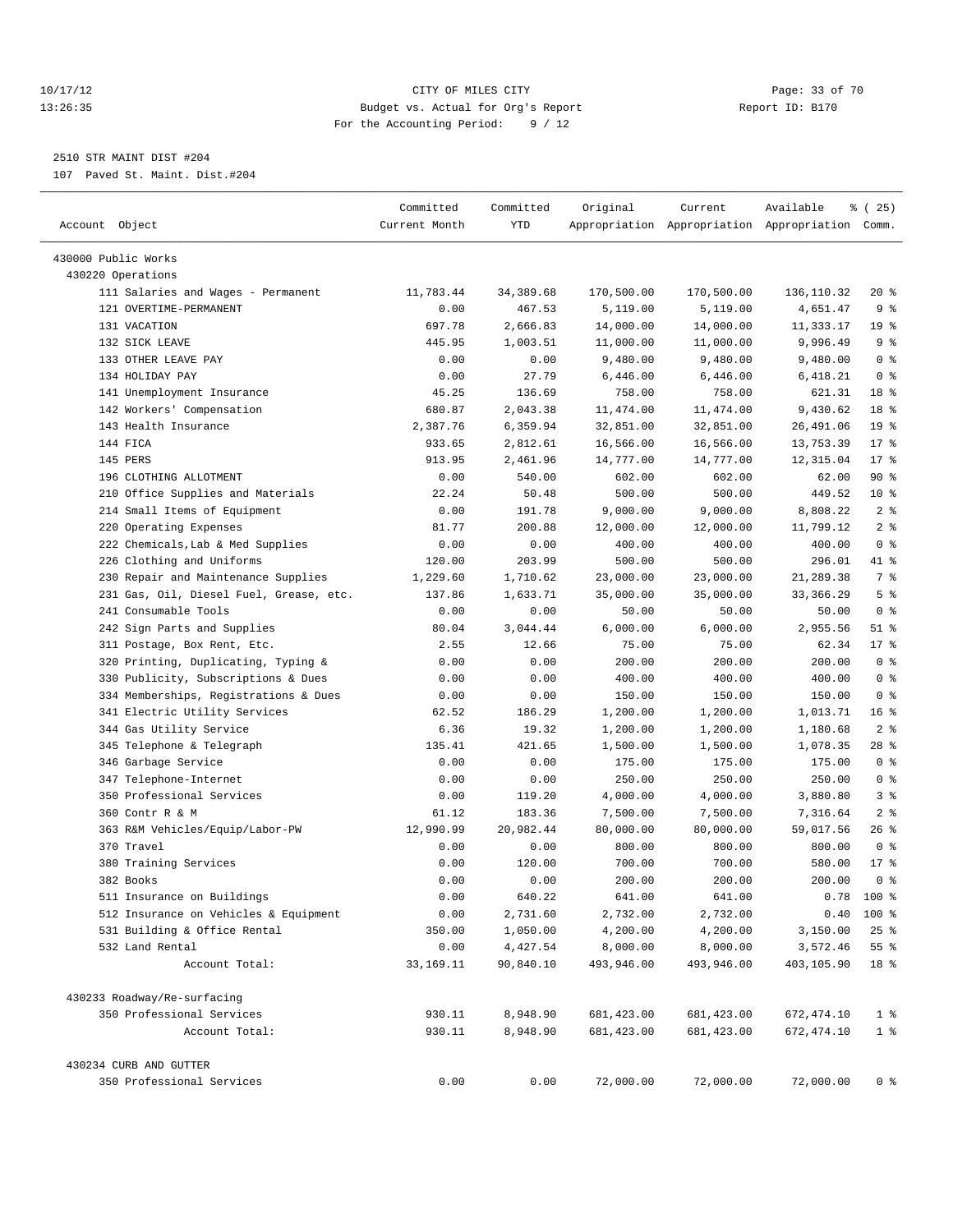#### 10/17/12 Page: 34 of 70 13:26:35 Budget vs. Actual for Org's Report Report ID: B170 For the Accounting Period: 9 / 12

## 2510 STR MAINT DIST #204

107 Paved St. Maint. Dist.#204

| Account Object                           | Committed<br>Current Month | Committed<br><b>YTD</b> | Original     | Current<br>Appropriation Appropriation Appropriation | Available    | % (25)<br>Comm. |
|------------------------------------------|----------------------------|-------------------------|--------------|------------------------------------------------------|--------------|-----------------|
|                                          |                            |                         |              |                                                      |              |                 |
| Account Total:                           | 0.00                       | 0.00                    | 72,000.00    | 72,000.00                                            | 72,000.00    | 0 <sup>8</sup>  |
|                                          |                            |                         |              |                                                      |              |                 |
| 430235 Storm Drain & Culvert Maintenance |                            |                         |              |                                                      |              |                 |
| 230 Repair and Maintenance Supplies      | 2,500.00                   | 2,500.00                | 236,465.00   | 236,465.00                                           | 233,965.00   | 1 <sup>°</sup>  |
| 350 Professional Services                | 229.93                     | 358.43                  | 10,000.00    | 10,000.00                                            | 9,641.57     | 4%              |
| Account Total:                           | 2,729.93                   | 2,858.43                | 246,465.00   | 246,465.00                                           | 243,606.57   | 1 <sup>°</sup>  |
| Account Group Total:                     | 36,829.15                  | 102,647.43              | 1,493,834.00 | 1,493,834.00                                         | 1,391,186.57 | 7 %             |
| 510000 MISCELLANEOUS                     |                            |                         |              |                                                      |              |                 |
| 510330 Comprehensive Liability Insurance |                            |                         |              |                                                      |              |                 |
| 513 Liability                            | 0.00                       | 5,380.69                | 5,381.00     | 5,381.00                                             |              | $0.31$ 100 %    |
| Account Total:                           | 0.00                       | 5,380.69                | 5,381.00     | 5,381.00                                             |              | $0.31$ 100 %    |
| Account Group Total:                     | 0.00                       | 5,380.69                | 5,381.00     | 5,381.00                                             |              | $0.31$ 100 %    |
| 520000 OTHER FINANCING USES              |                            |                         |              |                                                      |              |                 |
| 521000 Interfund Operating Transfers Out |                            |                         |              |                                                      |              |                 |
| 820 Transfers to Other Funds             | 1,742.92                   | 5,228.76                | 46,086.00    | 46,086.00                                            | 40,857.24    | 11 <sup>8</sup> |
| Account Total:                           | 1,742.92                   | 5,228.76                | 46,086.00    | 46,086.00                                            | 40,857.24    | 11 <sup>8</sup> |
|                                          |                            |                         |              |                                                      |              |                 |
| Account Group Total:                     | 1,742.92                   | 5,228.76                | 46,086.00    | 46,086.00                                            | 40,857.24    | 11 <sup>°</sup> |
| Organization Total:                      | 38,572.07                  | 113,256.88              | 1,545,301.00 | 1,545,301.00                                         | 1,432,044.12 | 7 <sup>°</sup>  |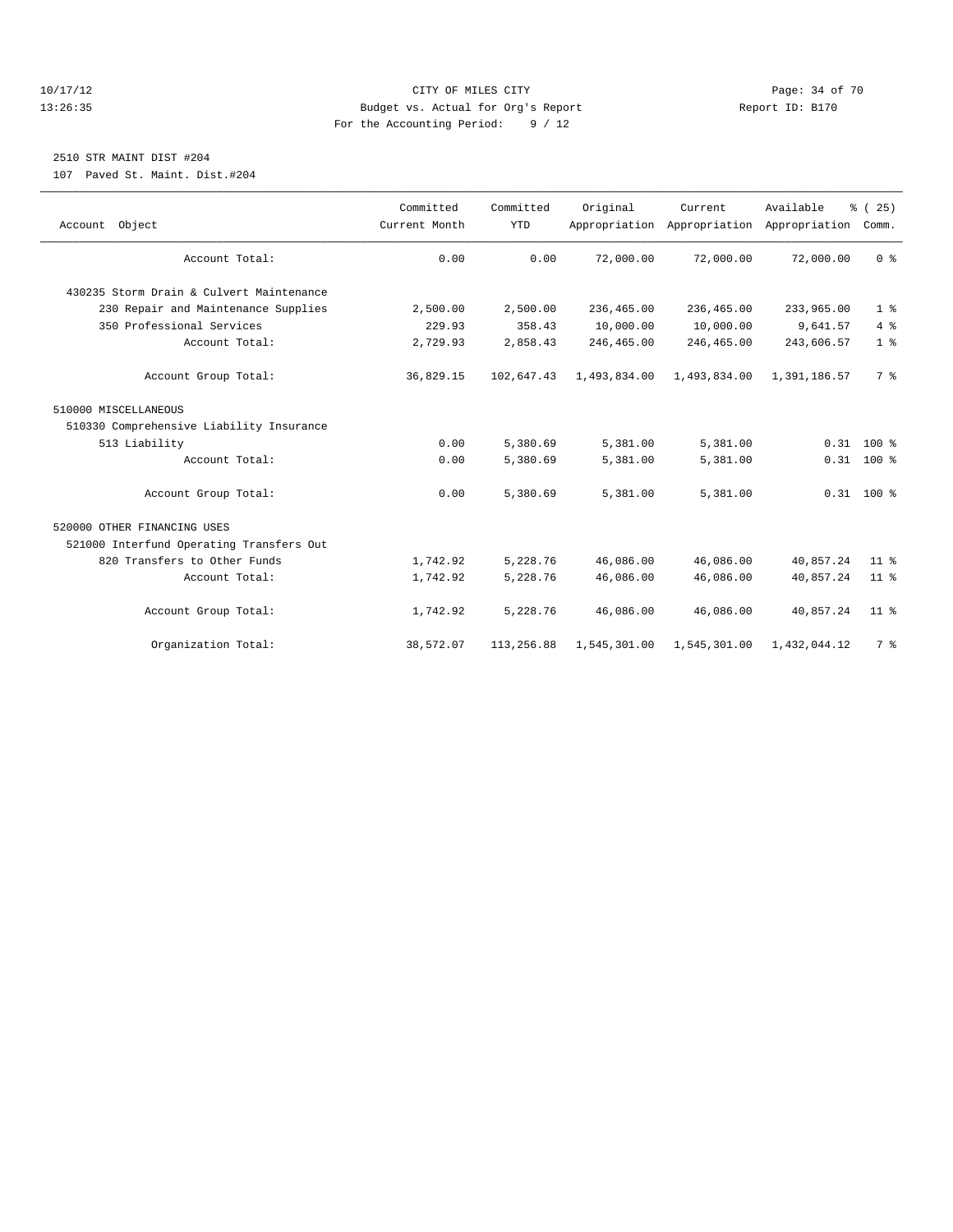#### 10/17/12 Page: 35 of 70 13:26:35 Budget vs. Actual for Org's Report Report ID: B170 For the Accounting Period: 9 / 12

## 2510 STR MAINT DIST #204

108 Unpaved St.Maint.Dist#205

| Account Object                           | Committed<br>Current Month | Committed<br>YTD | Original | Current<br>Appropriation Appropriation | Available<br>Appropriation | ී (<br>25)<br>Comm. |
|------------------------------------------|----------------------------|------------------|----------|----------------------------------------|----------------------------|---------------------|
| 430000 Public Works<br>430220 Operations |                            |                  |          |                                        |                            |                     |
| 341 Electric Utility Services            | $-5.44$                    | 0.00             | 0.00     | 0.00                                   | 0.00                       | 0 <sup>8</sup>      |
| Account Total:                           | $-5.44$                    | 0.00             | 0.00     | 0.00                                   | 0.00                       | 0 <sup>8</sup>      |
| Account Group Total:                     | $-5.44$                    | 0.00             | 0.00     | 0.00                                   | 0.00                       | 0 <sup>8</sup>      |
| Organization Total:                      | $-5.44$                    | 0.00             | 0.00     | 0.00                                   | 0.00                       | 0 <sup>8</sup>      |
|                                          |                            |                  |          |                                        |                            |                     |

Fund Total: 38,566.63 113,256.88 1,545,301.00 1,545,301.00 1,432,044.12 7 %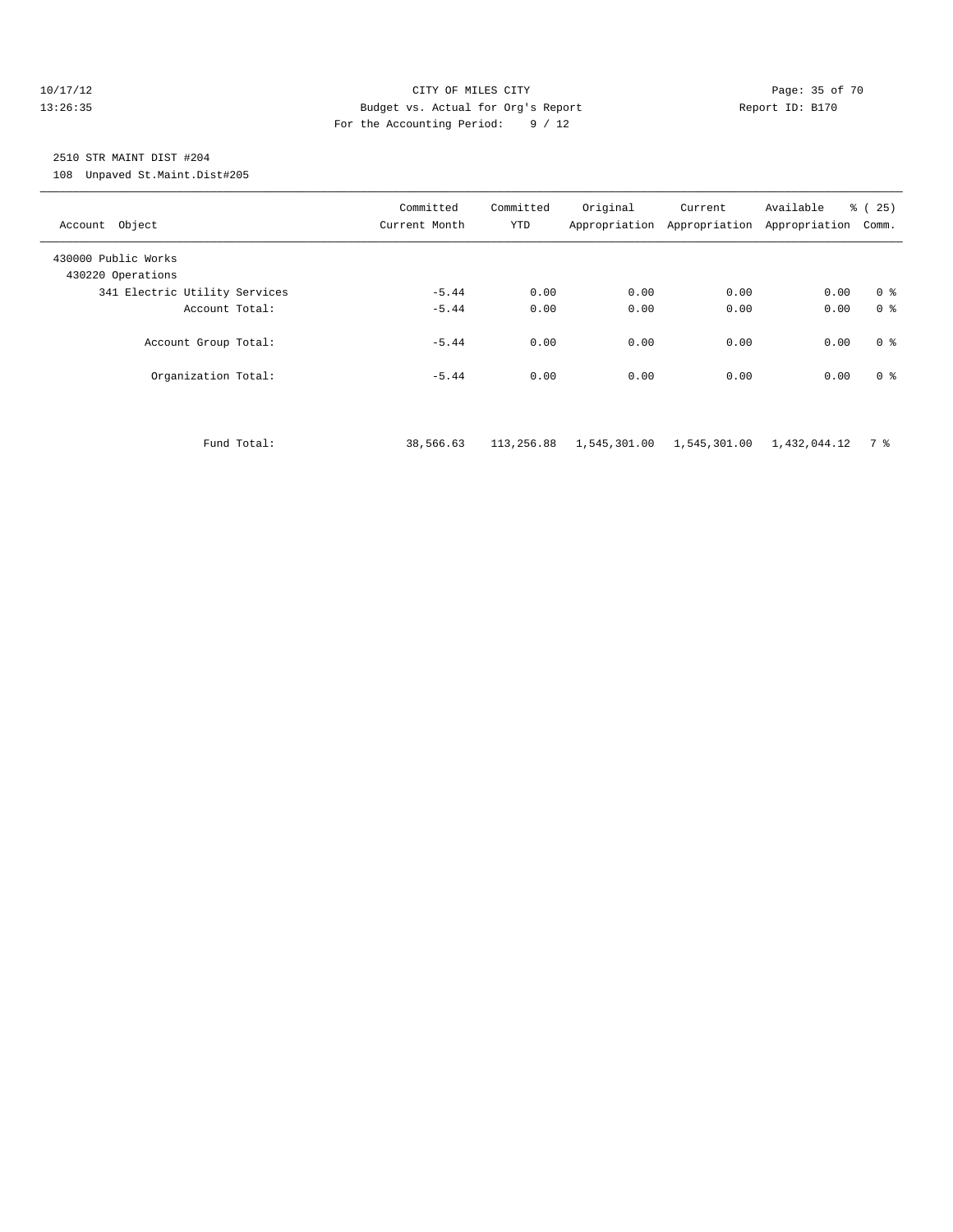#### 10/17/12 Page: 36 of 70 13:26:35 Budget vs. Actual for Org's Report Report ID: B170 For the Accounting Period: 9 / 12

————————————————————————————————————————————————————————————————————————————————————————————————————————————————————————————————————

2520 STR MAINT DIST #205

108 Unpaved St.Maint.Dist#205

|                                          | Committed          | Committed | Original   | Current    | Available                                       | <sub>ර</sub> ි (25) |
|------------------------------------------|--------------------|-----------|------------|------------|-------------------------------------------------|---------------------|
| Account Object                           | Current Month      | YTD       |            |            | Appropriation Appropriation Appropriation Comm. |                     |
| 430000 Public Works                      |                    |           |            |            |                                                 |                     |
| 430220 Operations                        |                    |           |            |            |                                                 |                     |
| 111 Salaries and Wages - Permanent       | 3,388.99           | 10,066.88 | 51,740.00  | 51,740.00  | 41,673.12                                       | 19 <sup>°</sup>     |
| 121 OVERTIME-PERMANENT                   | 0.00               | 142.96    | 1,296.00   | 1,296.00   | 1,153.04                                        | $11$ %              |
| 131 VACATION                             | 220.14             | 832.62    | 4,000.00   | 4,000.00   | 3,167.38                                        | 21 %                |
| 132 SICK LEAVE                           | 141.80             | 326.71    | 4,000.00   | 4,000.00   | 3,673.29                                        | 8 %                 |
| 133 OTHER LEAVE PAY                      | 0.00               | 0.00      | 2,400.00   | 2,400.00   | 2,400.00                                        | 0 <sup>8</sup>      |
| 134 HOLIDAY PAY                          | 0.00               | 7.15      | 1,632.00   | 1,632.00   | 1,624.85                                        | 0 <sup>8</sup>      |
| 141 Unemployment Insurance               | 13.13              | 40.39     | 228.00     | 228.00     | 187.61                                          | 18 %                |
| 142 Workers' Compensation                | 177.99             | 536.25    | 3,114.00   | 3,114.00   | 2,577.75                                        | $17*$               |
| 143 Health Insurance                     | 695.17             | 1,919.47  | 9,935.00   | 9,935.00   | 8,015.53                                        | 19 <sup>°</sup>     |
| 144 FICA                                 | 266.89             | 818.22    | 4,978.00   | 4,978.00   | 4,159.78                                        | 16 <sup>8</sup>     |
| 145 PERS                                 | 265.18             | 737.56    | 4,466.00   | 4,466.00   | 3,728.44                                        | $17*$               |
| 196 CLOTHING ALLOTMENT                   | 0.00               | 159.00    | 180.00     | 180.00     | 21.00                                           | 88 %                |
| 210 Office Supplies and Materials        | 5.56               | 12.62     | 200.00     | 200.00     | 187.38                                          | 6 %                 |
| 214 Small Items of Equipment             | 0.00               | 47.95     | 4,000.00   | 4,000.00   | 3,952.05                                        | 1 <sup>8</sup>      |
| 220 Operating Expenses                   | 1,042.82           | 1,126.90  | 4,000.00   | 4,000.00   | 2,873.10                                        | $28$ %              |
| 222 Chemicals, Lab & Med Supplies        | 134.80             | 134.80    | 500.00     | 500.00     | 365.20                                          | $27$ %              |
| 226 Clothing and Uniforms                | 29.99              | 50.99     | 125.00     | 125.00     | 74.01                                           | 41 %                |
| 230 Repair and Maintenance Supplies      | 307.40             | 427.65    | 8,500.00   | 8,500.00   | 8,072.35                                        | 5 <sup>°</sup>      |
| 231 Gas, Oil, Diesel Fuel, Grease, etc.  | 471.87             | 845.82    | 10,000.00  | 10,000.00  | 9,154.18                                        | 8 %                 |
| 242 Sign Parts and Supplies              | 20.01              | 761.11    | 2,600.00   | 2,600.00   | 1,838.89                                        | $29$ %              |
| 311 Postage, Box Rent, Etc.              | 2.55               | 12.66     | 40.00      | 40.00      | 27.34                                           | 328                 |
| 330 Publicity, Subscriptions & Dues      | 0.00               | 0.00      | 100.00     | 100.00     | 100.00                                          | 0 <sup>8</sup>      |
| 334 Memberships, Registrations & Dues    | 0.00               | 0.00      | 50.00      | 50.00      | 50.00                                           | 0 <sup>8</sup>      |
| 341 Electric Utility Services            | 4.30               | 8.94      | 150.00     | 150.00     | 141.06                                          | 6 %                 |
| 344 Gas Utility Service                  | 1.58               | 4.82      | 250.00     | 250.00     | 245.18                                          | 2 <sup>°</sup>      |
| 345 Telephone & Telegraph                | 52.59              | 161.62    | 450.00     | 450.00     | 288.38                                          | 36%                 |
| 347 Telephone-Internet                   | 0.00               | 0.00      | 150.00     | 150.00     | 150.00                                          | 0 <sup>8</sup>      |
| 350 Professional Services                | 0.00               | 29.80     | 750.00     | 750.00     | 720.20                                          | 4%                  |
| 360 Contr R & M                          |                    |           |            |            |                                                 | 4%                  |
|                                          | 24.19<br>10,880.87 | 72.57     | 2,000.00   | 2,000.00   | 1,927.43<br>17, 121.25                          | 43 %                |
| 363 R&M Vehicles/Equip/Labor-PW          |                    | 12,878.75 | 30,000.00  | 30,000.00  |                                                 |                     |
| 370 Travel                               | 0.00               | 0.00      | 250.00     | 250.00     | 250.00                                          | 0 <sup>8</sup>      |
| 380 Training Services                    | 0.00               | 30.00     | 150.00     | 150.00     | 120.00                                          | $20*$               |
| 382 Books                                | 0.00               | 0.00      | 100.00     | 100.00     | 100.00                                          | 0 <sup>8</sup>      |
| 511 Insurance on Buildings               | 0.00               | 160.06    | 161.00     | 161.00     | 0.94                                            | 99 %<br>$100*$      |
| 512 Insurance on Vehicles & Equipment    | 0.00               | 682.90    | 683.00     | 683.00     | 0.10<br>1,500.02                                |                     |
| 531 Building & Office Rental             | 166.66             | 499.98    | 2,000.00   | 2,000.00   |                                                 | $25$ $%$            |
| 532 Land Rental                          | 0.00               | 0.00      | 1,500.00   | 1,500.00   | 1,500.00                                        | 0 <sup>8</sup>      |
| Account Total:                           | 18, 314.48         | 33,537.15 | 156,678.00 | 156,678.00 | 123,140.85                                      | $21$ %              |
| 430233 Roadway/Re-surfacing              |                    |           |            |            |                                                 |                     |
| 230 Repair and Maintenance Supplies      | 0.00               | 0.00      | 9,600.00   | 9,600.00   | 9,600.00                                        | $0$ %               |
| 350 Professional Services                | 0.00               | 0.00      | 144,000.00 | 144,000.00 | 144,000.00                                      | $0$ %               |
| Account Total:                           | 0.00               | 0.00      | 153,600.00 | 153,600.00 | 153,600.00                                      | 0 <sup>8</sup>      |
| 430235 Storm Drain & Culvert Maintenance |                    |           |            |            |                                                 |                     |
| 350 Professional Services                | 0.00               | 0.00      | 53,000.00  | 53,000.00  | 53,000.00                                       | 0 %                 |
| Account Total:                           | 0.00               | 0.00      | 53,000.00  | 53,000.00  | 53,000.00                                       | 0 <sup>8</sup>      |
|                                          |                    |           |            |            |                                                 |                     |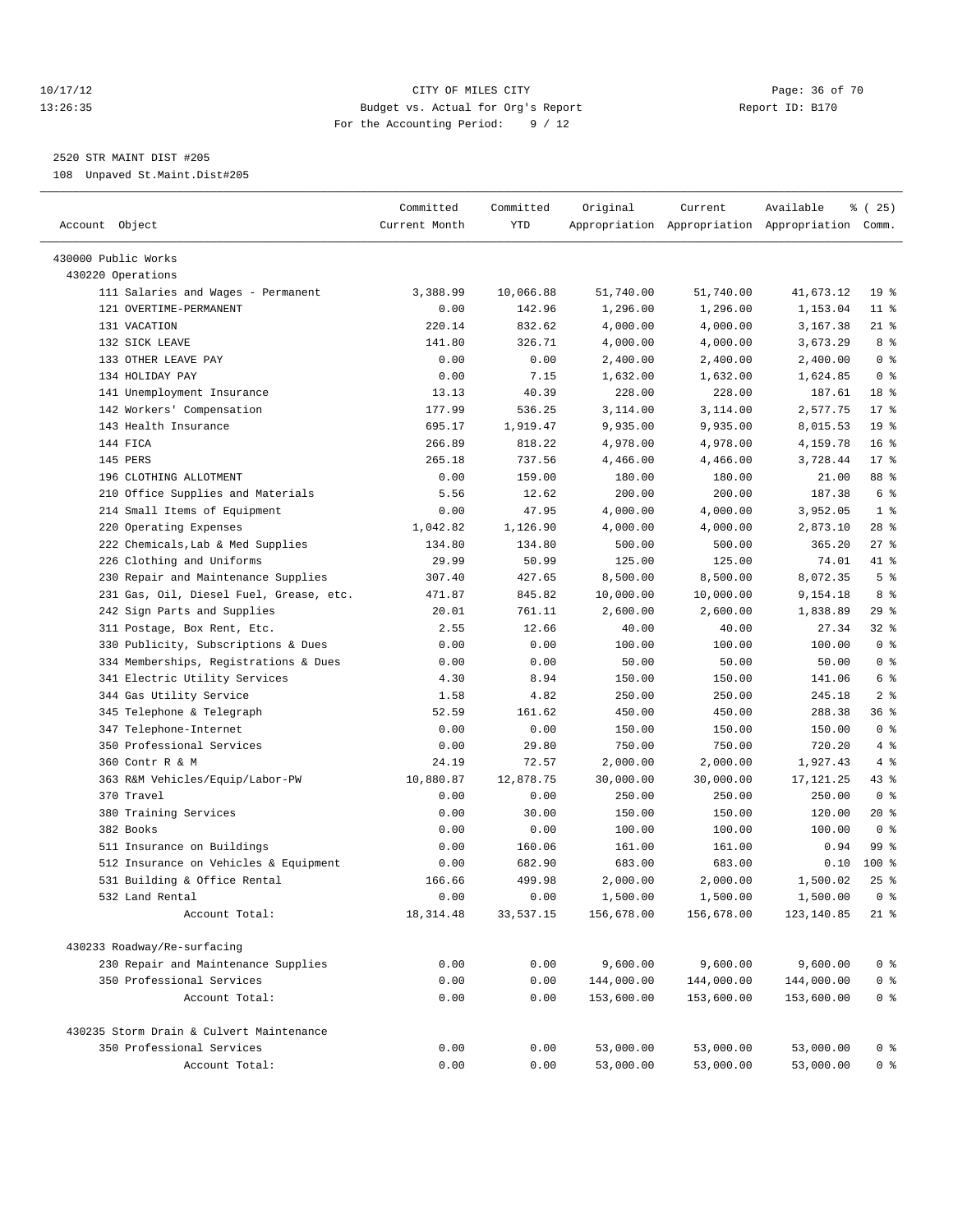#### 10/17/12 Page: 37 of 70 13:26:35 Budget vs. Actual for Org's Report Report ID: B170 For the Accounting Period: 9 / 12

## 2520 STR MAINT DIST #205

108 Unpaved St.Maint.Dist#205

| Account Object                           | Committed<br>Current Month | Committed<br><b>YTD</b> | Original   | Current<br>Appropriation Appropriation | Available<br>Appropriation | % (25)<br>Comm. |
|------------------------------------------|----------------------------|-------------------------|------------|----------------------------------------|----------------------------|-----------------|
| Account Group Total:                     | 18, 314.48                 | 33,537.15               | 363,278.00 | 363,278.00                             | 329,740.85                 | 9 <sup>8</sup>  |
| 510000 MISCELLANEOUS                     |                            |                         |            |                                        |                            |                 |
| 510330 Comprehensive Liability Insurance |                            |                         |            |                                        |                            |                 |
| 513 Liability                            | 0.00                       | 1,586.00                | 1,586.00   | 1,586.00                               | 0.00                       | $100*$          |
| Account Total:                           | 0.00                       | 1,586.00                | 1,586.00   | 1,586.00                               | 0.00                       | 100 %           |
| Account Group Total:                     | 0.00                       | 1,586.00                | 1,586.00   | 1,586.00                               |                            | $0.00 100$ %    |
| 520000 OTHER FINANCING USES              |                            |                         |            |                                        |                            |                 |
| 521000 Interfund Operating Transfers Out |                            |                         |            |                                        |                            |                 |
| 820 Transfers to Other Funds             | 908.75                     | 2,726.25                | 23,159.00  | 23,159.00                              | 20, 432.75                 | $12*$           |
| Account Total:                           | 908.75                     | 2,726.25                | 23,159.00  | 23,159.00                              | 20, 432.75                 | $12*$           |
| Account Group Total:                     | 908.75                     | 2,726.25                | 23,159.00  | 23,159.00                              | 20, 432.75                 | $12*$           |
| Organization Total:                      | 19,223.23                  | 37,849.40               | 388,023.00 | 388,023.00                             | 350, 173.60                | $10*$           |
|                                          |                            |                         |            |                                        |                            |                 |
| Fund Total:                              | 19,223.23                  | 37,849.40               | 388,023.00 | 388,023.00                             | 350,173.60 10 %            |                 |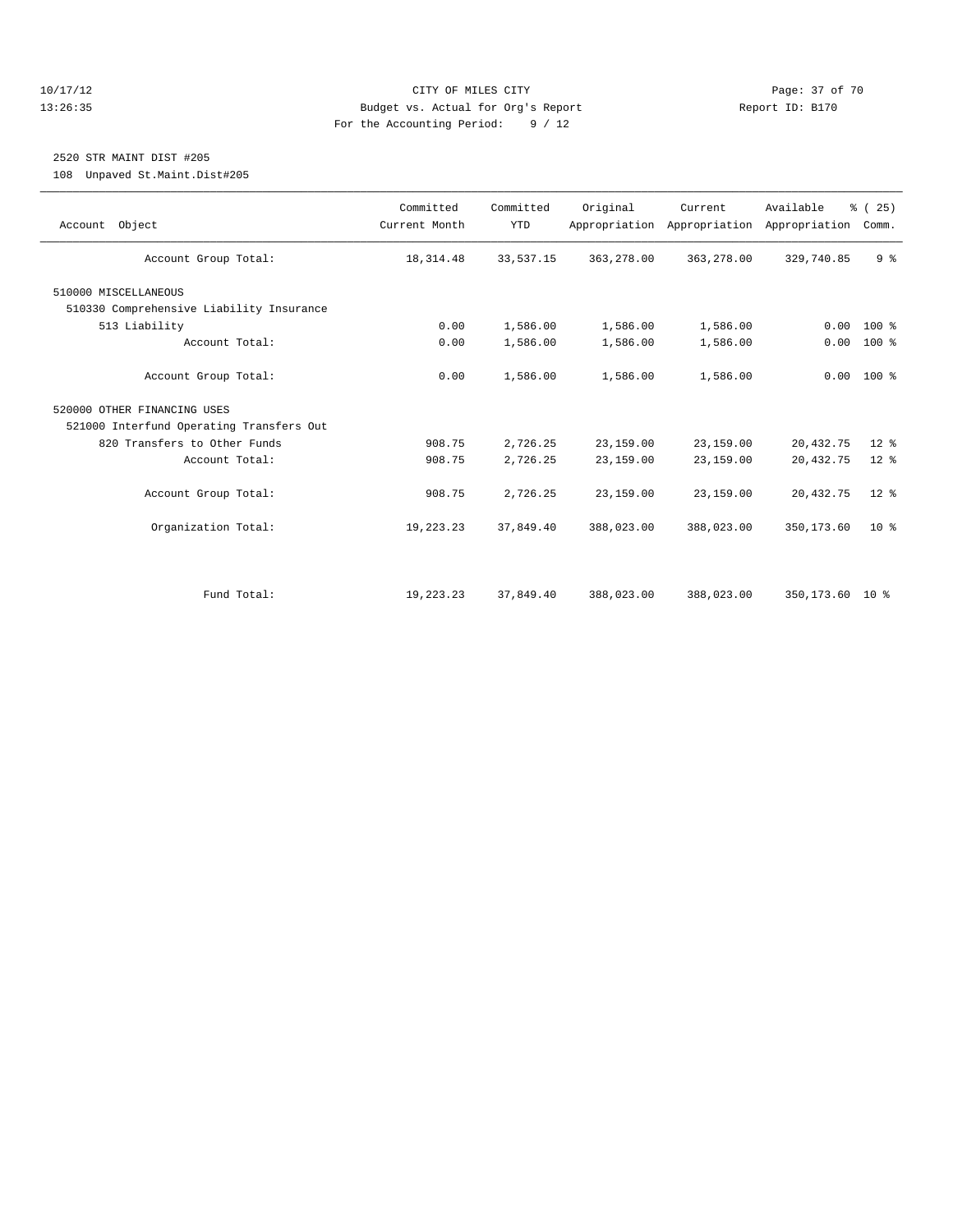#### 10/17/12 Page: 38 of 70 13:26:35 Budget vs. Actual for Org's Report Report ID: B170 For the Accounting Period: 9 / 12

#### 2540 STR MAINT DIST#207-(MILESTOWN ESTATES)

109 Milestown Estates Maintenance Dist.

|                                          | Committed     | Committed  | Original | Current  | Available                                 | % (25)          |  |
|------------------------------------------|---------------|------------|----------|----------|-------------------------------------------|-----------------|--|
| Account Object                           | Current Month | <b>YTD</b> |          |          | Appropriation Appropriation Appropriation | Comm.           |  |
| 430000 Public Works                      |               |            |          |          |                                           |                 |  |
| 430220 Operations                        |               |            |          |          |                                           |                 |  |
| 111 Salaries and Wages - Permanent       | 179.06        | 511.43     | 2,600.00 | 2,600.00 | 2,088.57                                  | $20*$           |  |
| 121 OVERTIME-PERMANENT                   | 0.00          | 8.19       | 65.00    | 65.00    | 56.81                                     | $13*$           |  |
| 131 VACATION                             | 12.04         | 44.23      | 310.00   | 310.00   | 265.77                                    | $14*$           |  |
| 132 SICK LEAVE                           | 7.10          | 18.08      | 100.00   | 100.00   | 81.92                                     | 18 <sup>°</sup> |  |
| 133 OTHER LEAVE PAY                      | 0.00          | 0.00       | 120.00   | 120.00   | 120.00                                    | 0 <sup>8</sup>  |  |
| 134 HOLIDAY PAY                          | 0.00          | 0.79       | 12.00    | 12.00    | 11.21                                     | 7 <sup>°</sup>  |  |
| 141 Unemployment Insurance               | 0.71          | 2.09       | 11.00    | 11.00    | 8.91                                      | 19 <sup>°</sup> |  |
| 142 Workers' Compensation                | 9.84          | 29.06      | 138.00   | 138.00   | 108.94                                    | $21$ %          |  |
| 143 Health Insurance                     | 36.28         | 96.81      | 435.00   | 435.00   | 338.19                                    | $22$ $%$        |  |
| 144 FICA                                 | 13.93         | 41.44      | 245.00   | 245.00   | 203.56                                    | $17*$           |  |
| 145 PERS                                 | 14.01         | 37.84      | 220.00   | 220.00   | 182.16                                    | $17*$           |  |
| 196 CLOTHING ALLOTMENT                   | 0.00          | 7.50       | 8.00     | 8.00     | 0.50                                      | 94%             |  |
| Account Total:                           | 272.97        | 797.46     | 4,264.00 | 4,264.00 | 3,466.54                                  | 19 <sup>8</sup> |  |
| Account Group Total:                     | 272.97        | 797.46     | 4,264.00 | 4,264.00 | 3,466.54                                  | 19 <sup>°</sup> |  |
| 510000 MISCELLANEOUS                     |               |            |          |          |                                           |                 |  |
| 510330 Comprehensive Liability Insurance |               |            |          |          |                                           |                 |  |
| 513 Liability                            | 0.00          | 62.30      | 62.00    | 62.00    | $-0.30$                                   | $100*$          |  |
| Account Total:                           | 0.00          | 62.30      | 62.00    | 62.00    | $-0.30$                                   | 100 %           |  |
| Account Group Total:                     | 0.00          | 62.30      | 62.00    | 62.00    | $-0.30$ 100 %                             |                 |  |
| Organization Total:                      | 272.97        | 859.76     | 4,326.00 | 4,326.00 | 3,466.24                                  | $20*$           |  |
|                                          |               |            |          |          |                                           |                 |  |
| Fund Total:                              | 272.97        | 859.76     | 4,326.00 | 4,326.00 | $3,466.24$ 20 %                           |                 |  |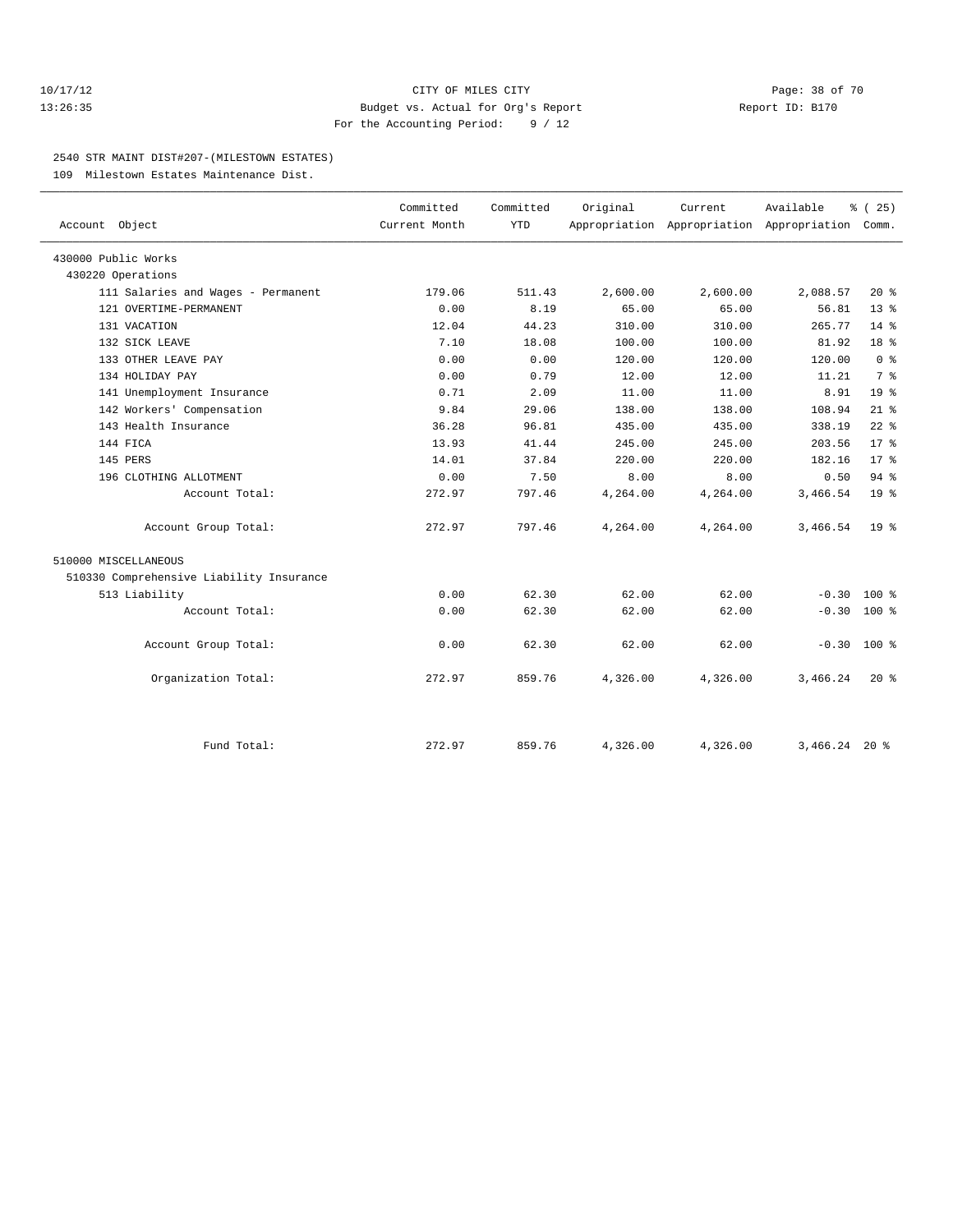#### 10/17/12 Page: 39 of 70 13:26:35 Budget vs. Actual for Org's Report Report ID: B170 For the Accounting Period: 9 / 12

#### 2701 Fire Grants

7 Fire

| Object<br>Account                           | Committed<br>Current Month | Committed<br><b>YTD</b> | Original  | Current<br>Appropriation Appropriation | Available<br>Appropriation | % (25)<br>Comm. |
|---------------------------------------------|----------------------------|-------------------------|-----------|----------------------------------------|----------------------------|-----------------|
| 420000 PUBLIC SAFETY                        |                            |                         |           |                                        |                            |                 |
| 420466 Fire-Wtr Rescue Apparatus Grant      |                            |                         |           |                                        |                            |                 |
| 214 Small Items of Equipment                | 425.00                     | 425.00                  | 8,000.00  | 8,000.00                               | 7,575.00                   | 5 <sup>8</sup>  |
| Account Total:                              | 425.00                     | 425.00                  | 8,000.00  | 8,000.00                               | 7,575.00                   | 5 <sup>8</sup>  |
| 420473 Rescue Vehicle Replacement Grant #16 |                            |                         |           |                                        |                            |                 |
| 940 Machinery & Equipment                   | 0.00                       | 0.00                    | 5,250.00  | 5,250.00                               | 5,250.00                   | 0 <sup>8</sup>  |
| Account Total:                              | 0.00                       | 0.00                    | 5,250.00  | 5,250.00                               | 5,250.00                   | 0 <sup>8</sup>  |
| Account Group Total:                        | 425.00                     | 425.00                  | 13,250.00 | 13,250.00                              | 12,825.00                  | 3 <sup>°</sup>  |
| Organization Total:                         | 425.00                     | 425.00                  | 13,250.00 | 13,250.00                              | 12,825.00                  | 3 <sup>8</sup>  |
|                                             |                            |                         |           |                                        |                            |                 |
| Fund Total:                                 | 425.00                     | 425.00                  | 13,250.00 | 13,250.00                              | 12,825.00                  | 3 <sup>8</sup>  |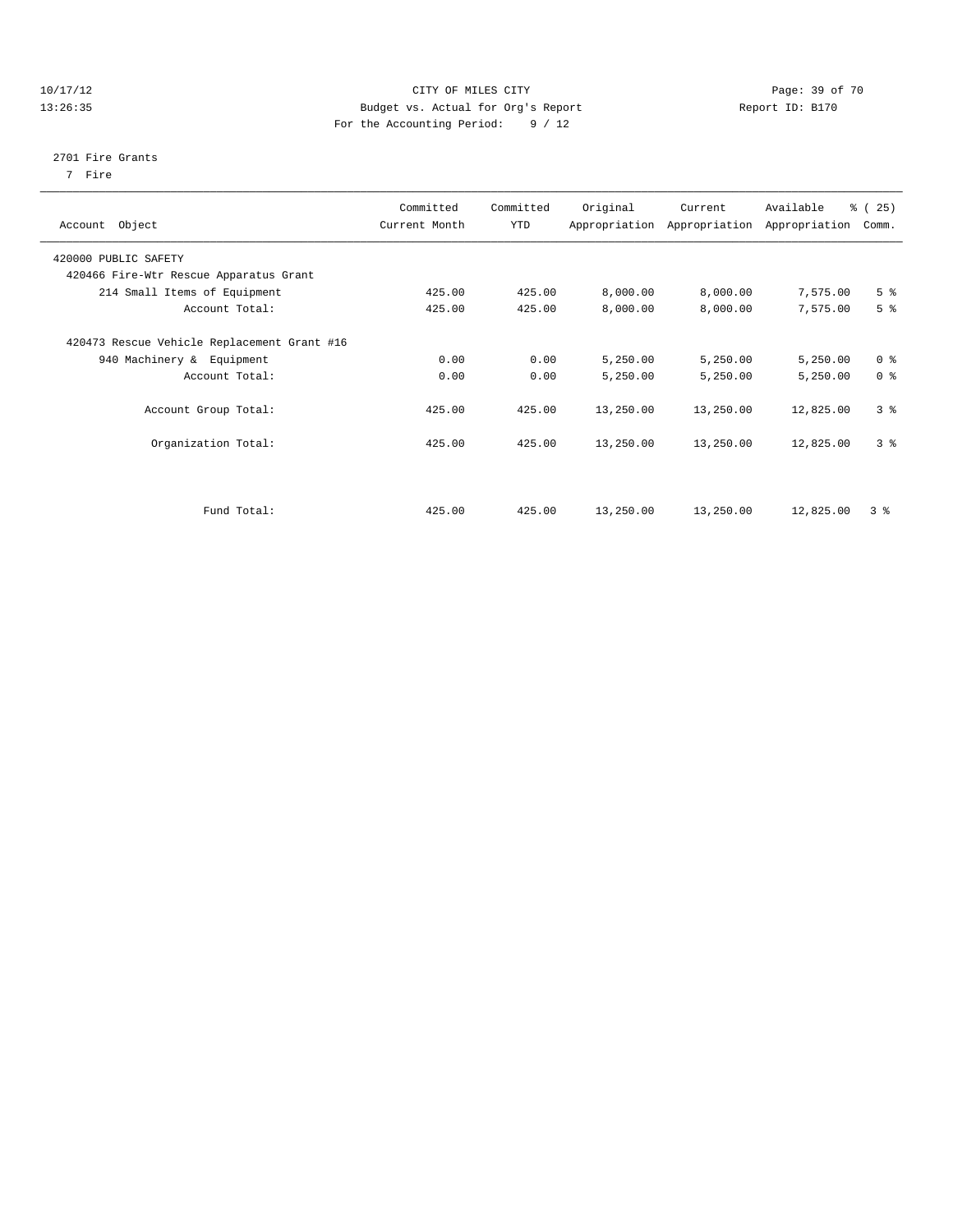# 2820 GAS TAX

34 Gas Tax

| 10/17/12 | CITY OF MILES CITY                 | Page: 40 of 70  |
|----------|------------------------------------|-----------------|
| 13:26:35 | Budget vs. Actual for Org's Report | Report ID: B170 |
|          | For the Accounting Period: $9/12$  |                 |

| Account Object                           | Committed<br>Current Month | Committed<br><b>YTD</b> | Original   | Current<br>Appropriation Appropriation Appropriation | Available  | % (25)<br>Comm. |  |
|------------------------------------------|----------------------------|-------------------------|------------|------------------------------------------------------|------------|-----------------|--|
| 520000 OTHER FINANCING USES              |                            |                         |            |                                                      |            |                 |  |
| 521000 Interfund Operating Transfers Out |                            |                         |            |                                                      |            |                 |  |
| 820 Transfers to Other Funds             | 472.08                     | 1,416.24                | 5,665.00   | 5,665.00                                             | 4,248.76   | 25%             |  |
| Account Total:                           | 472.08                     | 1,416.24                | 5,665.00   | 5,665.00                                             | 4,248.76   | $25$ $%$        |  |
| 521204 TRANSFER:<br>SID 204              |                            |                         |            |                                                      |            |                 |  |
| 820 Transfers to Other Funds             | 0.00                       | 0.00                    | 89,695.00  | 89,695.00                                            | 89,695.00  | 0 <sup>8</sup>  |  |
| Account Total:                           | 0.00                       | 0.00                    | 89,695.00  | 89,695.00                                            | 89,695.00  | 0 <sup>8</sup>  |  |
| 521205 TRANSFER:<br>SID 205              |                            |                         |            |                                                      |            |                 |  |
| 820 Transfers to Other Funds             | 0.00                       | 0.00                    | 89,695.00  | 89,695.00                                            | 89,695.00  | 0 <sup>8</sup>  |  |
| Account Total:                           | 0.00                       | 0.00                    | 89,695.00  | 89,695.00                                            | 89,695.00  | 0 <sup>8</sup>  |  |
| Account Group Total:                     | 472.08                     | 1,416.24                | 185,055.00 | 185,055.00                                           | 183,638.76 | 1 <sup>8</sup>  |  |
| Organization Total:                      | 472.08                     | 1,416.24                | 185,055.00 | 185,055.00                                           | 183,638.76 | 1 <sup>8</sup>  |  |
|                                          |                            |                         |            |                                                      |            |                 |  |
| Fund Total:                              | 472.08                     | 1,416.24                | 185,055.00 | 185,055.00                                           | 183,638.76 | 1 <sup>8</sup>  |  |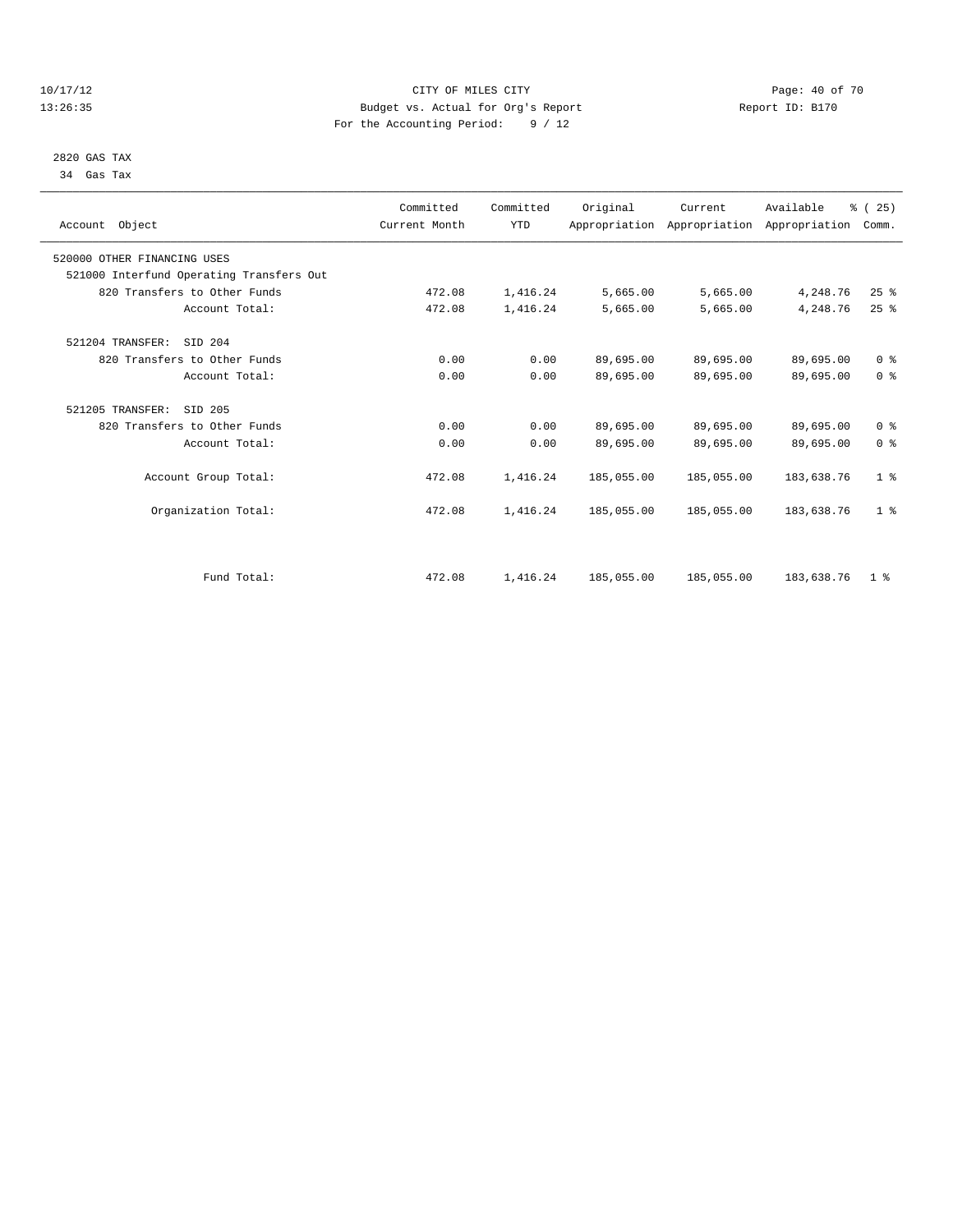#### 10/17/12 Page: 41 of 70 13:26:35 Budget vs. Actual for Org's Report Report ID: B170 For the Accounting Period: 9 / 12

## 2850 911 EMERGENCY

105 Enhanced 911

| Account Object                             | Committed<br>Current Month | Committed<br><b>YTD</b> | Original         | Current          | Available<br>Appropriation Appropriation Appropriation Comm. | % (25)          |
|--------------------------------------------|----------------------------|-------------------------|------------------|------------------|--------------------------------------------------------------|-----------------|
| 420000 PUBLIC SAFETY                       |                            |                         |                  |                  |                                                              |                 |
| 420140 Crime Control and Investigation(05) |                            |                         |                  |                  |                                                              |                 |
| 210 Office Supplies and Materials          | 192.89                     | 384.88                  | 10,000.00        | 10,000.00        | 9,615.12                                                     | 4%              |
| 214 Small Items of Equipment               | 0.00                       | 0.00                    | 10,000.00        | 10,000.00        | 10,000.00                                                    | 0 <sup>8</sup>  |
| Operating Expenses<br>220                  | 0.00                       | 0.00                    | 20,000.00        | 20,000.00        | 20,000.00                                                    | 0 <sup>8</sup>  |
| 226 Clothing and Uniforms                  | 47.27                      | 47.27                   | 0.00             | 0.00             | $-47.27$                                                     | $***$ $-$       |
| 230 Repair and Maintenance Supplies        | 0.00                       | 0.00                    | 1,000.00         | 1,000.00         | 1,000.00                                                     | 0 <sup>8</sup>  |
| 231 Gas, Oil, Diesel Fuel, Grease, etc.    | 0.00                       | 0.00                    | 874.00           | 874.00           | 874.00                                                       | 0 <sup>8</sup>  |
| 311 Postage, Box Rent, Etc.                | 0.00                       | 0.00                    | 1,000.00         | 1,000.00         | 1,000.00                                                     | 0 <sup>8</sup>  |
| Printing, Duplicating, Typing &<br>320     | 0.00                       | 0.00                    | 1,000.00         | 1,000.00         | 1,000.00                                                     | 0 <sup>8</sup>  |
| 334 Memberships, Registrations & Dues      |                            | 0.00                    | 1,000.00         | 1,000.00         | 1,000.00                                                     | 0 <sup>8</sup>  |
| 341 Electric Utility Services              | 0.00<br>93.69              | 140.81                  | 4,000.00         | 4,000.00         | 3,859.19                                                     | 4%              |
| 345 Telephone & Telegraph                  | 2,385.88                   | 6,350.84                | 36,000.00        | 36,000.00        | 29,649.16                                                    | 18 <sup>8</sup> |
| 347 Telephone-Internet                     | 0.00                       | 0.00                    | 1,000.00         | 1,000.00         | 1,000.00                                                     | 0 <sup>8</sup>  |
| 350 Professional Services                  | 3,092.45                   | 20,920.50               | 75,000.00        | 75,000.00        | 54,079.50                                                    | $28$ %          |
| 360 Contr R & M                            | 0.00                       | 0.00                    |                  |                  |                                                              | 0 <sup>8</sup>  |
| 366 R&M Vehicles - Police/Animal Control   | 39.95                      | 39.95                   | 5,000.00<br>0.00 | 5,000.00<br>0.00 | 5,000.00                                                     | $***$ $-$       |
| 370 Travel                                 | 218.28                     | 218.28                  | 10,000.00        | 10,000.00        | $-39.95$<br>9,781.72                                         | 2 <sub>8</sub>  |
|                                            |                            | 599.00                  |                  |                  |                                                              | 6 %             |
| 380 Training Services                      | 379.00                     |                         | 10,000.00        | 10,000.00        | 9,401.00                                                     | $100*$          |
| 512 Insurance on Vehicles & Equipment      | 0.00                       | 124.41                  | 125.00           | 125.00           | 0.59                                                         |                 |
| 940 Machinery & Equipment                  | 0.00                       | 0.00                    | 35,000.00        | 35,000.00        | 35,000.00                                                    | 0 <sup>8</sup>  |
| 941 911 Eq & Software (2/01)               | 0.00                       | 0.00                    | 35,000.00        | 35,000.00        | 35,000.00                                                    | 0 <sup>8</sup>  |
| Account Total:                             | 6,449.41                   | 28,825.94               | 255,999.00       | 255,999.00       | 227, 173.06                                                  | $11$ %          |
| Account Group Total:                       | 6,449.41                   | 28,825.94               | 255,999.00       | 255,999.00       | 227, 173.06                                                  | $11$ %          |
| 520000 OTHER FINANCING USES                |                            |                         |                  |                  |                                                              |                 |
| 521000 Interfund Operating Transfers Out   |                            |                         |                  |                  |                                                              |                 |
| 820 Transfers to Other Funds               | 27,527.66                  | 27,527.66               | 112,000.00       | 112,000.00       | 84, 472.34                                                   | $25$ %          |
| Account Total:                             | 27,527.66                  | 27,527.66               | 112,000.00       | 112,000.00       | 84, 472.34                                                   | $25$ %          |
| Account Group Total:                       | 27,527.66                  | 27,527.66               | 112,000.00       | 112,000.00       | 84, 472.34                                                   | $25$ %          |
| Organization Total:                        | 33,977.07                  | 56, 353.60              | 367,999.00       | 367,999.00       | 311,645.40                                                   | 15 <sup>8</sup> |
| Fund Total:                                | 33,977.07                  | 56, 353.60              | 367,999.00       | 367,999.00       | 311,645.40                                                   | 15 <sup>8</sup> |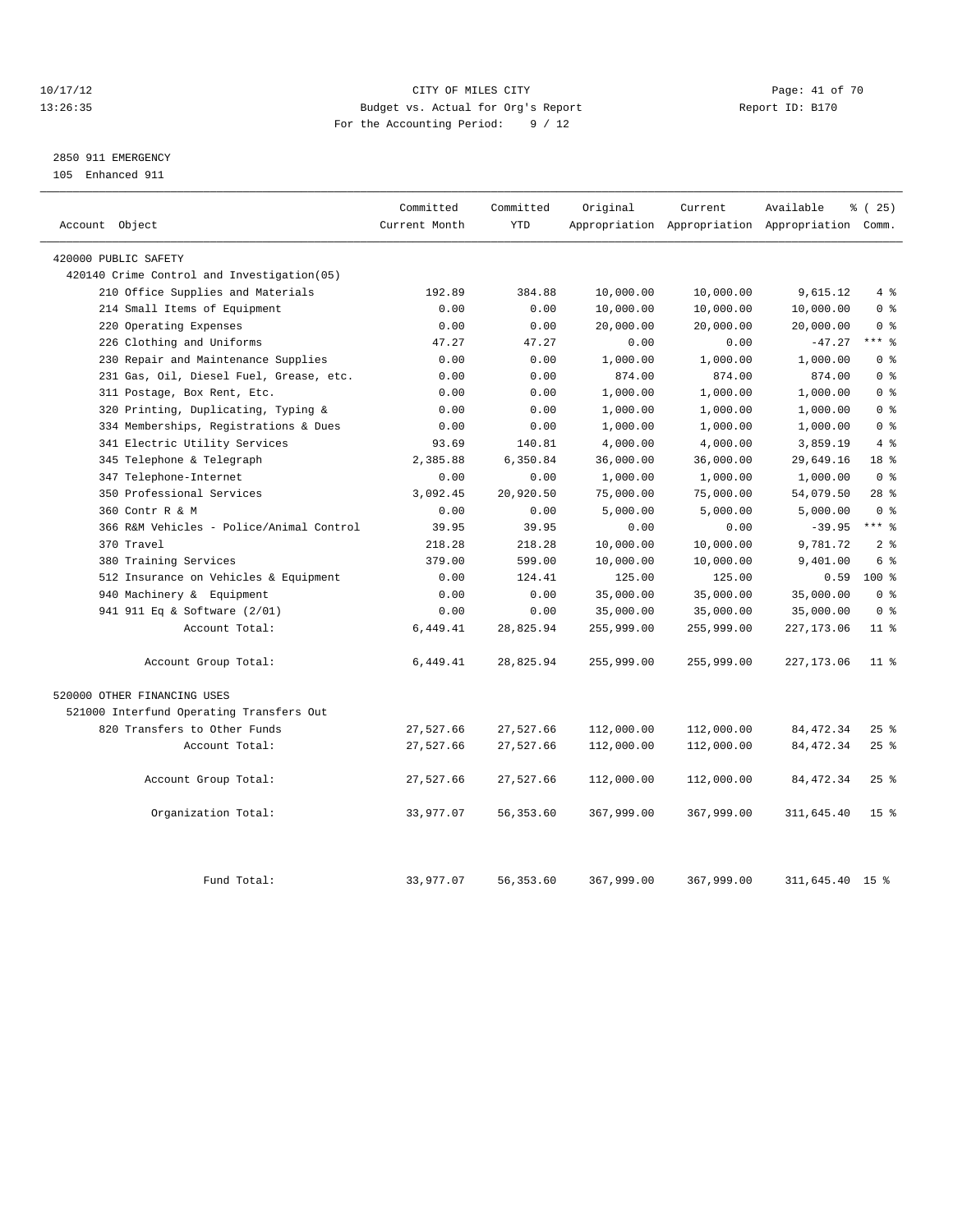### 10/17/12 Page: 42 of 70 13:26:35 Budget vs. Actual for Org's Report Report ID: B170 For the Accounting Period: 9 / 12

#### 2880 LIBRARY GRANTS

39 HB#193-Interlibrary Loan Reimb

| Object<br>Account                                            | Committed<br>Current Month | Committed<br>YTD | Original<br>Appropriation | Current<br>Appropriation | Available<br>Appropriation | 25)<br>ී (<br>Comm. |
|--------------------------------------------------------------|----------------------------|------------------|---------------------------|--------------------------|----------------------------|---------------------|
| 460000 CULTURE AND RECREATION<br>460100 Library Services(16) |                            |                  |                           |                          |                            |                     |
| 311 Postage, Box Rent, Etc.                                  | 360.00                     | 529.00           | 2,900.00                  | 2,900.00                 | 2,371.00                   | 18 <sup>8</sup>     |
| 382 Books                                                    | 0.00                       | 0.00             | 100.00                    | 100.00                   | 100.00                     | 0 <sup>8</sup>      |
| Account Total:                                               | 360.00                     | 529.00           | 3.000.00                  | 3.000.00                 | 2,471.00                   | 18 <sup>8</sup>     |
| Account Group Total:                                         | 360.00                     | 529.00           | 3,000.00                  | 3.000.00                 | 2,471.00                   | 18 <sup>8</sup>     |
| Organization Total:                                          | 360.00                     | 529.00           | 3,000.00                  | 3.000.00                 | 2,471.00                   | 18 %                |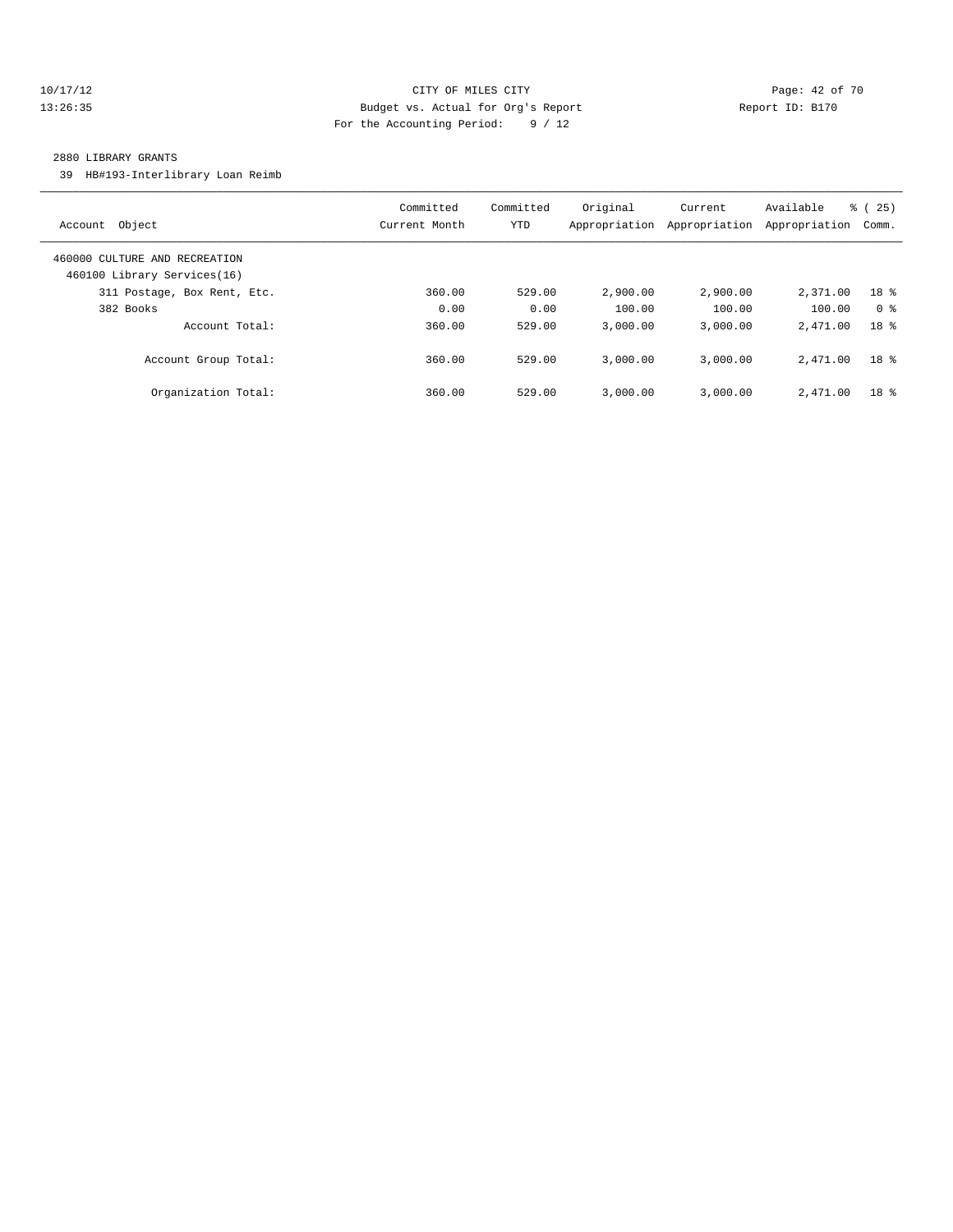### 10/17/12 Page: 43 of 70 13:26:35 Budget vs. Actual for Org's Report Report ID: B170 For the Accounting Period: 9 / 12

#### 2880 LIBRARY GRANTS

41 Sagebrush Fed/Coal Sev Tax

| Object<br>Account                                            | Committed<br>Current Month | Committed<br><b>YTD</b> | Original<br>Appropriation | Current<br>Appropriation | Available<br>Appropriation | % (25)<br>Comm. |
|--------------------------------------------------------------|----------------------------|-------------------------|---------------------------|--------------------------|----------------------------|-----------------|
| 460000 CULTURE AND RECREATION<br>460100 Library Services(16) |                            |                         |                           |                          |                            |                 |
| 210 Office Supplies and Materials                            | 0.00                       | 0.00                    | 1,000.00                  | 1,000.00                 | 1,000.00                   | 0 <sup>8</sup>  |
| 350 Professional Services                                    | 0.00                       | 0.00                    | 2,400.00                  | 2,400.00                 | 2,400.00                   | 0 <sup>8</sup>  |
| 370 Travel                                                   | 0.00                       | 0.00                    | 2,104.00                  | 2,104.00                 | 2,104.00                   | 0 <sup>8</sup>  |
| 380 Training Services                                        | 0.00                       | 0.00                    | 500.00                    | 500.00                   | 500.00                     | 0 <sup>8</sup>  |
| Account Total:                                               | 0.00                       | 0.00                    | 6,004.00                  | 6,004.00                 | 6,004.00                   | 0 <sup>8</sup>  |
| Account Group Total:                                         | 0.00                       | 0.00                    | 6.004.00                  | 6.004.00                 | 6,004.00                   | 0 <sup>8</sup>  |
| Organization Total:                                          | 0.00                       | 0.00                    | 6.004.00                  | 6.004.00                 | 6,004.00                   | 0 <sup>8</sup>  |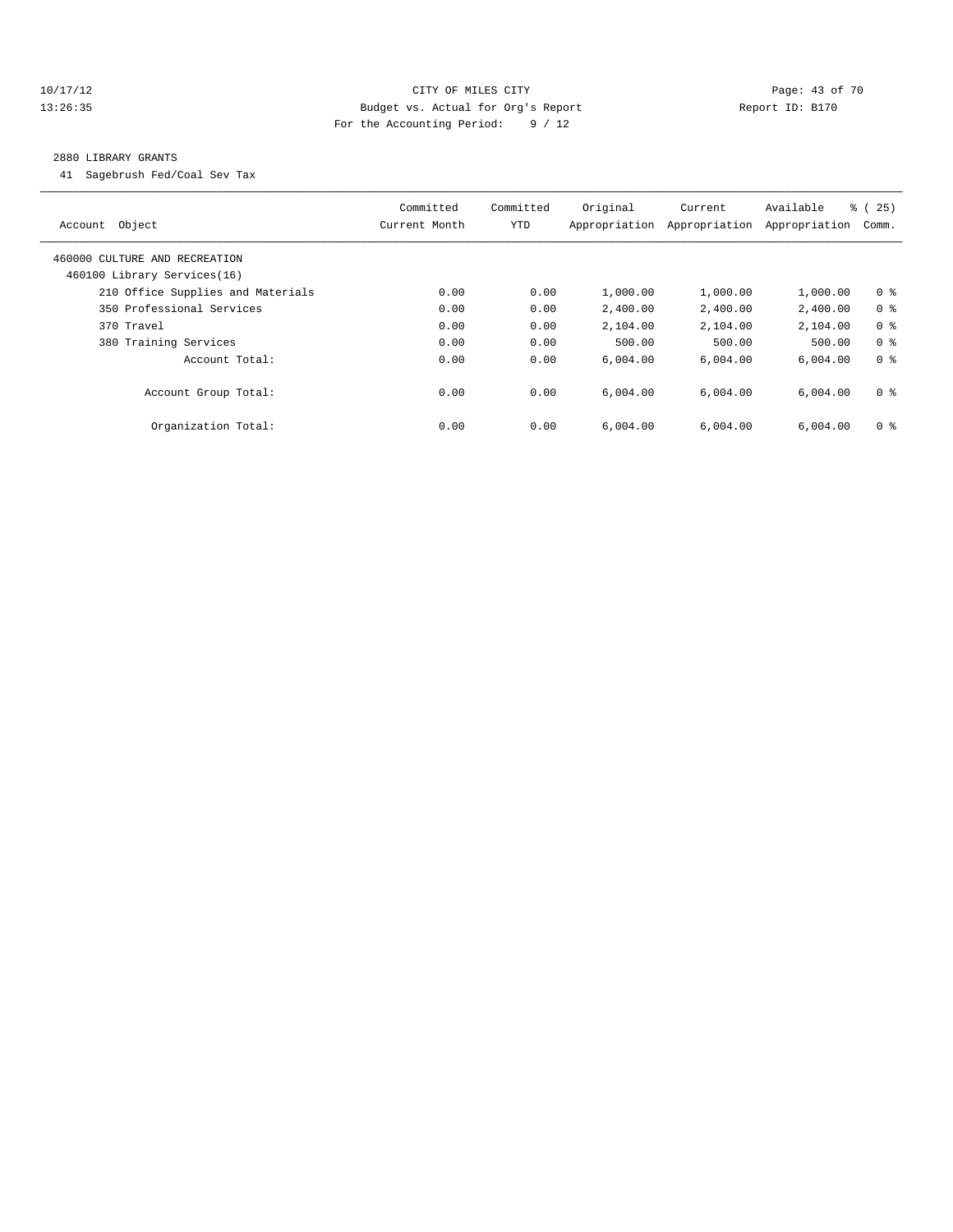#### 10/17/12 Page: 44 of 70 13:26:35 Budget vs. Actual for Org's Report Report ID: B170 For the Accounting Period: 9 / 12

#### 2880 LIBRARY GRANTS

43 State Aid Per Capita-Tech Serv

| Object<br>Account                                            | Committed<br>Current Month | Committed<br>YTD | Original<br>Appropriation | Current<br>Appropriation | Available<br>Appropriation | $\frac{3}{6}$ ( 25 )<br>Comm. |
|--------------------------------------------------------------|----------------------------|------------------|---------------------------|--------------------------|----------------------------|-------------------------------|
| 460000 CULTURE AND RECREATION<br>460100 Library Services(16) |                            |                  |                           |                          |                            |                               |
| 350 Professional Services                                    | 0.00                       | 0.00             | 1,519.00                  | 1,519.00                 | 1,519.00                   | 0 <sup>8</sup>                |
| Account Total:                                               | 0.00                       | 0.00             | 1,519.00                  | 1,519.00                 | 1,519.00                   | 0 <sup>8</sup>                |
| Account Group Total:                                         | 0.00                       | 0.00             | 1,519.00                  | 1,519.00                 | 1,519.00                   | 0 <sup>8</sup>                |
| Organization Total:                                          | 0.00                       | 0.00             | 1,519.00                  | 1,519.00                 | 1,519.00                   | 0 <sup>8</sup>                |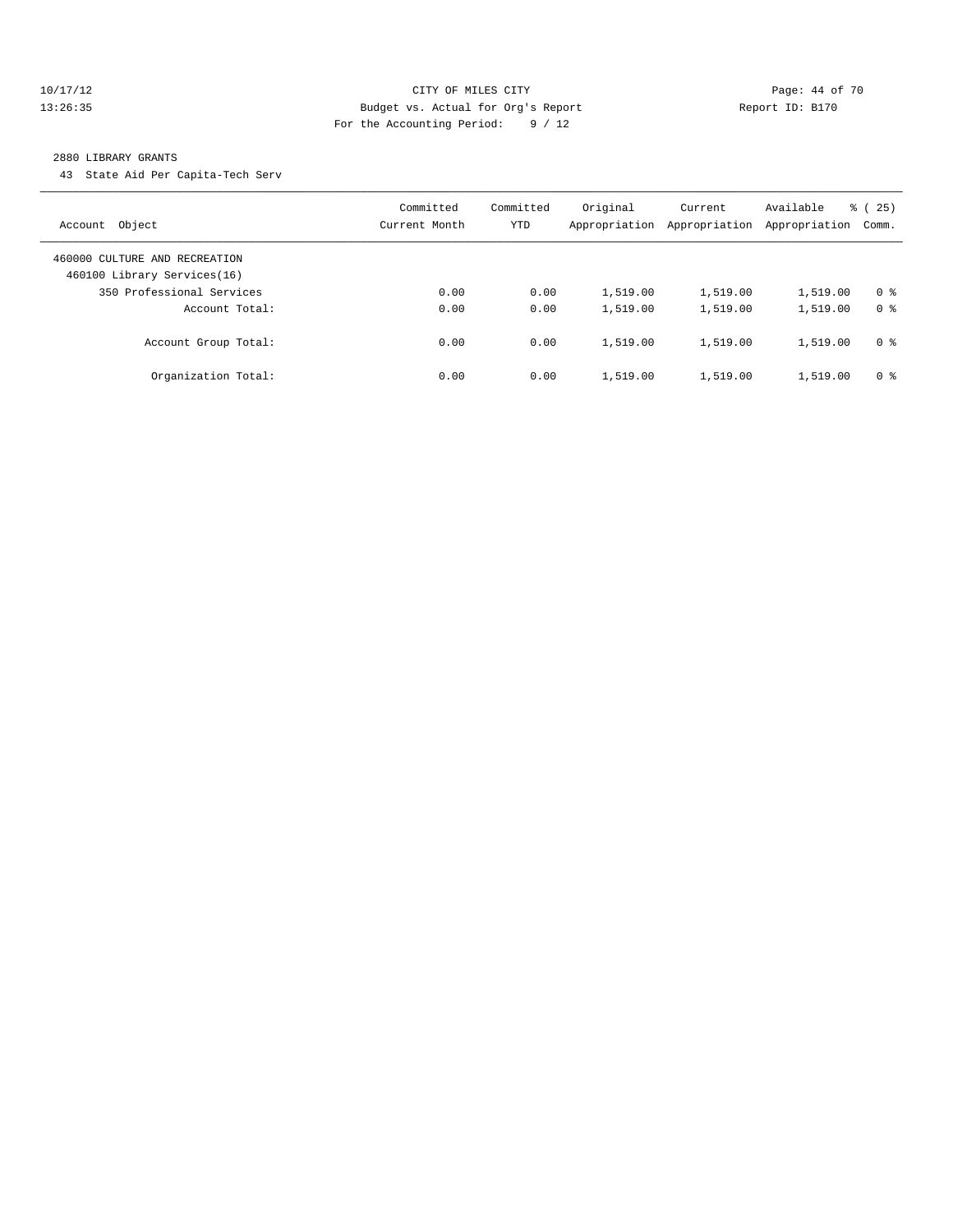#### 10/17/12 Page: 45 of 70 13:26:35 Budget vs. Actual for Org's Report Report ID: B170 For the Accounting Period: 9 / 12

## 2880 LIBRARY GRANTS

44 Humanities Grant

| Account Object                      | Committed<br>Current Month | Committed<br>YTD | Original  | Current   | Available<br>Appropriation Appropriation Appropriation | % (25)<br>Comm. |  |
|-------------------------------------|----------------------------|------------------|-----------|-----------|--------------------------------------------------------|-----------------|--|
| 460000 CULTURE AND RECREATION       |                            |                  |           |           |                                                        |                 |  |
| 460100 Library Services(16)         |                            |                  |           |           |                                                        |                 |  |
| 210 Office Supplies and Materials   | 0.00                       | 0.00             | 0.00      | 570.87    | 570.87                                                 | 0 <sup>8</sup>  |  |
| 311 Postage, Box Rent, Etc.         | 0.00                       | 45.30            | 0.00      | 87.00     | 41.70                                                  | $52$ $%$        |  |
| 320 Printing, Duplicating, Typing & | 0.00                       | 0.00             | 0.00      | 158.88    | 158.88                                                 | 0 <sup>8</sup>  |  |
| 330 Publicity, Subscriptions & Dues | 0.00                       | 0.00             | 0.00      | 250.00    | 250.00                                                 | 0 <sup>8</sup>  |  |
| 350 Professional Services           | 0.00                       | 0.00             | 0.00      | 1,066.12  | 1,066.12                                               | 0 <sup>8</sup>  |  |
| 370 Travel                          | 0.00                       | 0.00             | 0.00      | 88.14     | 88.14                                                  | 0 <sup>8</sup>  |  |
| 382 Books                           | 0.00                       | 0.00             | 0.00      | 153.00    | 153.00                                                 | 0 <sup>8</sup>  |  |
| Account Total:                      | 0.00                       | 45.30            | 0.00      | 2,374.01  | 2,328.71                                               | 2 <sup>8</sup>  |  |
| Account Group Total:                | 0.00                       | 45.30            | 0.00      | 2,374.01  | 2,328.71                                               | 2 <sup>8</sup>  |  |
| Organization Total:                 | 0.00                       | 45.30            | 0.00      | 2,374.01  | 2,328.71                                               | 2 <sup>8</sup>  |  |
|                                     |                            |                  |           |           |                                                        |                 |  |
| Fund Total:                         | 360.00                     | 574.30           | 10,523.00 | 12,897.01 | 12,322.71                                              | $4\degree$      |  |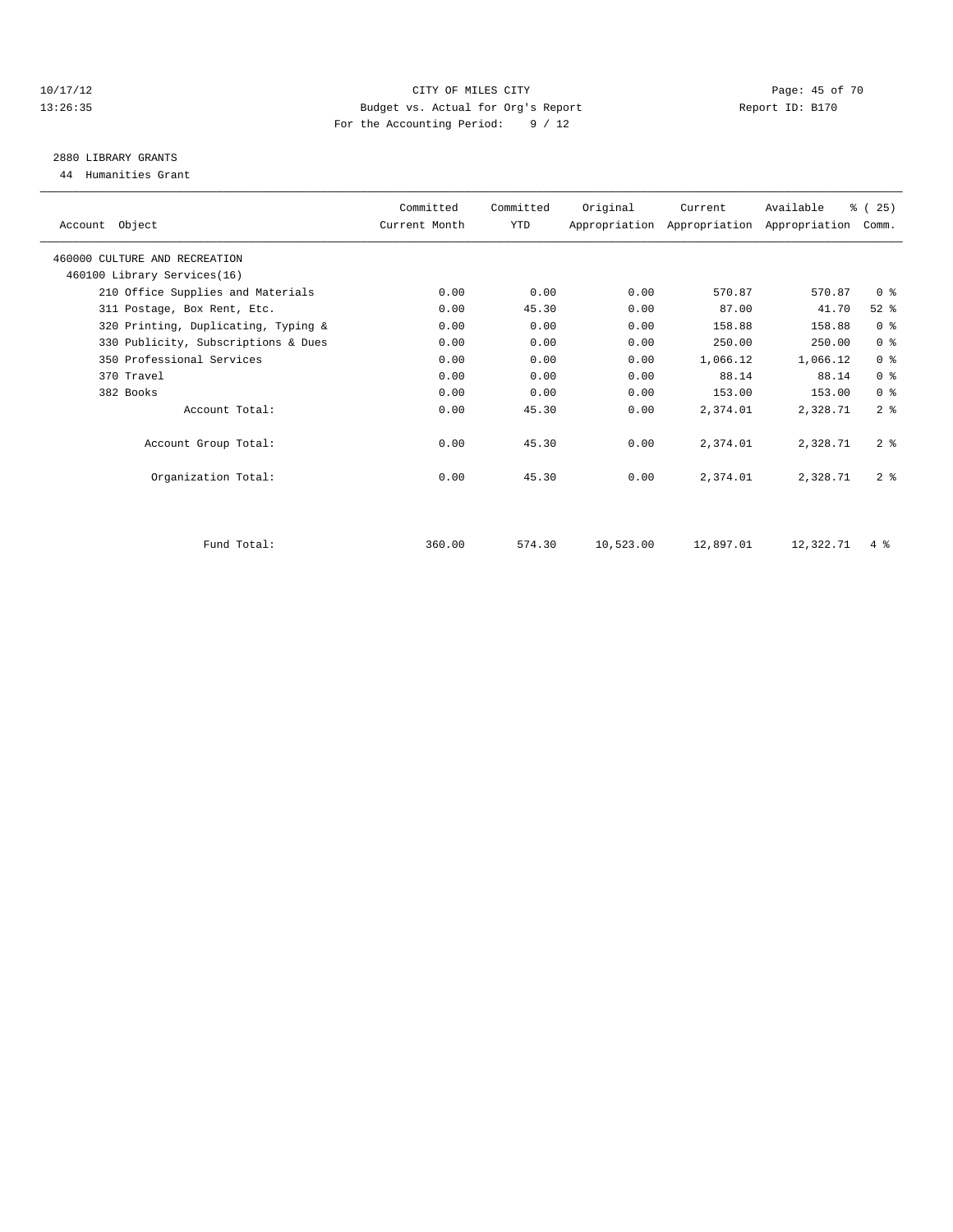#### 10/17/12 Page: 46 of 70 13:26:35 Budget vs. Actual for Org's Report Report ID: B170 For the Accounting Period: 9 / 12

2935 Historic Preservation

11 Historic Preservation

| Account Object                              | Committed<br>Current Month | Committed<br><b>YTD</b> | Original  | Current   | Available<br>Appropriation Appropriation Appropriation | % (25)<br>Comm. |  |
|---------------------------------------------|----------------------------|-------------------------|-----------|-----------|--------------------------------------------------------|-----------------|--|
| 460000 CULTURE AND RECREATION               |                            |                         |           |           |                                                        |                 |  |
| 460461 Historic Preservation-Administration |                            |                         |           |           |                                                        |                 |  |
| 111 Salaries and Wages - Permanent          | 759.45                     | 1,482.30                | 9,516.00  | 9,516.00  | 8,033.70                                               | 16 <sup>°</sup> |  |
| 141 Unemployment Insurance                  | 2.66                       | 5.19                    | 34.00     | 34.00     | 28.81                                                  | 15 <sup>°</sup> |  |
| 142 Workers' Compensation                   | 8.51                       | 16.61                   | 107.00    | 107.00    | 90.39                                                  | 16 <sup>°</sup> |  |
| 144 FICA                                    | 58.10                      | 113.39                  | 728.00    | 728.00    | 614.61                                                 | 16 <sup>8</sup> |  |
| 145 PERS                                    | 53.70                      | 104.81                  | 673.00    | 673.00    | 568.19                                                 | 16 <sup>°</sup> |  |
| 341 Electric Utility Services               | 0.00                       | 46.01                   | 300.00    | 300.00    | 253.99                                                 | 15 <sup>°</sup> |  |
| 344 Gas Utility Service                     | 0.00                       | 0.00                    | 450.00    | 450.00    | 450.00                                                 | 0 <sup>8</sup>  |  |
| 345 Telephone & Telegraph                   | 0.00                       | 0.00                    | 500.00    | 500.00    | 500.00                                                 | 0 <sup>8</sup>  |  |
| 360 Contr R & M                             | 0.00                       | 0.00                    | 100.00    | 100.00    | 100.00                                                 | 0 <sup>8</sup>  |  |
| 531 Building & Office Rental                | 0.00                       | 0.00                    | 3,660.00  | 3,660.00  | 3,660.00                                               | 0 <sup>8</sup>  |  |
| Account Total:                              | 882.42                     | 1,768.31                | 16,068.00 | 16,068.00 | 14,299.69                                              | $11$ %          |  |
| Account Group Total:                        | 882.42                     | 1,768.31                | 16,068.00 | 16,068.00 | 14,299.69                                              | 11 <sup>8</sup> |  |
| Organization Total:                         | 882.42                     | 1,768.31                | 16,068.00 | 16,068.00 | 14,299.69                                              | $11$ %          |  |
|                                             |                            |                         |           |           |                                                        |                 |  |
| Fund Total:                                 | 882.42                     | 1,768.31                | 16,068.00 | 16,068.00 | 14,299.69 11 %                                         |                 |  |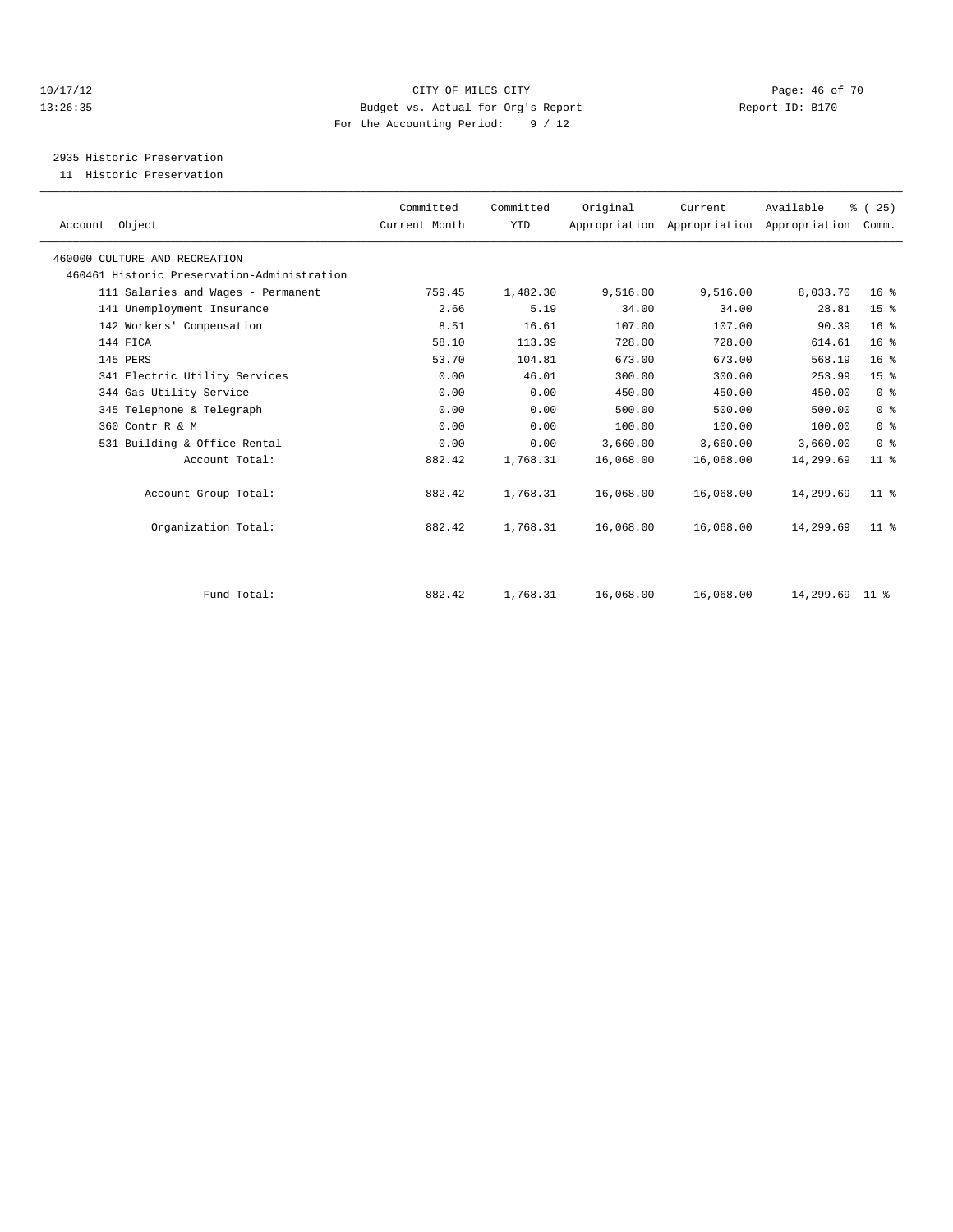### 10/17/12 Page: 47 of 70 13:26:35 Budget vs. Actual for Org's Report Report ID: B170 For the Accounting Period: 9 / 12

————————————————————————————————————————————————————————————————————————————————————————————————————————————————————————————————————

#### 2985 RETIRED SENIOR VOLUNTEER PROG (RSVP)

15 Retired Senior Volunteer Program

|                                            | Committed     | Committed  | Original  | Current   | Available                                       | % (25)          |
|--------------------------------------------|---------------|------------|-----------|-----------|-------------------------------------------------|-----------------|
| Account Object                             | Current Month | <b>YTD</b> |           |           | Appropriation Appropriation Appropriation Comm. |                 |
| 450000 Social and Economic Services        |               |            |           |           |                                                 |                 |
| 450300 RETIRED SENIOR VOLUNTEER PROG(RSVP) |               |            |           |           |                                                 |                 |
| 111 Salaries and Wages - Permanent         | 2,937.97      | 8,523.97   | 40,356.00 | 40,356.00 | 31,832.03                                       | $21$ %          |
| 131 VACATION                               | 309.26        | 1,082.41   | 0.00      | 0.00      | $-1,082.41$                                     | $***$ 8         |
| 132 SICK LEAVE                             | 115.97        | 270.60     | 0.00      | 0.00      | $-270.60$                                       | $***$ $%$       |
| 133 OTHER LEAVE PAY                        | 0.00          | 212.62     | 0.00      | 0.00      | $-212.62$                                       | $***$ 8         |
| 141 Unemployment Insurance                 | 11.78         | 35.34      | 193.00    | 193.00    | 157.66                                          | 18 %            |
| 142 Workers' Compensation                  | 37.66         | 112.98     | 347.00    | 347.00    | 234.02                                          | 33 <sup>8</sup> |
| 143 Health Insurance                       | 604.16        | 1,812.48   | 6,960.00  | 6,960.00  | 5,147.52                                        | 26%             |
| 144 FICA                                   | 257.28        | 771.84     | 3,120.00  | 3,120.00  | 2,348.16                                        | $25$ $%$        |
| 145 PERS                                   | 237.78        | 713.34     | 2,856.00  | 2,856.00  | 2,142.66                                        | 25%             |
| 210 Office Supplies and Materials          | 0.00          | 0.00       | 400.00    | 400.00    | 400.00                                          | 0 <sup>8</sup>  |
| 345 Telephone & Telegraph                  | 121.96        | 248.70     | 620.00    | 620.00    | 371.30                                          | $40*$           |
| 370 Travel                                 | 0.00          | 0.00       | 1,336.00  | 1,336.00  | 1,336.00                                        | 0 <sup>8</sup>  |
| 530 Rent                                   | 505.02        | 1,010.04   | 2,040.00  | 2,040.00  | 1,029.96                                        | $50*$           |
| Account Total:                             | 5,138.84      | 14,794.32  | 58,228.00 | 58,228.00 | 43, 433.68                                      | 25%             |
| 450330 RSVP Non-Federal                    |               |            |           |           |                                                 |                 |
| 111 Salaries and Wages - Permanent         | 0.00          | 0.00       | 3,825.00  | 3,825.00  | 3,825.00                                        | 0 <sup>8</sup>  |
| 141 Unemployment Insurance                 | 0.00          | 0.00       | 9.00      | 9.00      | 9.00                                            | 0 <sup>8</sup>  |
| 142 Workers' Compensation                  | 0.00          | 0.00       | 27.00     | 27.00     | 27.00                                           | 0 <sup>8</sup>  |
| 144 FICA                                   | 0.00          | 0.00       | 240.00    | 240.00    | 240.00                                          | 0 <sup>8</sup>  |
| 145 PERS                                   | 0.00          | 0.00       | 204.00    | 204.00    | 204.00                                          | 0 <sup>8</sup>  |
| 210 Office Supplies and Materials          | 751.26        | 2,077.21   | 3,000.00  | 3,000.00  | 922.79                                          | 69 %            |
| 220 Operating Expenses                     | 85.63         | 744.80     | 1,700.00  | 1,700.00  | 955.20                                          | 44 %            |
| 311 Postage, Box Rent, Etc.                | 174.03        | 264.03     | 700.00    | 700.00    | 435.97                                          | 38 <sup>8</sup> |
| 345 Telephone & Telegraph                  | 0.00          | 125.29     | 1,060.00  | 1,060.00  | 934.71                                          | $12*$           |
| 370 Travel                                 | 291.55        | 455.33     | 4,207.00  | 4,207.00  | 3,751.67                                        | $11*$           |
| 512 Insurance on Vehicles & Equipment      | 0.00          | 0.00       | 546.00    | 546.00    | 546.00                                          | 0 <sup>8</sup>  |
| Account Total:                             | 1,302.47      | 3,666.66   | 15,518.00 | 15,518.00 | 11,851.34                                       | $24$ %          |
| Account Group Total:                       | 6,441.31      | 18,460.98  | 73,746.00 | 73,746.00 | 55,285.02                                       | $25$ $%$        |
| 510000 MISCELLANEOUS                       |               |            |           |           |                                                 |                 |
| 510330 Comprehensive Liability Insurance   |               |            |           |           |                                                 |                 |
| 513 Liability                              | 0.00          | 0.00       | 554.00    | 554.00    | 554.00                                          | 0 <sup>8</sup>  |
| Account Total:                             | 0.00          | 0.00       | 554.00    | 554.00    | 554.00                                          | 0 <sup>8</sup>  |
| Account Group Total:                       | 0.00          | 0.00       | 554.00    | 554.00    | 554.00                                          | 0 <sup>8</sup>  |
| Organization Total:                        | 6,441.31      | 18,460.98  | 74,300.00 | 74,300.00 | 55,839.02                                       | $25$ $%$        |
| Fund Total:                                | 6,441.31      | 18,460.98  | 74,300.00 | 74,300.00 | 55,839.02 25 %                                  |                 |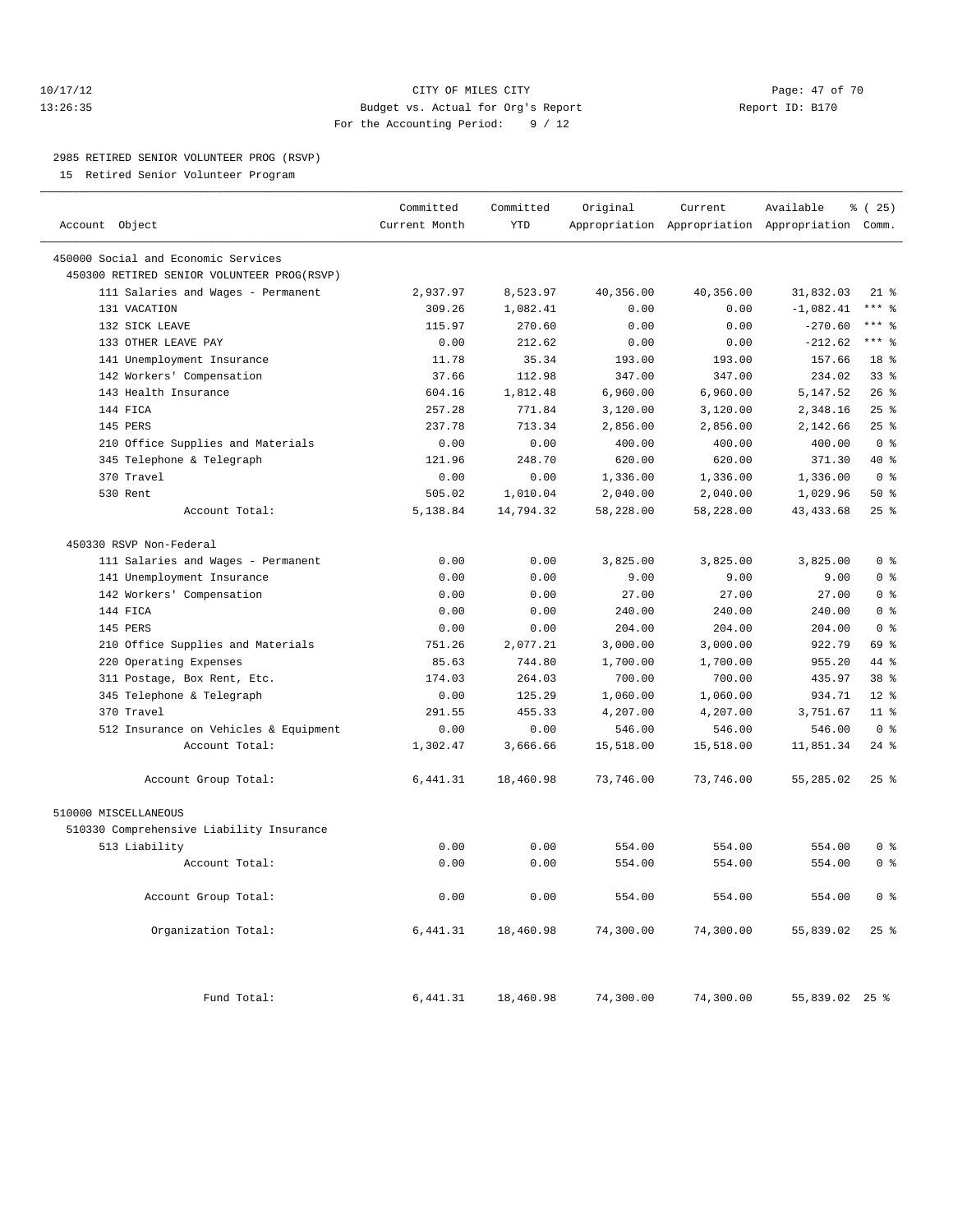#### 10/17/12 Page: 48 of 70 13:26:35 Budget vs. Actual for Org's Report Report ID: B170 For the Accounting Period: 9 / 12

#### 4000 General Fund Capitol Improvement Fund

501 Capital Purchases

| Object<br>Account                                            | Committed<br>Current Month | Committed<br>YTD | Original   | Current<br>Appropriation Appropriation | Available<br>Appropriation | ී (<br>25)<br>Comm. |
|--------------------------------------------------------------|----------------------------|------------------|------------|----------------------------------------|----------------------------|---------------------|
| 410000 GENERAL GOVERNMENT<br>410100 Legislative Services(02) |                            |                  |            |                                        |                            |                     |
| 940 Machinery & Equipment                                    | 0.00                       | 0.00             | 133,000.00 | 133,000.00                             | 133,000.00                 | 0 <sup>8</sup>      |
| Account Total:                                               | 0.00                       | 0.00             | 133,000.00 | 133,000.00                             | 133,000.00                 | 0 <sup>8</sup>      |
| Account Group Total:                                         | 0.00                       | 0.00             | 133,000.00 | 133,000.00                             | 133,000.00                 | 0 <sup>8</sup>      |
| Organization Total:                                          | 0.00                       | 0.00             | 133,000.00 | 133,000.00                             | 133,000.00                 | 0 <sup>8</sup>      |
| Fund Total:                                                  | 0.00                       | 0.00             | 133,000.00 | 133,000.00                             |                            | 0 <sup>8</sup>      |
|                                                              |                            |                  |            |                                        | 133,000.00                 |                     |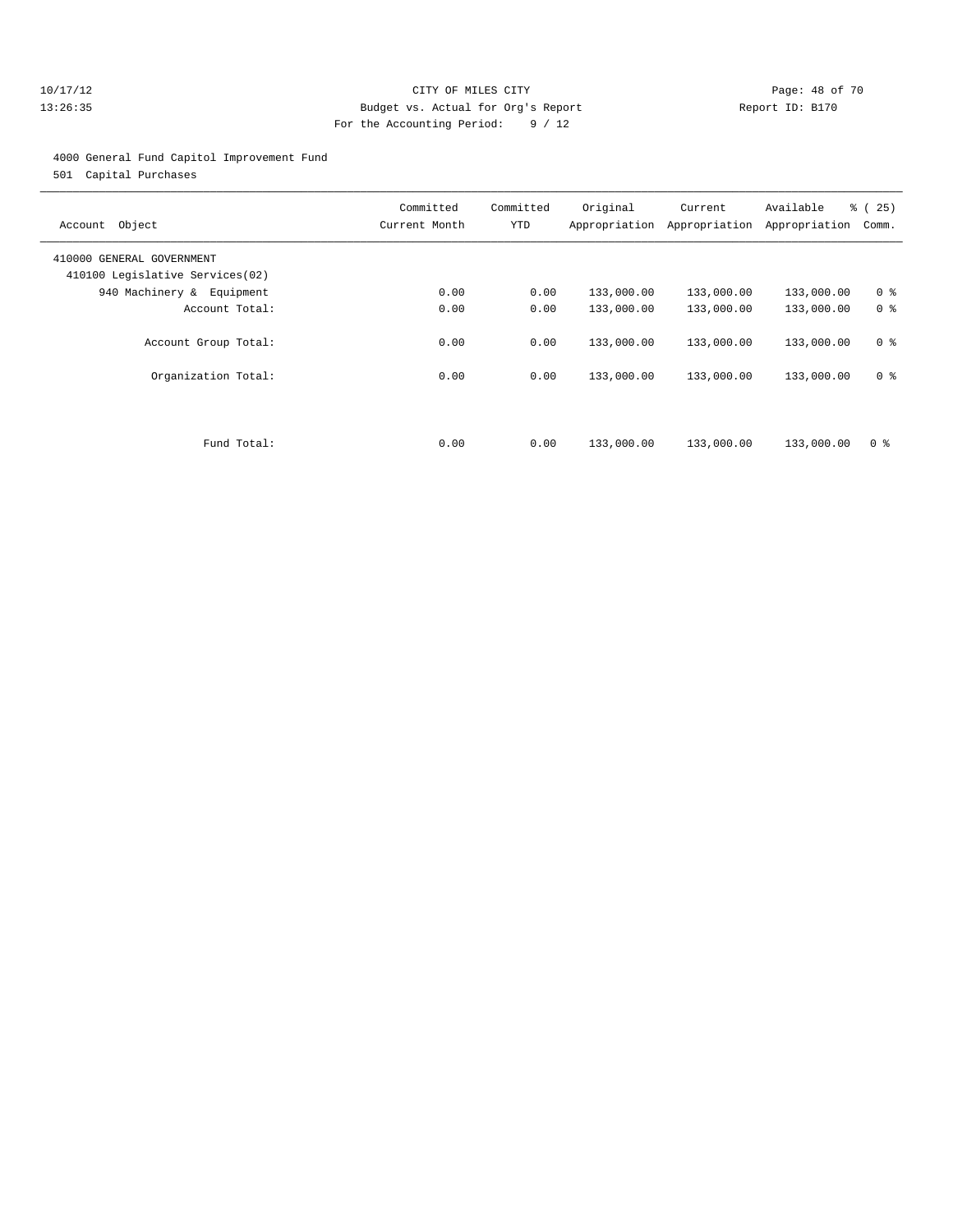#### 10/17/12 Page: 49 of 70 13:26:35 Budget vs. Actual for Org's Report Report ID: B170 For the Accounting Period: 9 / 12

## 4060 CAPITAL IMPROV-PUBLIC WORKS

911 Public Works Operations

| Object<br>Account                                  | Committed<br>Current Month | Committed<br>YTD | Original<br>Appropriation | Current<br>Appropriation | Available<br>Appropriation | % (25)<br>Comm. |
|----------------------------------------------------|----------------------------|------------------|---------------------------|--------------------------|----------------------------|-----------------|
| 430000 Public Works<br>430233 Roadway/Re-surfacing |                            |                  |                           |                          |                            |                 |
| 940 Machinery & Equipment                          | 0.00                       | 0.00             | 74,400.00                 | 74,400.00                | 74,400.00                  | 0 <sup>8</sup>  |
| Account Total:                                     | 0.00                       | 0.00             | 74,400.00                 | 74,400.00                | 74,400.00                  | 0 <sup>8</sup>  |
| Account Group Total:                               | 0.00                       | 0.00             | 74,400.00                 | 74,400.00                | 74,400.00                  | 0 <sup>8</sup>  |
| Organization Total:                                | 0.00                       | 0.00             | 74,400.00                 | 74,400.00                | 74,400.00                  | 0 <sup>8</sup>  |
|                                                    |                            |                  |                           |                          |                            |                 |
| Fund Total:                                        | 0.00                       | 0.00             | 74,400.00                 | 74,400.00                | 74,400.00                  | 0 <sup>8</sup>  |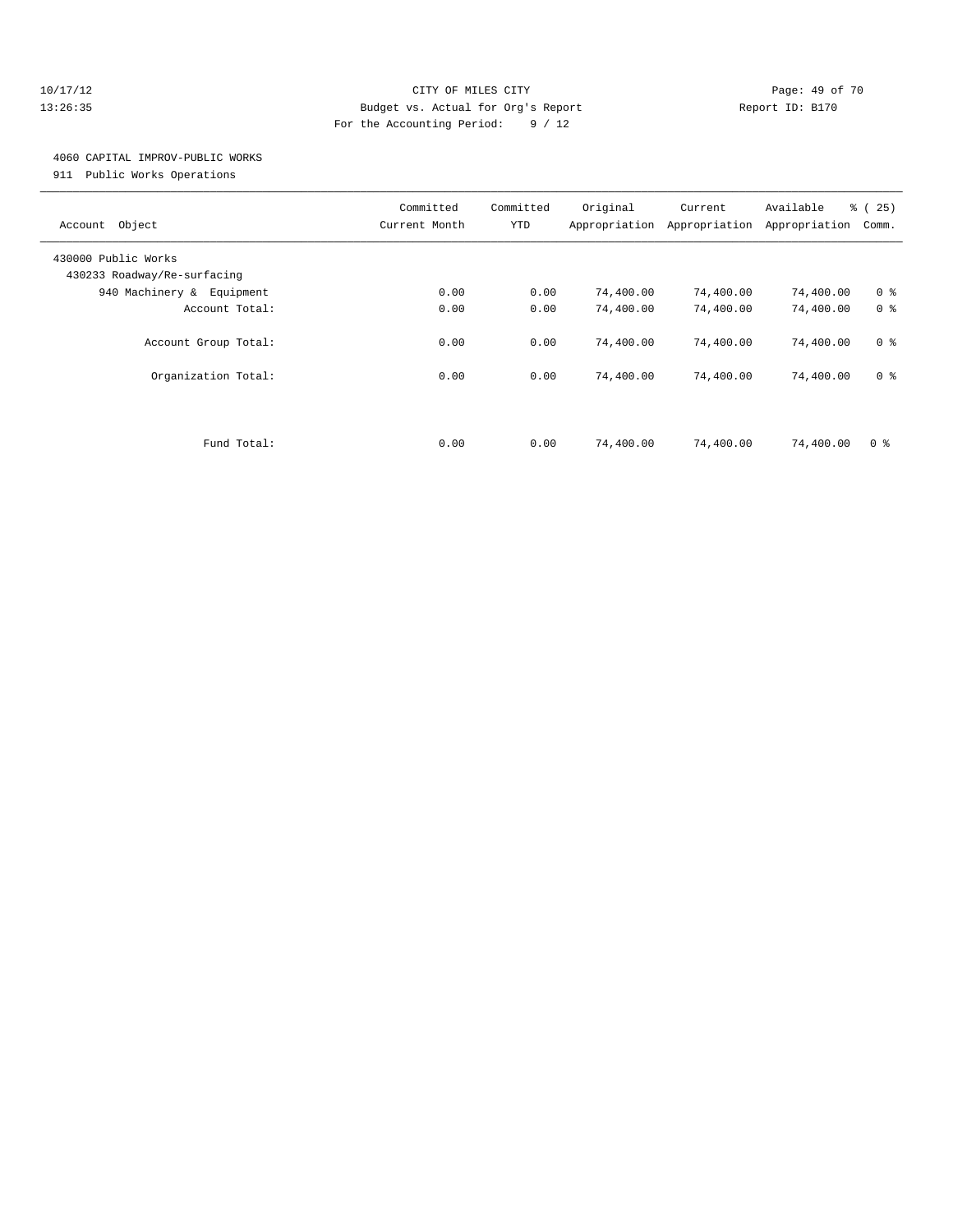#### 10/17/12 Page: 50 of 70 13:26:35 Budget vs. Actual for Org's Report Report ID: B170 For the Accounting Period: 9 / 12

————————————————————————————————————————————————————————————————————————————————————————————————————————————————————————————————————

#### 5210 WATER UTILITY

22 Water Plant

|                                               | Committed     | Committed  | Original   | Current    | Available                                       | <sub>है</sub> (25) |
|-----------------------------------------------|---------------|------------|------------|------------|-------------------------------------------------|--------------------|
| Account Object                                | Current Month | YTD        |            |            | Appropriation Appropriation Appropriation Comm. |                    |
|                                               |               |            |            |            |                                                 |                    |
| 430000 Public Works                           |               |            |            |            |                                                 |                    |
| 430530 Water Source of Supply and Pumping(22) |               |            |            |            |                                                 |                    |
| 111 Salaries and Wages - Permanent            | 15,509.39     | 43,732.66  | 204,679.00 | 204,679.00 | 160,946.34                                      | $21$ %             |
| 121 OVERTIME-PERMANENT                        | 234.56        | 3,617.54   | 16,709.00  | 16,709.00  | 13,091.46                                       | $22$ %             |
| 131 VACATION                                  | 484.04        | 4,474.28   | 15,773.00  | 15,773.00  | 11,298.72                                       | $28$ %             |
| 132 SICK LEAVE                                | 27.32         | 160.19     | 7,093.00   | 7,093.00   | 6,932.81                                        | 2 <sup>8</sup>     |
| 133 OTHER LEAVE PAY                           | 85.11         | 85.11      | 2,516.00   | 2,516.00   | 2,430.89                                        | 3 <sup>8</sup>     |
| 134 HOLIDAY PAY                               | 581.61        | 1,100.47   | 5,002.00   | 5,002.00   | 3,901.53                                        | $22$ %             |
| 141 Unemployment Insurance                    | 59.32         | 188.94     | 402.00     | 402.00     | 213.06                                          | 47 %               |
| 142 Workers' Compensation                     | 1,035.26      | 3,264.61   | 12,215.00  | 12,215.00  | 8,950.39                                        | $27$ %             |
| 143 Health Insurance                          | 3,022.33      | 9,068.26   | 40,610.00  | 40,610.00  | 31,541.74                                       | $22$ %             |
| 144 FICA                                      | 1,189.35      | 3,808.01   | 19,197.00  | 19,197.00  | 15,388.99                                       | $20*$              |
| 145 PERS                                      | 1,196.35      | 3,759.01   | 17,742.00  | 17,742.00  | 13,982.99                                       | $21$ %             |
| 196 CLOTHING ALLOTMENT                        | 0.00          | 750.00     | 800.00     | 800.00     | 50.00                                           | 94 %               |
| 210 Office Supplies and Materials             | 8.64          | 8.64       | 200.00     | 200.00     | 191.36                                          | 4%                 |
| 214 Small Items of Equipment                  | 0.00          | 0.00       | 3,600.00   | 3,600.00   | 3,600.00                                        | 0 <sup>8</sup>     |
| 220 Operating Expenses                        | 925.13        | 1,115.28   | 2,000.00   | 2,000.00   | 884.72                                          | 56%                |
| 222 Chemicals, Lab & Med Supplies             | 0.00          | 0.00       | 150.00     | 150.00     | 150.00                                          | 0 <sup>8</sup>     |
| 226 Clothing and Uniforms                     | 27.00         | 164.42     | 400.00     | 400.00     | 235.58                                          | 41 %               |
| 230 Repair and Maintenance Supplies           | 300.57        | 629.53     | 8,000.00   | 8,000.00   | 7,370.47                                        | 8 %                |
| 231 Gas, Oil, Diesel Fuel, Grease, etc.       | 161.78        | 373.47     | 1,100.00   | 1,100.00   | 726.53                                          | 34 %               |
| 241 Consumable Tools                          | 9.46          | 49.45      | 100.00     | 100.00     | 50.55                                           | 49 %               |
| 300 PURCHASED SERVICES                        | 0.00          | 0.00       | 500.00     | 500.00     | 500.00                                          | 0 <sup>8</sup>     |
| 311 Postage, Box Rent, Etc.                   | 0.65          | 0.65       | 50.00      | 50.00      | 49.35                                           | 1 <sup>8</sup>     |
| 320 Printing, Duplicating, Typing &           | 0.00          | 0.00       | 50.00      | 50.00      | 50.00                                           | 0 <sup>8</sup>     |
| 330 Publicity, Subscriptions & Dues           | 0.00          | 0.00       | 500.00     | 500.00     | 500.00                                          | 0 <sup>8</sup>     |
| 334 Memberships, Registrations & Dues         | 0.00          | 140.00     | 400.00     | 400.00     | 260.00                                          | 35%                |
| 341 Electric Utility Services                 | 5,392.27      | 18,290.98  | 55,000.00  | 55,000.00  | 36,709.02                                       | 338                |
| 344 Gas Utility Service                       | 28.12         | 91.58      | 20,000.00  | 20,000.00  | 19,908.42                                       | 0 <sup>8</sup>     |
| 345 Telephone & Telegraph                     | 78.42         | 235.26     | 1,200.00   | 1,200.00   | 964.74                                          | $20*$              |
| 346 Garbage Service                           | 71.12         | 71.12      | 300.00     | 300.00     | 228.88                                          | 24 %               |
| 347 Telephone-Internet                        | 45.60         | 136.80     | 150.00     | 150.00     | 13.20                                           | 91 %               |
| 350 Professional Services                     | 0.00          | 0.00       | 400.00     | 400.00     | 400.00                                          | 0 <sup>8</sup>     |
| 352 Wtr/Swr Lab Testing                       | 0.00          | 0.00       | 1,000.00   | 1,000.00   | 1,000.00                                        | 0 <sup>8</sup>     |
| 357 Architectual, Engineering Serv Etc.       | 0.00          | 0.00       | 10,000.00  | 10,000.00  | 10,000.00                                       | 0 <sup>8</sup>     |
| 360 Contr R & M                               | 20.14         | 9,138.97   | 35,300.00  | 35,300.00  | 26,161.03                                       | $26$ %             |
| 363 R&M Vehicles/Equip/Labor-PW               | 893.74        | 1,336.22   | 7,000.00   | 7,000.00   | 5,663.78                                        | 19 <sup>°</sup>    |
| 369 Other Repair and Maintenance              | 0.00          | 0.00       | 3,000.00   | 3,000.00   | 3,000.00                                        | 0 <sup>8</sup>     |
| 370 Travel                                    | 0.00          | 292.20     | 1,500.00   | 1,500.00   | 1,207.80                                        | 19 <sup>°</sup>    |
| 380 Training Services                         | 0.00          | 253.75     | 1,675.00   | 1,675.00   | 1,421.25                                        | 15 <sup>8</sup>    |
| 382 Books                                     | 0.00          | 62.55      | 200.00     | 200.00     | 137.45                                          | $31$ %             |
| 400 BUILDING MATERIALS                        | 0.00          | 0.00       | 500.00     | 500.00     | 500.00                                          | 0 <sup>8</sup>     |
| 511 Insurance on Buildings                    | 0.00          | 9,343.20   | 9,722.00   | 9,722.00   | 378.80                                          | 96%                |
| 512 Insurance on Vehicles & Equipment         | 0.00          | 201.17     | 202.00     | 202.00     | 0.83                                            | 100 %              |
| 940 Machinery & Equipment                     | 0.00          | 0.00       | 138,000.00 | 138,000.00 | 138,000.00                                      | 0 <sup>8</sup>     |
| Account Total:                                | 31,387.28     | 115,944.32 | 644,937.00 | 644,937.00 | 528,992.68                                      | 18 %               |
| Account Group Total:                          | 31,387.28     | 115,944.32 | 644,937.00 | 644,937.00 | 528,992.68                                      | 18 %               |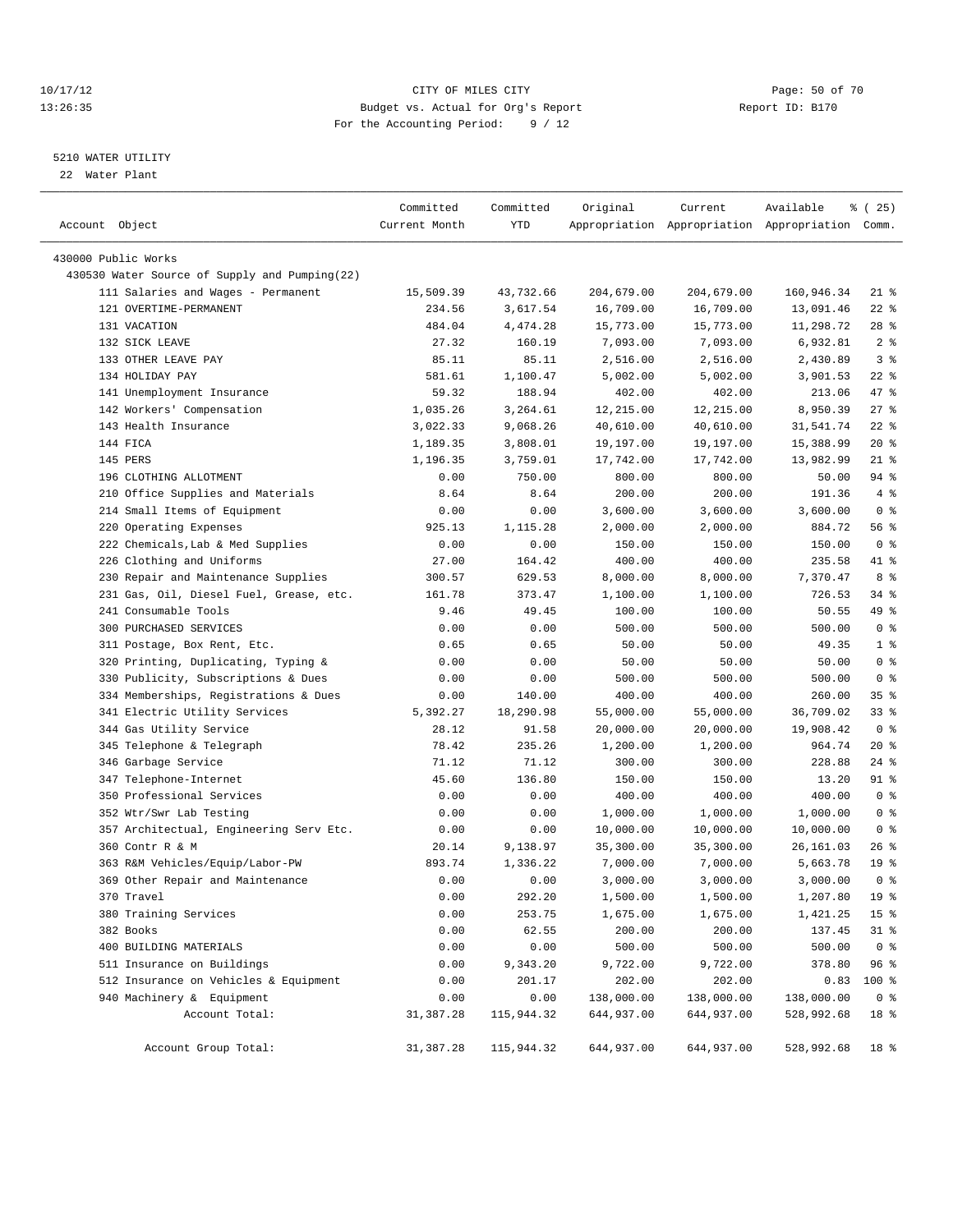#### 10/17/12 Page: 51 of 70 13:26:35 Budget vs. Actual for Org's Report Report ID: B170 For the Accounting Period: 9 / 12

# 5210 WATER UTILITY

22 Water Plant

| Object<br>Account                                                                                       | Committed<br>Current Month | Committed<br><b>YTD</b> | Original<br>Appropriation | Current<br>Appropriation | Available<br>Appropriation | $\frac{3}{6}$ ( 25 )<br>Comm. |
|---------------------------------------------------------------------------------------------------------|----------------------------|-------------------------|---------------------------|--------------------------|----------------------------|-------------------------------|
| 520000 OTHER FINANCING USES<br>521000 Interfund Operating Transfers Out<br>820 Transfers to Other Funds | 0.00                       | 0.00                    | 6.419.00                  | 6,419.00                 | 6.419.00                   | 0 <sup>8</sup>                |
| Account Total:                                                                                          | 0.00                       | 0.00                    | 6.419.00                  | 6.419.00                 | 6.419.00                   | 0 <sup>8</sup>                |
| Account Group Total:                                                                                    | 0.00                       | 0.00                    | 6.419.00                  | 6.419.00                 | 6.419.00                   | 0 <sup>8</sup>                |
| Organization Total:                                                                                     | 31,387.28                  | 115,944.32              | 651,356.00                | 651,356.00               | 535, 411.68                | 18 <sup>8</sup>               |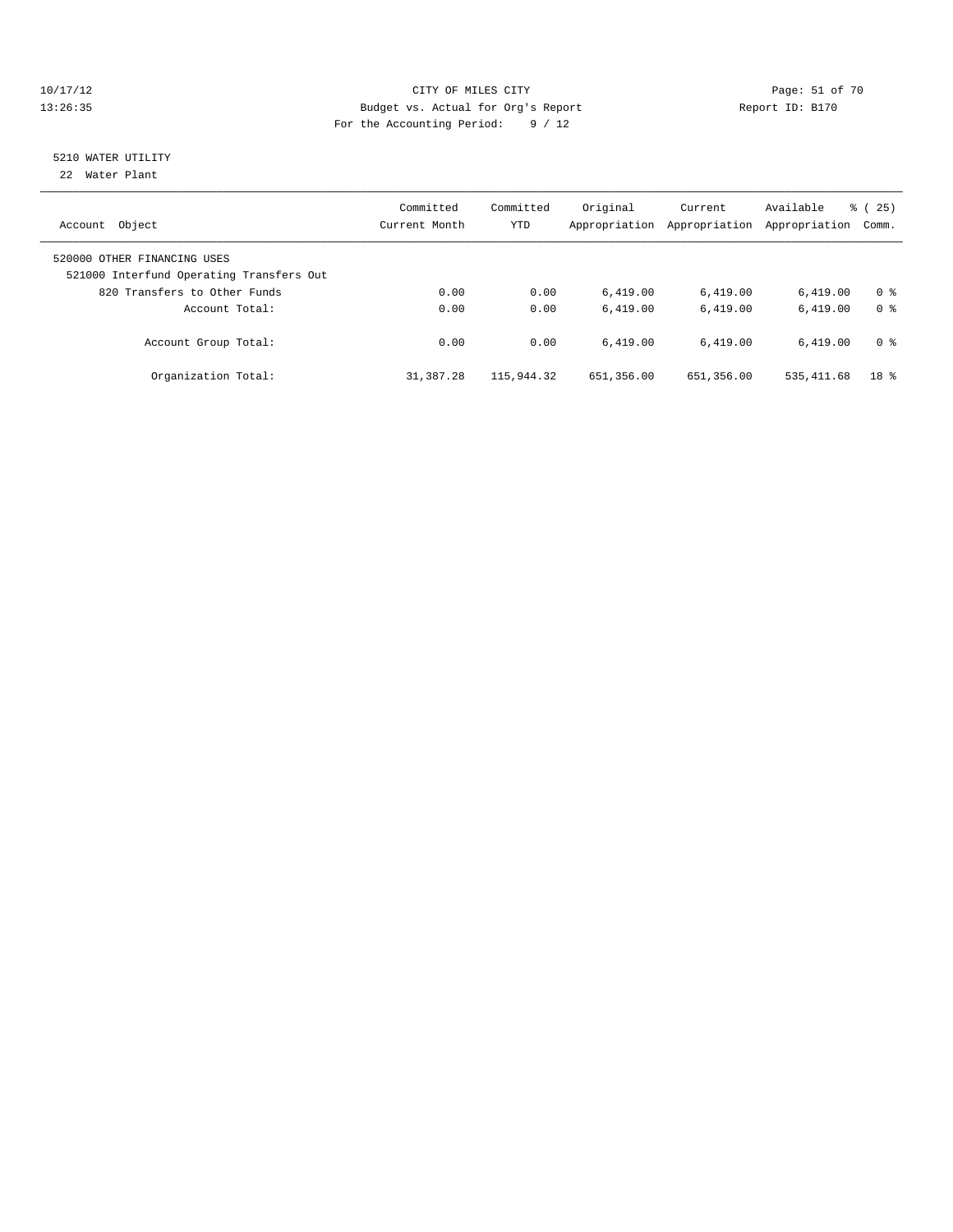#### 10/17/12 Page: 52 of 70 13:26:35 Budget vs. Actual for Org's Report Report ID: B170 For the Accounting Period: 9 / 12

————————————————————————————————————————————————————————————————————————————————————————————————————————————————————————————————————

#### 5210 WATER UTILITY

23 Water Lines

| Account Object                                          | Committed<br>Current Month | Committed<br>YTD | Original   | Current    | Available<br>Appropriation Appropriation Appropriation Comm. | 8 (25)          |
|---------------------------------------------------------|----------------------------|------------------|------------|------------|--------------------------------------------------------------|-----------------|
| 430000 Public Works                                     |                            |                  |            |            |                                                              |                 |
| 430550 Transmission and Distribution(23)                |                            |                  |            |            |                                                              |                 |
| 111 Salaries and Wages - Permanent                      | 12,397.49                  | 36,739.53        | 150,601.00 | 150,601.00 | 113,861.47                                                   | 24 %            |
| 121 OVERTIME-PERMANENT                                  | 406.17                     | 1,517.64         | 10,598.00  | 10,598.00  | 9,080.36                                                     | $14$ %          |
| 131 VACATION                                            | 681.13                     | 3,264.92         | 15,773.00  | 15,773.00  | 12,508.08                                                    | $21$ %          |
| 132 SICK LEAVE                                          | 48.63                      | 1,491.91         | 7,093.00   | 7,093.00   | 5,601.09                                                     | $21$ %          |
| 133 OTHER LEAVE PAY                                     | 0.00                       | 0.00             | 2,738.00   | 2,738.00   | 2,738.00                                                     | 0 <sup>8</sup>  |
| 134 HOLIDAY PAY                                         | 171.18                     | 588.51           | 4,558.00   | 4,558.00   | 3,969.49                                                     | $13*$           |
|                                                         | 47.97                      |                  |            | 317.00     |                                                              | 49 %            |
| 141 Unemployment Insurance<br>142 Workers' Compensation | 694.83                     | 154.63           | 317.00     |            | 162.37                                                       | $21$ %          |
|                                                         |                            | 2,238.06         | 10,556.00  | 10,556.00  | 8,317.94                                                     |                 |
| 143 Health Insurance                                    | 2,327.18                   | 7,540.91         | 31,546.00  | 31,546.00  | 24,005.09                                                    | $24$ %          |
| 144 FICA                                                | 1,025.32                   | 3,315.60         | 15,174.00  | 15,174.00  | 11,858.40                                                    | $22$ %          |
| 145 PERS                                                | 968.94                     | 3,082.77         | 14,023.00  | 14,023.00  | 10,940.23                                                    | $22$ %          |
| 196 CLOTHING ALLOTMENT                                  | 0.00                       | 615.00           | 670.00     | 670.00     | 55.00                                                        | $92$ $%$        |
| 210 Office Supplies and Materials                       | 77.22                      | 77.22            | 500.00     | 500.00     | 422.78                                                       | 15 <sup>8</sup> |
| 214 Small Items of Equipment                            | 0.00                       | 62.88            | 8,000.00   | 8,000.00   | 7,937.12                                                     | 1 <sup>8</sup>  |
| 220 Operating Expenses                                  | 5,197.95                   | 5,710.66         | 13,000.00  | 13,000.00  | 7,289.34                                                     | 44 %            |
| 222 Chemicals, Lab & Med Supplies                       | 0.00                       | 0.00             | 300.00     | 300.00     | 300.00                                                       | 0 <sup>8</sup>  |
| 226 Clothing and Uniforms                               | 11.50                      | 11.50            | 1,000.00   | 1,000.00   | 988.50                                                       | 1 <sup>°</sup>  |
| 230 Repair and Maintenance Supplies                     | 2,932.96                   | 4,064.48         | 45,000.00  | 45,000.00  | 40,935.52                                                    | 9 <sub>8</sub>  |
| 231 Gas, Oil, Diesel Fuel, Grease, etc.                 | 984.07                     | 2,509.51         | 12,000.00  | 12,000.00  | 9,490.49                                                     | 21 %            |
| 233 Water Main Replacement and Street                   | 0.00                       | 0.00             | 46,640.00  | 46,640.00  | 46,640.00                                                    | 0 <sup>8</sup>  |
| 234 Hydrant Replacement, Valves                         | 620.30                     | 620.30           | 56,180.00  | 56,180.00  | 55,559.70                                                    | 1 <sup>8</sup>  |
| 235 Curb Stop Replacement                               | 1,371.42                   | 1,371.42         | 10,000.00  | 10,000.00  | 8,628.58                                                     | 14 %            |
| 241 Consumable Tools                                    | 0.00                       | 0.00             | 200.00     | 200.00     | 200.00                                                       | 0 <sup>8</sup>  |
| 311 Postage, Box Rent, Etc.                             | 14.00                      | 14.00            | 100.00     | 100.00     | 86.00                                                        | $14*$           |
| 320 Printing, Duplicating, Typing &                     | 0.00                       | 49.63            | 200.00     | 200.00     | 150.37                                                       | $25$ $%$        |
| 330 Publicity, Subscriptions & Dues                     | 0.00                       | 0.00             | 300.00     | 300.00     | 300.00                                                       | 0 <sup>8</sup>  |
| 334 Memberships, Registrations & Dues                   | 0.00                       | 250.00           | 300.00     | 300.00     | 50.00                                                        | 83%             |
| 341 Electric Utility Services                           | 10.76                      | 35.98            | 350.00     | 350.00     | 314.02                                                       | $10*$           |
| 344 Gas Utility Service                                 | 3.98                       | 12.08            | 1,000.00   | 1,000.00   | 987.92                                                       | 1 <sup>8</sup>  |
| 345 Telephone & Telegraph                               | 40.70                      | 122.10           | 1,000.00   | 1,000.00   | 877.90                                                       | $12*$           |
| 346 Garbage Service                                     | 0.00                       | 0.00             | 250.00     | 250.00     | 250.00                                                       | 0 <sup>8</sup>  |
| 347 Telephone-Internet                                  | 11.40                      | 34.20            | 300.00     | 300.00     | 265.80                                                       | $11$ %          |
| 350 Professional Services                               | 250.00                     | 357.50           | 10,000.00  | 10,000.00  | 9,642.50                                                     | 4%              |
| 357 Architectual, Engineering Serv Etc.                 | 0.00                       | 0.00             | 10,000.00  | 10,000.00  | 10,000.00                                                    | 0 <sup>8</sup>  |
| 360 Contr R & M                                         | 188.99                     | 1,916.56         | 13,000.00  | 13,000.00  | 11,083.44                                                    | 15 <sup>°</sup> |
| 363 R&M Vehicles/Equip/Labor-PW                         | 5,524.93                   | 6,117.70         | 25,000.00  | 25,000.00  | 18,882.30                                                    | $24$ %          |
| 369 Other Repair and Maintenance                        | 0.00                       | 0.00             | 3,000.00   | 3,000.00   | 3,000.00                                                     | $0$ %           |
| 370 Travel                                              | 0.00                       | 0.00             | 1,500.00   | 1,500.00   | 1,500.00                                                     | 0 <sup>8</sup>  |
| 380 Training Services                                   | 0.00                       | 75.00            | 1,200.00   | 1,200.00   | 1,125.00                                                     | $6\degree$      |
| 382 Books                                               | 0.00                       | 0.00             | 200.00     | 200.00     | 200.00                                                       | $0$ %           |
| 396 Demolitions                                         | 0.00                       | 0.00             | 500.00     | 500.00     | 500.00                                                       | $0$ %           |
| 400 BUILDING MATERIALS                                  | 0.00                       | 0.00             | 1,000.00   | 1,000.00   | 1,000.00                                                     | 0 <sup>8</sup>  |
| 511 Insurance on Buildings                              | 0.00                       | 2,792.88         | 2,793.00   | 2,793.00   | 0.12                                                         | $100$ %         |
| 512 Insurance on Vehicles & Equipment                   | 0.00                       | 641.21           | 642.00     | 642.00     | 0.79                                                         | 100 %           |
| 532 Land Rental                                         | 0.00                       | 120.79           | 1,500.00   | 1,500.00   | 1,379.21                                                     | 8 %             |
| 533 Machinery and Equipment Rental                      | 0.00                       | 0.00             | 1,000.00   | 1,000.00   | 1,000.00                                                     | 0 <sup>8</sup>  |
| 940 Machinery & Equipment                               | 11,250.00                  | 55,537.00        | 89,280.00  | 89,280.00  | 33,743.00                                                    | 62 %            |
| 957 Cenex /Dickinson Water Line                         | 1,650.80                   | 4,240.50         | 260,000.00 | 260,000.00 | 255,759.50                                                   | 2 <sup>8</sup>  |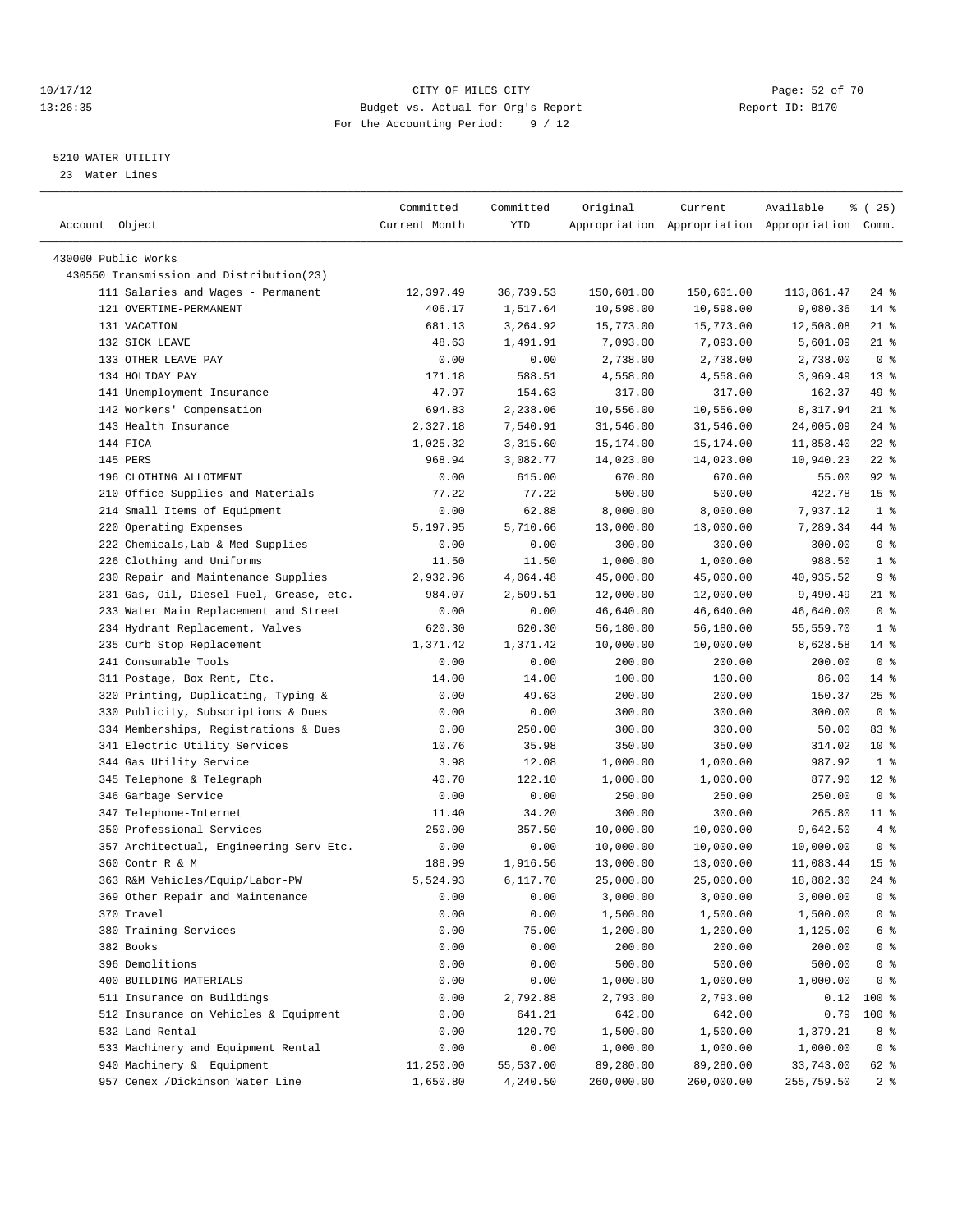#### 10/17/12 Page: 53 of 70 13:26:35 Budget vs. Actual for Org's Report Report ID: B170 For the Accounting Period: 9 / 12

#### 5210 WATER UTILITY

23 Water Lines

|                                            | Committed     | Committed  | Original     | Current      | Available                                 | % (25)          |
|--------------------------------------------|---------------|------------|--------------|--------------|-------------------------------------------|-----------------|
| Account Object                             | Current Month | <b>YTD</b> |              |              | Appropriation Appropriation Appropriation | Comm.           |
| 958 Strevell/Merriam Wtr Line Proj         | 0.00          | 0.00       | 695,000.00   | 695,000.00   | 695,000.00                                | 0 <sup>8</sup>  |
| 959 Riverside Tank Demo                    | 40, 447.39    | 40, 447.39 | 60,000.00    | 60,000.00    | 19,552.61                                 | 67 %            |
| Account Total:                             | 89, 357. 21   | 187,741.97 | 1,635,882.00 | 1,635,882.00 | 1,448,140.03                              | $11$ %          |
| Account Group Total:                       | 89, 357. 21   | 187,741.97 | 1,635,882.00 | 1,635,882.00 | 1,448,140.03                              | 11 <sub>8</sub> |
| 490000 DEBT SERVICE                        |               |            |              |              |                                           |                 |
| 490200 Revenue Bonds                       |               |            |              |              |                                           |                 |
| 611 Principal-NE Wtr Line Phase II         | 0.00          | 0.00       | 16,000.00    | 16,000.00    | 16,000.00                                 | 0 <sup>8</sup>  |
| 615 Principal-Northeast Water Ln \$2.2     | 0.00          | 0.00       | 48,000.00    | 48,000.00    | 48,000.00                                 | 0 <sup>°</sup>  |
| 616 Principal-Carbon Hill Water Tank \$2.2 | 0.00          | 0.00       | 48,000.00    | 48,000.00    | 48,000.00                                 | 0 <sup>°</sup>  |
| 617 Principal - NE Wtr Line \$500k         | 0.00          | 0.00       | 13,000.00    | 13,000.00    | 13,000.00                                 | 0 <sup>°</sup>  |
| 618 Principal-Carbon Hill \$500k           | 0.00          | 0.00       | 13,000.00    | 13,000.00    | 13,000.00                                 | 0 <sup>°</sup>  |
| 622 Interest-NE Wtr Line Phase II          | 0.00          | 0.00       | 2,288.00     | 2,288.00     | 2,288.00                                  | 0 <sup>°</sup>  |
| 631 Interest - NE Wtr Line \$500k          | 0.00          | 0.00       | 12,678.00    | 12,678.00    | 12,678.00                                 | 0 <sup>8</sup>  |
| 632 Interest - Carbon Hill Wtr Tank \$500k | 0.00          | 0.00       | 12,678.00    | 12,678.00    | 12,678.00                                 | 0 <sup>8</sup>  |
| 634 Interest-Northeast Wtr Ln \$2.2        | 0.00          | 0.00       | 79,088.00    | 79,088.00    | 79,088.00                                 | 0 <sup>°</sup>  |
| 638 Interest-Carbon Hill Tank \$2.2        | 0.00          | 0.00       | 79,088.00    | 79,088.00    | 79,088.00                                 | 0 <sup>°</sup>  |
| Account Total:                             | 0.00          | 0.00       | 323,820.00   | 323,820.00   | 323,820.00                                | 0 <sup>°</sup>  |
| Account Group Total:                       | 0.00          | 0.00       | 323,820.00   | 323,820.00   | 323,820.00                                | 0 <sup>8</sup>  |
| 520000 OTHER FINANCING USES                |               |            |              |              |                                           |                 |
| 521000 Interfund Operating Transfers Out   |               |            |              |              |                                           |                 |
| 820 Transfers to Other Funds               | 0.00          | 0.00       | 6,420.00     | 6,420.00     | 6,420.00                                  | 0 <sup>8</sup>  |
| Account Total:                             | 0.00          | 0.00       | 6,420.00     | 6,420.00     | 6,420.00                                  | 0 <sup>°</sup>  |
| Account Group Total:                       | 0.00          | 0.00       | 6,420.00     | 6,420.00     | 6,420.00                                  | 0 <sup>8</sup>  |
| Organization Total:                        | 89, 357. 21   | 187,741.97 | 1,966,122.00 | 1,966,122.00 | 1,778,380.03                              | 10 <sub>8</sub> |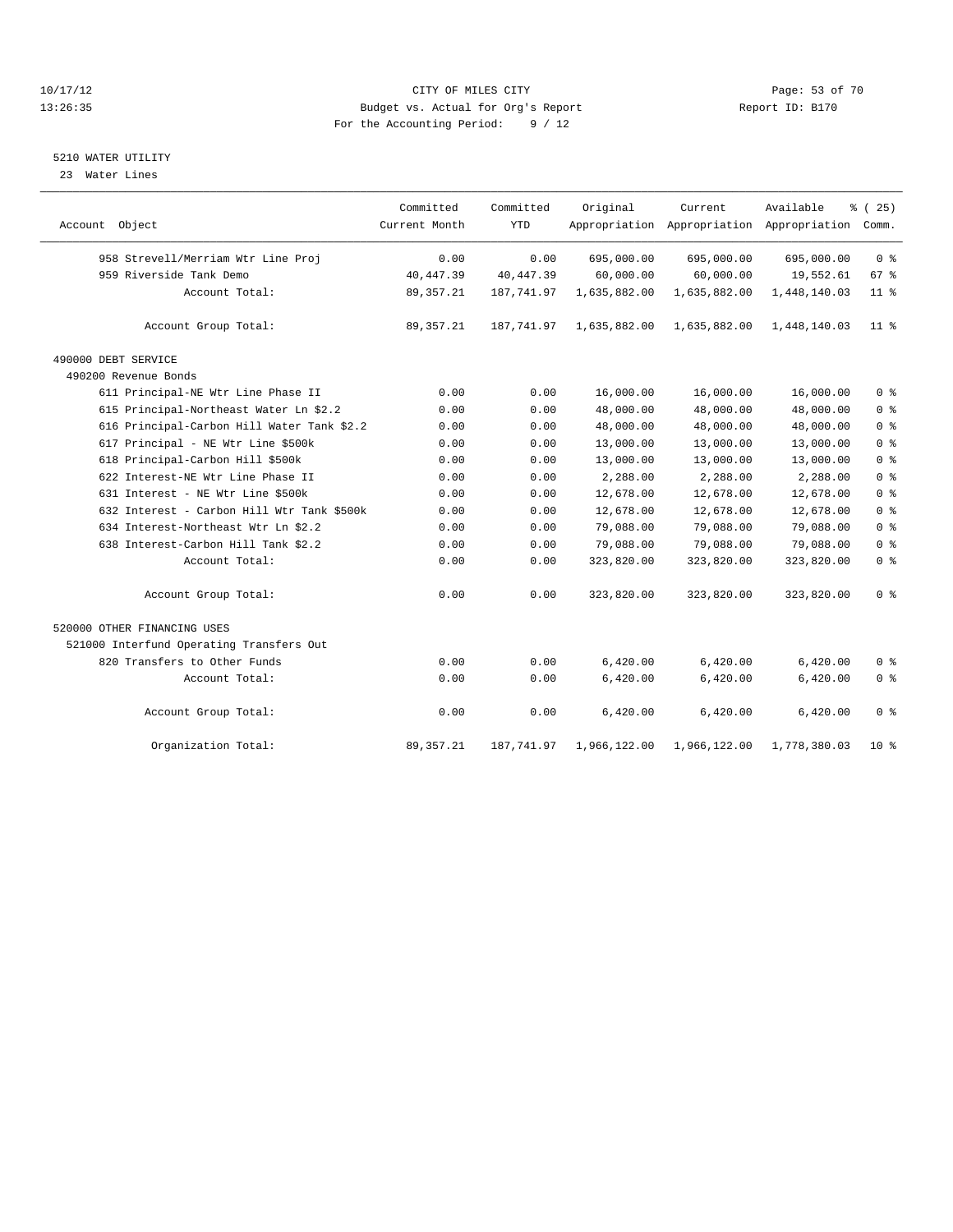#### 10/17/12 Page: 54 of 70 13:26:35 Budget vs. Actual for Org's Report Report ID: B170 For the Accounting Period: 9 / 12

————————————————————————————————————————————————————————————————————————————————————————————————————————————————————————————————————

#### 5210 WATER UTILITY

25 Water Administration

|                                            | Committed     | Committed  | Original  | Current                                         | Available   | % (25)          |
|--------------------------------------------|---------------|------------|-----------|-------------------------------------------------|-------------|-----------------|
| Account Object                             | Current Month | <b>YTD</b> |           | Appropriation Appropriation Appropriation Comm. |             |                 |
| 430000 Public Works                        |               |            |           |                                                 |             |                 |
| 430510 Water Administration(25)            |               |            |           |                                                 |             |                 |
| 111 Salaries and Wages - Permanent         | 2,613.26      | 7,256.77   | 35,884.00 | 35,884.00                                       | 28,627.23   | $20*$           |
| 121 OVERTIME-PERMANENT                     | 23.96         | 65.89      | 339.00    | 339.00                                          | 273.11      | 19 <sup>°</sup> |
| 131 VACATION                               | 0.00          | 370.61     | 1,600.00  | 1,600.00                                        | 1,229.39    | $23$ $%$        |
| 132 SICK LEAVE                             | 40.22         | 239.19     | 1,200.00  | 1,200.00                                        | 960.81      | $20*$           |
| 141 Unemployment Insurance                 | 9.37          | 28.21      | 137.00    | 137.00                                          | 108.79      | $21$ %          |
| 142 Workers' Compensation                  | 27.98         | 84.34      | 437.00    | 437.00                                          | 352.66      | 19 <sup>°</sup> |
| 143 Health Insurance                       | 362.70        | 1,088.10   | 7,977.00  | 7,977.00                                        | 6,888.90    | $14$ %          |
| 144 FICA                                   | 204.76        | 616.25     | 2,985.00  | 2,985.00                                        | 2,368.75    | $21$ %          |
| 145 PERS                                   | 138.60        | 408.72     | 2,759.00  | 2,759.00                                        | 2,350.28    | 15 <sup>°</sup> |
| 196 CLOTHING ALLOTMENT                     | 0.00          | 127.50     | 315.00    | 315.00                                          | 187.50      | 40 %            |
| 210 Office Supplies and Materials          | 478.44        | 721.65     | 1,800.00  | 1,800.00                                        | 1,078.35    | 40 %            |
| 214 Small Items of Equipment               | 0.00          | 95.33      | 3,067.00  | 3,067.00                                        | 2,971.67    | 3%              |
| 220 Operating Expenses                     | 44.87         | 202.75     | 1,700.00  | 1,700.00                                        | 1,497.25    | $12*$           |
| 230 Repair and Maintenance Supplies        | 0.00          | 0.00       | 200.00    | 200.00                                          | 200.00      | 0 <sup>8</sup>  |
| 311 Postage, Box Rent, Etc.                | 1,716.28      | 3,301.40   | 7,000.00  | 7,000.00                                        | 3,698.60    | 47 %            |
| 320 Printing, Duplicating, Typing &        | 0.00          | 88.83      | 2,100.00  | 2,100.00                                        | 2,011.17    | $4 \frac{6}{6}$ |
| 330 Publicity, Subscriptions & Dues        | 284.27        | 284.27     | 1,500.00  | 1,500.00                                        | 1,215.73    | 19 <sup>°</sup> |
| 345 Telephone & Telegraph                  | 50.88         | 152.64     | 600.00    | 600.00                                          | 447.36      | $25$ $%$        |
| 347 Telephone-Internet                     | 19.52         | 58.56      | 100.00    | 100.00                                          | 41.44       | 59 %            |
| 350 Professional Services                  | 1.25          | 2,092.85   | 8,500.00  | 8,500.00                                        | 6,407.15    | $25$ $%$        |
| 360 Contr R & M                            | 107.44        | 4,660.65   | 2,000.00  | 2,000.00                                        | $-2,660.65$ | $233$ $%$       |
| 370 Travel                                 | 0.00          | 0.00       | 200.00    | 200.00                                          | 200.00      | 0 <sup>8</sup>  |
| 380 Training Services                      | 0.00          | 0.00       | 300.00    | 300.00                                          | 300.00      | 0 <sup>8</sup>  |
| 382 Books                                  | 305.99        | 305.99     | 0.00      | 0.00                                            | $-305.99$   | $***$ $-$       |
| 513 Liability                              | 66.18         | 151.39     | 0.00      | 0.00                                            | $-151.39$   | $***$ $-$       |
| 521 Surety Bonds for Officials & Employees | 0.00          | 0.00       | 400.00    | 400.00                                          | 400.00      | 0 <sup>8</sup>  |
| 531 Building & Office Rental               | 500.00        | 1,500.00   | 6,000.00  | 6,000.00                                        | 4,500.00    | $25$ $%$        |
| 810 Losses (Bad debt expense - Enterprise  | $-66.18$      | $-238.86$  | 500.00    | 500.00                                          | 738.86      | $-48$ %         |
| Account Total:                             | 6,929.79      | 23,663.03  | 89,600.00 | 89,600.00                                       | 65,936.97   | $26$ %          |
|                                            |               |            |           |                                                 |             |                 |
| Account Group Total:                       | 6,929.79      | 23,663.03  | 89,600.00 | 89,600.00                                       | 65,936.97   | $26$ %          |
| 510000 MISCELLANEOUS                       |               |            |           |                                                 |             |                 |
| 510330 Comprehensive Liability Insurance   |               |            |           |                                                 |             |                 |
| 513 Liability                              | 0.00          | 12,016.79  | 12,017.00 | 12,017.00                                       | 0.21        | $100*$          |
| Account Total:                             | 0.00          | 12,016.79  | 12,017.00 | 12,017.00                                       |             | $0.21$ 100 %    |
|                                            |               |            |           |                                                 |             |                 |
| Account Group Total:                       | 0.00          | 12,016.79  | 12,017.00 | 12,017.00                                       |             | $0.21$ 100 %    |
| 520000 OTHER FINANCING USES                |               |            |           |                                                 |             |                 |
| 521000 Interfund Operating Transfers Out   |               |            |           |                                                 |             |                 |
| 820 Transfers to Other Funds               | 4,519.00      | 13,557.00  | 54,228.00 | 54,228.00                                       | 40,671.00   | $25$ $%$        |
| Account Total:                             | 4,519.00      | 13,557.00  | 54,228.00 | 54,228.00                                       | 40,671.00   | $25$ $%$        |
|                                            |               |            |           |                                                 |             |                 |
| Account Group Total:                       | 4,519.00      | 13,557.00  | 54,228.00 | 54,228.00                                       | 40,671.00   | $25$ $%$        |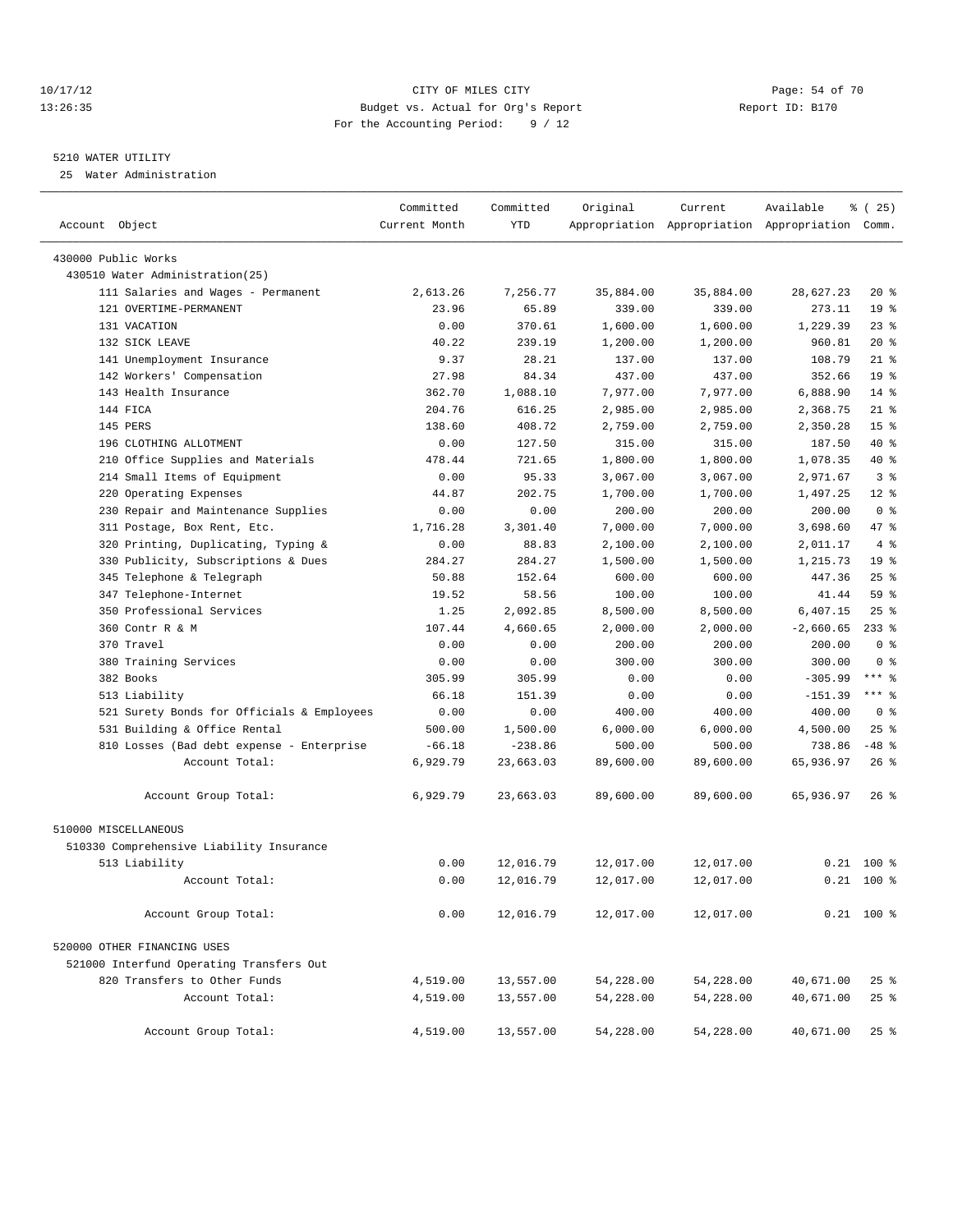### 10/17/12 Page: 55 of 70 13:26:35 Budget vs. Actual for Org's Report Report ID: B170 For the Accounting Period: 9 / 12

# 5210 WATER UTILITY

25 Water Administration

| Account Object      | Committed<br>Current Month | Committed<br><b>YTD</b> | Original   | Current    | Available<br>Appropriation Appropriation Appropriation Comm. | % (25) |
|---------------------|----------------------------|-------------------------|------------|------------|--------------------------------------------------------------|--------|
| Organization Total: | 11,448.79                  | 49,236.82               | 155,845.00 | 155,845.00 | 106,608.18 32 %                                              |        |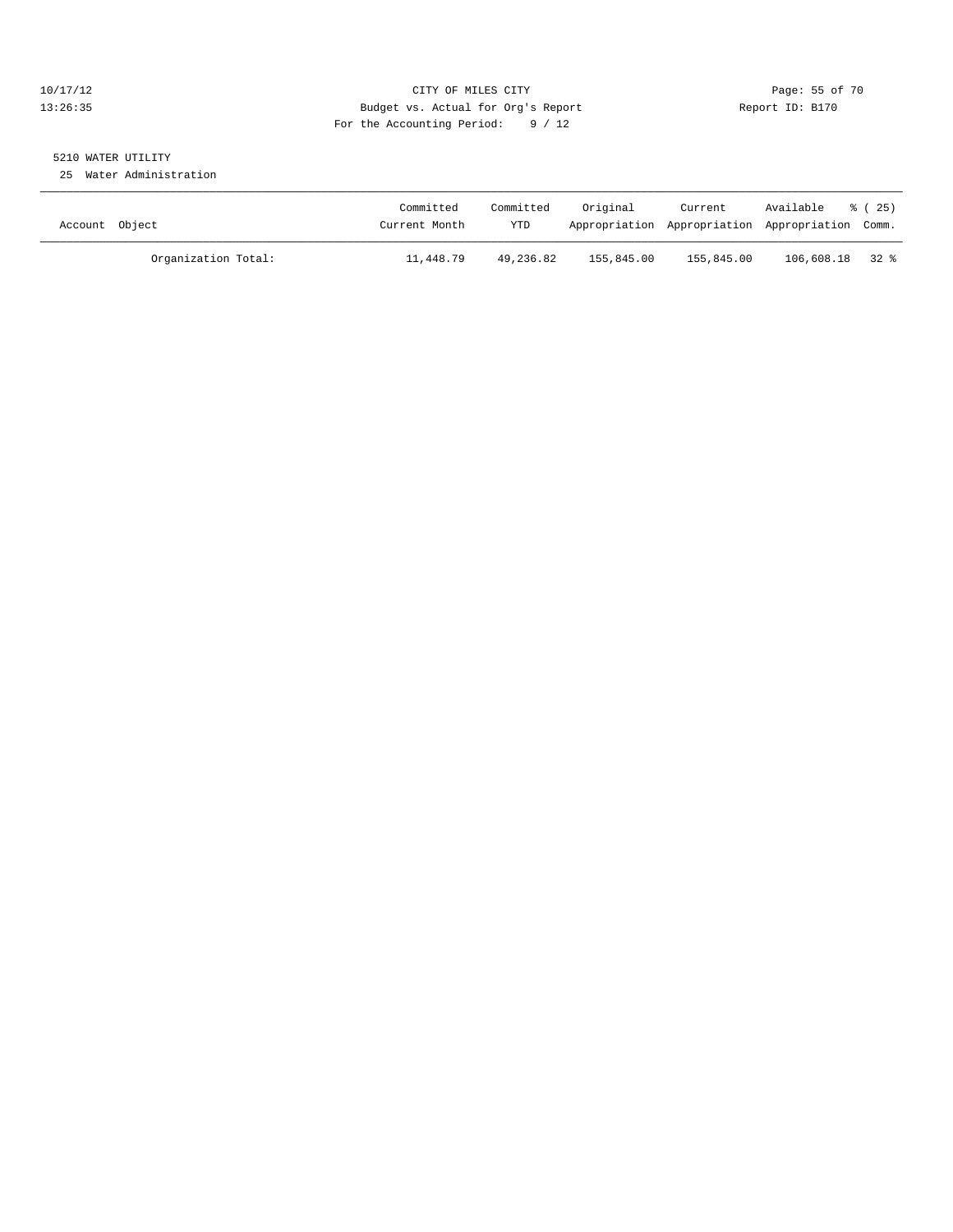#### 10/17/12 Page: 56 of 70 13:26:35 Budget vs. Actual for Org's Report Report ID: B170 For the Accounting Period: 9 / 12

## 5210 WATER UTILITY

80 Water Purification

| Account Object                          | Committed<br>Current Month | Committed<br>YTD | Original   | Current    | Available<br>Appropriation Appropriation Appropriation Comm. | % (25)          |
|-----------------------------------------|----------------------------|------------------|------------|------------|--------------------------------------------------------------|-----------------|
| 430000 Public Works                     |                            |                  |            |            |                                                              |                 |
| 430540 Water Purification and Treatment |                            |                  |            |            |                                                              |                 |
| 210 Office Supplies and Materials       | 8.64                       | 8.64             | 200.00     | 200.00     | 191.36                                                       | 4%              |
| 214 Small Items of Equipment            | 0.00                       | 39.99            | 21,000.00  | 21,000.00  | 20,960.01                                                    | 0 <sup>8</sup>  |
| 220 Operating Expenses                  | 547.15                     | 661.00           | 3,000.00   | 3,000.00   | 2,339.00                                                     | $22$ %          |
| 222 Chemicals, Lab & Med Supplies       | 3,324.12                   | 19,749.90        | 58,350.00  | 58,350.00  | 38,600.10                                                    | $34$ $%$        |
| 226 Clothing and Uniforms               | 27.00                      | 164.41           | 400.00     | 400.00     | 235.59                                                       | 41 %            |
| 230 Repair and Maintenance Supplies     | 140.46                     | 1,211.36         | 9,500.00   | 9,500.00   | 8,288.64                                                     | 13 <sup>°</sup> |
| 231 Gas, Oil, Diesel Fuel, Grease, etc. | 40.44                      | 408.24           | 1,290.00   | 1,290.00   | 881.76                                                       | 32%             |
| 241 Consumable Tools                    | 9.46                       | 9.46             | 50.00      | 50.00      | 40.54                                                        | 19 <sup>°</sup> |
| 311 Postage, Box Rent, Etc.             | 19.23                      | 21.68            | 150.00     | 150.00     | 128.32                                                       | 14 %            |
| 320 Printing, Duplicating, Typing &     | 0.00                       | 0.00             | 100.00     | 100.00     | 100.00                                                       | 0 <sup>8</sup>  |
| 330 Publicity, Subscriptions & Dues     | 0.00                       | 0.00             | 400.00     | 400.00     | 400.00                                                       | 0 <sup>8</sup>  |
| 334 Memberships, Registrations & Dues   | 0.00                       | 140.00           | 430.00     | 430.00     | 290.00                                                       | 33 <sup>8</sup> |
| 345 Telephone & Telegraph               | 0.00                       | 0.00             | 200.00     | 200.00     | 200.00                                                       | 0 <sup>8</sup>  |
| 352 Wtr/Swr Lab Testing                 | 0.00                       | 0.00             | 12,000.00  | 12,000.00  | 12,000.00                                                    | 0 <sup>8</sup>  |
| 357 Architectual, Engineering Serv Etc. | 0.00                       | 0.00             | 14,000.00  | 14,000.00  | 14,000.00                                                    | 0 <sup>8</sup>  |
| 360 Contr R & M                         | 37.98                      | 37.98            | 6,000.00   | 6,000.00   | 5,962.02                                                     | 1 <sup>°</sup>  |
| 369 Other Repair and Maintenance        | 0.00                       | 0.00             | 1,500.00   | 1,500.00   | 1,500.00                                                     | 0 <sup>8</sup>  |
| 370 Travel                              | 0.00                       | 292.20           | 1,200.00   | 1,200.00   | 907.80                                                       | $24$ %          |
| 380 Training Services                   | 0.00                       | 253.75           | 1,000.00   | 1,000.00   | 746.25                                                       | 25%             |
| 382 Books                               | 67.25                      | 129.80           | 200.00     | 200.00     | 70.20                                                        | 65 %            |
| 400 BUILDING MATERIALS                  | 0.00                       | 0.00             | 250.00     | 250.00     | 250.00                                                       | 0 <sup>8</sup>  |
| 533 Machinery and Equipment Rental      | 0.00                       | 0.00             | 1,000.00   | 1,000.00   | 1,000.00                                                     | 0 <sup>8</sup>  |
| Account Total:                          | 4,221.73                   | 23, 128.41       | 132,220.00 | 132,220.00 | 109,091.59                                                   | $17*$           |
| Account Group Total:                    | 4,221.73                   | 23, 128.41       | 132,220.00 | 132,220.00 | 109,091.59                                                   | $17*$           |
| Organization Total:                     | 4,221.73                   | 23, 128.41       | 132,220.00 | 132,220.00 | 109,091.59                                                   | $17*$           |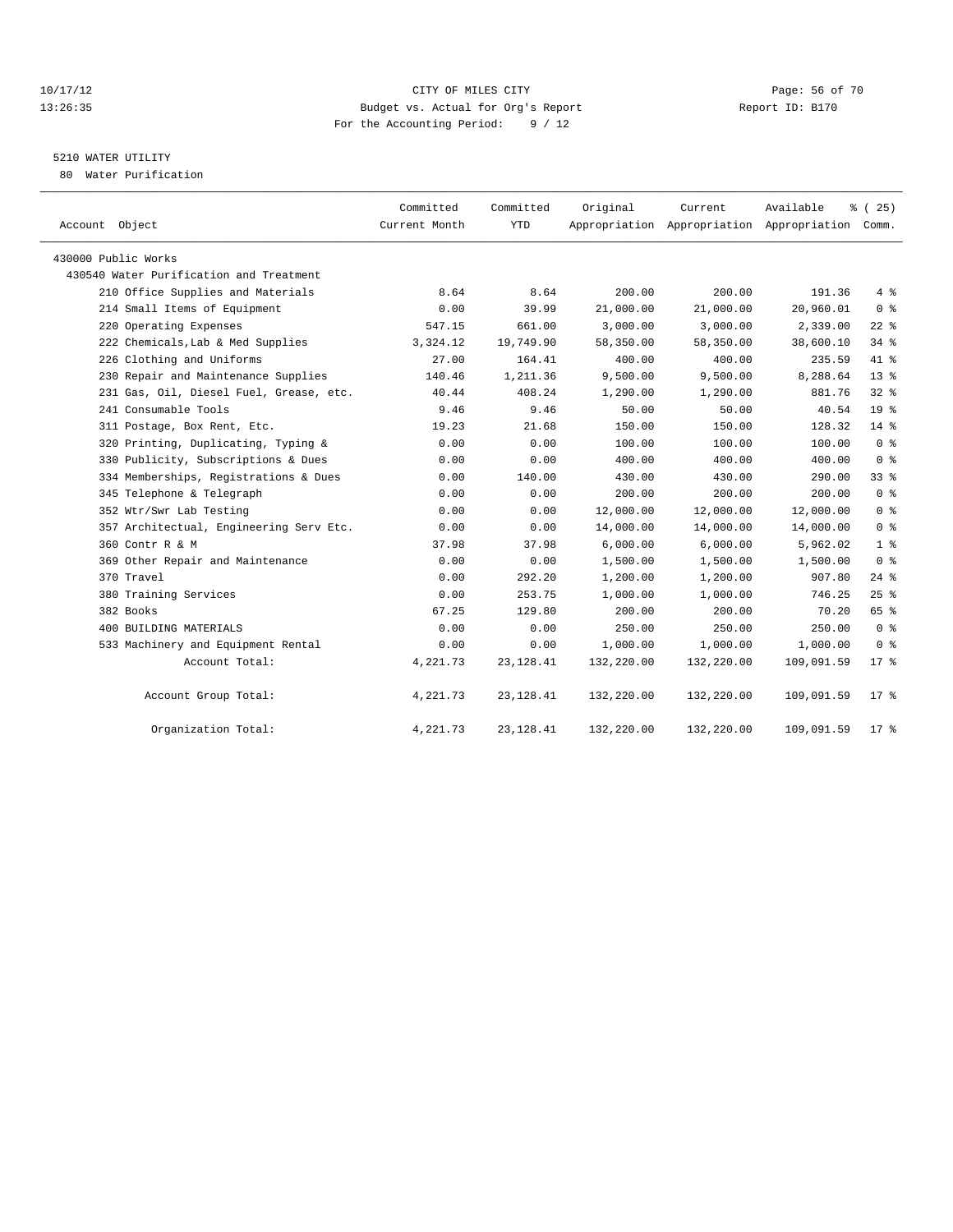#### 10/17/12 Page: 57 of 70 13:26:35 Budget vs. Actual for Org's Report Report ID: B170 For the Accounting Period: 9 / 12

## 5210 WATER UTILITY

107 Paved St. Maint. Dist.#204

| Account Object                           | Committed<br>Current Month | Committed<br>YTD | Original<br>Appropriation | Current<br>Appropriation | Available<br>Appropriation | ී (<br>25)<br>Comm. |
|------------------------------------------|----------------------------|------------------|---------------------------|--------------------------|----------------------------|---------------------|
| 430000 Public Works<br>430220 Operations |                            |                  |                           |                          |                            |                     |
| 231 Gas, Oil, Diesel Fuel, Grease, etc.  | 1,749.65                   | 1,749.65         | 0.00                      | 0.00                     | $-1,749.65$                | $***$ 2             |
| Account Total:                           | 1,749.65                   | 1,749.65         | 0.00                      | 0.00                     | $-1.749.65$                | $***$ 2             |
| Account Group Total:                     | 1,749.65                   | 1,749.65         | 0.00                      | 0.00                     | $-1,749.65$                | $***$ $%$           |
| Organization Total:                      | 1,749.65                   | 1,749.65         | 0.00                      | 0.00                     | $-1,749.65$                | $***$ %             |
|                                          |                            |                  |                           |                          |                            |                     |

Fund Total: 138,164.66 377,801.17 2,905,543.00 2,905,543.00 2,527,741.83 13 %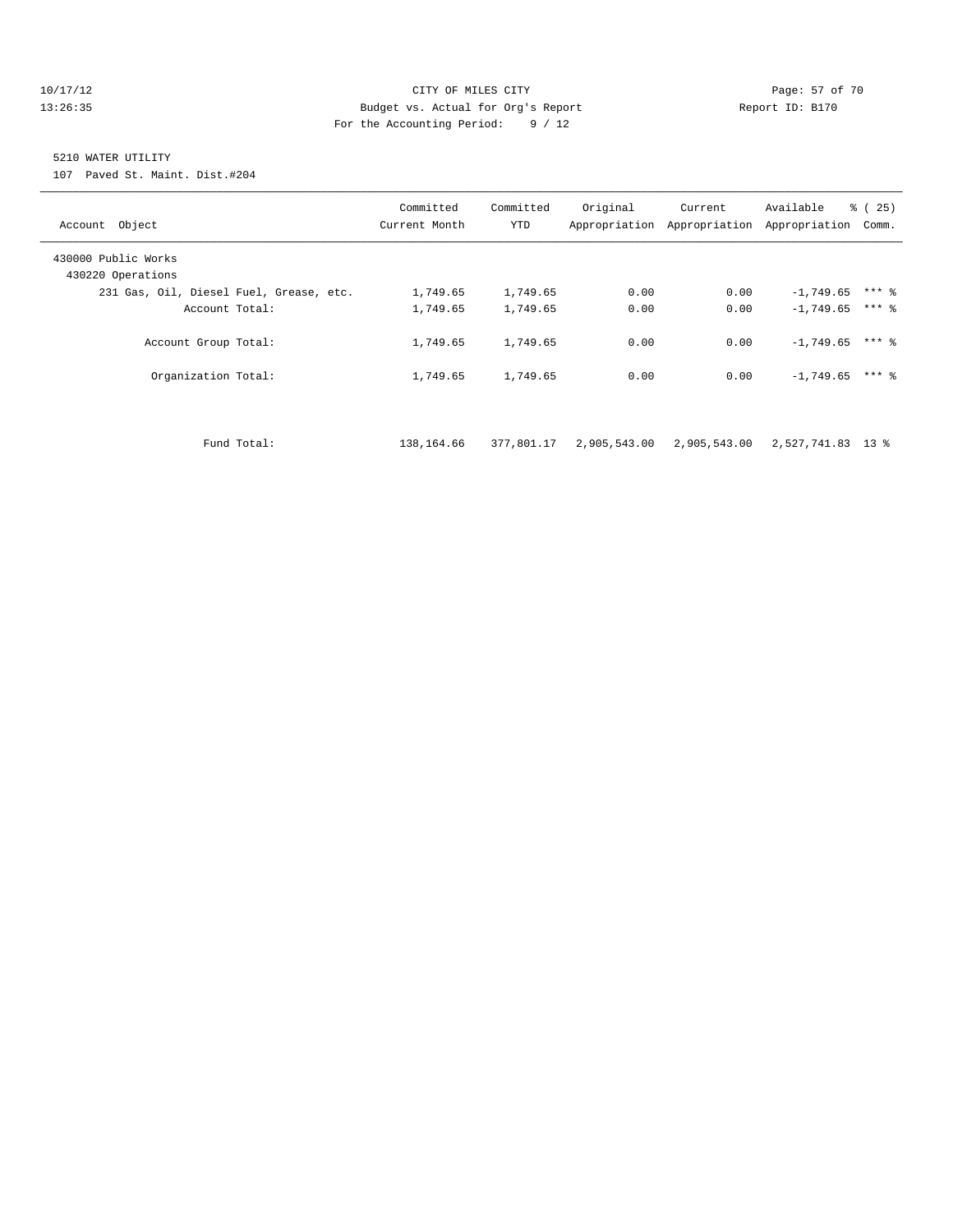#### 10/17/12 Page: 58 of 70 13:26:35 Budget vs. Actual for Org's Report Report ID: B170 For the Accounting Period: 9 / 12

————————————————————————————————————————————————————————————————————————————————————————————————————————————————————————————————————

#### 5310 SEWER UTILITY

29 Sewer Administration

|                                             | Committed     | Committed | Original   | Current    | Available                                       | <sub>है</sub> (25) |
|---------------------------------------------|---------------|-----------|------------|------------|-------------------------------------------------|--------------------|
| Account Object                              | Current Month | YTD       |            |            | Appropriation Appropriation Appropriation Comm. |                    |
| 430000 Public Works                         |               |           |            |            |                                                 |                    |
| 430610 Sewer Administration(29)             |               |           |            |            |                                                 |                    |
| 111 Salaries and Wages - Permanent          | 2,613.27      | 7,256.79  | 35,884.00  | 35,884.00  | 28,627.21                                       | $20*$              |
| 121 OVERTIME-PERMANENT                      | 23.96         | 65.89     |            |            |                                                 | 19 <sup>°</sup>    |
|                                             |               |           | 339.00     | 339.00     | 273.11                                          |                    |
| 131 VACATION                                | 0.00          | 370.61    | 1,600.00   | 1,600.00   | 1,229.39                                        | $23$ $%$           |
| 132 SICK LEAVE                              | 40.22         | 239.20    | 1,200.00   | 1,200.00   | 960.80                                          | $20*$              |
| 141 Unemployment Insurance                  | 9.37          | 28.22     | 137.00     | 137.00     | 108.78                                          | $21$ %             |
| 142 Workers' Compensation                   | 27.98         | 84.34     | 437.00     | 437.00     | 352.66                                          | 19 <sup>°</sup>    |
| 143 Health Insurance                        | 362.74        | 1,088.16  | 7,977.00   | 7,977.00   | 6,888.84                                        | $14$ %             |
| 144 FICA                                    | 204.81        | 616.36    | 2,985.00   | 2,985.00   | 2,368.64                                        | $21$ %             |
| 145 PERS                                    | 138.60        | 408.71    | 2,759.00   | 2,759.00   | 2,350.29                                        | 15 <sup>°</sup>    |
| 196 CLOTHING ALLOTMENT                      | 0.00          | 127.50    | 315.00     | 315.00     | 187.50                                          | 40 %               |
| 210 Office Supplies and Materials           | 478.44        | 721.64    | 1,800.00   | 1,800.00   | 1,078.36                                        | 40 %               |
| 214 Small Items of Equipment                | 0.00          | 95.33     | 3,067.00   | 3,067.00   | 2,971.67                                        | 3 <sup>8</sup>     |
| 220 Operating Expenses                      | 44.87         | 202.76    | 1,700.00   | 1,700.00   | 1,497.24                                        | $12*$              |
| 230 Repair and Maintenance Supplies         | 0.00          | 0.00      | 200.00     | 200.00     | 200.00                                          | 0 <sup>8</sup>     |
| 311 Postage, Box Rent, Etc.                 | 570.17        | 1,996.07  | 7,000.00   | 7,000.00   | 5,003.93                                        | 29%                |
| 320 Printing, Duplicating, Typing &         | 0.00          | 303.62    | 2,100.00   | 2,100.00   | 1,796.38                                        | $14$ %             |
| 330 Publicity, Subscriptions & Dues         | 284.26        | 284.26    | 1,500.00   | 1,500.00   | 1,215.74                                        | 19 <sup>°</sup>    |
| 345 Telephone & Telegraph                   | 50.86         | 152.58    | 600.00     | 600.00     | 447.42                                          | $25$ $%$           |
| 347 Telephone-Internet                      | 19.51         | 58.53     | 100.00     | 100.00     | 41.47                                           | 59 %               |
| 350 Professional Services                   | 1.25          | 2,092.85  | 8,500.00   | 8,500.00   | 6,407.15                                        | $25$ $%$           |
| 360 Contr R & M                             | 107.44        | 4,660.66  | 2,000.00   | 2,000.00   | $-2,660.66$                                     | $233$ $%$          |
| 370 Travel                                  | 0.00          | 0.00      | 200.00     | 200.00     | 200.00                                          | 0 <sup>8</sup>     |
| 380 Training Services                       | 0.00          | 0.00      | 300.00     | 300.00     | 300.00                                          | 0 <sup>8</sup>     |
| 382 Books                                   | 305.98        | 305.98    | 0.00       | 0.00       | $-305.98$                                       | *** 응              |
| 513 Liability                               | 66.17         | 151.37    | 0.00       | 0.00       | $-151.37$                                       | *** 응              |
| 521 Surety Bonds for Officials & Employees  | 0.00          | 0.00      | 400.00     | 400.00     | 400.00                                          | 0 <sup>8</sup>     |
| 531 Building & Office Rental                | 333.33        | 999.99    | 6,000.00   | 6,000.00   | 5,000.01                                        | $17*$              |
| 540 Special Assessments                     | 0.00          | 0.00      | 5,500.00   | 5,500.00   | 5,500.00                                        | 0 <sup>8</sup>     |
| 810 Losses (Bad debt expense - Enterprise   | $-66.17$      | $-238.83$ | 500.00     | 500.00     | 738.83                                          | $-48$ %            |
| Account Total:                              | 5,617.06      | 22,072.59 | 95,100.00  | 95,100.00  | 73,027.41                                       | $23$ $%$           |
| Account Group Total:                        | 5,617.06      | 22,072.59 | 95,100.00  | 95,100.00  | 73,027.41                                       | $23$ $%$           |
|                                             |               |           |            |            |                                                 |                    |
| 490000 DEBT SERVICE<br>490200 Revenue Bonds |               |           |            |            |                                                 |                    |
|                                             |               |           |            |            |                                                 |                    |
| 608 Prpl-Wastewater Project Phase I         | 0.00          | 0.00      | 56,000.00  | 56,000.00  | 56,000.00                                       | 0 %                |
| 626 Interest-Wastewater Project Phase I     | 0.00          | 0.00      | 38,211.00  | 38,211.00  | 38,211.00                                       | 0 <sup>8</sup>     |
| Account Total:                              | 0.00          | 0.00      | 94, 211.00 | 94, 211.00 | 94, 211.00                                      | 0 <sup>8</sup>     |
| Account Group Total:                        | 0.00          | 0.00      | 94,211.00  | 94, 211.00 | 94,211.00                                       | 0 <sup>8</sup>     |
| 510000 MISCELLANEOUS                        |               |           |            |            |                                                 |                    |
| 510330 Comprehensive Liability Insurance    |               |           |            |            |                                                 |                    |
| 513 Liability                               | 0.00          | 71,720.19 | 71,720.00  | 71,720.00  |                                                 | $-0.19$ 100 %      |
| Account Total:                              | 0.00          | 71,720.19 | 71,720.00  | 71,720.00  |                                                 | $-0.19$ 100 %      |
| Account Group Total:                        | 0.00          | 71,720.19 | 71,720.00  | 71,720.00  |                                                 | $-0.19$ 100 %      |
|                                             |               |           |            |            |                                                 |                    |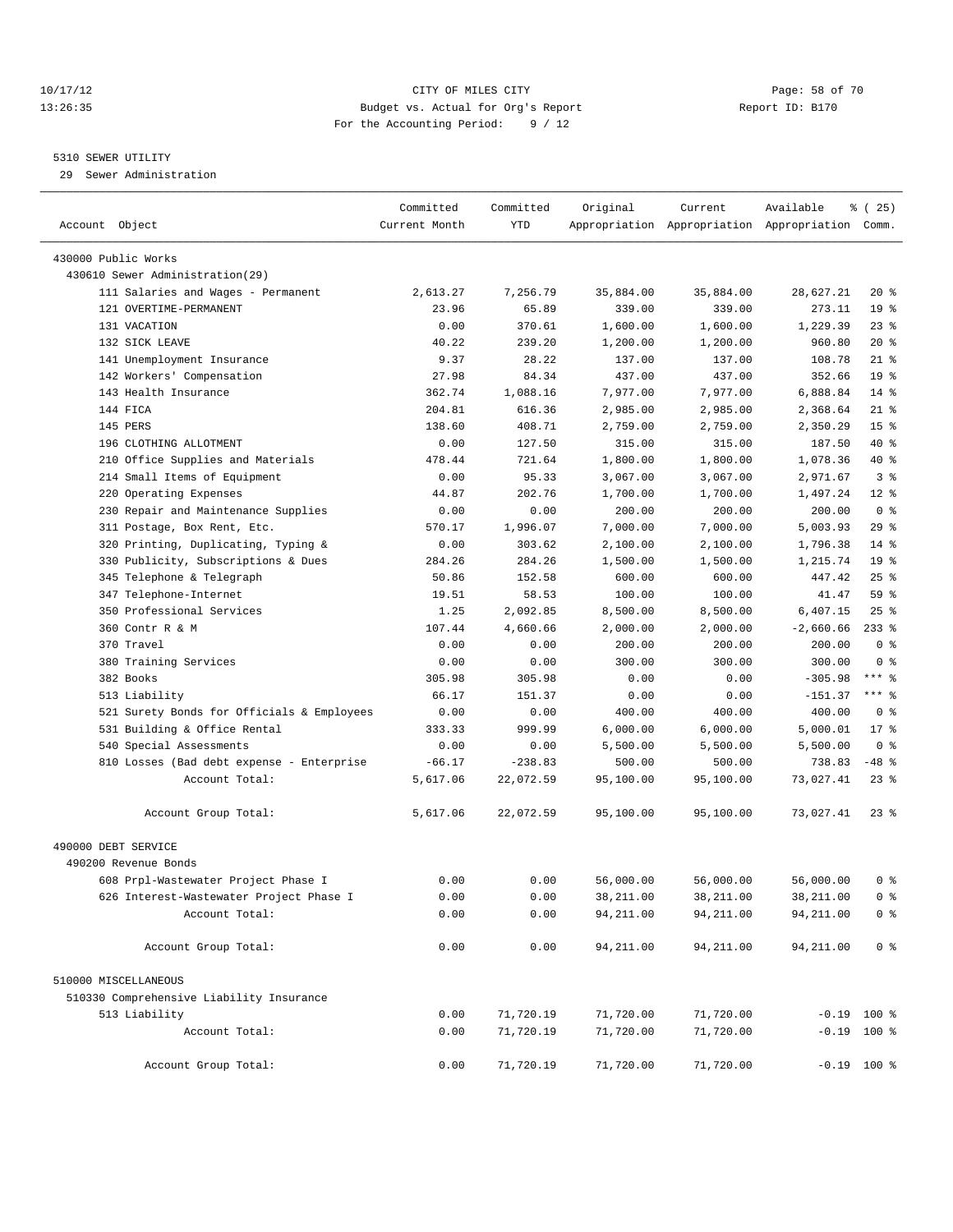#### 10/17/12 Page: 59 of 70 13:26:35 Budget vs. Actual for Org's Report Report ID: B170 For the Accounting Period: 9 / 12

## 5310 SEWER UTILITY

29 Sewer Administration

| Object<br>Account                                                                                       | Committed<br>Current Month | Committed<br><b>YTD</b> | Original<br>Appropriation | Current<br>Appropriation | Available<br>Appropriation | % (25)<br>Comm.    |
|---------------------------------------------------------------------------------------------------------|----------------------------|-------------------------|---------------------------|--------------------------|----------------------------|--------------------|
| 520000 OTHER FINANCING USES<br>521000 Interfund Operating Transfers Out<br>820 Transfers to Other Funds | 3, 344, 16                 | 10,032.48               | 40,130.00                 | 40,130.00                | 30,097.52                  | $25$ $\frac{6}{5}$ |
| Account Total:                                                                                          | 3,344.16                   | 10,032.48               | 40,130.00                 | 40,130.00                | 30,097.52                  | $25$ $\frac{6}{5}$ |
| Account Group Total:                                                                                    | 3,344.16                   | 10,032.48               | 40,130.00                 | 40,130.00                | 30,097.52                  | $25$ $\frac{6}{5}$ |
| Organization Total:                                                                                     | 8,961.22                   | 103,825.26              | 301,161.00                | 301,161.00               | 197, 335. 74               | $34$ $%$           |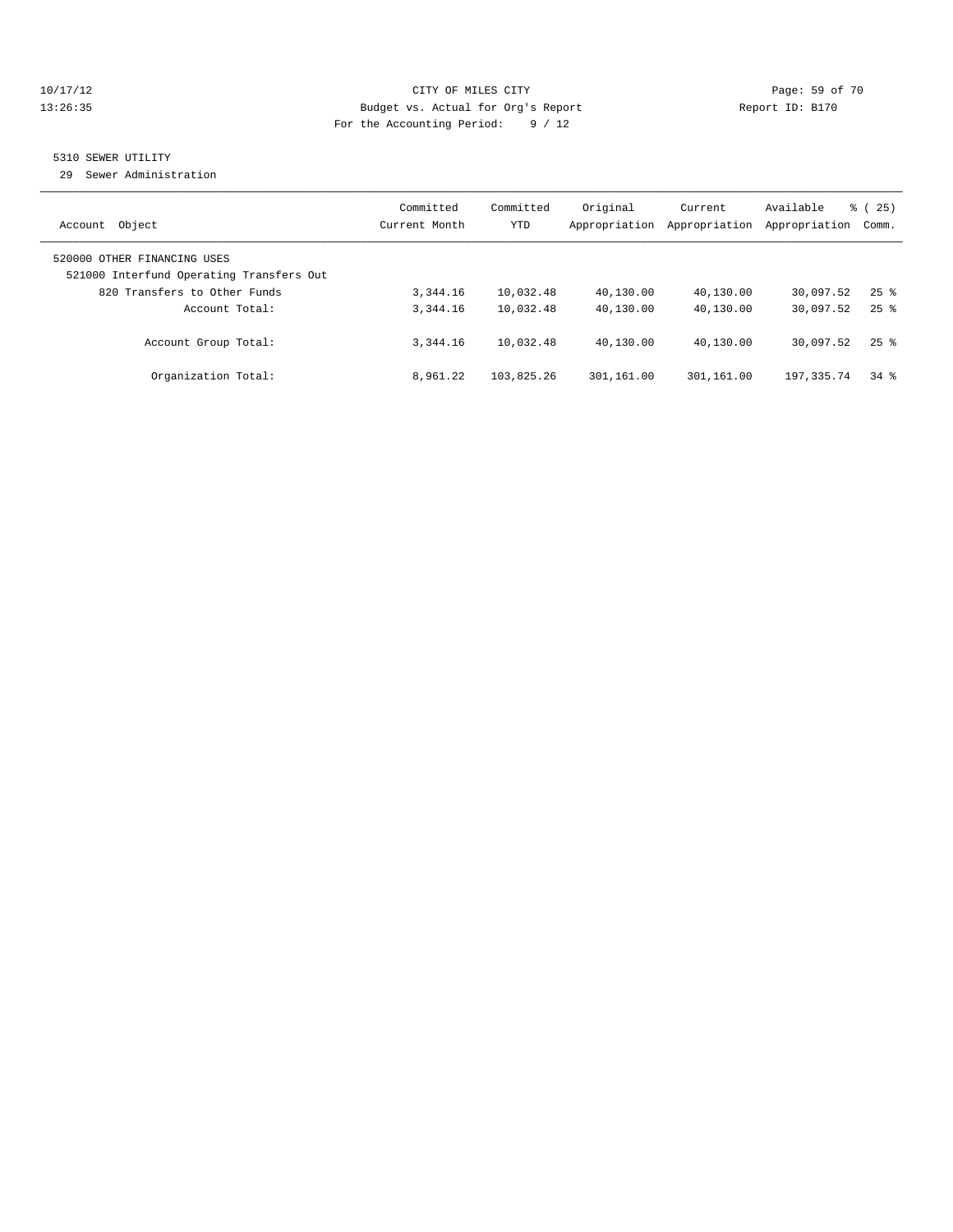#### 10/17/12 Page: 60 of 70 13:26:35 Budget vs. Actual for Org's Report Report ID: B170 For the Accounting Period: 9 / 12

————————————————————————————————————————————————————————————————————————————————————————————————————————————————————————————————————

#### 5310 SEWER UTILITY

31 Sewer Lines

| Account Object                               | Committed<br>Current Month | Committed<br>YTD | Original   | Current    | Available<br>Appropriation Appropriation Appropriation Comm. | 8 (25)          |
|----------------------------------------------|----------------------------|------------------|------------|------------|--------------------------------------------------------------|-----------------|
|                                              |                            |                  |            |            |                                                              |                 |
| 430000 Public Works                          |                            |                  |            |            |                                                              |                 |
| 430630 Sewer Collection and Transmission(31) |                            |                  |            |            |                                                              |                 |
| 111 Salaries and Wages - Permanent           | 8,496.29                   | 25,889.07        | 105,798.00 | 105,798.00 | 79,908.93                                                    | $24$ %          |
| 121 OVERTIME-PERMANENT                       | 343.59                     | 1,392.62         | 10,598.00  | 10,598.00  | 9,205.38                                                     | $13*$           |
| 131 VACATION                                 | 638.93                     | 2,501.87         | 15,773.00  | 15,773.00  | 13, 271. 13                                                  | 16 <sup>8</sup> |
| 132 SICK LEAVE                               | 48.63                      | 1,490.73         | 7,093.00   | 7,093.00   | 5,602.27                                                     | $21$ %          |
| 133 OTHER LEAVE PAY                          | 0.00                       | 0.00             | 2,738.00   | 2,738.00   | 2,738.00                                                     | 0 <sup>8</sup>  |
| 134 HOLIDAY PAY                              | 171.18                     | 588.51           | 4,558.00   | 4,558.00   | 3,969.49                                                     | $13*$           |
| 141 Unemployment Insurance                   | 33.94                      | 113.14           | 235.00     | 235.00     | 121.86                                                       | 48 %            |
| 142 Workers' Compensation                    | 477.63                     | 1,591.98         | 8,114.00   | 8,114.00   | 6,522.02                                                     | $20*$           |
| 143 Health Insurance                         | 1,692.47                   | 5,636.21         | 23,931.00  | 23,931.00  | 18,294.79                                                    | $24$ %          |
| 144 FICA                                     | 719.13                     | 2,406.47         | 11,215.00  | 11,215.00  | 8,808.53                                                     | $21$ %          |
| 145 PERS                                     | 685.71                     | 2,252.69         | 10,362.00  | 10,362.00  | 8,109.31                                                     | $22$ %          |
| 196 CLOTHING ALLOTMENT                       | 0.00                       | 457.50           | 475.00     | 475.00     | 17.50                                                        | 96%             |
| 210 Office Supplies and Materials            | 72.93                      | 72.93            | 300.00     | 300.00     | 227.07                                                       | $24$ %          |
| 214 Small Items of Equipment                 | 0.00                       | 62.87            | 5,600.00   | 5,600.00   | 5,537.13                                                     | 1 <sup>°</sup>  |
| 220 Operating Expenses                       | 159.90                     | 159.90           | 5,000.00   | 5,000.00   | 4,840.10                                                     | 3%              |
| 222 Chemicals, Lab & Med Supplies            | 0.00                       | 0.00             | 3,000.00   | 3,000.00   | 3,000.00                                                     | 0 <sup>8</sup>  |
| 226 Clothing and Uniforms                    | 11.49                      | 11.49            | 700.00     | 700.00     | 688.51                                                       | 2 <sub>8</sub>  |
| 230 Repair and Maintenance Supplies          | 23.51                      | 23.51            | 7,500.00   | 7,500.00   | 7,476.49                                                     | 0 <sup>8</sup>  |
| 231 Gas, Oil, Diesel Fuel, Grease, etc.      | 984.08                     | 2,509.52         | 11,000.00  | 11,000.00  | 8,490.48                                                     | 23 %            |
| 233 Water Main Replacement and Street        | 0.00                       | 0.00             | 12,000.00  | 12,000.00  | 12,000.00                                                    | 0 <sup>8</sup>  |
| 234 Hydrant Replacement, Valves              | 0.00                       | 0.00             | 10,000.00  | 10,000.00  | 10,000.00                                                    | 0 <sup>8</sup>  |
| 241 Consumable Tools                         | 0.00                       | 0.00             | 300.00     | 300.00     | 300.00                                                       | 0 <sup>8</sup>  |
| 311 Postage, Box Rent, Etc.                  | 4.10                       | 4.10             | 100.00     | 100.00     | 95.90                                                        | 4%              |
| 320 Printing, Duplicating, Typing &          | 0.00                       | 0.00             | 75.00      | 75.00      | 75.00                                                        | 0 <sup>8</sup>  |
| 330 Publicity, Subscriptions & Dues          | 0.00                       | 0.00             | 125.00     | 125.00     | 125.00                                                       | 0 <sup>8</sup>  |
| 334 Memberships, Registrations & Dues        | 0.00                       | 0.00             | 200.00     | 200.00     | 200.00                                                       | 0 <sup>8</sup>  |
| 341 Electric Utility Services                | 10.76                      | 35.97            | 350.00     | 350.00     | 314.03                                                       | $10*$           |
| 344 Gas Utility Service                      | 3.98                       | 12.08            | 600.00     | 600.00     | 587.92                                                       | 2 <sup>°</sup>  |
| 345 Telephone & Telegraph                    | 40.69                      | 122.07           | 550.00     | 550.00     | 427.93                                                       | 22 %            |
| 346 Garbage Service                          | 0.00                       | 0.00             | 300.00     | 300.00     | 300.00                                                       | 0 <sup>8</sup>  |
| 347 Telephone-Internet                       | 11.40                      | 34.20            | 100.00     | 100.00     | 65.80                                                        | 34 %            |
| 350 Professional Services                    | 0.00                       | 42.50            | 13,000.00  | 13,000.00  | 12,957.50                                                    | 0 <sup>8</sup>  |
| 356 Purchsed Services (MMIA Div '01)         | 0.00                       | 0.00             | 2,000.00   | 2,000.00   | 2,000.00                                                     | 0 <sup>8</sup>  |
| 357 Architectual, Engineering Serv Etc.      | 0.00                       | 0.00             | 10,000.00  | 10,000.00  | 10,000.00                                                    | 0 <sup>8</sup>  |
| 360 Contr R & M                              | 188.33                     | 817.98           | 3,000.00   | 3,000.00   | 2,182.02                                                     | $27$ %          |
| 363 R&M Vehicles/Equip/Labor-PW              | 5,571.31                   | 6,164.08         | 27,000.00  | 27,000.00  | 20,835.92                                                    | 23%             |
| 369 Other Repair and Maintenance             | 0.00                       | 0.00             | 5,000.00   | 5,000.00   | 5,000.00                                                     | 0 <sup>8</sup>  |
| 370 Travel                                   | 0.00                       | 0.00             | 500.00     | 500.00     | 500.00                                                       | 0 <sup>8</sup>  |
| 380 Training Services                        | 0.00                       | 75.00            | 600.00     | 600.00     | 525.00                                                       | 13 <sub>8</sub> |
| 382 Books                                    | 0.00                       | 0.00             | 100.00     | 100.00     | 100.00                                                       | 0 <sup>8</sup>  |
| 396 Demolitions                              | 0.00                       | 0.00             | 500.00     | 500.00     | 500.00                                                       | 0 <sup>8</sup>  |
| 400 BUILDING MATERIALS                       | 0.00                       | 0.00             | 1,000.00   | 1,000.00   | 1,000.00                                                     | 0 <sup>8</sup>  |
| 512 Insurance on Vehicles & Equipment        | 0.00                       | 1,497.33         | 1,498.00   | 1,498.00   | 0.67                                                         | 100 %           |
| 513 Liability                                | 0.00                       | 0.00             | 5,000.00   | 5,000.00   | 5,000.00                                                     | 0 <sup>8</sup>  |
| 532 Land Rental                              | 0.00                       | 120.79           | 500.00     | 500.00     | 379.21                                                       | 24 %            |
| 533 Machinery and Equipment Rental           | 0.00                       | 0.00             | 1,000.00   | 1,000.00   | 1,000.00                                                     | 0 <sup>8</sup>  |
| 940 Machinery & Equipment                    | 0.00                       | 0.00             | 134,520.00 | 134,520.00 | 134,520.00                                                   | 0 <sup>8</sup>  |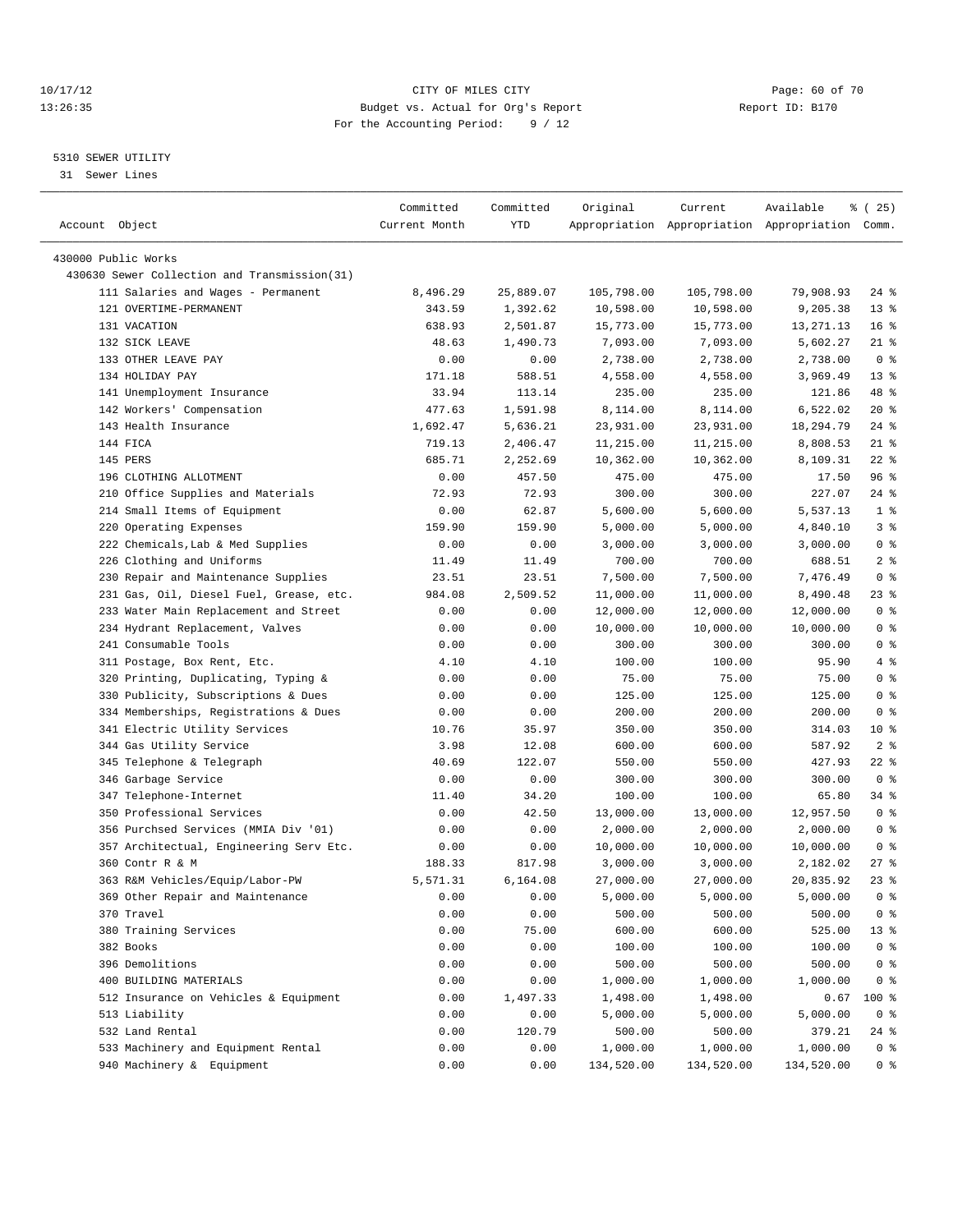#### 10/17/12 Page: 61 of 70 13:26:35 Budget vs. Actual for Org's Report Report ID: B170 For the Accounting Period: 9 / 12

#### 5310 SEWER UTILITY

31 Sewer Lines

| Object<br>Account                                                       | Committed<br>Current Month | Committed<br>YTD | Original   | Current<br>Appropriation Appropriation | Available<br>Appropriation | % (25)<br>Comm. |
|-------------------------------------------------------------------------|----------------------------|------------------|------------|----------------------------------------|----------------------------|-----------------|
| Account Total:                                                          | 20,389.98                  | 56,087.11        | 463,908.00 | 463,908.00                             | 407,820.89                 | $12*$           |
| Account Group Total:                                                    | 20,389.98                  | 56,087.11        | 463,908.00 | 463,908.00                             | 407,820.89                 | $12*$           |
| 520000 OTHER FINANCING USES<br>521000 Interfund Operating Transfers Out |                            |                  |            |                                        |                            |                 |
| 820 Transfers to Other Funds                                            | 0.00                       | 0.00             | 6,419.00   | 6,419.00                               | 6,419.00                   | 0 <sup>8</sup>  |
| Account Total:                                                          | 0.00                       | 0.00             | 6,419.00   | 6,419.00                               | 6,419.00                   | 0 <sup>8</sup>  |
| Account Group Total:                                                    | 0.00                       | 0.00             | 6,419.00   | 6,419.00                               | 6,419.00                   | 0 <sup>8</sup>  |
| Organization Total:                                                     | 20,389.98                  | 56,087.11        | 470,327.00 | 470,327.00                             | 414,239.89                 | $12$ $\approx$  |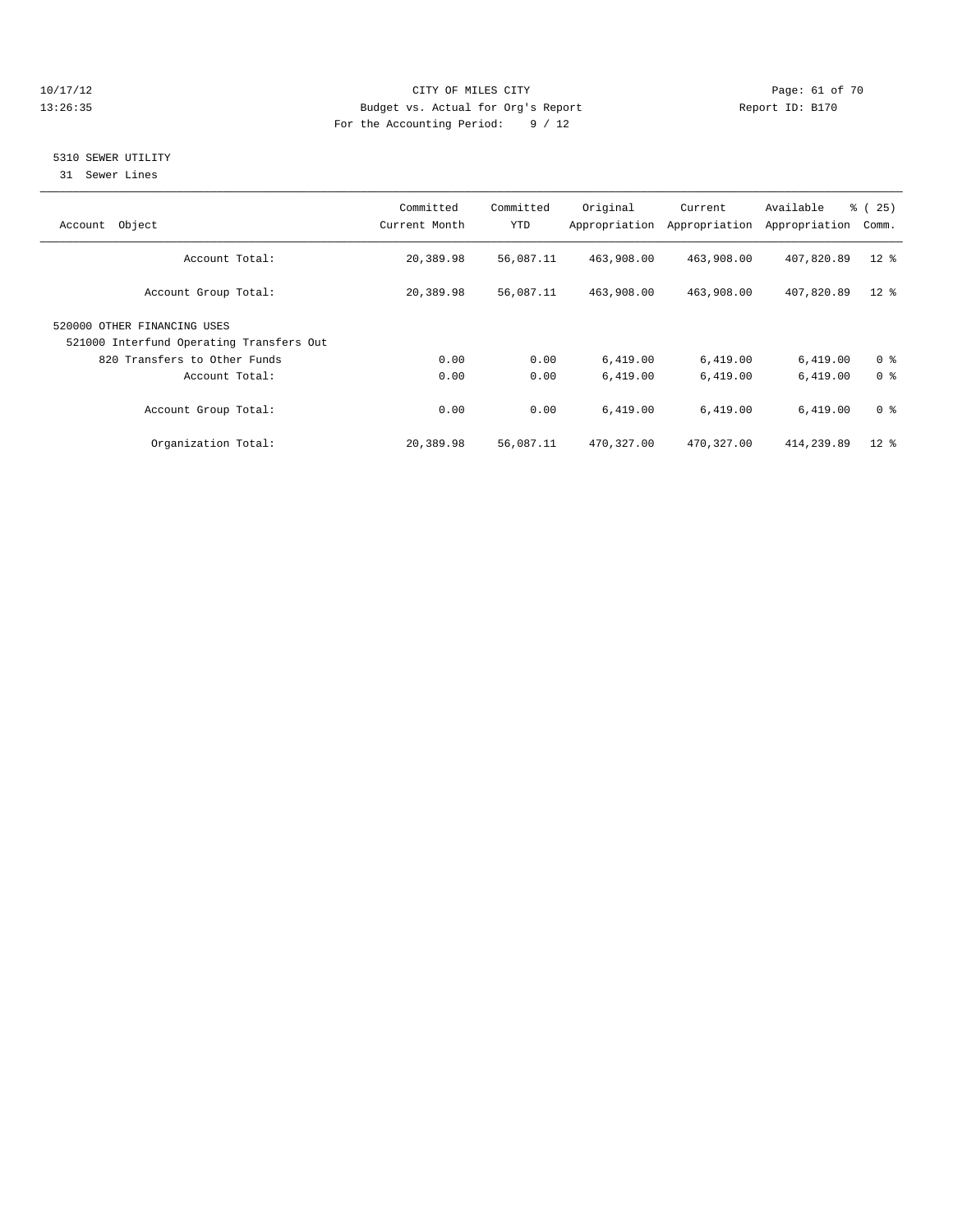#### 10/17/12 Page: 62 of 70 13:26:35 Budget vs. Actual for Org's Report Report ID: B170 For the Accounting Period: 9 / 12

### 5310 SEWER UTILITY

32 Sewer Lifts

|                     |                                         | Committed     | Committed  | Original     | Current      | Available                                       | % (25)           |
|---------------------|-----------------------------------------|---------------|------------|--------------|--------------|-------------------------------------------------|------------------|
| Account Object      |                                         | Current Month | <b>YTD</b> |              |              | Appropriation Appropriation Appropriation Comm. |                  |
| 430000 Public Works |                                         |               |            |              |              |                                                 |                  |
|                     | 430690 Sewer Lift Stations(32)          |               |            |              |              |                                                 |                  |
|                     | 111 Salaries and Wages - Permanent      | 4,212.44      | 11,892.39  | 55,163.00    | 55,163.00    | 43,270.61                                       | $22$ %           |
|                     | 121 OVERTIME-PERMANENT                  | 62.55         | 964.69     | 3,134.00     | 3,134.00     | 2,169.31                                        | 31.8             |
|                     | 131 VACATION                            | 143.14        | 1,234.84   | 4,206.00     | 4,206.00     | 2,971.16                                        | 29%              |
|                     | 132 SICK LEAVE                          | 7.29          | 42.73      | 1,840.00     | 1,840.00     | 1,797.27                                        | 2 <sup>8</sup>   |
|                     | 133 OTHER LEAVE PAY                     | 22.69         | 22.69      | 705.00       | 705.00       | 682.31                                          | 3 <sup>8</sup>   |
|                     | 134 HOLIDAY PAY                         | 155.09        | 293.60     | 1,133.00     | 1,133.00     | 839.40                                          | 26%              |
|                     | 141 Unemployment Insurance              | 16.06         | 51.13      | 106.00       | 106.00       | 54.87                                           | 48 %             |
|                     | 142 Workers' Compensation               | 281.06        | 885.59     | 3,607.00     | 3,607.00     | 2,721.41                                        | 25%              |
|                     | 143 Health Insurance                    | 816.11        | 2,448.50   | 10,950.00    | 10,950.00    | 8,501.50                                        | $22$ $%$         |
|                     | 144 FICA                                | 323.99        | 1,036.08   | 5,063.00     | 5,063.00     | 4,026.92                                        | $20*$            |
|                     | 145 PERS                                | 325.50        | 1,021.82   | 4,679.00     | 4,679.00     | 3,657.18                                        | $22$ $%$         |
|                     | 196 CLOTHING ALLOTMENT                  | 0.00          | 202.50     | 236.00       | 236.00       | 33.50                                           | 86 %             |
|                     | 210 Office Supplies and Materials       | 1.01          | 1.01       | 100.00       | 100.00       | 98.99                                           | 1 <sup>8</sup>   |
|                     | 214 Small Items of Equipment            | 0.00          | 0.00       | 3,500.00     | 3,500.00     | 3,500.00                                        | 0 <sup>8</sup>   |
|                     | 220 Operating Expenses                  | 44.23         | 196.53     | 1,500.00     | 1,500.00     | 1,303.47                                        | $13*$            |
|                     | 222 Chemicals, Lab & Med Supplies       | 0.00          | 520.00     | 3,000.00     | 3,000.00     | 2,480.00                                        | $17*$            |
|                     | 226 Clothing and Uniforms               | 14.39         | 87.67      | 400.00       | 400.00       | 312.33                                          | $22$ %           |
|                     | 230 Repair and Maintenance Supplies     | 168.70        | 339.46     | 6,100.00     | 6,100.00     | 5,760.54                                        | 6 %              |
|                     | 231 Gas, Oil, Diesel Fuel, Grease, etc. | 249.04        | 468.74     | 2,500.00     | 2,500.00     | 2,031.26                                        | 19 <sup>°</sup>  |
|                     | 241 Consumable Tools                    | 0.00          | 0.00       | 50.00        | 50.00        | 50.00                                           | 0 <sup>8</sup>   |
|                     | 311 Postage, Box Rent, Etc.             | 0.00          | 0.00       | 50.00        | 50.00        | 50.00                                           | 0 <sup>8</sup>   |
|                     | 341 Electric Utility Services           | 869.39        | 2,560.64   | 11,170.00    | 11,170.00    | 8,609.36                                        | 238              |
|                     | 344 Gas Utility Service                 | 18.45         | 61.66      | 1,000.00     | 1,000.00     | 938.34                                          | 6 %              |
|                     | 345 Telephone & Telegraph               | 0.00          | 0.00       | 750.00       | 750.00       | 750.00                                          | 0 <sup>8</sup>   |
|                     | 347 Telephone-Internet                  | 0.00          | 0.00       | 230.00       | 230.00       | 230.00                                          | 0 <sup>8</sup>   |
|                     | 352 Wtr/Swr Lab Testing                 | 0.00          | 0.00       | 250.00       | 250.00       | 250.00                                          | 0 <sup>8</sup>   |
|                     | 360 Contr R & M                         | 0.00          | 225.00     | 3,000.00     | 3,000.00     | 2,775.00                                        | 8 %              |
|                     | 369 Other Repair and Maintenance        | 0.00          | 0.00       | 1,000.00     | 1,000.00     | 1,000.00                                        | 0 <sup>8</sup>   |
|                     | 370 Travel                              | 0.00          | 0.00       | 500.00       | 500.00       | 500.00                                          | 0 <sup>8</sup>   |
|                     | 380 Training Services                   | 0.00          | 0.00       | 500.00       | 500.00       | 500.00                                          | 0 <sup>8</sup>   |
|                     | 382 Books                               | 7.60          | 7.60       | 50.00        | 50.00        | 42.40                                           | 15 <sup>°</sup>  |
|                     | 400 BUILDING MATERIALS                  | 0.00          | 0.00       | 100.00       | 100.00       | 100.00                                          | 0 %              |
|                     | 511 Insurance on Buildings              | 0.00          | 550.04     | 551.00       | 551.00       | 0.96                                            | 100 <sub>8</sub> |
|                     | 513 Liability                           | 0.00          | 0.00       | 3,750.00     | 3,750.00     | 3,750.00                                        | 0 <sup>8</sup>   |
|                     | 532 Land Rental                         | 0.00          | 500.00     | 150.00       | 150.00       | $-350.00$                                       | $333$ $%$        |
|                     | 533 Machinery and Equipment Rental      | 0.00          | 0.00       | 150.00       | 150.00       | 150.00                                          | 0 <sup>8</sup>   |
|                     | 940 Machinery & Equipment               | 0.00          | 0.00       | 1,003,099.00 | 1,003,099.00 | 1,003,099.00                                    | 0 <sup>8</sup>   |
|                     | Account Total:                          | 7,738.73      | 25,614.91  | 1,134,272.00 | 1,134,272.00 | 1,108,657.09                                    | 2 <sub>8</sub>   |
|                     | Account Group Total:                    | 7,738.73      | 25,614.91  | 1,134,272.00 | 1,134,272.00 | 1,108,657.09                                    | 2 <sup>8</sup>   |
|                     | Organization Total:                     | 7,738.73      | 25,614.91  | 1,134,272.00 | 1,134,272.00 | 1,108,657.09                                    | 2 <sup>8</sup>   |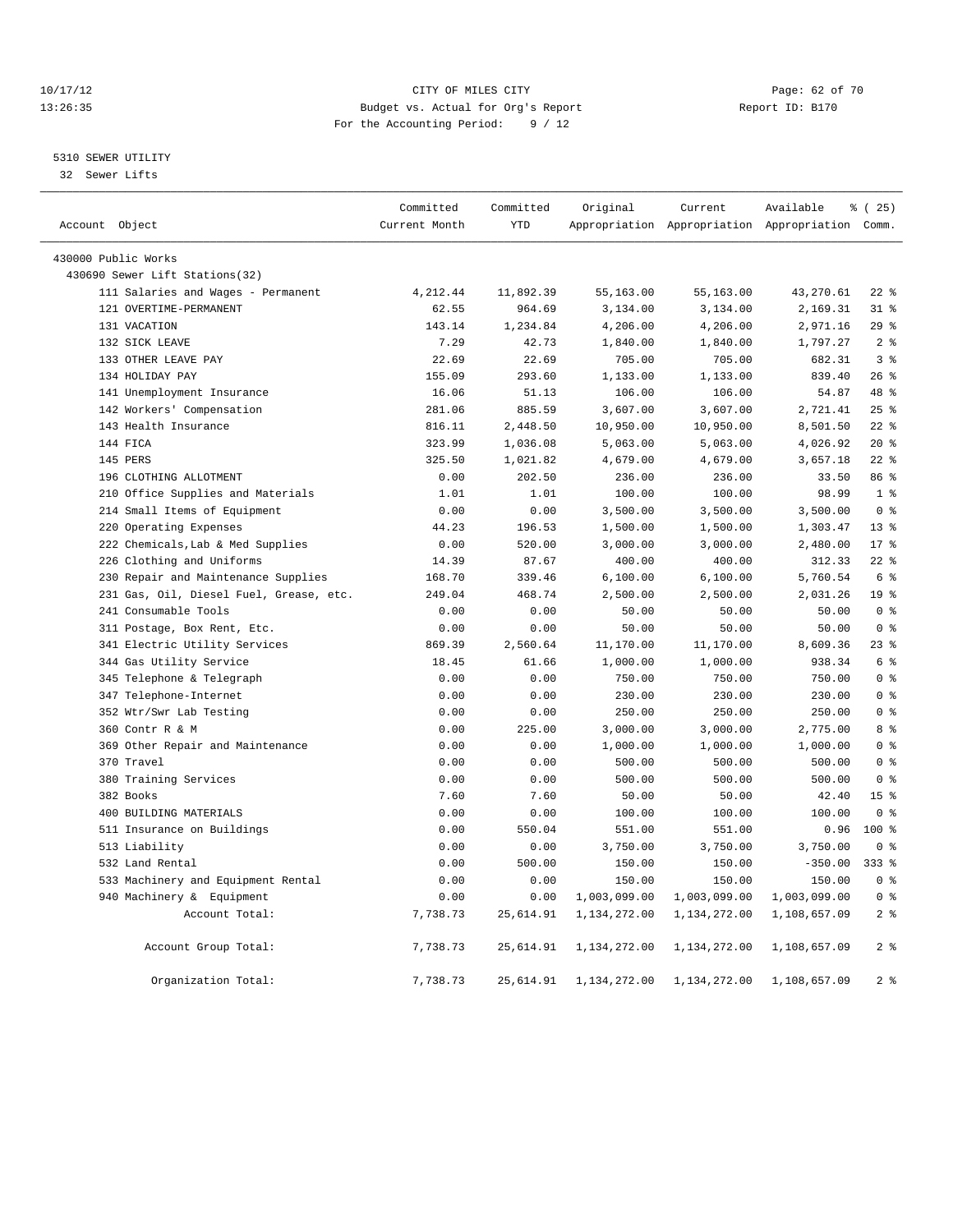#### 10/17/12 Page: 63 of 70 13:26:35 Budget vs. Actual for Org's Report Report ID: B170 For the Accounting Period: 9 / 12

————————————————————————————————————————————————————————————————————————————————————————————————————————————————————————————————————

#### 5310 SEWER UTILITY

33 Sewer Plant

|                                                              | Committed     | Committed | Original     | Current      | Available                                       | ៖ (25)          |
|--------------------------------------------------------------|---------------|-----------|--------------|--------------|-------------------------------------------------|-----------------|
| Account Object                                               | Current Month | YTD       |              |              | Appropriation Appropriation Appropriation Comm. |                 |
|                                                              |               |           |              |              |                                                 |                 |
| 430000 Public Works                                          |               |           |              |              |                                                 |                 |
| 430640 Sewer Treatment and Disposal(33)                      |               |           |              | 87, 472.00   |                                                 | $22$ %          |
| 111 Salaries and Wages - Permanent<br>121 OVERTIME-PERMANENT | 6,663.48      | 18,875.34 | 87,472.00    |              | 68,596.66                                       |                 |
|                                                              | 93.86         | 1,447.05  | 6,848.00     | 6,848.00     | 5,400.95                                        | $21$ %          |
| 131 VACATION                                                 | 278.06        | 2,039.91  | 6,309.00     | 6,309.00     | 4,269.09                                        | $32$ $%$        |
| 132 SICK LEAVE                                               | 10.93         | 64.08     | 2,810.00     | 2,810.00     | 2,745.92                                        | 2 <sup>8</sup>  |
| 133 OTHER LEAVE PAY                                          | 34.04         | 34.04     | 1,170.00     | 1,170.00     | 1,135.96                                        | 3 <sup>8</sup>  |
| 134 HOLIDAY PAY                                              | 232.63        | 440.03    | 2,167.00     | 2,167.00     | 1,726.97                                        | $20*$           |
| 141 Unemployment Insurance                                   | 25.53         | 81.21     | 171.00       | 171.00       | 89.79                                           | 47 %            |
| 142 Workers' Compensation                                    | 443.77        | 1,395.64  | 5,892.00     | 5,892.00     | 4,496.36                                        | $24$ %          |
| 143 Health Insurance                                         | 1,269.27      | 3,808.38  | 16,534.00    | 16,534.00    | 12,725.62                                       | $23$ $%$        |
| 144 FICA                                                     | 516.73        | 1,647.20  | 8,169.00     | 8,169.00     | 6,521.80                                        | $20*$           |
| 145 PERS                                                     | 517.03        | 1,619.06  | 7,549.00     | 7,549.00     | 5,929.94                                        | $21$ %          |
| 196 CLOTHING ALLOTMENT                                       | 0.00          | 315.00    | 351.00       | 351.00       | 36.00                                           | 90%             |
| 210 Office Supplies and Materials                            | 1.51          | 1.51      | 150.00       | 150.00       | 148.49                                          | 1 <sup>8</sup>  |
| 214 Small Items of Equipment                                 | 0.00          | 249.99    | 15,000.00    | 15,000.00    | 14,750.01                                       | 2 <sup>8</sup>  |
| 220 Operating Expenses                                       | 524.96        | 634.38    | 3,000.00     | 3,000.00     | 2,365.62                                        | $21$ %          |
| 222 Chemicals, Lab & Med Supplies                            | 856.51        | 2,702.97  | 7,000.00     | 7,000.00     | 4,297.03                                        | 39%             |
| 226 Clothing and Uniforms                                    | 21.60         | 131.53    | 500.00       | 500.00       | 368.47                                          | $26$ %          |
| 230 Repair and Maintenance Supplies                          | 152.27        | 1,619.86  | 11,000.00    | 11,000.00    | 9,380.14                                        | 15 <sup>8</sup> |
| 231 Gas, Oil, Diesel Fuel, Grease, etc.                      | 127.97        | 164.47    | 2,000.00     | 2,000.00     | 1,835.53                                        | 8 %             |
| 241 Consumable Tools                                         | 0.00          | 0.00      | 50.00        | 50.00        | 50.00                                           | 0 <sup>8</sup>  |
| 300 PURCHASED SERVICES                                       | 0.00          | 0.00      | 750.00       | 750.00       | 750.00                                          | 0 <sup>8</sup>  |
| 311 Postage, Box Rent, Etc.                                  | 11.05         | 16.00     | 100.00       | 100.00       | 84.00                                           | 16 <sup>8</sup> |
| 320 Printing, Duplicating, Typing &                          | 0.00          | 0.00      | 100.00       | 100.00       | 100.00                                          | 0 <sup>8</sup>  |
| 330 Publicity, Subscriptions & Dues                          | 0.00          | 0.00      | 100.00       | 100.00       | 100.00                                          | 0 <sup>8</sup>  |
| 334 Memberships, Registrations & Dues                        | 0.00          | 0.00      | 700.00       | 700.00       | 700.00                                          | 0 <sup>8</sup>  |
| 341 Electric Utility Services                                | 3,498.59      | 10,651.76 | 49,000.00    | 49,000.00    | 38, 348.24                                      | $22$ %          |
| 342 Water Utility Services                                   | 60.73         | 154.71    | 800.00       | 800.00       | 645.29                                          | 19 <sup>°</sup> |
| 343 Sewer Utility Services                                   | 18.33         | 54.99     | 225.00       | 225.00       | 170.01                                          | $24$ %          |
| 345 Telephone & Telegraph                                    | 35.72         | 107.16    | 800.00       | 800.00       | 692.84                                          | $13*$           |
| 346 Garbage Service                                          | 47.41         | 47.41     | 250.00       | 250.00       | 202.59                                          | 19 <sup>°</sup> |
| 347 Telephone-Internet                                       | 45.60         | 136.80    | 250.00       | 250.00       | 113.20                                          | $55$ $%$        |
| 350 Professional Services                                    | 0.00          | 0.00      | 500.00       | 500.00       | 500.00                                          | 0 <sup>8</sup>  |
| 352 Wtr/Swr Lab Testing                                      | 0.00          | 0.00      | 14,470.00    | 14,470.00    | 14,470.00                                       | 0 <sup>8</sup>  |
| 357 Architectual, Engineering Serv Etc.                      | 0.00          | 0.00      | 15,000.00    | 15,000.00    | 15,000.00                                       | 0 <sup>8</sup>  |
| 360 Contr R & M                                              | 41.72         | 503.11    | 10,000.00    | 10,000.00    | 9,496.89                                        | 5 <sup>°</sup>  |
| 363 R&M Vehicles/Equip/Labor-PW                              | 825.00        | 1,225.85  | 8,000.00     | 8,000.00     | 6,774.15                                        | 15 <sup>°</sup> |
| 369 Other Repair and Maintenance                             | 0.00          | 0.00      | 1,000.00     | 1,000.00     | 1,000.00                                        | 0 <sup>8</sup>  |
| 370 Travel                                                   | 0.00          | 0.00      | 1,000.00     | 1,000.00     | 1,000.00                                        | 0 %             |
| 380 Training Services                                        | 0.00          | 0.00      | 1,000.00     | 1,000.00     | 1,000.00                                        | 0 <sup>8</sup>  |
| 382 Books                                                    | 11.40         | 94.80     | 200.00       | 200.00       | 105.20                                          | 47 %            |
| 400 BUILDING MATERIALS                                       | 0.00          | 0.00      | 100.00       | 100.00       | 100.00                                          | 0 <sup>8</sup>  |
| 511 Insurance on Buildings                                   | 0.00          | 6,486.38  | 6,487.00     | 6,487.00     | 0.62                                            | 100 %           |
| 512 Insurance on Vehicles & Equipment                        | 0.00          | 254.40    | 255.00       | 255.00       | 0.60                                            | $100$ %         |
| 513 Liability                                                | 0.00          | 0.00      | 2,000.00     | 2,000.00     | 2,000.00                                        | 0 <sup>8</sup>  |
| 533 Machinery and Equipment Rental                           | 0.00          | 0.00      | 2,000.00     | 2,000.00     | 2,000.00                                        | 0 <sup>8</sup>  |
| 810 Losses (Bad debt expense - Enterprise                    | 0.00          | 0.00      | 3,750.00     | 3,750.00     | 3,750.00                                        | 0 <sup>8</sup>  |
| 940 Machinery & Equipment                                    | 0.00          | 3,015.37  | 2,198,488.00 | 2,198,488.00 | 2,195,472.63                                    | 0 %             |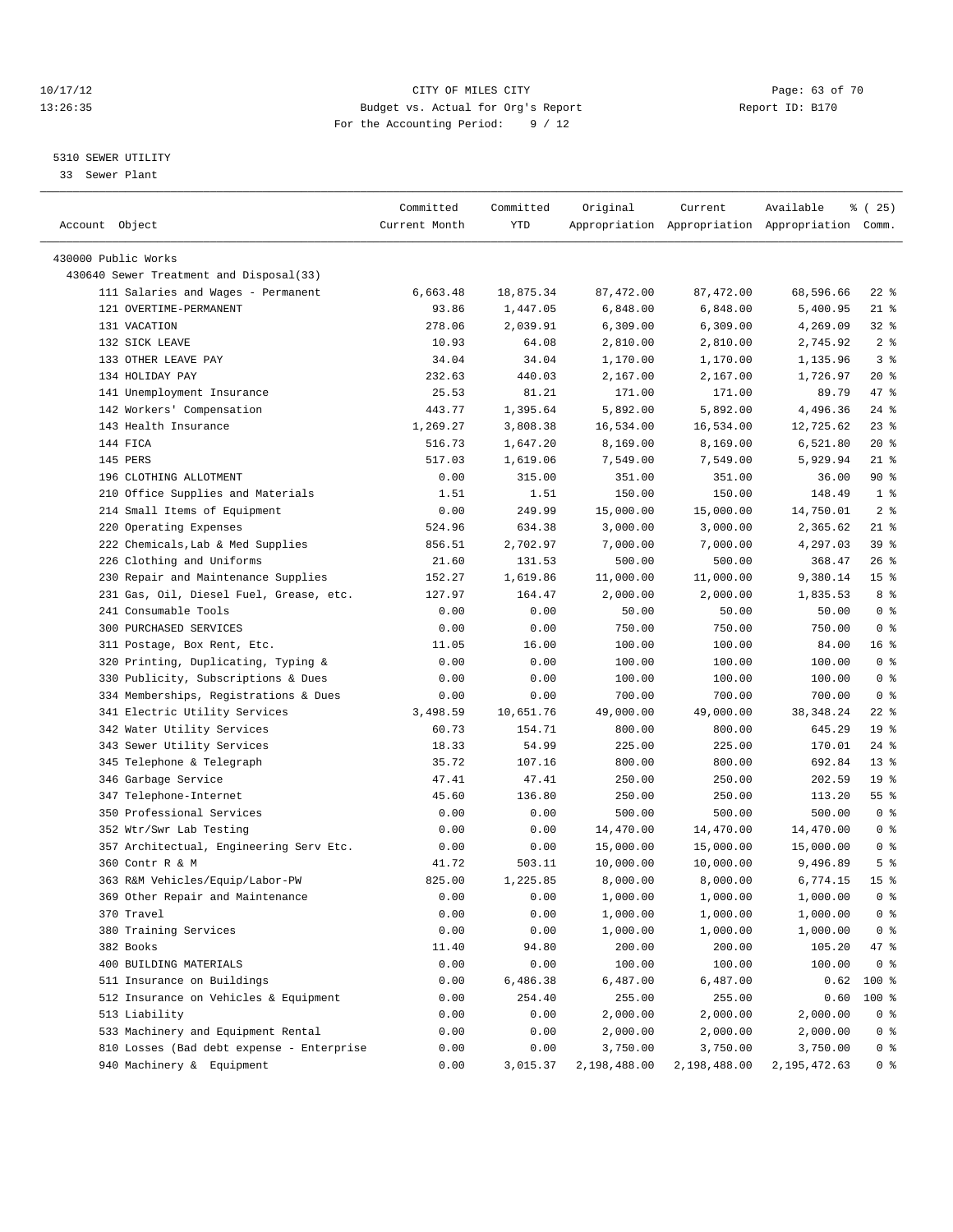#### 10/17/12 Page: 64 of 70 13:26:35 Budget vs. Actual for Org's Report Report ID: B170 For the Accounting Period: 9 / 12

## 5310 SEWER UTILITY

33 Sewer Plant

| Account Total:<br>16,365.70<br>60,020.39<br>2,501,467.00<br>2,501,467.00<br>2,441,446.61<br>Account Group Total:<br>16,365.70<br>60,020.39<br>2,501,467.00<br>2,501,467.00<br>2,441,446.61<br>520000 OTHER FINANCING USES<br>521000 Interfund Operating Transfers Out<br>820 Transfers to Other Funds<br>0.00<br>0.00<br>6,420.00<br>6,420.00<br>6,420.00<br>0.00<br>Account Total:<br>0.00<br>6,420.00<br>6,420.00<br>6,420.00<br>0.00<br>0.00<br>Account Group Total:<br>6,420.00<br>6,420.00<br>6,420.00<br>Organization Total:<br>2,507,887.00<br>16,365.70<br>60,020.39<br>2,507,887.00<br>2,447,866.61 | Account Object | Committed<br>Current Month | Committed<br><b>YTD</b> | Original | Current<br>Appropriation Appropriation | Available<br>Appropriation | $\frac{3}{6}$ ( 25 )<br>Comm. |
|--------------------------------------------------------------------------------------------------------------------------------------------------------------------------------------------------------------------------------------------------------------------------------------------------------------------------------------------------------------------------------------------------------------------------------------------------------------------------------------------------------------------------------------------------------------------------------------------------------------|----------------|----------------------------|-------------------------|----------|----------------------------------------|----------------------------|-------------------------------|
|                                                                                                                                                                                                                                                                                                                                                                                                                                                                                                                                                                                                              |                |                            |                         |          |                                        |                            | 2 <sup>8</sup>                |
|                                                                                                                                                                                                                                                                                                                                                                                                                                                                                                                                                                                                              |                |                            |                         |          |                                        |                            | 2 <sub>8</sub>                |
|                                                                                                                                                                                                                                                                                                                                                                                                                                                                                                                                                                                                              |                |                            |                         |          |                                        |                            |                               |
|                                                                                                                                                                                                                                                                                                                                                                                                                                                                                                                                                                                                              |                |                            |                         |          |                                        |                            | 0 <sup>8</sup>                |
|                                                                                                                                                                                                                                                                                                                                                                                                                                                                                                                                                                                                              |                |                            |                         |          |                                        |                            | 0 <sup>8</sup>                |
|                                                                                                                                                                                                                                                                                                                                                                                                                                                                                                                                                                                                              |                |                            |                         |          |                                        |                            | 0 <sup>8</sup>                |
|                                                                                                                                                                                                                                                                                                                                                                                                                                                                                                                                                                                                              |                |                            |                         |          |                                        |                            | 2 <sup>8</sup>                |
| Fund Total:<br>4, 413, 647.00 4, 413, 647.00<br>53, 455.63<br>245,547.67<br>4,168,099.33                                                                                                                                                                                                                                                                                                                                                                                                                                                                                                                     |                |                            |                         |          |                                        |                            | 6 %                           |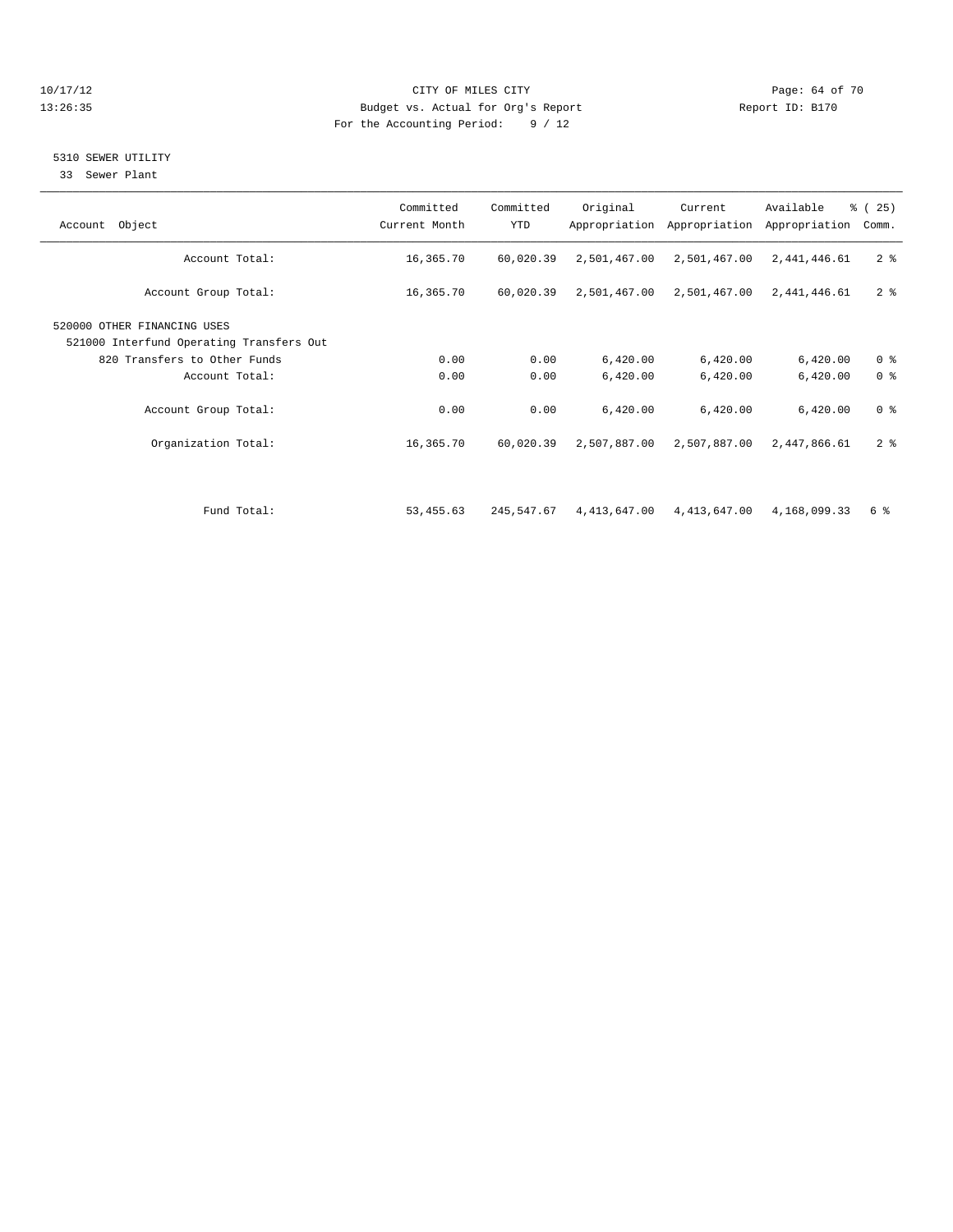### 10/17/12 Page: 65 of 70 13:26:35 Budget vs. Actual for Org's Report Report ID: B170 For the Accounting Period: 9 / 12

————————————————————————————————————————————————————————————————————————————————————————————————————————————————————————————————————

#### 5510 AMBULANCE FUND

10 Ambulance

|                                             | Committed     | Committed   | Original   | Current    | Available                                       | % (25)          |
|---------------------------------------------|---------------|-------------|------------|------------|-------------------------------------------------|-----------------|
| Account Object                              | Current Month | YTD         |            |            | Appropriation Appropriation Appropriation Comm. |                 |
|                                             |               |             |            |            |                                                 |                 |
| 420000 PUBLIC SAFETY                        |               |             |            |            |                                                 |                 |
| 420730 Emergency Medical Services-Ambulance |               |             |            |            |                                                 |                 |
| 111 Salaries and Wages - Permanent          | 22,056.58     | 64,661.61   | 273,451.00 | 273,451.00 | 208,789.39                                      | 24 %            |
| 112 SALARIES AND WAGES - PART PAID          | 940.03        | 940.03      | 3,000.00   | 3,000.00   | 2,059.97                                        | 31 %            |
| 121 OVERTIME-PERMANENT                      | 7,278.42      | 17,683.59   | 65,000.00  | 65,000.00  | 47, 316.41                                      | $27$ %          |
| 131 VACATION                                | 216.46        | 3, 154. 13  | 8,624.00   | 8,624.00   | 5,469.87                                        | 37%             |
| 132 SICK LEAVE                              | 625.69        | 1,759.18    | 15,000.00  | 15,000.00  | 13,240.82                                       | $12*$           |
| 133 OTHER LEAVE PAY                         | 0.00          | 0.00        | 950.00     | 950.00     | 950.00                                          | 0 <sup>8</sup>  |
| 134 HOLIDAY PAY                             | 581.09        | 1,061.65    | 7,500.00   | 7,500.00   | 6,438.35                                        | $14*$           |
| 141 Unemployment Insurance                  | 110.94        | 306.55      | 957.00     | 957.00     | 650.45                                          | $32$ $%$        |
| 142 Workers' Compensation                   | 1,004.07      | 2,841.07    | 9,708.00   | 9,708.00   | 6,866.93                                        | $29$ %          |
| 143 Health Insurance                        | 3,683.59      | 11,415.84   | 45,469.00  | 45,469.00  | 34,053.16                                       | $25$ $%$        |
| 144 FICA                                    | 607.87        | 1,550.09    | 4,484.00   | 4,484.00   | 2,933.91                                        | 35%             |
| 145 PERS                                    | 109.00        | 270.32      | 591.00     | 591.00     | 320.68                                          | 46 %            |
| 147 Firemen's Pension                       | 2,854.33      | 8,790.63    | 38,067.00  | 38,067.00  | 29, 276.37                                      | $23$ $%$        |
| 196 CLOTHING ALLOTMENT                      | 0.00          | 0.00        | 100.00     | 100.00     | 100.00                                          | 0 <sup>8</sup>  |
| 210 Office Supplies and Materials           | 140.62        | 245.36      | 1,300.00   | 1,300.00   | 1,054.64                                        | 19 <sup>°</sup> |
| 214 Small Items of Equipment                | 221.90        | 295.88      | 3,800.00   | 3,800.00   | 3,504.12                                        | 8 %             |
| 220 Operating Expenses                      | 189.79        | 189.79      | 4,000.00   | 4,000.00   | 3,810.21                                        | 5 <sup>°</sup>  |
| 222 Chemicals, Lab & Med Supplies           | 1,847.54      | 3,018.81    | 7,000.00   | 7,000.00   | 3,981.19                                        | 43 %            |
| 226 Clothing and Uniforms                   | 0.00          | 0.00        | 125.00     | 125.00     | 125.00                                          | 0 <sup>8</sup>  |
| 230 Repair and Maintenance Supplies         | 40.34         | 52.94       | 5,000.00   | 5,000.00   | 4,947.06                                        | 1 <sup>8</sup>  |
| 231 Gas, Oil, Diesel Fuel, Grease, etc.     | 947.76        | 2,463.48    | 18,000.00  | 18,000.00  | 15,536.52                                       | $14$ %          |
| 241 Consumable Tools                        | 0.00          | 0.00        | 50.00      | 50.00      | 50.00                                           | 0 <sup>8</sup>  |
| 300 PURCHASED SERVICES                      | 0.00          | 0.00        | 2,500.00   | 2,500.00   | 2,500.00                                        | 0 <sup>8</sup>  |
| 311 Postage, Box Rent, Etc.                 | 3.95          | 101.10      | 900.00     | 900.00     | 798.90                                          | $11$ %          |
| 320 Printing, Duplicating, Typing &         | 28.53         | 58.53       | 250.00     | 250.00     | 191.47                                          | $23$ %          |
| 330 Publicity, Subscriptions & Dues         | 0.00          | 0.00        | 150.00     | 150.00     | 150.00                                          | 0 <sup>8</sup>  |
| 334 Memberships, Registrations & Dues       | 0.00          | 0.00        | 150.00     | 150.00     | 150.00                                          | 0 <sup>8</sup>  |
| 341 Electric Utility Services               | 276.50        | 876.21      | 2,500.00   | 2,500.00   | 1,623.79                                        | 35%             |
| 342 Water Utility Services                  | 31.59         | 88.86       | 350.00     | 350.00     | 261.14                                          | $25$ $%$        |
| 343 Sewer Utility Services                  | 13.88         | 41.64       | 175.00     | 175.00     | 133.36                                          | $24$ %          |
| 344 Gas Utility Service                     | 10.00         | 27.89       | 2,000.00   | 2,000.00   | 1,972.11                                        | 1 <sup>8</sup>  |
| 345 Telephone & Telegraph                   | 265.64        | 544.71      | 1,500.00   | 1,500.00   | 955.29                                          | 36%             |
| 346 Garbage Service                         | 47.41         | 482.41      | 500.00     | 500.00     | 17.59                                           | 96 %            |
| 347 Telephone-Internet                      | 28.24         | 84.72       | 300.00     | 300.00     | 215.28                                          | $28$ %          |
| 350 Professional Services                   | 0.00          | 4,036.58    | 28,000.00  | 28,000.00  | 23,963.42                                       | $14*$           |
| 352 Wtr/Swr Lab Testing                     | 0.00          | 0.00        | 1,000.00   | 1,000.00   | 1,000.00                                        | 0 <sup>8</sup>  |
| 360 Contr R & M                             | 0.00          | 290.40      | 1,000.00   | 1,000.00   | 709.60                                          | $29$ %          |
| 364 R&M Vehicles - Fire/Amb                 | 0.00          | 380.96      | 6,000.00   | 6,000.00   | 5,619.04                                        | 6 %             |
| 370 Travel                                  | 0.00          | 0.00        | 2,500.00   | 2,500.00   | 2,500.00                                        | $0$ %           |
| 380 Training Services                       | 0.00          | 0.00        | 2,500.00   | 2,500.00   | 2,500.00                                        | $0$ %           |
| 382 Books                                   | 0.00          | 0.00        | 150.00     | 150.00     | 150.00                                          | 0 %             |
| 400 BUILDING MATERIALS                      | 0.00          | 538.70      | 1,000.00   | 1,000.00   | 461.30                                          | 54 %            |
| 512 Insurance on Vehicles & Equipment       | 0.00          | 2,191.41    | 2,192.00   | 2,192.00   | 0.59                                            | 100 %           |
| 810 Losses (Bad debt expense - Enterprise   | 0.00          | 6,357.94    | 72,000.00  | 72,000.00  | 65,642.06                                       | 9%              |
| 811 Contractual Allowances (Ambl)           | 5,720.20      | 62,541.28   | 170,000.00 | 170,000.00 | 107,458.72                                      | 37 %            |
| Account Total:                              | 49,881.96     | 199, 344.29 | 809,793.00 | 809,793.00 | 610,448.71                                      | $25$ %          |
|                                             |               |             |            |            |                                                 |                 |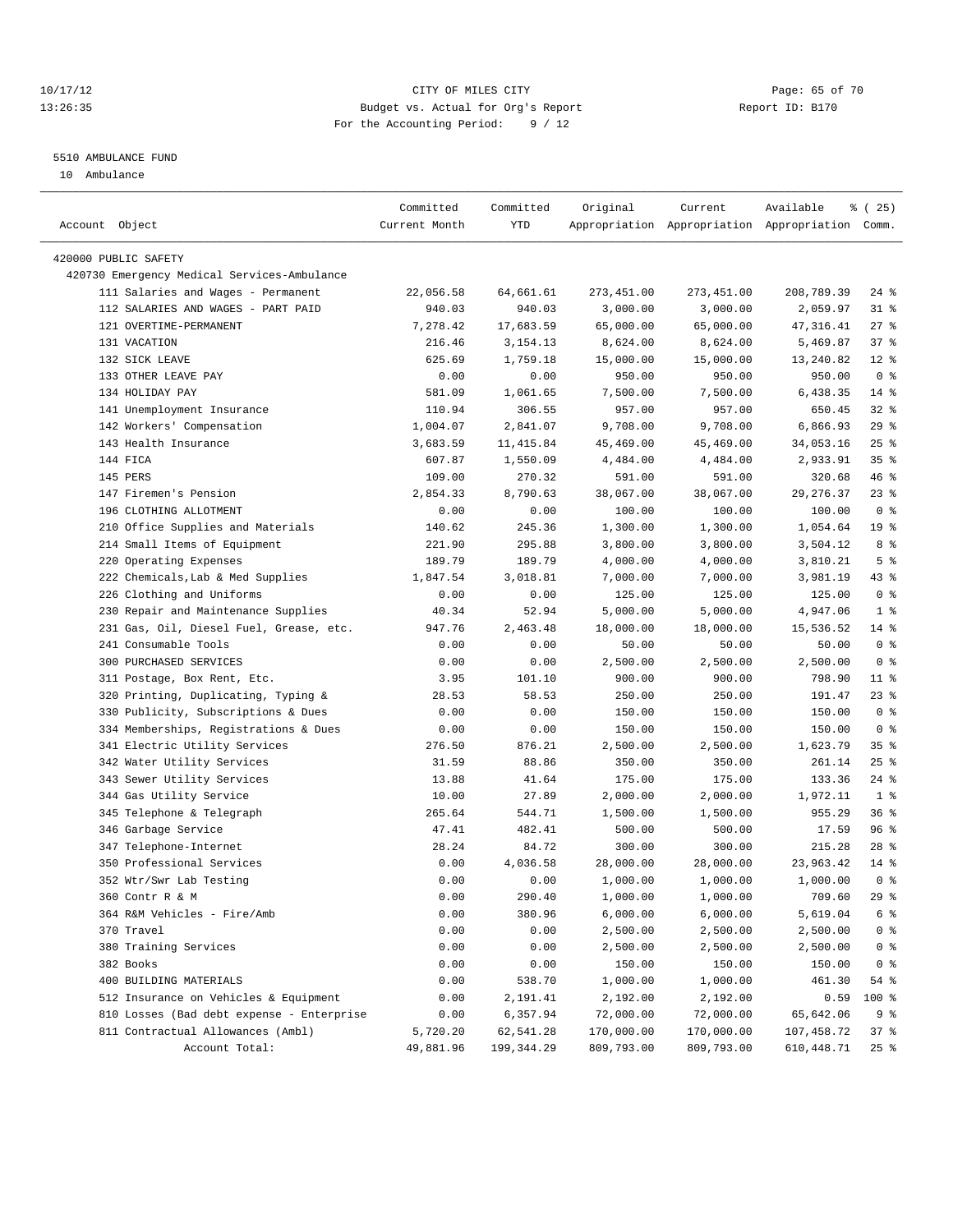#### 10/17/12 Page: 66 of 70 13:26:36 Budget vs. Actual for Org's Report Report ID: B170 For the Accounting Period: 9 / 12

### 5510 AMBULANCE FUND

10 Ambulance

| Account Object                           | Committed<br>Current Month | Committed<br><b>YTD</b> | Original   | Current    | Available<br>Appropriation Appropriation Appropriation | % (25)<br>Comm. |  |
|------------------------------------------|----------------------------|-------------------------|------------|------------|--------------------------------------------------------|-----------------|--|
| Account Group Total:                     | 49,881.96                  | 199, 344.29             | 809,793.00 | 809,793.00 | 610, 448.71                                            | $25$ $%$        |  |
| 490000 DEBT SERVICE                      |                            |                         |            |            |                                                        |                 |  |
| 490500 Other Debt Service Payments       |                            |                         |            |            |                                                        |                 |  |
| 602 Prpl-Ambulance                       | 0.00                       | 12,361.06               | 24,831.00  | 24,831.00  | 12,469.94                                              | $50*$           |  |
| 629 Interest-Ambulance                   | 0.00                       | 717.70                  | 1,366.00   | 1,366.00   | 648.30                                                 | 53%             |  |
| Account Total:                           | 0.00                       | 13,078.76               | 26,197.00  | 26,197.00  | 13, 118. 24                                            | $50*$           |  |
| Account Group Total:                     | 0.00                       | 13,078.76               | 26,197.00  | 26,197.00  | 13, 118. 24                                            | 50%             |  |
| 510000 MISCELLANEOUS                     |                            |                         |            |            |                                                        |                 |  |
| 510330 Comprehensive Liability Insurance |                            |                         |            |            |                                                        |                 |  |
| 513 Liability                            | 0.00                       | 12,378.45               | 12,378.00  | 12,378.00  | $-0.45$                                                | $100*$          |  |
| Account Total:                           | 0.00                       | 12,378.45               | 12,378.00  | 12,378.00  | $-0.45$                                                | $100*$          |  |
| Account Group Total:                     | 0.00                       | 12,378.45               | 12,378.00  | 12,378.00  |                                                        | $-0.45$ 100 %   |  |
| 520000 OTHER FINANCING USES              |                            |                         |            |            |                                                        |                 |  |
| 521000 Interfund Operating Transfers Out |                            |                         |            |            |                                                        |                 |  |
| 820 Transfers to Other Funds             | 2,047.83                   | 6, 143. 49              | 34,574.00  | 34,574.00  | 28,430.51                                              | 18 <sup>8</sup> |  |
| Account Total:                           | 2,047.83                   | 6,143.49                | 34,574.00  | 34,574.00  | 28,430.51                                              | 18 <sup>°</sup> |  |
| Account Group Total:                     | 2,047.83                   | 6,143.49                | 34,574.00  | 34,574.00  | 28,430.51                                              | 18 <sup>°</sup> |  |
| Organization Total:                      | 51,929.79                  | 230,944.99              | 882,942.00 | 882,942.00 | 651,997.01                                             | $26*$           |  |
|                                          |                            |                         |            |            |                                                        |                 |  |
| Fund Total:                              | 51,929.79                  | 230,944.99              | 882,942.00 | 882,942.00 | 651,997.01 26 %                                        |                 |  |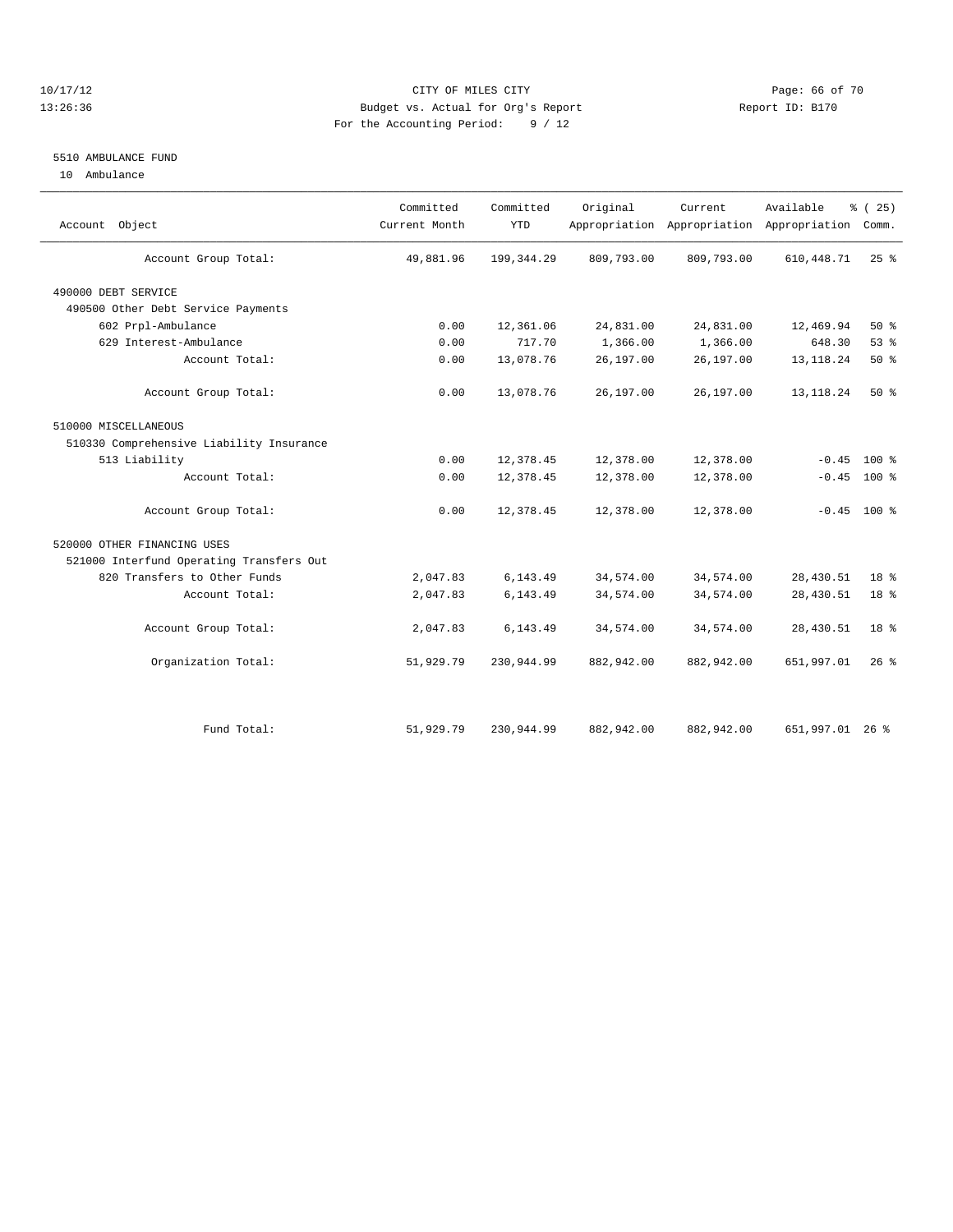### 10/17/12 Page: 67 of 70 13:26:36 Budget vs. Actual for Org's Report Report ID: B170 For the Accounting Period: 9 / 12

————————————————————————————————————————————————————————————————————————————————————————————————————————————————————————————————————

### 5610 AIRPORT OPERATING

87 Airport

|                                            | Committed     | Committed  | Original   | Current    | Available                                       | % (25)          |
|--------------------------------------------|---------------|------------|------------|------------|-------------------------------------------------|-----------------|
| Account Object                             | Current Month | YTD        |            |            | Appropriation Appropriation Appropriation Comm. |                 |
| 430000 Public Works                        |               |            |            |            |                                                 |                 |
| 430300 Airport (87)                        |               |            |            |            |                                                 |                 |
| 111 Salaries and Wages - Permanent         | 8,296.15      | 20,470.15  | 81,458.00  | 81,458.00  | 60,987.85                                       | $25$ %          |
| 121 OVERTIME-PERMANENT                     | 2,232.00      | 7,608.00   | 3,611.00   | 3,611.00   | $-3,997.00$                                     | $211$ %         |
| 131 VACATION                               | 2,281.15      | 2,281.15   | 0.00       | 0.00       | $-2, 281.15$                                    | $***$ $-$       |
| 132 SICK LEAVE                             | 456.23        | 456.23     | 0.00       | 0.00       | $-456.23$                                       | $***$ $-$       |
| 133 OTHER LEAVE PAY                        | 0.00          | 0.00       | 3,416.00   | 3,416.00   | 3,416.00                                        | 0 <sup>8</sup>  |
| 141 Unemployment Insurance                 | 46.43         | 107.87     | 310.00     | 310.00     | 202.13                                          | 35%             |
| 142 Workers' Compensation                  | 682.43        | 1,536.89   | 4,823.00   | 4,823.00   | 3,286.11                                        | $32$ $%$        |
| 143 Health Insurance                       | 1,208.66      | 3,625.98   | 14,504.00  | 14,504.00  | 10,878.02                                       | $25$ $%$        |
| 144 FICA                                   | 1,014.82      | 2,357.40   | 6,769.00   | 6,769.00   | 4,411.60                                        | 35 <sup>8</sup> |
| 145 PERS                                   | 937.88        | 2,178.67   | 6, 256.00  | 6, 256.00  | 4,077.33                                        | 35%             |
| 196 CLOTHING ALLOTMENT                     | 0.00          | 0.00       | 300.00     | 300.00     | 300.00                                          | 0 <sup>8</sup>  |
| 210 Office Supplies and Materials          | 375.83        | 382.19     | 700.00     | 700.00     | 317.81                                          | $55$ $%$        |
| 214 Small Items of Equipment               | 210.66        | 210.66     | 3,500.00   | 3,500.00   | 3,289.34                                        | 6 %             |
| 220 Operating Expenses                     | 94.50         | 4,719.50   | 3,000.00   | 3,000.00   | $-1,719.50$                                     | 157 %           |
| 230 Repair and Maintenance Supplies        | 553.85        | 5,580.79   | 13,000.00  | 13,000.00  | 7,419.21                                        | 43 %            |
| 231 Gas, Oil, Diesel Fuel, Grease, etc.    | 595.49        | 936.41     | 6,000.00   | 6,000.00   | 5,063.59                                        | 16 <sup>8</sup> |
| 237 Aviation Fuel                          | 100,085.44    | 406,928.01 | 300,000.00 | 300,000.00 | $-106,928.01$                                   | $136$ %         |
| 239 Tires, Tubes Etc.                      | 374.00        | 374.00     | 0.00       | 0.00       | $-374.00$                                       | $***$ $-$       |
| 250 Supplies for Resale                    | 0.00          | 0.00       | 1,000.00   | 1,000.00   | 1,000.00                                        | 0 <sup>8</sup>  |
| 311 Postage, Box Rent, Etc.                | 0.00          | 0.00       | 250.00     | 250.00     | 250.00                                          | 0 <sup>8</sup>  |
| 319 Other Communication and Transportation | 36.74         | 111.08     | 250.00     | 250.00     | 138.92                                          | 44 %            |
| 330 Publicity, Subscriptions & Dues        | 0.00          | 0.00       | 100.00     | 100.00     | 100.00                                          | 0 <sup>8</sup>  |
| 334 Memberships, Registrations & Dues      | 0.00          | 0.00       | 1,250.00   | 1,250.00   | 1,250.00                                        | 0 <sup>8</sup>  |
| 341 Electric Utility Services              | 854.62        | 2,672.65   | 9,000.00   | 9,000.00   | 6,327.35                                        | $30*$           |
| 344 Gas Utility Service                    | 59.55         | 178.35     | 5,000.00   | 5,000.00   | 4,821.65                                        | $4\degree$      |
| 345 Telephone & Telegraph                  | 910.11        | 1,315.21   | 2,500.00   | 2,500.00   | 1,184.79                                        | 53%             |
| 347 Telephone-Internet                     | 37.60         | 111.94     | 450.00     | 450.00     | 338.06                                          | $25$ $%$        |
| 350 Professional Services                  | 502.50        | 1,402.50   | 5,000.00   | 5,000.00   | 3,597.50                                        | $28$ %          |
| 360 Contr R & M                            | 823.10        | 823.10     | 3,000.00   | 3,000.00   | 2,176.90                                        | $27$ %          |
| 363 R&M Vehicles/Equip/Labor-PW            | 0.00          | 0.00       | 1,000.00   | 1,000.00   | 1,000.00                                        | 0 <sup>8</sup>  |
| 367 Plumbing, Heating, Electrical          | 158.13        | 434.13     | 2,500.00   | 2,500.00   | 2,065.87                                        | $17*$           |
| 370 Travel                                 | 0.00          | 0.00       | 500.00     | 500.00     | 500.00                                          | 0 <sup>8</sup>  |
| 380 Training Services                      | 0.00          | 0.00       | 200.00     | 200.00     | 200.00                                          | 0 <sup>8</sup>  |
| 511 Insurance on Buildings                 | 0.00          | 3,319.49   | 3,320.00   | 3,320.00   | 0.51                                            | 100 %           |
| 512 Insurance on Vehicles & Equipment      | 0.00          | 1,908.07   | 1,909.00   | 1,909.00   | 0.93                                            | 100 %           |
| 940 Machinery & Equipment                  | 0.00          | 0.00       | 10,000.00  | 10,000.00  | 10,000.00                                       | 0 <sup>8</sup>  |
| Account Total:                             | 122,827.87    | 472,030.42 | 494,876.00 | 494,876.00 | 22,845.58                                       | 95%             |
| 430376 FAA Grant                           |               |            |            |            |                                                 |                 |
| 933 2010 State Aero Grant Match            | 0.00          | 0.00       | 5,000.00   | 5,000.00   | 5,000.00                                        | 0 <sup>8</sup>  |
| 937 2010 FAA Match                         | 0.00          | 0.00       | 15,000.00  | 15,000.00  | 15,000.00                                       | 0 <sup>8</sup>  |
| 938 2010 FAA Grant                         | 0.00          | 0.00       | 180,000.00 | 180,000.00 | 180,000.00                                      | 0 <sup>8</sup>  |
| Account Total:                             | 0.00          | 0.00       | 200,000.00 | 200,000.00 | 200,000.00                                      | 0 <sup>8</sup>  |
| Account Group Total:                       | 122,827.87    | 472,030.42 | 694,876.00 | 694,876.00 | 222,845.58                                      | 68 %            |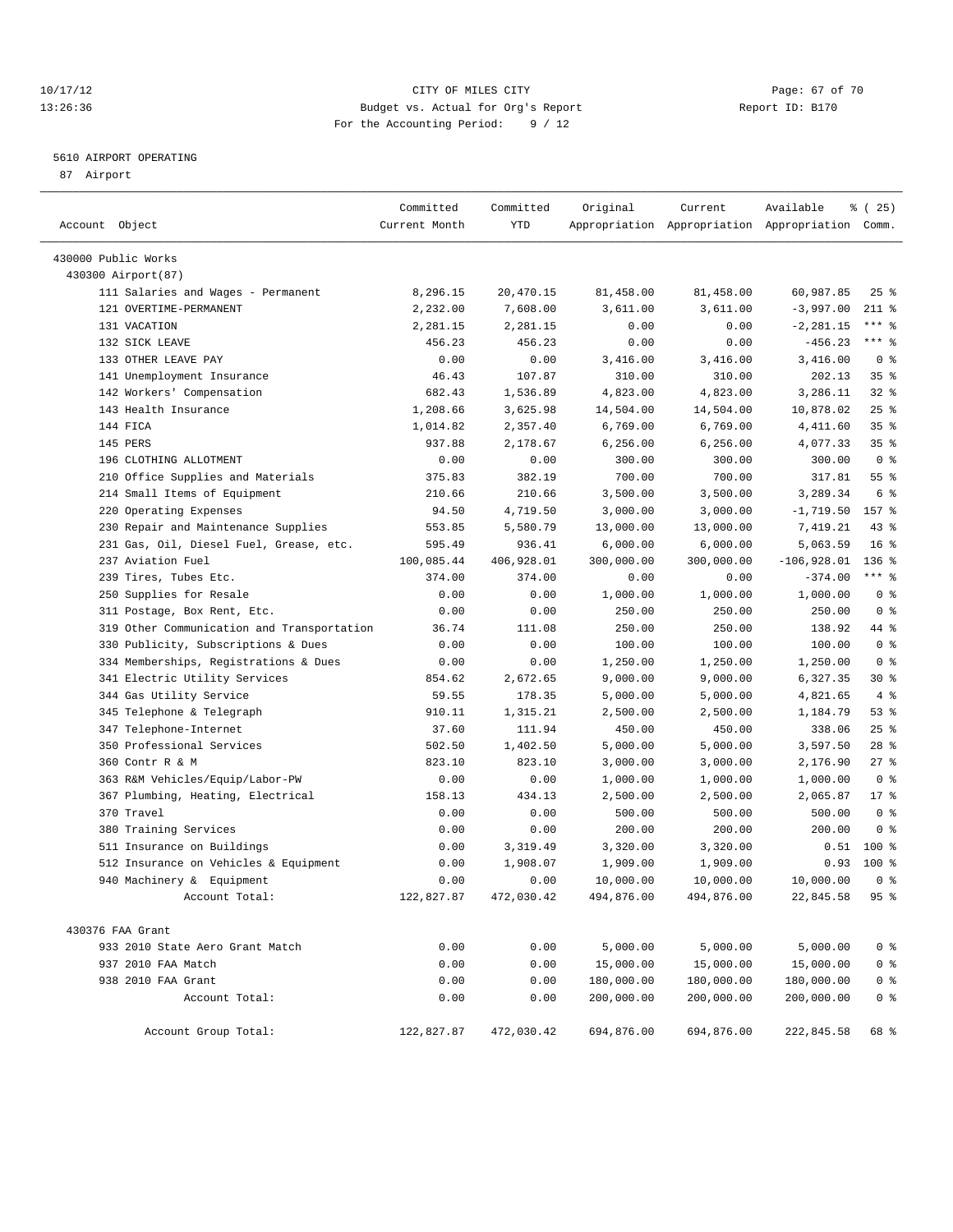### 10/17/12 Page: 68 of 70 13:26:36 Budget vs. Actual for Org's Report Report ID: B170 For the Accounting Period: 9 / 12

## 5610 AIRPORT OPERATING

87 Airport

| Account Object                           | Committed<br>Current Month | Committed<br><b>YTD</b> | Original   | Current.   | Available<br>Appropriation Appropriation Appropriation | % (25)<br>Comm. |
|------------------------------------------|----------------------------|-------------------------|------------|------------|--------------------------------------------------------|-----------------|
| 490000 DEBT SERVICE                      |                            |                         |            |            |                                                        |                 |
| 490500 Other Debt Service Payments       |                            |                         |            |            |                                                        |                 |
| 641 Principal - Aeronautics Loan 08      | 0.00                       | 0.00                    | 4,921.00   | 4,921.00   | 4,921.00                                               | 0 <sup>8</sup>  |
| 642 Interest - Aeronautics Loan 08       | 0.00                       | 0.00                    | 1,249.00   | 1,249.00   | 1,249.00                                               | 0 <sup>8</sup>  |
| Account Total:                           | 0.00                       | 0.00                    | 6, 170.00  | 6,170.00   | 6,170.00                                               | 0 <sup>°</sup>  |
| Account Group Total:                     | 0.00                       | 0.00                    | 6,170.00   | 6,170.00   | 6,170.00                                               | 0 <sup>8</sup>  |
| 510000 MISCELLANEOUS                     |                            |                         |            |            |                                                        |                 |
| 510330 Comprehensive Liability Insurance |                            |                         |            |            |                                                        |                 |
| 513 Liability                            | 0.00                       | 0.00                    | 5,800.00   | 5,800.00   | 5,800.00                                               | 0 <sup>8</sup>  |
| Account Total:                           | 0.00                       | 0.00                    | 5,800.00   | 5,800.00   | 5,800.00                                               | 0 <sup>8</sup>  |
| Account Group Total:                     | 0.00                       | 0.00                    | 5,800.00   | 5,800.00   | 5,800.00                                               | 0 <sup>8</sup>  |
| 520000 OTHER FINANCING USES              |                            |                         |            |            |                                                        |                 |
| 521000 Interfund Operating Transfers Out |                            |                         |            |            |                                                        |                 |
| 820 Transfers to Other Funds             | 1,246.75                   | 3,740.25                | 14,961.00  | 14,961.00  | 11,220.75                                              | 25%             |
| Account Total:                           | 1,246.75                   | 3,740.25                | 14,961.00  | 14,961.00  | 11,220.75                                              | 25%             |
| Account Group Total:                     | 1,246.75                   | 3,740.25                | 14,961.00  | 14,961.00  | 11,220.75                                              | 25%             |
| Organization Total:                      | 124,074.62                 | 475,770.67              | 721,807.00 | 721,807.00 | 246,036.33                                             | 66 %            |
|                                          |                            |                         |            |            |                                                        |                 |
| Fund Total:                              | 124,074.62                 | 475,770.67              | 721,807.00 | 721,807.00 | 246,036.33                                             | 66 %            |